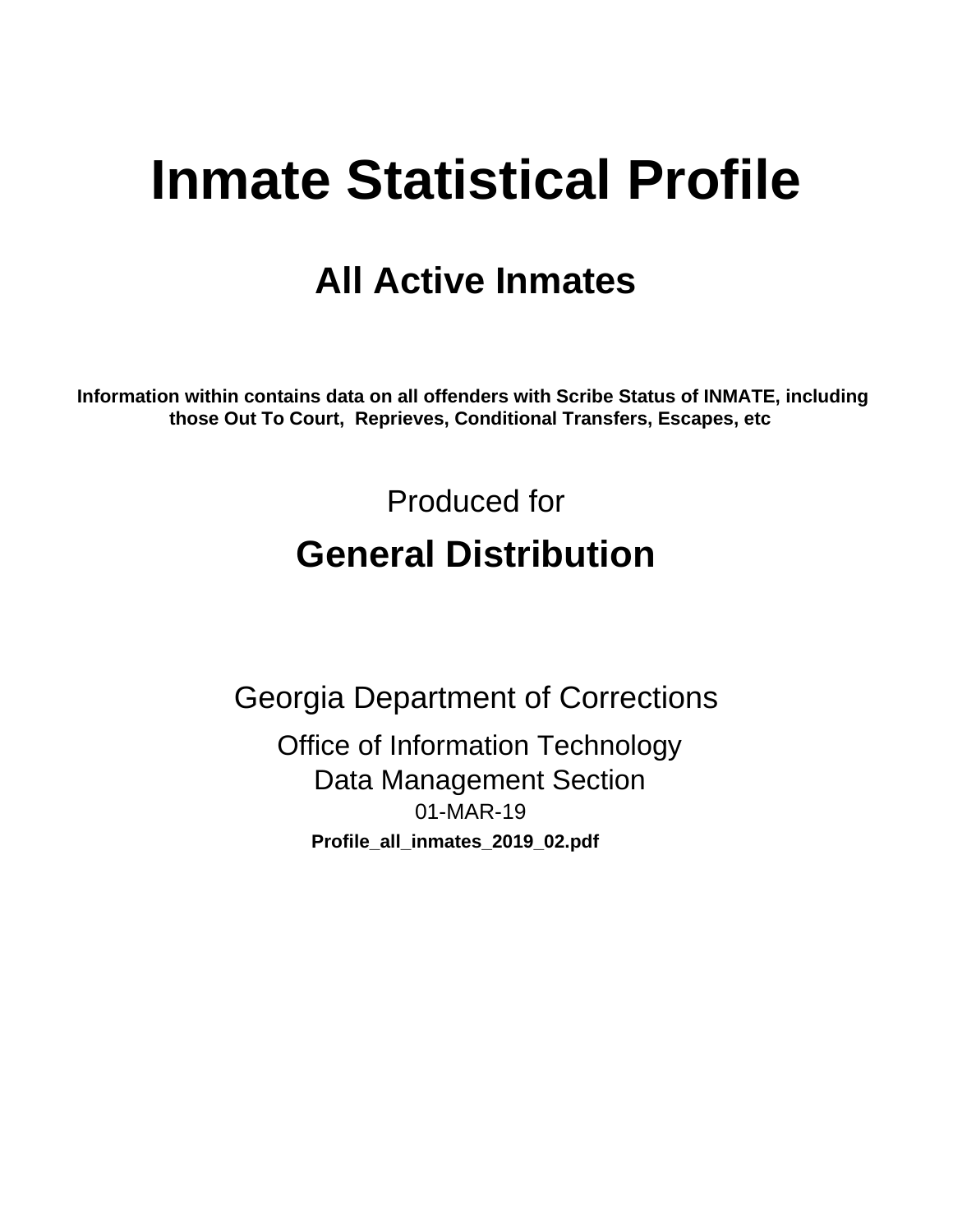#### **Inmate Statistical Profile 01-MAR-19** Contents

**All Active Inmates** 

Produced for General Distribution

## **Table of Contents**

| <b>Demographic information</b>                                        |
|-----------------------------------------------------------------------|
| 4 Current age, broken out in ten year age groups                      |
| 5 Race group                                                          |
| 6 Marital status, self-reported at entry to prison                    |
| 7 Number of Inmates with Dependents, self-reported at entry to prison |
| 8 Religious affiliation, self-reported at entry to prison             |
| 9 Home county - self-reported at entry to prison                      |
| 14 Employment status before prison, self-reported at entry to prison  |
| 15 Age at admission                                                   |
| 17 Age at admission                                                   |
| 20 Height, measured at entry to prison                                |
| 22 Weight, measured at entry to prison                                |
| 23 Military service                                                   |
| <b>Correctional information</b>                                       |
| 24 Type of admission to prison                                        |
| 25 Current / last supervision level                                   |
| 26 Current / last institution type                                    |
| 27 Institution type - transitional centers                            |
| 28 Institution type - county prisons                                  |
| 30 Institution type - state prisons                                   |
| 32 Institution type - private prisons                                 |
| 33 Institution type - inmate boot camp                                |
| 34 Number of disciplinary reports                                     |
| 35 Number of transfers                                                |
| 36 Number of escapes                                                  |
| 37 Split sentence - Probation to follow                               |
| 38 Probable future release type of still active inmates               |
| 39 Time served in current (or last) institution                       |
| Educational, psychological and physical information                   |
| 40 Highest grade level attained                                       |
| 41 Culture fair IQ scores                                             |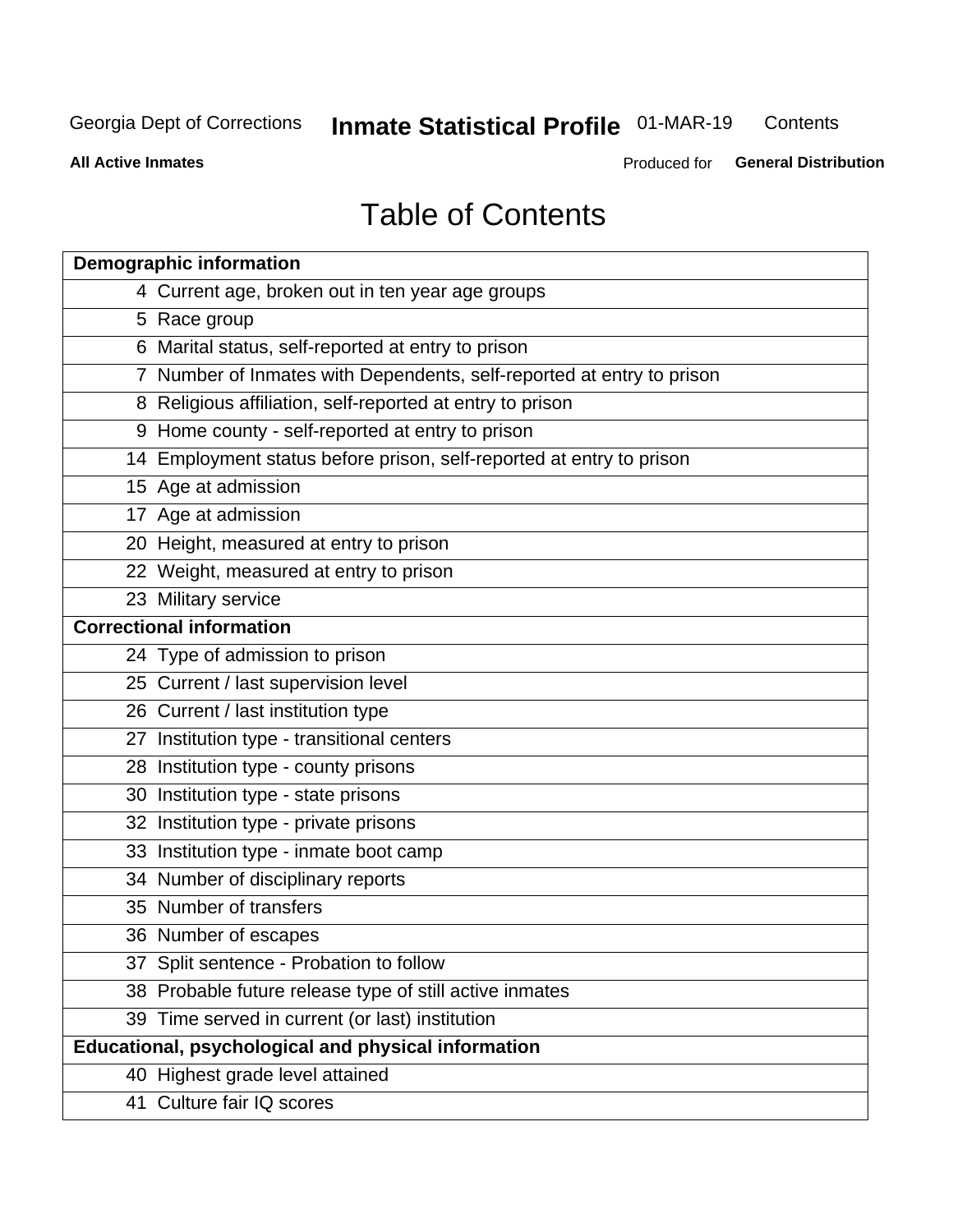## **Inmate Statistical Profile 01-MAR-19**

Contents

**All Active Inmates** 

Produced for General Distribution

## **Table of Contents**

| Educational, psychological and physical information              |
|------------------------------------------------------------------|
| 42 Wide Range Achievement Test (WRAT) reading score              |
| 43 Wide Range Achievement Test (WRAT) math score                 |
| 44 Wide Range Achievement Test (WRAT) spelling score             |
| 45 Current / last mental health treatment level                  |
| 46 PULHESDWIT medical scale - 'P' overall condition ('P'hysical) |
| 47 PULHESDWIT medical scale - 'U' upper body                     |
| 48 PULHESDWIT medical scale - 'L' lower body                     |
| 49 PULHESDWIT medical scale - 'H' hearing                        |
| 50 PULHESDWIT medical scale - 'E' vision                         |
| 51 PULHESDWIT medical scale -'S' psychiatric                     |
| 52 PULHESDWIT medical scale - 'D' dental                         |
| 53 PULHESDWIT medical scale - 'W' work ability                   |
| 54 PULHESDWIT medical scale - 'I' impairment                     |
| 55 PULHESDWIT medical scale - 'T' transportability               |
| <b>Crimes and criminal history information</b>                   |
| 56 Number of prior Georgia incarcerations                        |
| 57 Prison sentence in years                                      |
| 58 Primary offense, broken out into felonies vs misdemeanors     |
| 59 Primary offense, broken out into six broad crime categories   |
| 60 Primary offense, detailed offense code                        |
| 68 County of conviction of primary offense                       |
| 73 Circuit of conviction of primary offense                      |
| 75 Years served (jail + prison) in this incarceration            |
| <b>Medical information</b>                                       |
| 76 Results of most recent HIV test                               |
| 77 Results of most recent tuberculosis test                      |
| 78 Results of most recent syphilis test                          |
| 79 Results of most recent Hepatitis-C test                       |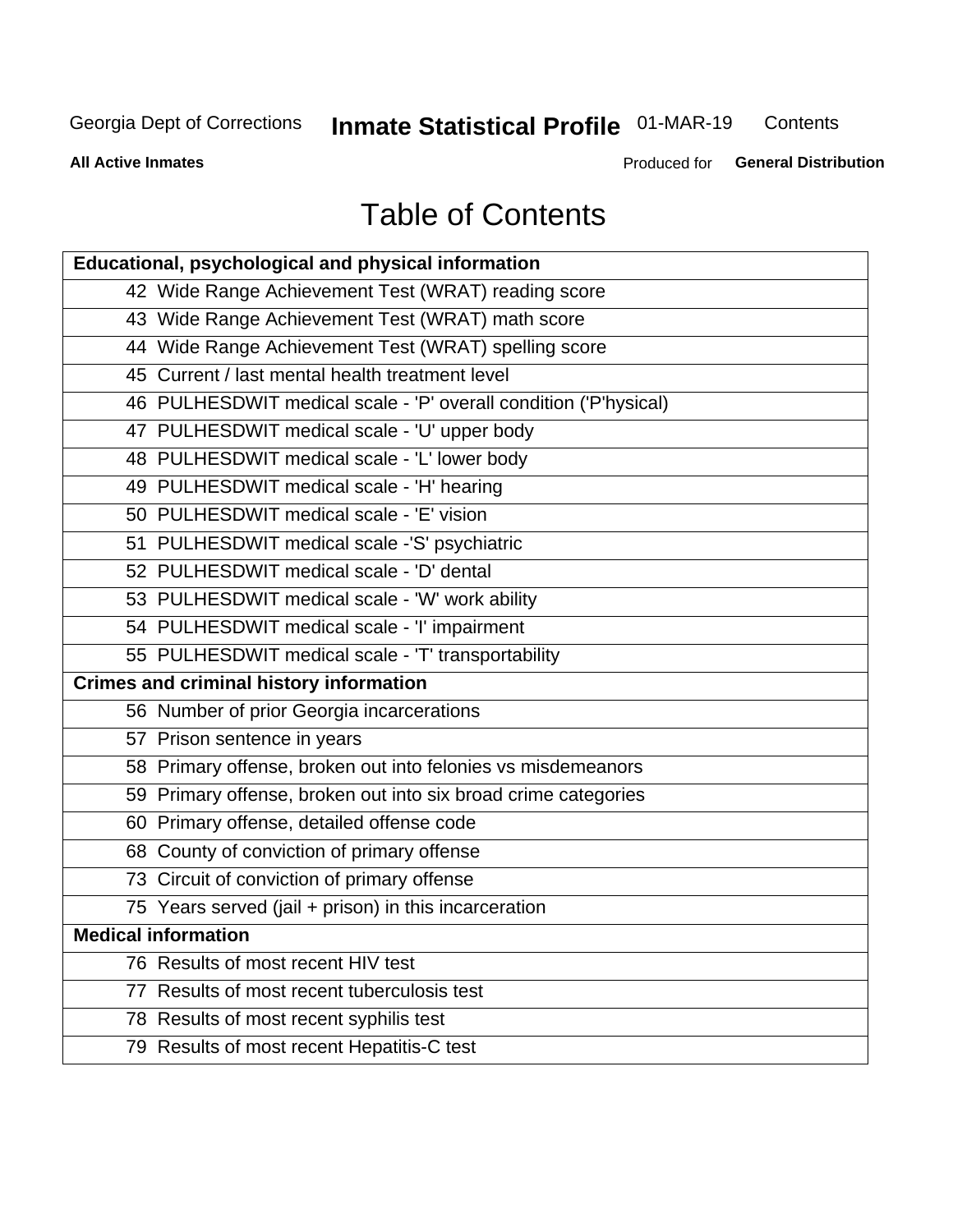#### **All Active Inmates**

#### Produced for General Distribution

### Current age, broken out in ten-year age groups

COL % - percent each COUNT is of its particular column

|                          | <b>Male</b>  |        |        | <b>Female</b> |        |       | <b>Total</b> |        |
|--------------------------|--------------|--------|--------|---------------|--------|-------|--------------|--------|
| <b>Current Age</b>       | <b>Count</b> | Col %  | Row %  | <b>Count</b>  | Col %  | Row % | Total        | Col %  |
| <b>Teens (1-19)</b>      | 683          | 1.35%  | 94.34% | 41            | 1.04%  | 5.66% | 724          | 1.33%  |
| <b>Twenties (20-29)</b>  | 13,738       | 27.13% | 93.14% | 1,012         | 25.70% | 6.86% | 14,750       | 27.03% |
| <b>Thirties (30-39)</b>  | 15,343       | 30.30% | 91.58% | 1,411         | 35.83% | 8.42% | 16,754       | 30.70% |
| <b>Forties (40-49)</b>   | 10,669       | 21.07% | 92.41% | 876           | 22.24% | 7.59% | 11,545       | 21.16% |
| <b>Fifties (50-59)</b>   | 7,007        | 13.84% | 93.88% | 457           | 11.60% | 6.12% | 7,464        | 13.68% |
| <b>Sixties (60-69)</b>   | 2,540        | 5.02%  | 95.52% | 119           | 3.02%  | 4.48% | 2,659        | 4.87%  |
| Seventy + (70 and above) | 654          | 1.29%  | 96.75% | 22            | 0.56%  | 3.25% | 676          | 1.24%  |
| <b>Total Reported</b>    | 50,634       | 100%   | 92.78% | 3,938         | 100%   | 7.22% | 54,572       | 100.0% |

| <b>Not</b>    | 267    |       | $\sim$ |
|---------------|--------|-------|--------|
| <b>ported</b> | 20 I   |       | 208.   |
| <b>Total</b>  | EN NNA | 3,939 | 54,840 |

| <b>Mean</b><br>(average) | 38.48    | 37.53 | 38.41 |
|--------------------------|----------|-------|-------|
| Median (middle)          | ^<br>ا پ | 36    | 36    |
| Mode<br>(most frequent)  | 29       | 29    | 29    |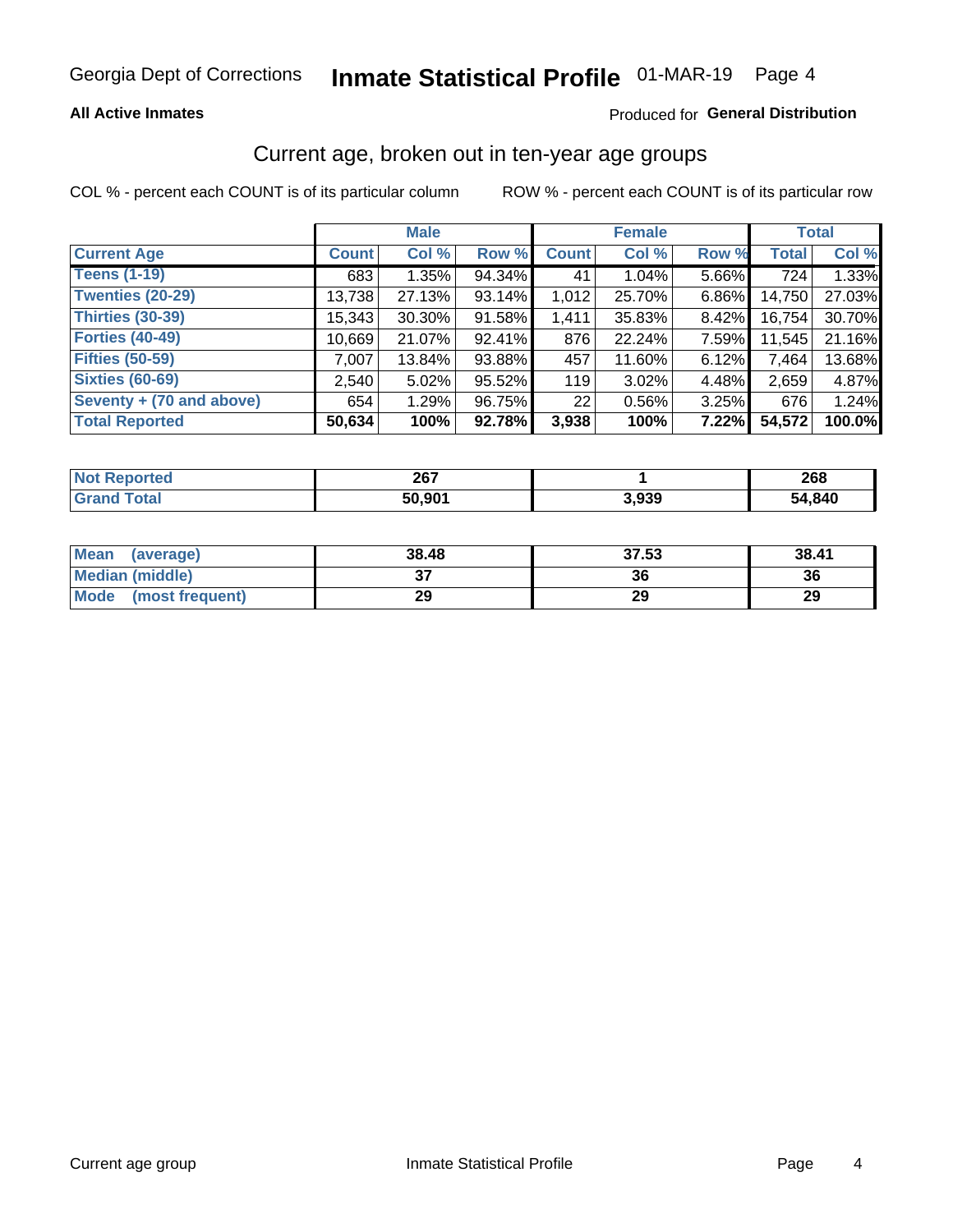## Inmate Statistical Profile 01-MAR-19 Page 5

#### **All Active Inmates**

### **Produced for General Distribution**

### Race group

COL % - percent each COUNT is of its particular column

|                                             |              | <b>Male</b> |        |             | <b>Female</b> |        |              | <b>Total</b> |  |
|---------------------------------------------|--------------|-------------|--------|-------------|---------------|--------|--------------|--------------|--|
| <b>Race Group</b>                           | <b>Count</b> | Col %       |        | Row % Count | Col %         | Row %  | <b>Total</b> | Col %        |  |
| <b>White</b>                                | 17,374       | 34.13%      | 88.23% | 2,317       | 58.82%        | 11.77% | 19,691       | 35.91%       |  |
| <b>Black</b><br>$\mathbf{2}$                | 31,219       | 61.33%      | 95.29% | .542        | 39.15%        | 4.71%  | 32,761       | 59.74%       |  |
| <b>Other</b><br>5.                          | 53           | .10%        | 89.83% | 6           | .15%          | 10.17% | 59           | .11%         |  |
| <b>Asian</b><br>6                           | 173          | .34%        | 94.02% | 11          | .28%          | 5.98%  | 184          | .34%         |  |
| <b>Unknown</b><br>9                         | 16           | $.03\%$     | 94.12% |             | .03%          | 5.88%  | 17           | .03%         |  |
| <b>Hispanic</b><br>10                       | 2,045        | 4.02%       | 97.10% | 61          | 1.55%         | 2.90%  | 2,106        | 3.84%        |  |
| <b>Native American</b><br>$12 \overline{ }$ | 21           | .04%        | 95.45% |             | .03%          | 4.55%  | 22           | .04%         |  |
| <b>Total Reported</b>                       | 50,901       | 100%        | 92.82% | 3,939       | 100%          | 7.18%  | 54,840       | 100%         |  |

| <b>ported</b><br>∵N∩∖ |        |       |        |
|-----------------------|--------|-------|--------|
| `otal<br>'Grand       | 50.901 | 3,939 | 54,840 |

| m | <br>w |  |
|---|-------|--|
|   |       |  |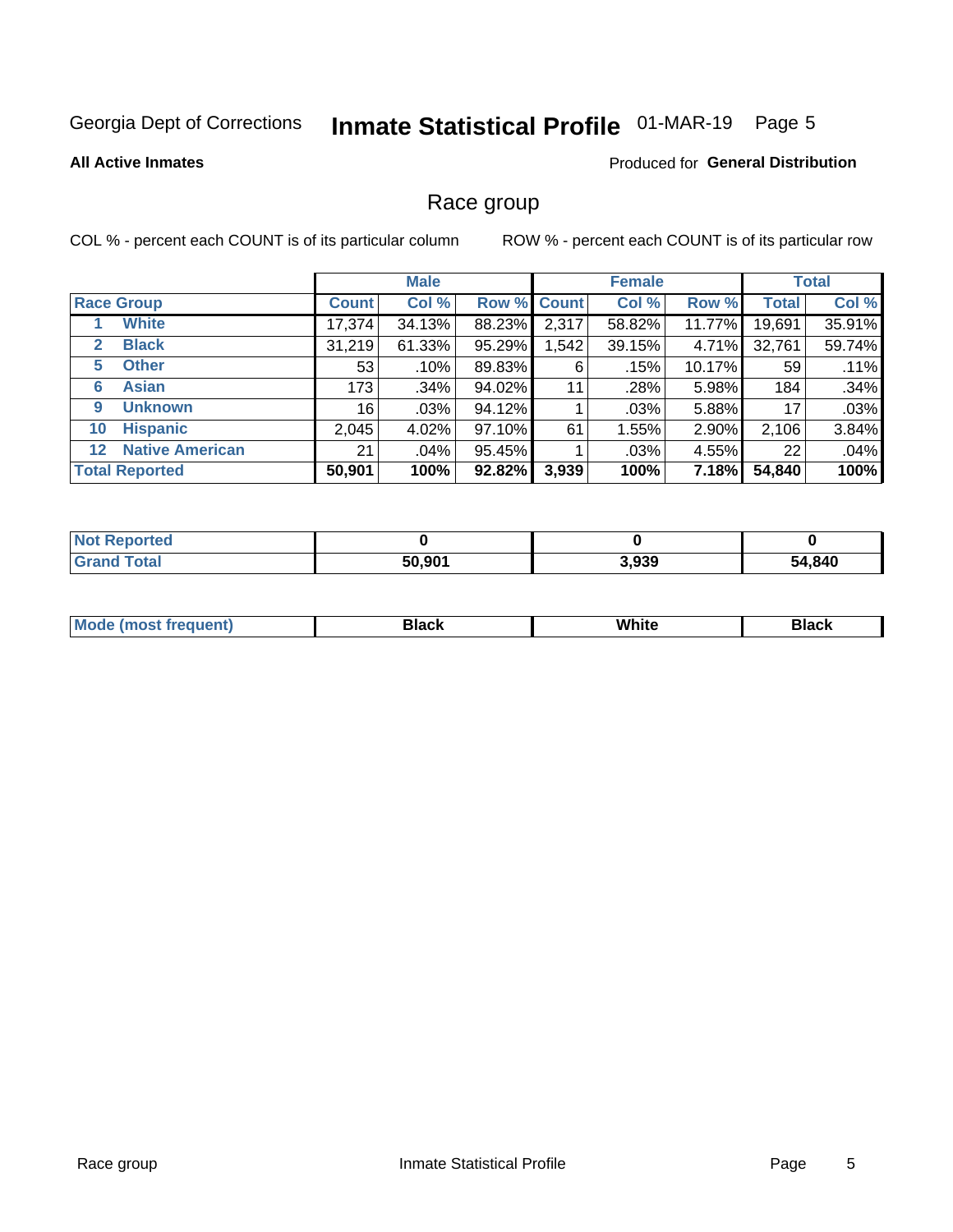## Inmate Statistical Profile 01-MAR-19 Page 6

**All Active Inmates** 

### Produced for General Distribution

### Marital status, self-reported at entry to prison

COL % - percent each COUNT is of its particular column

|                            | <b>Male</b>  |          |        |              | <b>Female</b> | <b>Total</b> |              |        |
|----------------------------|--------------|----------|--------|--------------|---------------|--------------|--------------|--------|
| <b>Marital Status</b>      | <b>Count</b> | Col %    | Row %  | <b>Count</b> | Col %         | Row %        | <b>Total</b> | Col %  |
| <b>Unknown</b><br>$\bf{0}$ | 1,439        | 2.83%    | 85.65% | 241          | 6.12%         | 14.35%       | 1,680        | 3.06%  |
| <b>Divorced</b><br>D       | 4,787        | $9.40\%$ | 90.24% | 518          | 13.15%        | 9.76%        | 5,305        | 9.67%  |
| <b>Married</b><br>М        | 6,738        | 13.24%   | 91.60% | 618          | 15.69%        | 8.40%        | 7,356        | 13.41% |
| <b>Separated</b><br>S.     | 1,742        | 3.42%    | 84.85% | 311          | 7.90%         | 15.15%       | 2,053        | 3.74%  |
| <b>Unmarried</b><br>U      | 35,618       | 69.98%   | 94.39% | 2,117        | 53.74%        | 5.61%        | 37,735       | 68.81% |
| <b>Widow</b><br>W          | 577          | 1.13%    | 81.15% | 134          | 3.40%         | 18.85%       | 711          | 1.30%  |
| <b>Total Reported</b>      | 50,901       | 100%     | 92.82% | 3,939        | 100%          | 7.18%        | 54,840       | 100%   |

| <b>Not Reported</b> |                    |              |        |
|---------------------|--------------------|--------------|--------|
| Total               | 50.90 <sup>4</sup> | റാറ<br>ა.ყაყ | 54.840 |

|--|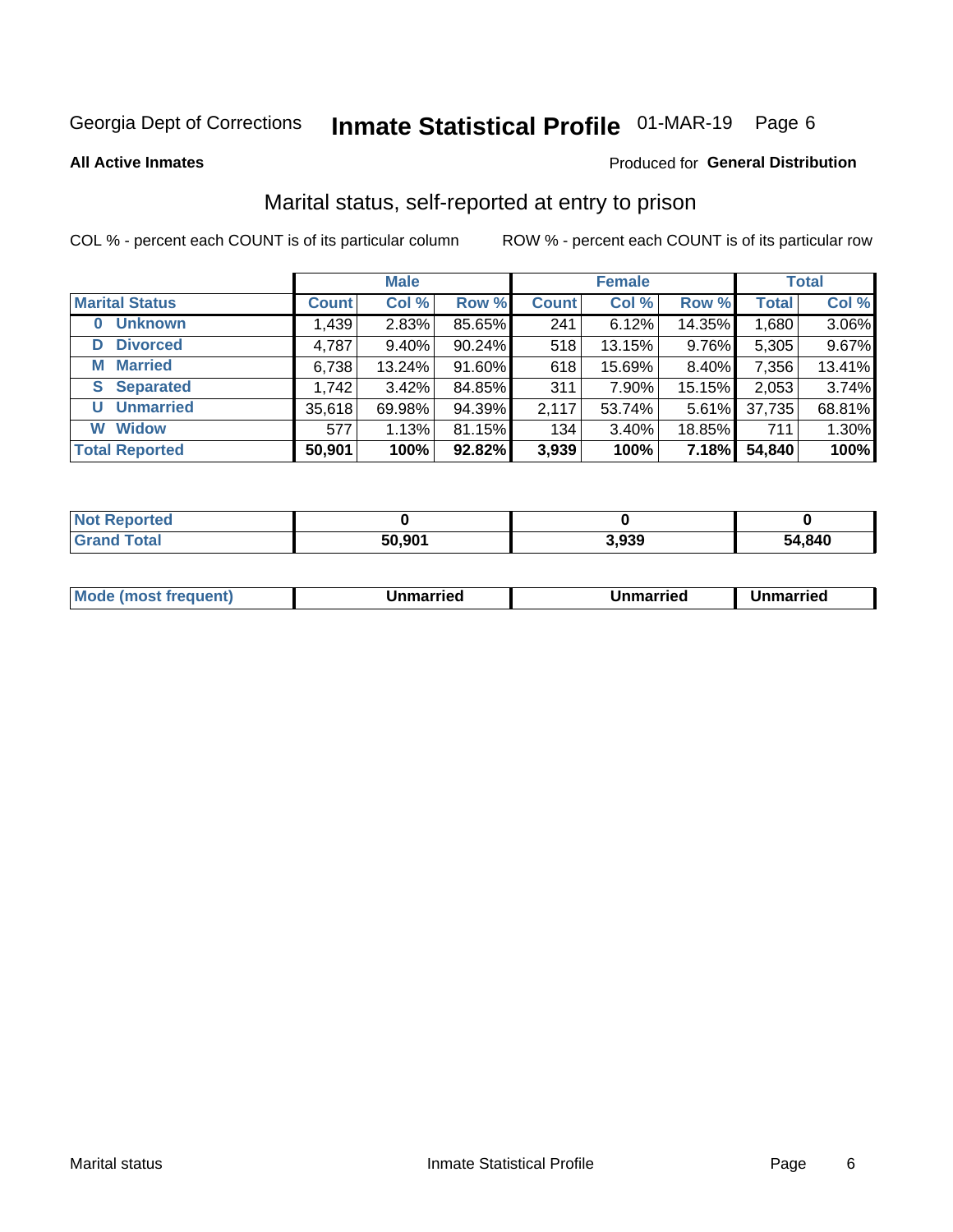## Inmate Statistical Profile 01-MAR-19 Page 7

#### **All Active Inmates**

#### Produced for General Distribution

### Number of Inmates with Dependents, Self-Reported at Entry to Prison

COL % - percent each COUNT is of its particular column

|                             |              | <b>Male</b> |        |              | <b>Female</b> |       |              | <b>Total</b> |
|-----------------------------|--------------|-------------|--------|--------------|---------------|-------|--------------|--------------|
| <b>Number of dependents</b> | <b>Count</b> | Col %       | Row %  | <b>Count</b> | Col %         | Row % | <b>Total</b> | Col %        |
| 10                          | 15,565       | 36.96%      | 93.32% | 1,114        | 34.11%        | 6.68% | 16,679       | 36.75%       |
|                             | 9,821        | 23.32%      | 93.66% | 665          | 20.36%        | 6.34% | 10,486       | 23.11%       |
| $\overline{2}$              | 7,310        | 17.36%      | 91.87% | 647          | 19.81%        | 8.13% | 7,957        | 17.53%       |
| $\mathbf{3}$                | 4,524        | 10.74%      | 90.64% | 467          | 14.30%        | 9.36% | 4,991        | 11.00%       |
| $\overline{\mathbf{4}}$     | 2,314        | 5.49%       | 91.50% | 215          | 6.58%         | 8.50% | 2,529        | 5.57%        |
| 5                           | 1,184        | 2.81%       | 93.38% | 84           | 2.57%         | 6.62% | 1,268        | 2.79%        |
| 6                           | 625          | 1.48%       | 93.84% | 41           | 1.26%         | 6.16% | 666          | 1.47%        |
| 7                           | 304          | 0.72%       | 94.70% | 17           | 0.52%         | 5.30% | 321          | 0.71%        |
| 8                           | 179          | 0.43%       | 95.72% | 8            | 0.24%         | 4.28% | 187          | 0.41%        |
| 9                           | 94           | 0.22%       | 96.91% | 3            | 0.09%         | 3.09% | 97           | 0.21%        |
| 10                          | 85           | 0.20%       | 96.59% | 3            | 0.09%         | 3.41% | 88           | 0.19%        |
| Over 10                     | 111          | 0.26%       | 98.23% | 2            | 0.06%         | 1.77% | 113          | 0.25%        |
| <b>Total Reported</b>       | 42,116       | 100%        | 92.80% | 3,266        | 100%          | 7.20% | 45,382       | 100%         |

| 3,785  | <b>C70</b><br>נ וט | ,458   |
|--------|--------------------|--------|
| 50.901 | 3.939              | 54,840 |

| Mean (average)          | ا ب. | 1.58 | 1.52 |
|-------------------------|------|------|------|
| <b>Median (middle)</b>  |      |      |      |
| Mode<br>(most frequent) |      |      |      |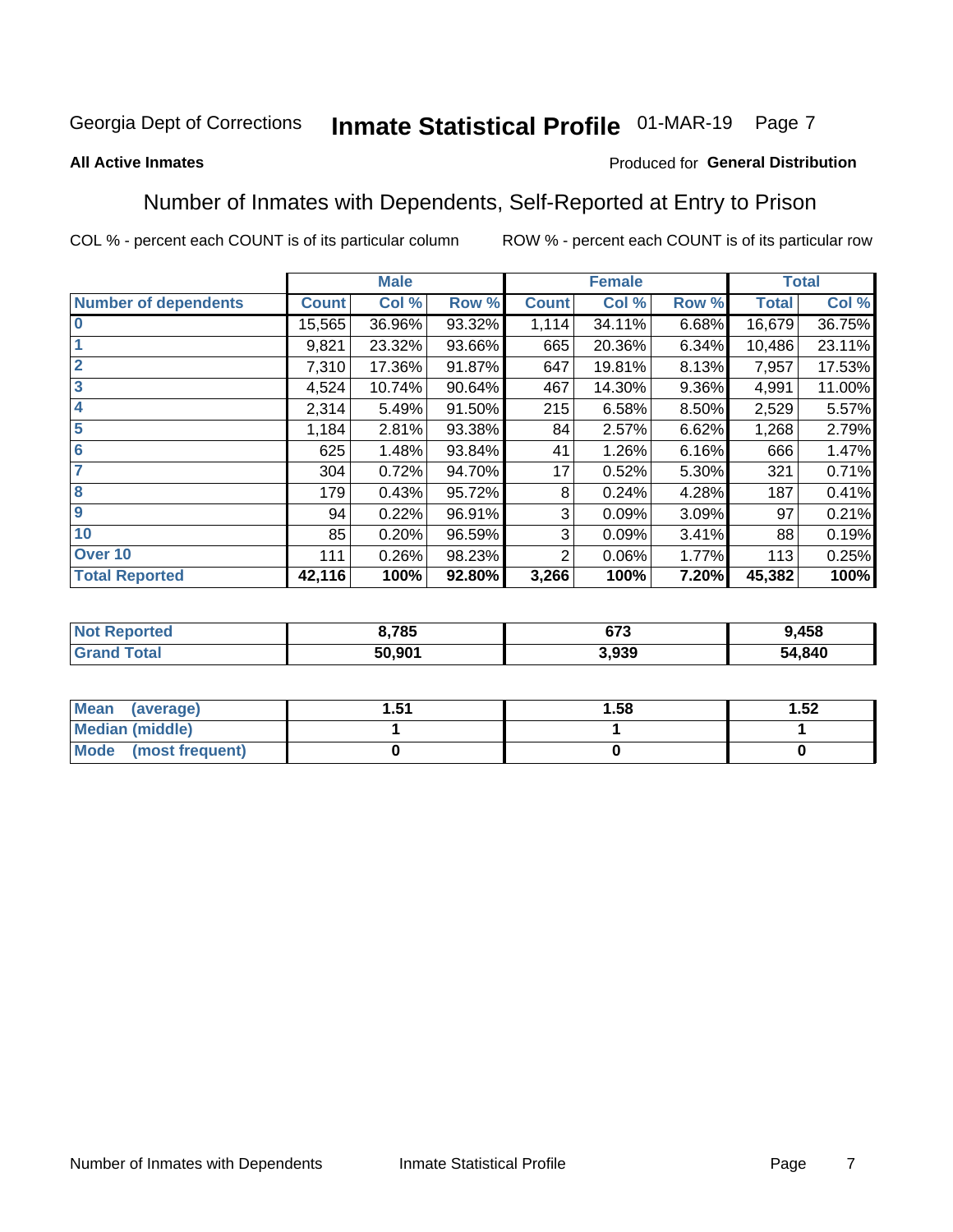## Inmate Statistical Profile 01-MAR-19 Page 8

#### **All Active Inmates**

#### Produced for General Distribution

### Religious affiliation, self-reported at entry to prison

COL % - percent each COUNT is of its particular column

|                         |                              |              | <b>Male</b> |         |                | <b>Female</b>              |        |                     | <b>Total</b> |
|-------------------------|------------------------------|--------------|-------------|---------|----------------|----------------------------|--------|---------------------|--------------|
|                         | <b>Religious Affiliation</b> | <b>Count</b> | Col %       | Row %   | <b>Count</b>   | $\overline{\text{Col }^9}$ | Row %  | <b>Total</b>        | Col %        |
| 1                       | <b>Islam</b>                 | 1,457        | 6.85%       | 97.13%  | 43             | 1.69%                      | 2.87%  | 1,500               | 6.30%        |
| $\overline{2}$          | <b>Catholic</b>              | 1,088        | 5.12%       | 86.97%  | 163            | 6.39%                      | 13.03% | 1,251               | 5.25%        |
| $\overline{\mathbf{3}}$ | <b>Baptist</b>               | 13,275       | 62.46%      | 87.44%  | 1,906          | 74.72%                     | 12.56% | 15,181              | 63.77%       |
| $\overline{\mathbf{4}}$ | <b>Methodist</b>             | 377          | 1.77%       | 83.96%  | 72             | 2.82%                      | 16.04% | 449                 | 1.89%        |
| $\overline{5}$          | <b>EpiscopIn</b>             | 42           | .20%        | 87.50%  | 6              | .24%                       | 12.50% | 48                  | .20%         |
| $6\phantom{a}$          | <b>Presbytrn</b>             | 72           | .34%        | 93.51%  | 5              | .20%                       | 6.49%  | 77                  | .32%         |
| 7                       | <b>Chc Of God</b>            | 389          | 1.83%       | 90.68%  | 40             | 1.57%                      | 9.32%  | 429                 | 1.80%        |
| 8                       | <b>Holiness</b>              | 545          | 2.56%       | 81.71%  | 122            | 4.78%                      | 18.29% | 667                 | 2.80%        |
| 9                       | <b>Jewish</b>                | 62           | .29%        | 82.67%  | 13             | .51%                       | 17.33% | 75                  | .32%         |
| 10                      | <b>Anglican</b>              | 40           | .19%        | 97.56%  | 1              | .04%                       | 2.44%  | 41                  | .17%         |
| 11                      | <b>Grk Orthdx</b>            | 5            | .02%        | 71.43%  | $\overline{2}$ | .08%                       | 28.57% | 7                   | .03%         |
| 12                      | <b>Hindu</b>                 | 9            | .04%        | 81.82%  | $\overline{2}$ | .08%                       | 18.18% | 11                  | .05%         |
| 13                      | <b>Buddhist</b>              | 48           | .23%        | 88.89%  | 6              | .24%                       | 11.11% | 54                  | .23%         |
| 14                      | <b>Taoist</b>                | 5            | .02%        | 100.00% |                |                            |        | 5                   | .02%         |
| 15                      | <b>Shintoist</b>             | 4            | .02%        | 100.00% |                |                            |        | 4                   | .02%         |
| 16                      | <b>Seven D Ad</b>            | 63           | .30%        | 90.00%  | 7              | .27%                       | 10.00% | 70                  | .29%         |
| 17                      | <b>Jehovah Wt</b>            | 246          | 1.16%       | 88.49%  | 32             | 1.25%                      | 11.51% | 278                 | 1.17%        |
| 18                      | <b>Latr Day S</b>            | 27           | .13%        | 87.10%  | 4              | .16%                       | 12.90% | 31                  | .13%         |
| 19                      | Quaker                       | 2            | .01%        | 100.00% |                |                            |        | $\overline{2}$      | .01%         |
| 20                      | <b>Other Prot</b>            | 1,854        | 8.72%       | 94.26%  | 113            | 4.43%                      | 5.74%  | 1,967               | 8.26%        |
| 21                      | <b>Messianic Judaism</b>     | 21           | .10%        | 91.30%  | 2              | .08%                       | 8.70%  | 23                  | .10%         |
| 96                      | <b>None</b>                  | 1,624        | 7.64%       | 99.27%  | 12             | .47%                       | .73%   | 1,636               | 6.87%        |
|                         | <b>Total Reported</b>        | 21,255       | 100%        | 89.28%  | 2,551          | 100%                       | 10.72% | $\overline{23,806}$ | 100%         |

| erteo<br>NO          | 29,646             | ,388  | .034<br>$^{\circ}$ |
|----------------------|--------------------|-------|--------------------|
| <b>otal</b><br>' Gra | 50.90 <sup>4</sup> | 3,939 | 54,840             |

| Mode (most frequent) | Baptist | aptist | Baptist |
|----------------------|---------|--------|---------|
|----------------------|---------|--------|---------|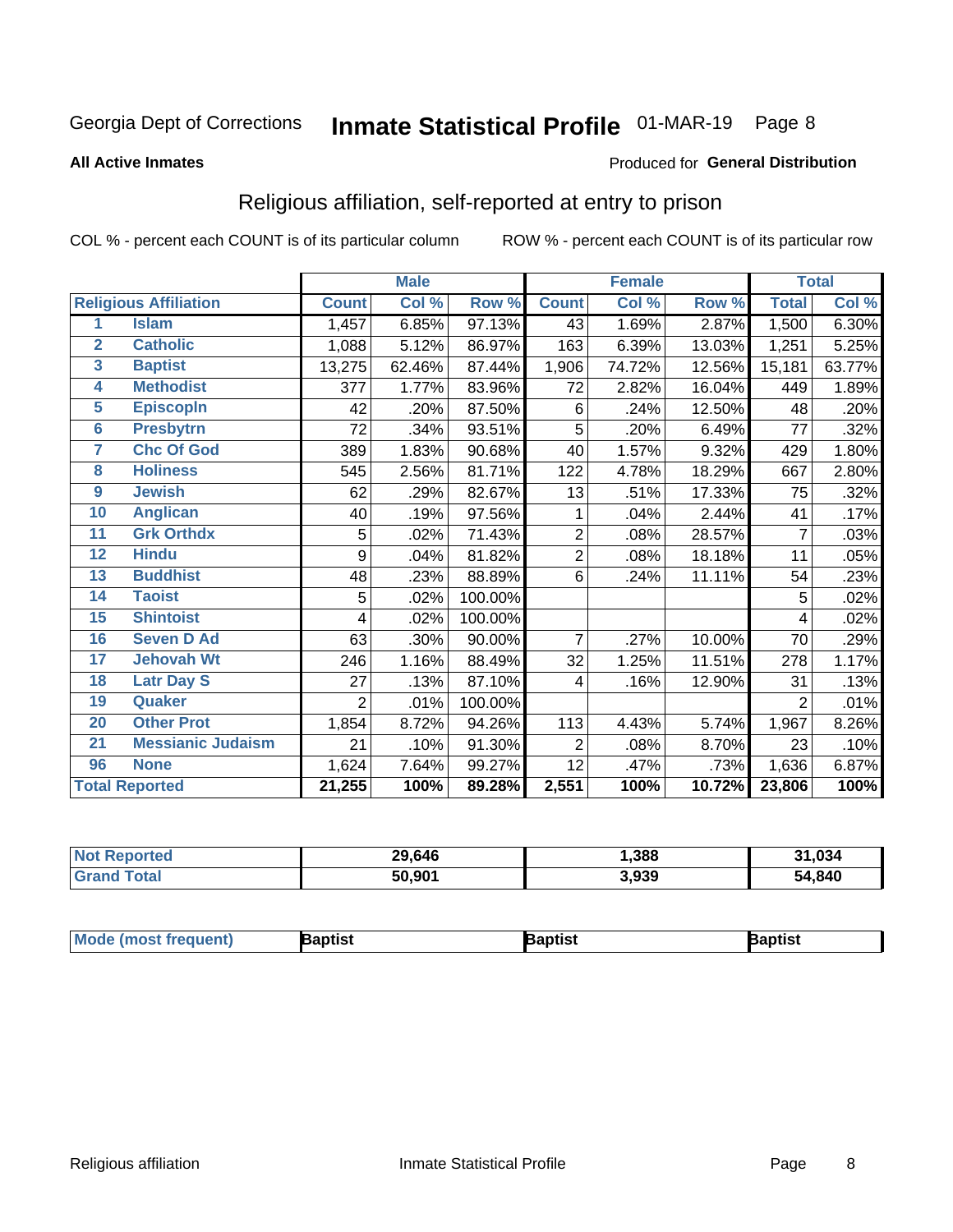## Inmate Statistical Profile 01-MAR-19 Page 9

#### **All Active Inmates**

#### Produced for General Distribution

## Home county, self-reported at entry to prison

COL % - percent each COUNT is of its particular column

|     |                             |              | <b>Male</b> |        |                         | <b>Female</b> |        | <b>Total</b> |        |
|-----|-----------------------------|--------------|-------------|--------|-------------------------|---------------|--------|--------------|--------|
|     | <b>Home County</b>          | <b>Count</b> | Col %       | Row %  | <b>Count</b>            | Col %         | Row %  | <b>Total</b> | Col %  |
| 000 | <b>Unknown</b>              | 7,817        | 15.36%      | 92.01% | 679                     | 17.24%        | 7.99%  | 8,496        | 15.49% |
| 001 | <b>Appling County</b>       | 134          | .26%        | 94.37% | 8                       | .20%          | 5.63%  | 142          | .26%   |
| 002 | <b>Atkinson County</b>      | 43           | .08%        | 93.48% | 3                       | .08%          | 6.52%  | 46           | .08%   |
| 003 | <b>Bacon County</b>         | 79           | .16%        | 92.94% | $\,6$                   | .15%          | 7.06%  | 85           | .15%   |
| 004 | <b>Baker County</b>         | 20           | .04%        | 90.91% | $\overline{2}$          | .05%          | 9.09%  | 22           | .04%   |
| 005 | <b>Baldwin County</b>       | 261          | .51%        | 91.58% | 24                      | .61%          | 8.42%  | 285          | .52%   |
| 006 | <b>Banks County</b>         | 77           | .15%        | 89.53% | $\boldsymbol{9}$        | .23%          | 10.47% | 86           | .16%   |
| 007 | <b>Barrow County</b>        | 320          | .63%        | 90.40% | 34                      | .86%          | 9.60%  | 354          | .65%   |
| 008 | <b>Bartow County</b>        | 494          | .97%        | 86.06% | 80                      | 2.03%         | 13.94% | 574          | 1.05%  |
| 009 | <b>Ben Hill County</b>      | 191          | .38%        | 94.09% | 12                      | .30%          | 5.91%  | 203          | .37%   |
| 010 | <b>Berrien County</b>       | 83           | .16%        | 96.51% | 3                       | .08%          | 3.49%  | 86           | .16%   |
| 011 | <b>Bibb County</b>          | 1,129        | 2.22%       | 94.95% | 60                      | 1.52%         | 5.05%  | 1,189        | 2.17%  |
| 012 | <b>Bleckley County</b>      | 74           | .15%        | 88.10% | 10                      | .25%          | 11.90% | 84           | .15%   |
| 013 | <b>Brantley County</b>      | 76           | .15%        | 84.44% | 14                      | .36%          | 15.56% | 90           | .16%   |
| 014 | <b>Brooks County</b>        | 195          | .38%        | 99.49% | 1                       | .03%          | .51%   | 196          | .36%   |
| 015 | <b>Bryan County</b>         | 85           | .17%        | 92.39% | $\overline{7}$          | .18%          | 7.61%  | 92           | .17%   |
| 016 | <b>Bulloch County</b>       | 341          | .67%        | 93.42% | 24                      | .61%          | 6.58%  | 365          | .67%   |
| 017 | <b>Burke County</b>         | 224          | .44%        | 97.39% | $\,6$                   | .15%          | 2.61%  | 230          | .42%   |
| 018 | <b>Butts County</b>         | 143          | .28%        | 95.33% | $\overline{7}$          | .18%          | 4.67%  | 150          | .27%   |
| 019 | <b>Calhoun County</b>       | 67           | .13%        | 91.78% | $\,6$                   | .15%          | 8.22%  | 73           | .13%   |
| 020 | <b>Camden County</b>        | 136          | .27%        | 91.89% | 12                      | .30%          | 8.11%  | 148          | .27%   |
| 021 | <b>Candler County</b>       | 110          | .22%        | 96.49% | $\overline{\mathbf{4}}$ | .10%          | 3.51%  | 114          | .21%   |
| 022 | <b>Carroll County</b>       | 548          | 1.08%       | 91.33% | 52                      | 1.32%         | 8.67%  | 600          | 1.09%  |
| 023 | <b>Catoosa County</b>       | 233          | .46%        | 88.93% | 29                      | .74%          | 11.07% | 262          | .48%   |
| 024 | <b>Charlton County</b>      | 39           | .08%        | 92.86% | 3                       | .08%          | 7.14%  | 42           | .08%   |
| 025 | <b>Chatham County</b>       | 1,573        | 3.09%       | 95.91% | 67                      | 1.70%         | 4.09%  | 1,640        | 2.99%  |
| 026 | <b>Chattahoochee County</b> | 26           | .05%        | 96.30% | 1                       | .03%          | 3.70%  | 27           | .05%   |
| 027 | <b>Chattooga County</b>     | 195          | .38%        | 84.05% | 37                      | .94%          | 15.95% | 232          | .42%   |
| 028 | <b>Cherokee County</b>      | 386          | .76%        | 91.04% | 38                      | .96%          | 8.96%  | 424          | .77%   |
| 029 | <b>Clarke County</b>        | 484          | .95%        | 92.90% | 37                      | .94%          | 7.10%  | 521          | .95%   |
| 030 | <b>Clay County</b>          | 48           | .09%        | 94.12% | $\mathbf{3}$            | .08%          | 5.88%  | 51           | .09%   |
| 031 | <b>Clayton County</b>       | 1,454        | 2.86%       | 92.91% | 111                     | 2.82%         | 7.09%  | 1,565        | 2.85%  |
| 032 | <b>Clinch County</b>        | 51           | .10%        | 91.07% | 5                       | .13%          | 8.93%  | 56           | .10%   |
| 033 | <b>Cobb County</b>          | 1,673        | 3.29%       | 92.23% | 141                     | 3.58%         | 7.77%  | 1,814        | 3.31%  |
| 034 | <b>Coffee County</b>        | 263          | .52%        | 93.26% | 19                      | .48%          | 6.74%  | 282          | .51%   |
| 035 | <b>Colquitt County</b>      | 198          | .39%        | 95.65% | 9                       | .23%          | 4.35%  | 207          | .38%   |
| 036 | <b>Columbia County</b>      | 294          | .58%        | 88.82% | 37                      | .94%          | 11.18% | 331          | .60%   |
| 037 | <b>Cook County</b>          | 116          | .23%        | 93.55% | $\bf 8$                 | .20%          | 6.45%  | 124          | .23%   |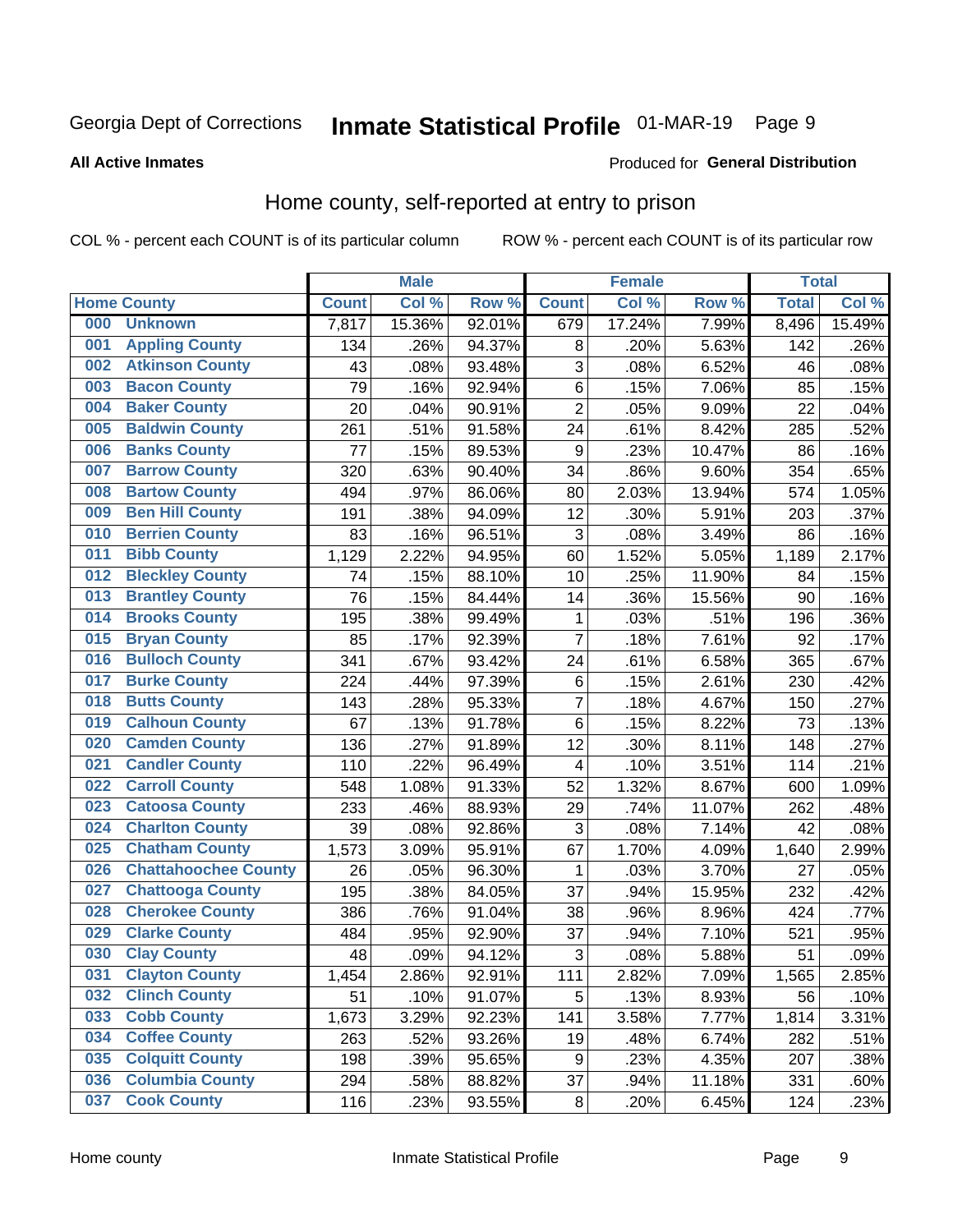## Inmate Statistical Profile 01-MAR-19 Page 10

**All Active Inmates** 

#### Produced for General Distribution

### Home county, self-reported at entry to prison

COL % - percent each COUNT is of its particular column

|     |                         |              | <b>Male</b> |         |                  | <b>Female</b> |        | <b>Total</b>     |       |
|-----|-------------------------|--------------|-------------|---------|------------------|---------------|--------|------------------|-------|
|     | <b>Home County</b>      | <b>Count</b> | Col %       | Row %   | <b>Count</b>     | Col %         | Row %  | <b>Total</b>     | Col % |
| 038 | <b>Coweta County</b>    | 490          | .96%        | 92.98%  | $\overline{37}$  | .94%          | 7.02%  | $\overline{527}$ | .96%  |
| 039 | <b>Crawford County</b>  | 42           | .08%        | 91.30%  | 4                | .10%          | 8.70%  | 46               | .08%  |
| 040 | <b>Crisp County</b>     | 236          | .46%        | 95.55%  | 11               | .28%          | 4.45%  | 247              | .45%  |
| 041 | <b>Dade County</b>      | 58           | .11%        | 92.06%  | 5                | .13%          | 7.94%  | 63               | .11%  |
| 042 | <b>Dawson County</b>    | 87           | .17%        | 90.63%  | $\boldsymbol{9}$ | .23%          | 9.38%  | 96               | .18%  |
| 043 | <b>Decatur County</b>   | 222          | .44%        | 94.47%  | 13               | .33%          | 5.53%  | 235              | .43%  |
| 044 | <b>Dekalb County</b>    | 2,785        | 5.47%       | 94.66%  | 157              | 3.99%         | 5.34%  | 2,942            | 5.36% |
| 045 | <b>Dodge County</b>     | 144          | .28%        | 93.51%  | 10               | .25%          | 6.49%  | 154              | .28%  |
| 046 | <b>Dooly County</b>     | 102          | .20%        | 93.58%  | $\overline{7}$   | .18%          | 6.42%  | 109              | .20%  |
| 047 | <b>Dougherty County</b> | 730          | 1.43%       | 95.18%  | 37               | .94%          | 4.82%  | 767              | 1.40% |
| 048 | <b>Douglas County</b>   | 512          | 1.01%       | 92.25%  | 43               | 1.09%         | 7.75%  | 555              | 1.01% |
| 049 | <b>Early County</b>     | 60           | .12%        | 88.24%  | 8                | .20%          | 11.76% | 68               | .12%  |
| 050 | <b>Echols County</b>    | 8            | .02%        | 100.00% |                  |               |        | 8                | .01%  |
| 051 | <b>Effingham County</b> | 213          | .42%        | 92.21%  | 18               | .46%          | 7.79%  | 231              | .42%  |
| 052 | <b>Elbert County</b>    | 123          | .24%        | 90.44%  | 13               | .33%          | 9.56%  | 136              | .25%  |
| 053 | <b>Emanuel County</b>   | 185          | .36%        | 92.96%  | 14               | .36%          | 7.04%  | 199              | .36%  |
| 054 | <b>Evans County</b>     | 59           | .12%        | 88.06%  | 8                | .20%          | 11.94% | 67               | .12%  |
| 055 | <b>Fannin County</b>    | 88           | .17%        | 90.72%  | 9                | .23%          | 9.28%  | 97               | .18%  |
| 056 | <b>Fayette County</b>   | 150          | .29%        | 90.36%  | 16               | .41%          | 9.64%  | 166              | .30%  |
| 057 | <b>Floyd County</b>     | 669          | 1.31%       | 88.26%  | 89               | 2.26%         | 11.74% | 758              | 1.38% |
| 058 | <b>Forsyth County</b>   | 206          | .40%        | 93.21%  | 15               | .38%          | 6.79%  | 221              | .40%  |
| 059 | <b>Franklin County</b>  | 126          | .25%        | 88.73%  | 16               | .41%          | 11.27% | 142              | .26%  |
| 060 | <b>Fulton County</b>    | 4,711        | 9.26%       | 95.56%  | 219              | 5.56%         | 4.44%  | 4,930            | 8.99% |
| 061 | <b>Gilmer County</b>    | 86           | .17%        | 85.15%  | 15               | .38%          | 14.85% | 101              | .18%  |
| 062 | <b>Glascock County</b>  | 8            | .02%        | 80.00%  | $\overline{2}$   | .05%          | 20.00% | 10               | .02%  |
| 063 | <b>Glynn County</b>     | 394          | .77%        | 94.26%  | 24               | .61%          | 5.74%  | 418              | .76%  |
| 064 | <b>Gordon County</b>    | 309          | .61%        | 89.57%  | 36               | .91%          | 10.43% | 345              | .63%  |
| 065 | <b>Grady County</b>     | 93           | .18%        | 93.94%  | $\,6$            | .15%          | 6.06%  | 99               | .18%  |
| 066 | <b>Greene County</b>    | 99           | .19%        | 91.67%  | 9                | .23%          | 8.33%  | 108              | .20%  |
| 067 | <b>Gwinnett County</b>  | 1,758        | 3.45%       | 93.51%  | 122              | 3.10%         | 6.49%  | 1,880            | 3.43% |
| 068 | <b>Habersham County</b> | 112          | .22%        | 83.58%  | 22               | .56%          | 16.42% | 134              | .24%  |
| 069 | <b>Hall County</b>      | 603          | 1.18%       | 90.54%  | 63               | 1.60%         | 9.46%  | 666              | 1.21% |
| 070 | <b>Hancock County</b>   | 60           | .12%        | 89.55%  | $\overline{7}$   | .18%          | 10.45% | 67               | .12%  |
| 071 | <b>Haralson County</b>  | 118          | .23%        | 86.76%  | 18               | .46%          | 13.24% | 136              | .25%  |
| 072 | <b>Harris County</b>    | 98           | .19%        | 98.00%  | $\mathbf 2$      | .05%          | 2.00%  | 100              | .18%  |
| 073 | <b>Hart County</b>      | 157          | .31%        | 95.15%  | 8                | .20%          | 4.85%  | 165              | .30%  |
| 074 | <b>Heard County</b>     | 53           | .10%        | 89.83%  | $\,6$            | .15%          | 10.17% | 59               | .11%  |
| 075 | <b>Henry County</b>     | 637          | 1.25%       | 93.54%  | 44               | 1.12%         | 6.46%  | 681              | 1.24% |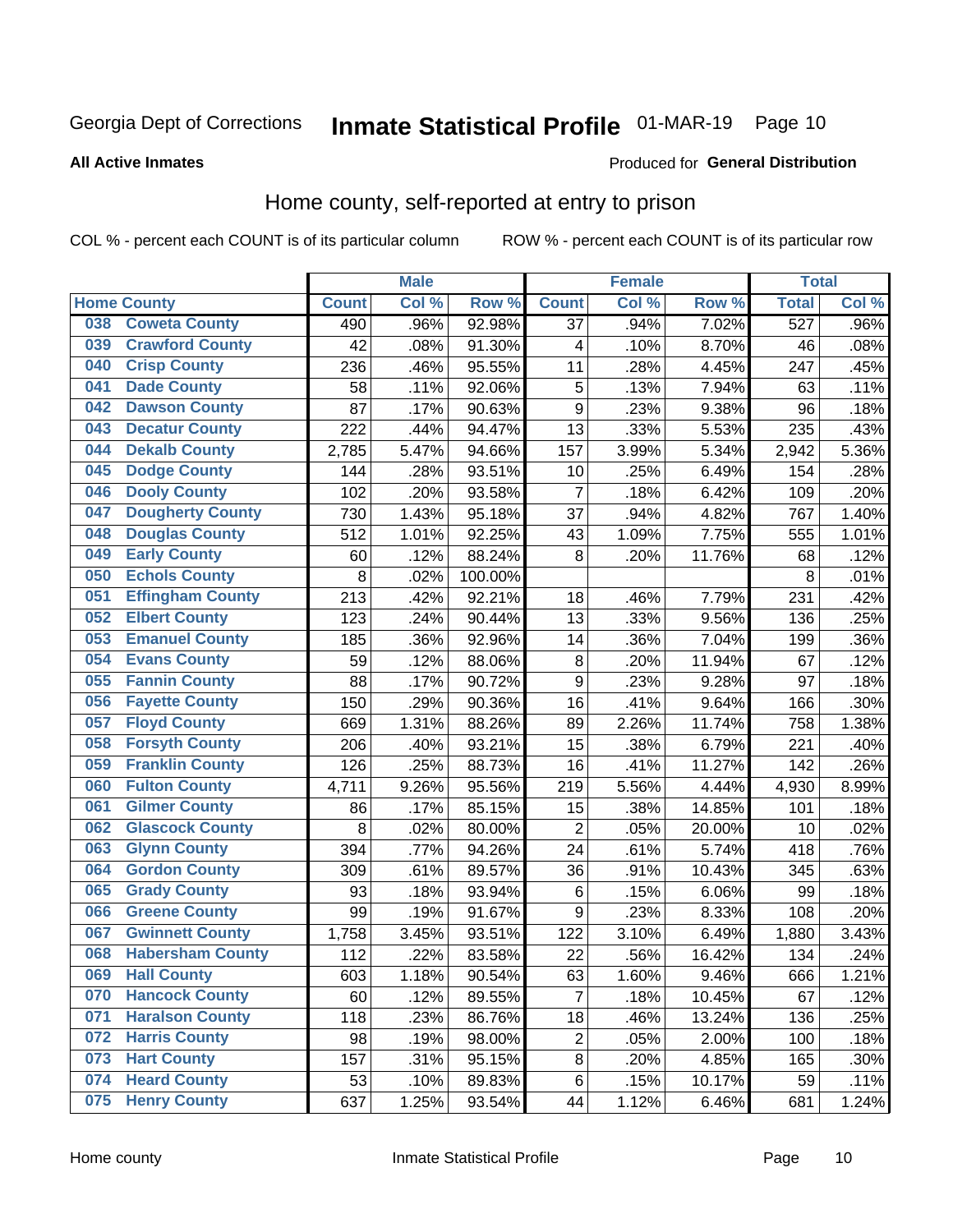## Inmate Statistical Profile 01-MAR-19 Page 11

#### **All Active Inmates**

#### Produced for General Distribution

### Home county, self-reported at entry to prison

COL % - percent each COUNT is of its particular column

|     |                          |              | <b>Male</b> |                  |                         | <b>Female</b> |        | <b>Total</b> |       |
|-----|--------------------------|--------------|-------------|------------------|-------------------------|---------------|--------|--------------|-------|
|     | <b>Home County</b>       | <b>Count</b> | Col %       | Row <sup>%</sup> | <b>Count</b>            | Col %         | Row %  | <b>Total</b> | Col % |
|     | 076 Houston County       | 533          | 1.05%       | 90.80%           | 54                      | 1.37%         | 9.20%  | 587          | 1.07% |
| 077 | <b>Irwin County</b>      | 61           | .12%        | 93.85%           | 4                       | .10%          | 6.15%  | 65           | .12%  |
| 078 | <b>Jackson County</b>    | 241          | .47%        | 93.05%           | 18                      | .46%          | 6.95%  | 259          | .47%  |
| 079 | <b>Jasper County</b>     | 88           | .17%        | 90.72%           | $\boldsymbol{9}$        | .23%          | 9.28%  | 97           | .18%  |
| 080 | <b>Jeff Davis County</b> | 71           | .14%        | 94.67%           | $\overline{\mathbf{4}}$ | .10%          | 5.33%  | 75           | .14%  |
| 081 | <b>Jefferson County</b>  | 176          | .35%        | 93.12%           | 13                      | .33%          | 6.88%  | 189          | .34%  |
| 082 | <b>Jenkins County</b>    | 67           | .13%        | 94.37%           | 4                       | .10%          | 5.63%  | 71           | .13%  |
| 083 | <b>Johnson County</b>    | 36           | .07%        | 90.00%           | $\overline{\mathbf{4}}$ | .10%          | 10.00% | 40           | .07%  |
| 084 | <b>Jones County</b>      | 118          | .23%        | 91.47%           | 11                      | .28%          | 8.53%  | 129          | .24%  |
| 085 | <b>Lamar County</b>      | 52           | .10%        | 86.67%           | 8                       | .20%          | 13.33% | 60           | .11%  |
| 086 | <b>Lanier County</b>     | 52           | .10%        | 89.66%           | $\,6$                   | .15%          | 10.34% | 58           | .11%  |
| 087 | <b>Laurens County</b>    | 250          | .49%        | 92.59%           | 20                      | .51%          | 7.41%  | 270          | .49%  |
| 088 | <b>Lee County</b>        | 94           | .18%        | 93.07%           | $\overline{7}$          | .18%          | 6.93%  | 101          | .18%  |
| 089 | <b>Liberty County</b>    | 211          | .41%        | 95.05%           | 11                      | .28%          | 4.95%  | 222          | .40%  |
| 090 | <b>Lincoln County</b>    | 36           | .07%        | 92.31%           | 3                       | .08%          | 7.69%  | 39           | .07%  |
| 091 | <b>Long County</b>       | 35           | .07%        | 85.37%           | $\,6$                   | .15%          | 14.63% | 41           | .07%  |
| 092 | <b>Lowndes County</b>    | 401          | .79%        | 96.16%           | 16                      | .41%          | 3.84%  | 417          | .76%  |
| 093 | <b>Lumpkin County</b>    | 79           | .16%        | 92.94%           | $\,6$                   | .15%          | 7.06%  | 85           | .15%  |
| 094 | <b>Macon County</b>      | 67           | .13%        | 88.16%           | $\boldsymbol{9}$        | .23%          | 11.84% | 76           | .14%  |
| 095 | <b>Madison County</b>    | 179          | .35%        | 92.75%           | 14                      | .36%          | 7.25%  | 193          | .35%  |
| 096 | <b>Marion County</b>     | 53           | .10%        | 91.38%           | 5                       | .13%          | 8.62%  | 58           | .11%  |
| 097 | <b>Mcduffie County</b>   | 155          | .30%        | 96.88%           | 5                       | .13%          | 3.13%  | 160          | .29%  |
| 098 | <b>Mcintosh County</b>   | 50           | .10%        | 94.34%           | 3                       | .08%          | 5.66%  | 53           | .10%  |
| 099 | <b>Meriwether County</b> | 188          | .37%        | 92.61%           | 15                      | .38%          | 7.39%  | 203          | .37%  |
| 100 | <b>Miller County</b>     | 30           | .06%        | 96.77%           | 1                       | .03%          | 3.23%  | 31           | .06%  |
| 101 | <b>Mitchell County</b>   | 149          | .29%        | 94.30%           | $\boldsymbol{9}$        | .23%          | 5.70%  | 158          | .29%  |
| 102 | <b>Monroe County</b>     | 102          | .20%        | 91.89%           | $\boldsymbol{9}$        | .23%          | 8.11%  | 111          | .20%  |
| 103 | <b>Montgomery County</b> | 74           | .15%        | 85.06%           | 13                      | .33%          | 14.94% | 87           | .16%  |
| 104 | <b>Morgan County</b>     | 108          | .21%        | 93.10%           | 8                       | .20%          | 6.90%  | 116          | .21%  |
| 105 | <b>Murray County</b>     | 216          | .42%        | 89.26%           | 26                      | .66%          | 10.74% | 242          | .44%  |
| 106 | <b>Muscogee County</b>   | 987          | 1.94%       | 94.45%           | 58                      | 1.47%         | 5.55%  | 1,045        | 1.91% |
| 107 | <b>Newton County</b>     | 554          | 1.09%       | 89.94%           | 62                      | 1.57%         | 10.06% | 616          | 1.12% |
| 108 | <b>Oconee County</b>     | 51           | .10%        | 85.00%           | 9                       | .23%          | 15.00% | 60           | .11%  |
| 109 | <b>Oglethorpe County</b> | 68           | .13%        | 90.67%           | $\overline{7}$          | .18%          | 9.33%  | 75           | .14%  |
| 110 | <b>Paulding County</b>   | 299          | .59%        | 89.52%           | 35                      | .89%          | 10.48% | 334          | .61%  |
| 111 | <b>Peach County</b>      | 114          | .22%        | 95.00%           | $\,6$                   | .15%          | 5.00%  | 120          | .22%  |
| 112 | <b>Pickens County</b>    | 97           | .19%        | 84.35%           | 18                      | .46%          | 15.65% | 115          | .21%  |
| 113 | <b>Pierce County</b>     | 93           | .18%        | 93.94%           | $\,6$                   | .15%          | 6.06%  | 99           | .18%  |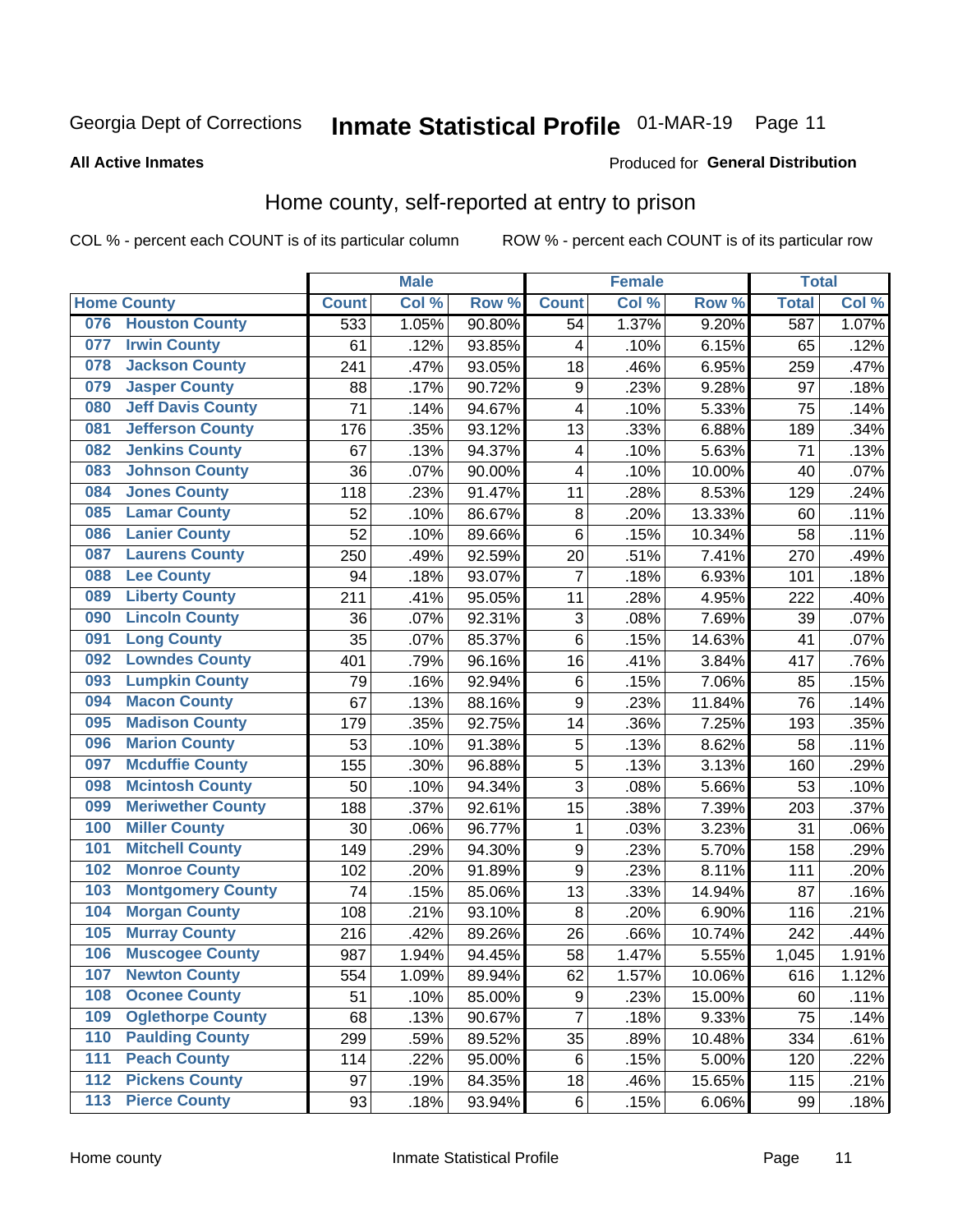## Inmate Statistical Profile 01-MAR-19 Page 12

#### **All Active Inmates**

#### Produced for General Distribution

### Home county, self-reported at entry to prison

COL % - percent each COUNT is of its particular column

|                  |                          |              | <b>Male</b> |         |                         | <b>Female</b> |        | <b>Total</b> |       |
|------------------|--------------------------|--------------|-------------|---------|-------------------------|---------------|--------|--------------|-------|
|                  | <b>Home County</b>       | <b>Count</b> | Col %       | Row %   | <b>Count</b>            | Col %         | Row %  | <b>Total</b> | Col % |
| 114              | <b>Pike County</b>       | 40           | .08%        | 90.91%  | 4                       | .10%          | 9.09%  | 44           | .08%  |
| 115              | <b>Polk County</b>       | 221          | .43%        | 88.40%  | 29                      | .74%          | 11.60% | 250          | .46%  |
| 116              | <b>Pulaski County</b>    | 53           | .10%        | 82.81%  | 11                      | .28%          | 17.19% | 64           | .12%  |
| 117              | <b>Putnam County</b>     | 130          | .26%        | 90.28%  | 14                      | .36%          | 9.72%  | 144          | .26%  |
| 118              | <b>Quitman County</b>    | 14           | .03%        | 100.00% |                         |               |        | 14           | .03%  |
| 119              | <b>Rabun County</b>      | 48           | .09%        | 87.27%  | 7                       | .18%          | 12.73% | 55           | .10%  |
| 120              | <b>Randolph County</b>   | 65           | .13%        | 94.20%  | $\overline{\mathbf{4}}$ | .10%          | 5.80%  | 69           | .13%  |
| 121              | <b>Richmond County</b>   | 1,702        | 3.34%       | 93.98%  | 109                     | 2.77%         | 6.02%  | 1,811        | 3.30% |
| 122              | <b>Rockdale County</b>   | 365          | .72%        | 93.59%  | 25                      | .63%          | 6.41%  | 390          | .71%  |
| 123              | <b>Schley County</b>     | 19           | .04%        | 90.48%  | $\overline{c}$          | .05%          | 9.52%  | 21           | .04%  |
| 124              | <b>Screven County</b>    | 111          | .22%        | 98.23%  | $\overline{2}$          | .05%          | 1.77%  | 113          | .21%  |
| 125              | <b>Seminole County</b>   | 69           | .14%        | 90.79%  | $\overline{7}$          | .18%          | 9.21%  | 76           | .14%  |
| 126              | <b>Spalding County</b>   | 445          | .87%        | 92.90%  | 34                      | .86%          | 7.10%  | 479          | .87%  |
| 127              | <b>Stephens County</b>   | 134          | .26%        | 86.45%  | 21                      | .53%          | 13.55% | 155          | .28%  |
| 128              | <b>Stewart County</b>    | 32           | .06%        | 96.97%  | 1                       | .03%          | 3.03%  | 33           | .06%  |
| 129              | <b>Sumter County</b>     | 175          | .34%        | 95.63%  | 8                       | .20%          | 4.37%  | 183          | .33%  |
| 130              | <b>Talbot County</b>     | 38           | .07%        | 92.68%  | 3                       | .08%          | 7.32%  | 41           | .07%  |
| 131              | <b>Taliaferro County</b> | 8            | .02%        | 100.00% |                         |               |        | 8            | .01%  |
| 132              | <b>Tattnall County</b>   | 155          | .30%        | 91.18%  | 15                      | .38%          | 8.82%  | 170          | .31%  |
| 133              | <b>Taylor County</b>     | 58           | .11%        | 90.63%  | $\,6$                   | .15%          | 9.38%  | 64           | .12%  |
| 134              | <b>Telfair County</b>    | 99           | .19%        | 96.12%  | 4                       | .10%          | 3.88%  | 103          | .19%  |
| 135              | <b>Terrell County</b>    | 73           | .14%        | 97.33%  | $\overline{2}$          | .05%          | 2.67%  | 75           | .14%  |
| 136              | <b>Thomas County</b>     | 190          | .37%        | 95.48%  | $\overline{9}$          | .23%          | 4.52%  | 199          | .36%  |
| 137              | <b>Tift County</b>       | 274          | .54%        | 96.14%  | 11                      | .28%          | 3.86%  | 285          | .52%  |
| 138              | <b>Toombs County</b>     | 266          | .52%        | 91.72%  | 24                      | .61%          | 8.28%  | 290          | .53%  |
| 139              | <b>Towns County</b>      | 21           | .04%        | 80.77%  | 5                       | .13%          | 19.23% | 26           | .05%  |
| 140              | <b>Treutlen County</b>   | 53           | .10%        | 91.38%  | 5                       | .13%          | 8.62%  | 58           | .11%  |
| 141              | <b>Troup County</b>      | 535          | 1.05%       | 93.37%  | 38                      | .96%          | 6.63%  | 573          | 1.04% |
| $\overline{142}$ | <b>Turner County</b>     | 67           | .13%        | 97.10%  | $\overline{2}$          | .05%          | 2.90%  | 69           | .13%  |
| 143              | <b>Twiggs County</b>     | 50           | .10%        | 96.15%  | $\overline{2}$          | .05%          | 3.85%  | 52           | .09%  |
| 144              | <b>Union County</b>      | 92           | .18%        | 85.19%  | 16                      | .41%          | 14.81% | 108          | .20%  |
| 145              | <b>Upson County</b>      | 158          | .31%        | 96.93%  | 5                       | .13%          | 3.07%  | 163          | .30%  |
| 146              | <b>Walker County</b>     | 360          | .71%        | 89.11%  | 44                      | 1.12%         | 10.89% | 404          | .74%  |
| 147              | <b>Walton County</b>     | 437          | .86%        | 91.42%  | 41                      | 1.04%         | 8.58%  | 478          | .87%  |
| 148              | <b>Ware County</b>       | 271          | .53%        | 95.42%  | 13                      | .33%          | 4.58%  | 284          | .52%  |
| 149              | <b>Warren County</b>     | 37           | .07%        | 94.87%  | $\overline{2}$          | .05%          | 5.13%  | 39           | .07%  |
| 150              | <b>Washington County</b> | 190          | .37%        | 92.23%  | 16                      | .41%          | 7.77%  | 206          | .38%  |
| 151              | <b>Wayne County</b>      | 174          | .34%        | 93.55%  | 12                      | .30%          | 6.45%  | 186          | .34%  |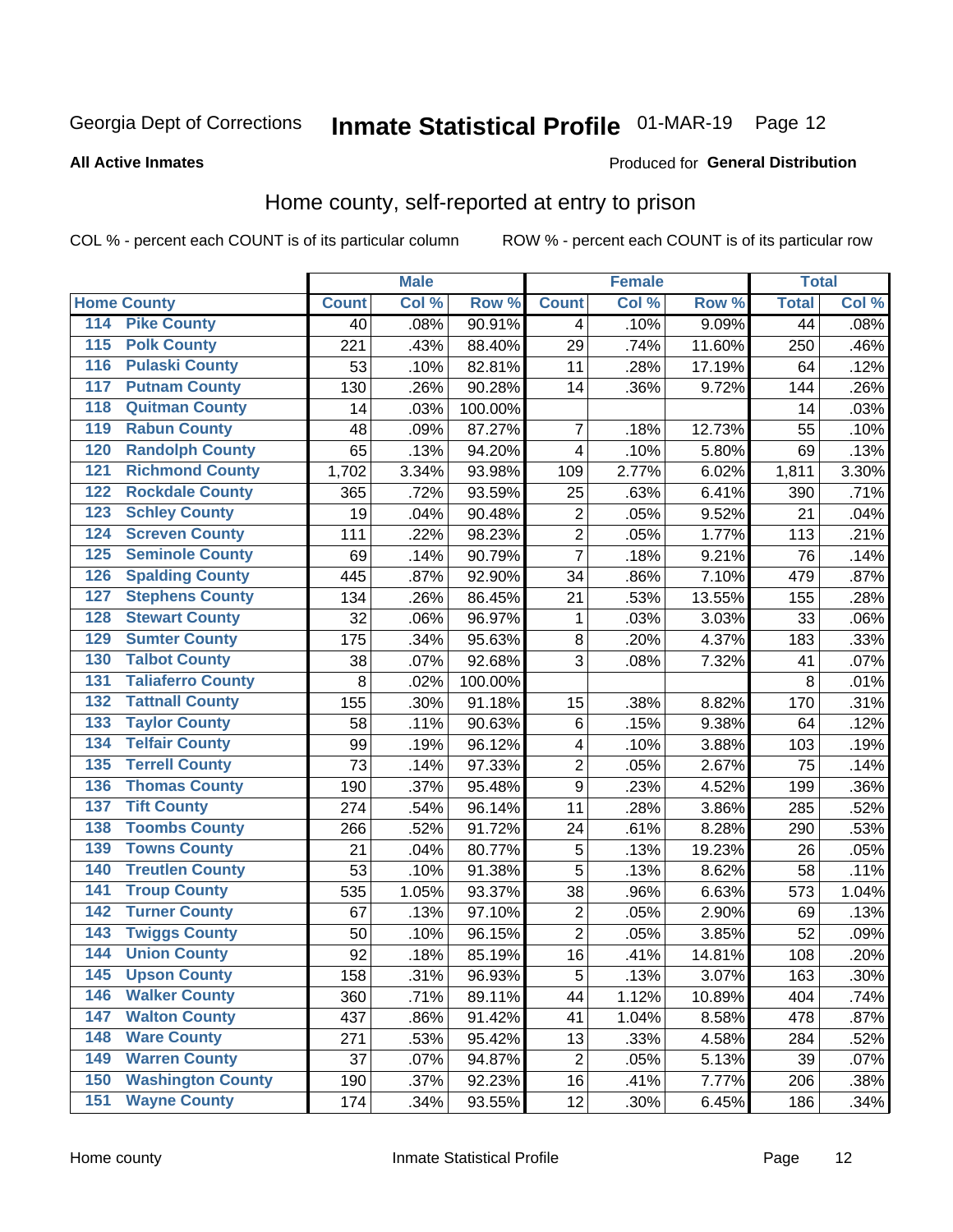## Inmate Statistical Profile 01-MAR-19 Page 13

**All Active Inmates** 

### Produced for General Distribution

### Home county, self-reported at entry to prison

COL % - percent each COUNT is of its particular column

|     |                             |              | <b>Male</b> |        |              | <b>Female</b> |        | <b>Total</b> |       |
|-----|-----------------------------|--------------|-------------|--------|--------------|---------------|--------|--------------|-------|
|     | <b>Home County</b>          | <b>Count</b> | Col %       | Row %  | <b>Count</b> | Col %         | Row %  | <b>Total</b> | Col % |
| 152 | <b>Webster County</b>       | 8            | .02%        | 88.89% |              | .03%          | 11.11% | 9            | .02%  |
| 153 | <b>Wheeler County</b>       | 84           | .17%        | 93.33% | 6            | .15%          | 6.67%  | 90           | .16%  |
| 154 | <b>White County</b>         | 90           | .18%        | 89.11% | 11           | .28%          | 10.89% | 101          | .18%  |
| 155 | <b>Whitfield County</b>     | 567          | 1.11%       | 89.29% | 68           | 1.73%         | 10.71% | 635          | 1.16% |
| 156 | <b>Wilcox County</b>        | 56           | .11%        | 93.33% | 4            | .10%          | 6.67%  | 60           | .11%  |
| 157 | <b>Wilkes County</b>        | 63           | .12%        | 88.73% | 8            | .20%          | 11.27% | 71           | .13%  |
| 158 | <b>Wilkinson County</b>     | 60           | .12%        | 98.36% |              | .03%          | 1.64%  | 61           | .11%  |
| 159 | <b>Worth County</b>         | 115          | .23%        | 90.55% | 12           | .30%          | 9.45%  | 127          | .23%  |
| 999 | <b>Other Custody/Out Of</b> | 123          | .24%        | 97.62% | 3            | .08%          | 2.38%  | 126          | .23%  |
|     | <b>State</b>                |              |             |        |              |               |        |              |       |
|     | <b>Total Rported</b>        | 50,901       | 100%        | 92.82% | 3,939        | 100%          | 7.18%  | 54,840       | 100%  |

| 'Not<br>Reported |        |       |        |
|------------------|--------|-------|--------|
| <b>Total</b>     | 50,901 | 3,939 | 54,840 |

|  | Mode (most frequent) | <b>Fulton County</b> | <b>Fulton County</b> | <b>Fulton County</b> |
|--|----------------------|----------------------|----------------------|----------------------|
|--|----------------------|----------------------|----------------------|----------------------|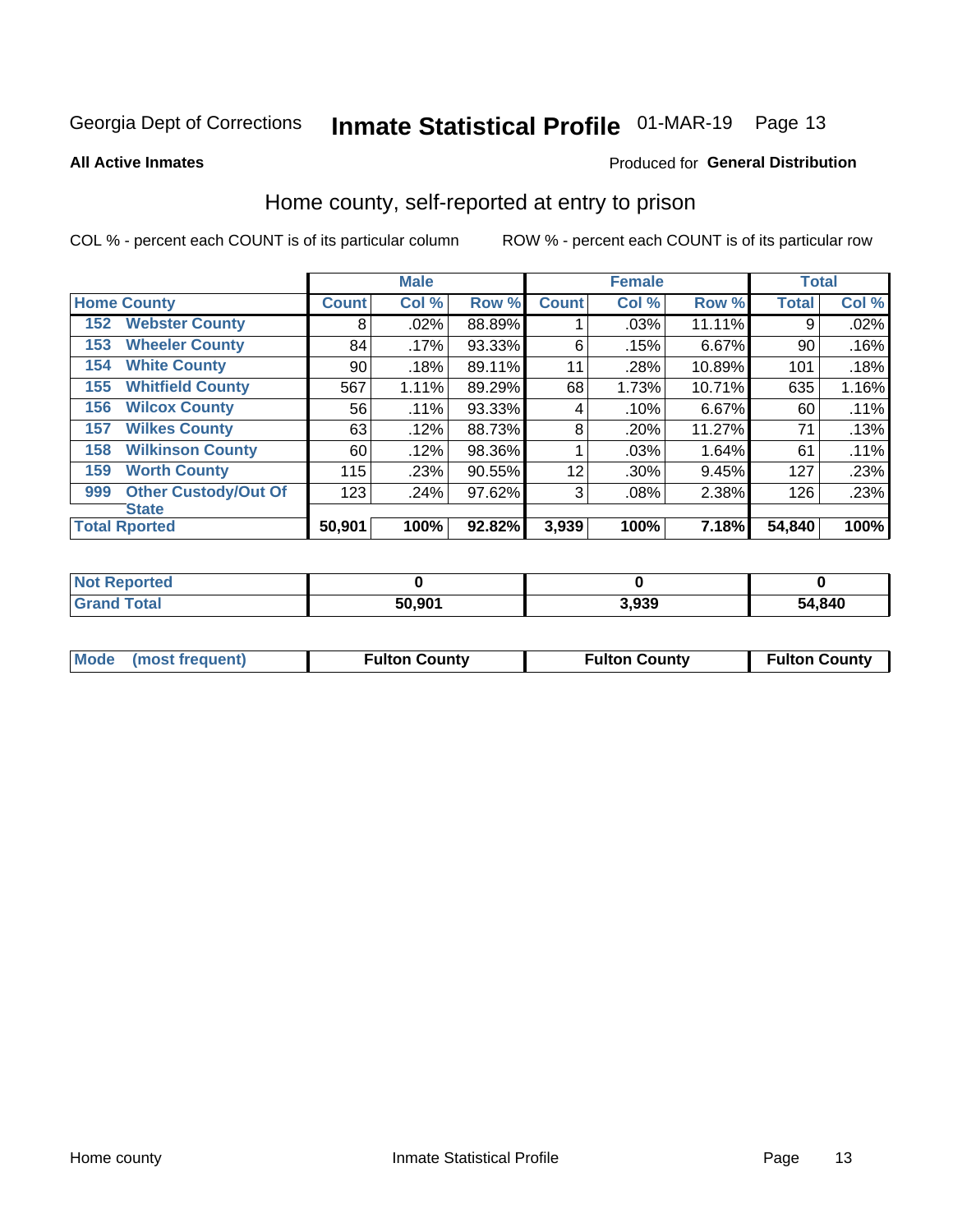## Inmate Statistical Profile 01-MAR-19 Page 14

#### **All Active Inmates**

#### Produced for General Distribution

### Employment status before prison, self-reported at entry to prison

COL % - percent each COUNT is of its particular column

|                           | <b>Male</b>  |           |        | <b>Female</b> |          |          | <b>Total</b> |        |
|---------------------------|--------------|-----------|--------|---------------|----------|----------|--------------|--------|
| <b>Employment Status</b>  | <b>Count</b> | Col %     | Row %  | <b>Count</b>  | Col %    | Row %    | <b>Total</b> | Col %  |
| <b>Full Time</b><br>01    | 15, 143      | 45.71%    | 93.64% | 1,028         | 36.49%   | $6.36\%$ | 16,171       | 44.99% |
| <b>Part Time</b><br>02    | 2,188        | 6.60%     | 89.86% | 247           | 8.77%    | 10.14%   | 2,435        | 6.77%  |
| Unempl $<$ 6M<br>03       | 2,024        | 6.11%     | 97.92% | 43            | 1.53%    | 2.08%    | 2,067        | 5.75%  |
| Unempl > 6M<br>04         | 7,961        | 24.03%    | 89.54% | 930           | 33.01%   | 10.46%   | 8,891        | 24.73% |
| <b>Never Worked</b><br>05 | 3,412        | $10.30\%$ | 94.54% | 197           | 6.99%    | 5.46%    | 3,609        | 10.04% |
| <b>Student</b><br>06      | 889          | 2.68%     | 95.59% | 41            | $1.46\%$ | 4.41%    | 930          | 2.59%  |
| 07<br><b>Incapable</b>    | 1,513        | 4.57%     | 82.05% | 331           | 11.75%   | 17.95%   | 1,844        | 5.13%  |
| <b>Total Reported</b>     | 33,130       | 100%      | 92.16% | 2,817         | 100%     | 7.84%    | 35,947       | 100%   |

| orted<br>NO | ィラ ラライ | ィっつ<br>174 | 18,893 |
|-------------|--------|------------|--------|
| int         | 50,901 | 3,939      | 54,840 |

| Mc | ----<br>me<br>ш | nc<br>. |
|----|-----------------|---------|
|    |                 |         |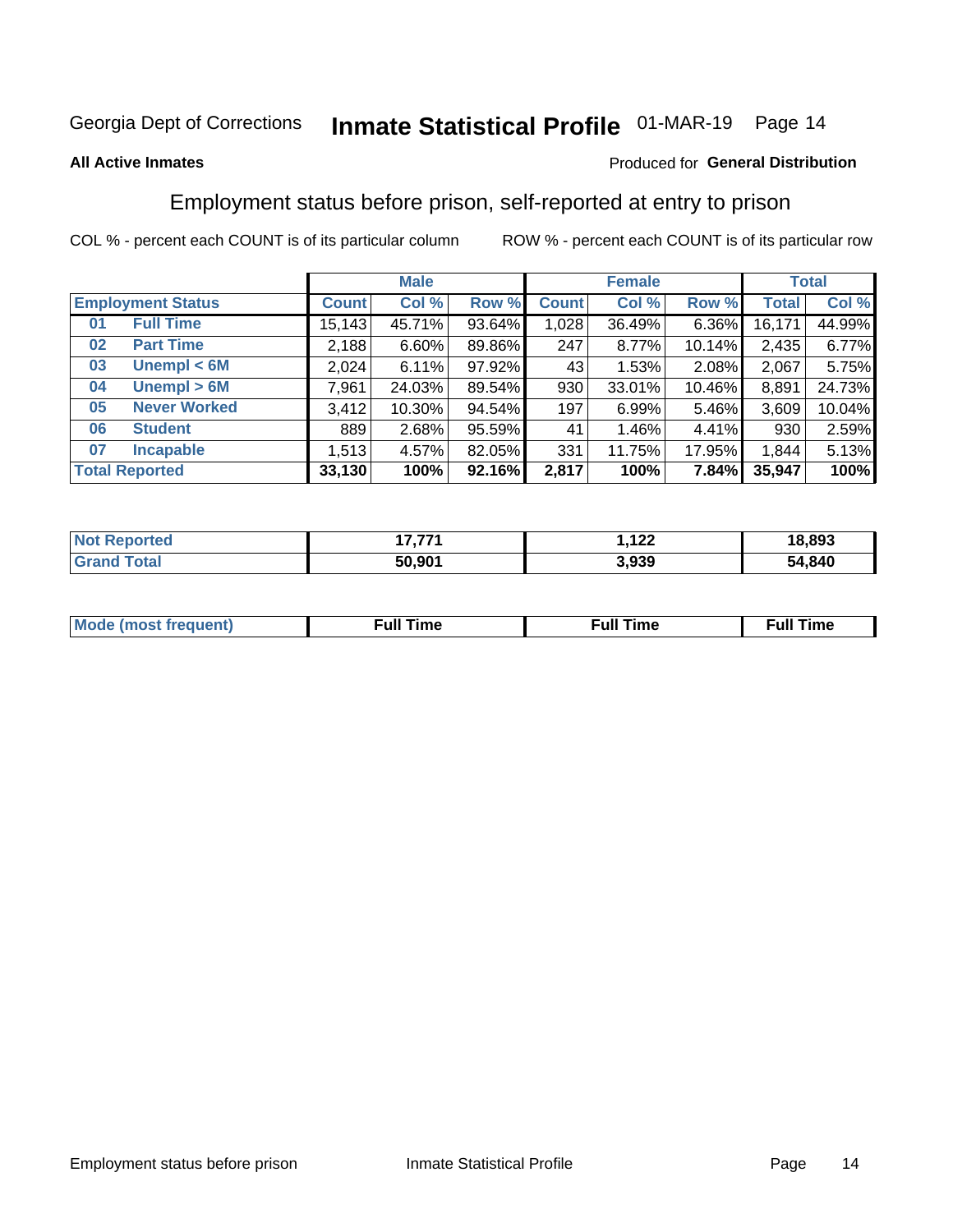### **All Active Inmates**

Produced for General Distribution

### Age at admission

COL % - percent each COUNT is of its particular column

|                         |              | <b>Male</b> |         |                | <b>Female</b> |        |              | <b>Total</b> |
|-------------------------|--------------|-------------|---------|----------------|---------------|--------|--------------|--------------|
| <b>Age At Admission</b> | <b>Count</b> | Col %       | Row %   | <b>Count</b>   | Col %         | Row %  | <b>Total</b> | Col %        |
| 14                      | 9            | 0.02%       | 81.82%  | $\overline{2}$ | 0.05%         | 18.18% | 11           | 0.02%        |
| $\overline{15}$         | 49           | 0.10%       | 100.00% |                |               |        | 49           | 0.09%        |
| 16                      | 128          | 0.25%       | 98.46%  | 2              | 0.05%         | 1.54%  | 130          | 0.24%        |
| $\overline{17}$         | 659          | 1.29%       | 95.23%  | 33             | 0.84%         | 4.77%  | 692          | 1.26%        |
| $\overline{18}$         | 1,269        | 2.49%       | 96.50%  | 46             | 1.17%         | 3.50%  | 1,315        | 2.40%        |
| 19                      | 1,804        | 3.54%       | 96.73%  | 61             | 1.55%         | 3.27%  | 1,865        | 3.40%        |
| 20                      | 2,055        | 4.04%       | 95.71%  | 92             | 2.34%         | 4.29%  | 2,147        | 3.92%        |
| $\overline{21}$         | 2,051        | 4.03%       | 95.84%  | 89             | 2.26%         | 4.16%  | 2,140        | 3.90%        |
| $\overline{22}$         | 2,064        | 4.06%       | 94.16%  | 128            | 3.25%         | 5.84%  | 2,192        | 4.00%        |
| $\overline{23}$         | 1,989        | 3.91%       | 94.22%  | 122            | 3.10%         | 5.78%  | 2,111        | 3.85%        |
| 24                      | 1,997        | 3.92%       | 92.58%  | 160            | 4.06%         | 7.42%  | 2,157        | 3.93%        |
| $\overline{25}$         | 1,956        | 3.84%       | 93.05%  | 146            | 3.71%         | 6.95%  | 2,102        | 3.83%        |
| $\overline{26}$         | 1,923        | 3.78%       | 92.90%  | 147            | 3.73%         | 7.10%  | 2,070        | 3.77%        |
| $\overline{27}$         | 1,926        | 3.78%       | 92.91%  | 147            | 3.73%         | 7.09%  | 2,073        | 3.78%        |
| 28                      | 1,803        | 3.54%       | 92.65%  | 143            | 3.63%         | 7.35%  | 1,946        | 3.55%        |
| 29                      | 1,767        | 3.47%       | 92.27%  | 148            | 3.76%         | 7.73%  | 1,915        | 3.49%        |
| 30                      | 1,669        | 3.28%       | 92.01%  | 145            | 3.68%         | 7.99%  | 1,814        | 3.31%        |
| 31                      | 1,583        | 3.11%       | 90.92%  | 158            | 4.01%         | 9.08%  | 1,741        | 3.17%        |
| 32                      | 1,491        | 2.93%       | 90.86%  | 150            | 3.81%         | 9.14%  | 1,641        | 2.99%        |
| 33                      | 1,552        | 3.05%       | 91.94%  | 136            | 3.45%         | 8.06%  | 1,688        | 3.08%        |
| 34                      | 1,370        | 2.69%       | 90.31%  | 147            | 3.73%         | 9.69%  | 1,517        | 2.77%        |
| 35                      | 1,401        | 2.75%       | 92.11%  | 120            | 3.05%         | 7.89%  | 1,521        | 2.77%        |
| 36                      | 1,374        | 2.70%       | 92.21%  | 116            | 2.94%         | 7.79%  | 1,490        | 2.72%        |
| 37                      | 1,313        | 2.58%       | 91.12%  | 128            | 3.25%         | 8.88%  | 1,441        | 2.63%        |
| 38                      | 1,250        | 2.46%       | 91.84%  | 111            | 2.82%         | 8.16%  | 1,361        | 2.48%        |
| 39                      | 1,140        | 2.24%       | 91.57%  | 105            | 2.67%         | 8.43%  | 1,245        | $2.27\%$     |
| 40                      | 1,101        | 2.16%       | 91.14%  | 107            | 2.72%         | 8.86%  | 1,208        | 2.20%        |
| 41                      | 1,009        | 1.98%       | 91.15%  | 98             | 2.49%         | 8.85%  | 1,107        | 2.02%        |
| 42                      | 896          | 1.76%       | 93.04%  | 67             | 1.70%         | 6.96%  | 963          | 1.76%        |
| 43                      | 845          | 1.66%       | 91.75%  | 76             | 1.93%         | 8.25%  | 921          | 1.68%        |
| 44                      | 753          | 1.48%       | 92.05%  | 65             | 1.65%         | 7.95%  | 818          | 1.49%        |
| 45                      | 766          | 1.50%       | 91.19%  | 74             | 1.88%         | 8.81%  | 840          | 1.53%        |
| 46                      | 763          | 1.50%       | 90.40%  | 81             | 2.06%         | 9.60%  | 844          | 1.54%        |
| 47                      | 719          | 1.41%       | 90.10%  | 79             | 2.01%         | 9.90%  | 798          | 1.46%        |
| 48                      | 681          | 1.34%       | 90.92%  | 68             | 1.73%         | 9.08%  | 749          | 1.37%        |
| 49                      | 643          | 1.26%       | 91.34%  | 61             | 1.55%         | 8.66%  | 704          | 1.28%        |
| 50                      | 572          | 1.12%       | 92.41%  | 47             | 1.19%         | 7.59%  | 619          | 1.13%        |
| 51                      | 496          | 0.97%       | 93.06%  | 37             | 0.94%         | 6.94%  | 533          | 0.97%        |
| 52                      | 538          | 1.06%       | 91.65%  | 49             | 1.24%         | 8.35%  | 587          | 1.07%        |
| 53                      | 482          | 0.95%       | 91.29%  | 46             | 1.17%         | 8.71%  | 528          | 0.96%        |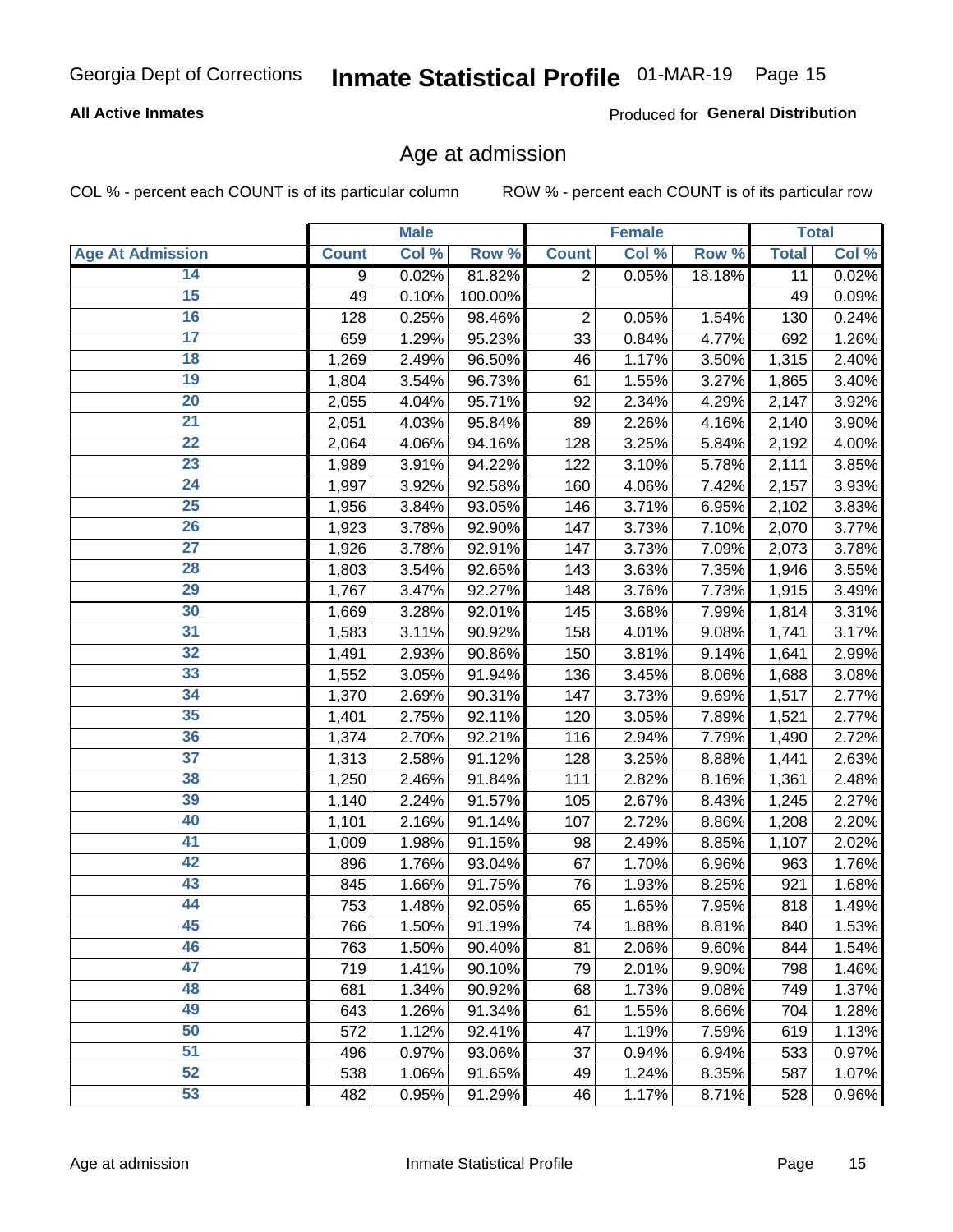### **All Active Inmates**

Produced for General Distribution

### Age at admission

COL % - percent each COUNT is of its particular column

|                         |                         | <b>Male</b> |         |                | <b>Female</b> |        |                | <b>Total</b> |
|-------------------------|-------------------------|-------------|---------|----------------|---------------|--------|----------------|--------------|
| <b>Age At Admission</b> | <b>Count</b>            | Col %       | Row %   | <b>Count</b>   | Col %         | Row %  | <b>Total</b>   | Col %        |
| 54                      | 415                     | 0.82%       | 92.43%  | 34             | 0.86%         | 7.57%  | 449            | 0.82%        |
| 55                      | 413                     | 0.81%       | 93.65%  | 28             | 0.71%         | 6.35%  | 441            | 0.80%        |
| 56                      | 345                     | 0.68%       | 92.49%  | 28             | 0.71%         | 7.51%  | 373            | 0.68%        |
| $\overline{57}$         | 316                     | 0.62%       | 95.76%  | 14             | 0.36%         | 4.24%  | 330            | 0.60%        |
| 58                      | 259                     | 0.51%       | 93.50%  | 18             | 0.46%         | 6.50%  | 277            | 0.51%        |
| 59                      | 210                     | 0.41%       | 89.36%  | 25             | 0.63%         | 10.64% | 235            | 0.43%        |
| 60                      | 189                     | 0.37%       | 94.97%  | 10             | 0.25%         | 5.03%  | 199            | 0.36%        |
| 61                      | 173                     | 0.34%       | 95.58%  | 8              | 0.20%         | 4.42%  | 181            | 0.33%        |
| 62                      | 122                     | 0.24%       | 92.42%  | 10             | 0.25%         | 7.58%  | 132            | 0.24%        |
| 63                      | 114                     | 0.22%       | 96.61%  | 4              | 0.10%         | 3.39%  | 118            | 0.22%        |
| 64                      | 93                      | 0.18%       | 93.94%  | $\,6$          | 0.15%         | 6.06%  | 99             | 0.18%        |
| 65                      | 63                      | 0.12%       | 95.45%  | $\overline{3}$ | 0.08%         | 4.55%  | 66             | 0.12%        |
| 66                      | 55                      | 0.11%       | 98.21%  | $\mathbf{1}$   | 0.03%         | 1.79%  | 56             | 0.10%        |
| 67                      | 48                      | 0.09%       | 96.00%  | $\overline{2}$ | 0.05%         | 4.00%  | 50             | 0.09%        |
| 68                      | 38                      | 0.07%       | 95.00%  | $\overline{c}$ | 0.05%         | 5.00%  | 40             | 0.07%        |
| 69                      | 36                      | 0.07%       | 94.74%  | $\overline{2}$ | 0.05%         | 5.26%  | 38             | 0.07%        |
| 70                      | 30                      | 0.06%       | 96.77%  | 1              | 0.03%         | 3.23%  | 31             | 0.06%        |
| $\overline{71}$         | 17                      | 0.03%       | 89.47%  | $\overline{2}$ | 0.05%         | 10.53% | 19             | 0.03%        |
| $\overline{72}$         | 21                      | 0.04%       | 91.30%  | $\overline{2}$ | 0.05%         | 8.70%  | 23             | 0.04%        |
| $\overline{73}$         | 16                      | 0.03%       | 100.00% |                |               |        | 16             | 0.03%        |
| $\overline{74}$         | 8                       | 0.02%       | 88.89%  | $\mathbf{1}$   | 0.03%         | 11.11% | $\mathsf g$    | 0.02%        |
| 75                      | 17                      | 0.03%       | 100.00% |                |               |        | 17             | 0.03%        |
| 76                      | 13                      | 0.03%       | 100.00% |                |               |        | 13             | 0.02%        |
| $\overline{77}$         | $\overline{5}$          | 0.01%       | 100.00% |                |               |        | $\overline{5}$ | 0.01%        |
| 78                      | $\overline{5}$          | 0.01%       | 100.00% |                |               |        | $\overline{5}$ | 0.01%        |
| 79                      | $\overline{\mathbf{4}}$ | 0.01%       | 100.00% |                |               |        | 4              | 0.01%        |
| 80                      | $\overline{2}$          | 0.01%       | 66.67%  | 1              | 0.03%         | 33.33% | 3              | 0.01%        |
| $\overline{81}$         | $\overline{3}$          | 0.01%       | 100.00% |                |               |        | 3              | 0.01%        |
| 82                      | 6                       | 0.01%       | 100.00% |                |               |        | 6              | 0.01%        |
| 83                      | $\overline{2}$          | 0.01%       | 100.00% |                |               |        | $\overline{2}$ | 0.01%        |
| 84                      | $\overline{\mathbf{4}}$ | 0.01%       | 100.00% |                |               |        | 4              | 0.01%        |
| 86                      | 1                       | 0.01%       | 100.00% |                |               |        | 1              | 0.01%        |
| 87                      | $\mathbf{1}$            | 0.01%       | 100.00% |                |               |        | $\mathbf{1}$   | 0.01%        |
| <b>Total Reported</b>   | 50,900                  | 100%        | 92.82%  | 3,939          | 100%          | 7.18%  | 54,839         | 100%         |

| тео<br>NO |        |       |        |
|-----------|--------|-------|--------|
|           | 50,901 | 3,939 | 54,840 |

|  | Mea. | 32.97<br>___ | 34.46 | 3.08 |
|--|------|--------------|-------|------|
|--|------|--------------|-------|------|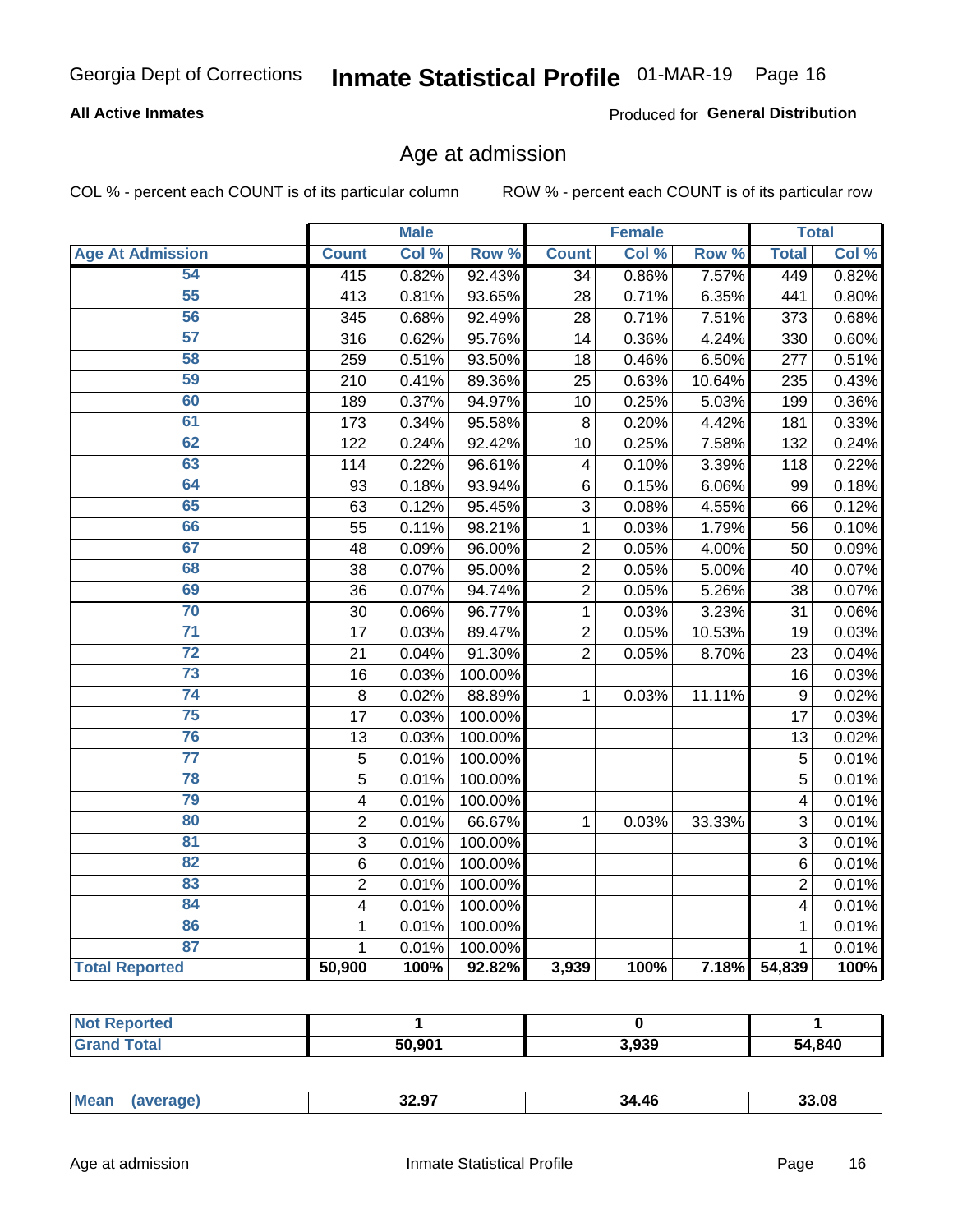| Georgia Dept of Corrections |  |
|-----------------------------|--|
|                             |  |

### **All Active Inmates**

Produced for General Distribution

## Age at admission

COL % - percent each COUNT is of its particular column

|                                  | <b>Male</b> | <b>Female</b> | <b>Total</b> |
|----------------------------------|-------------|---------------|--------------|
| MetiRep(aniektig)                |             | 33            | 31           |
| <b>Gloaded Tomadst frequent)</b> | ^^          |               | 22           |
|                                  |             |               |              |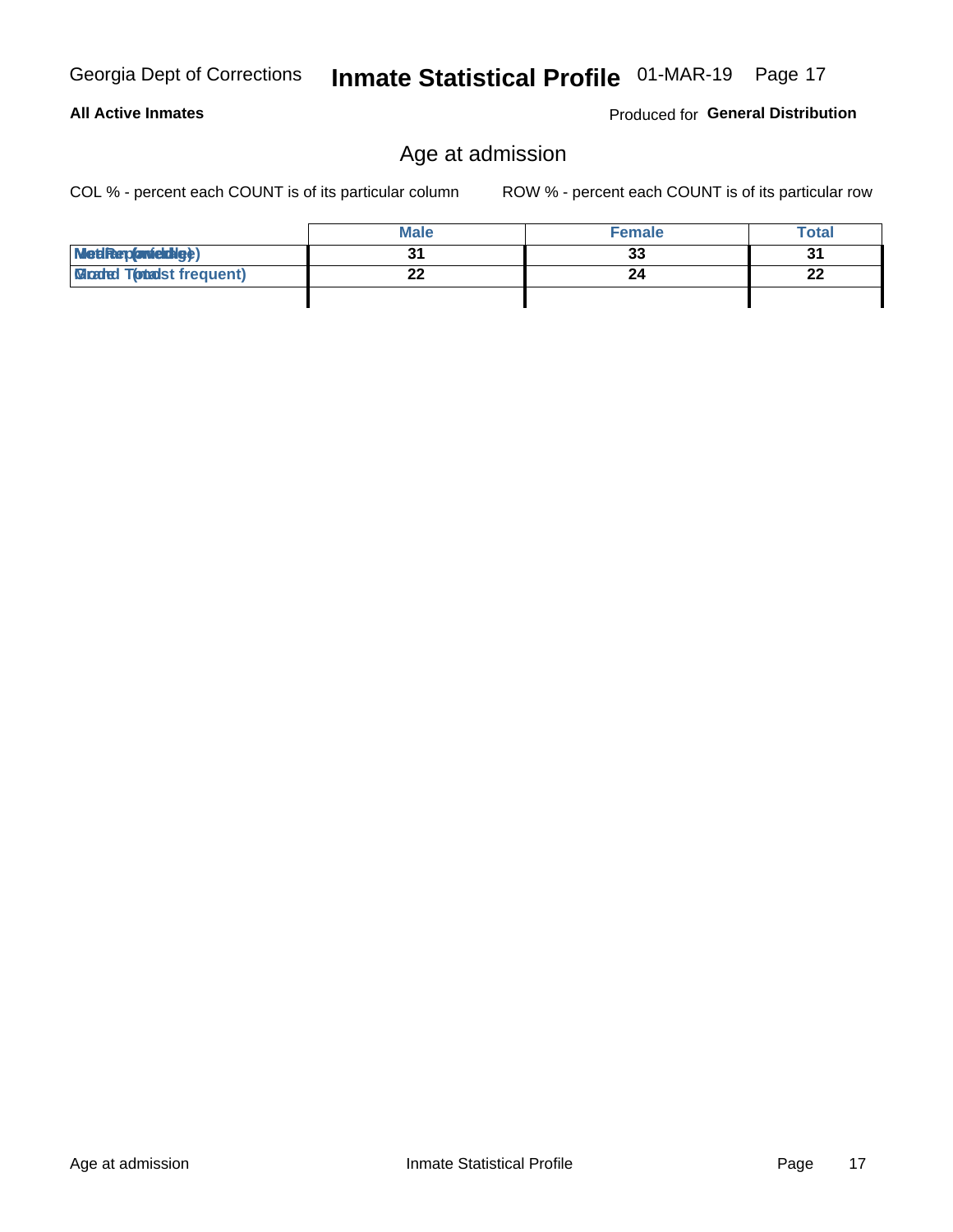### **All Active Inmates**

#### Produced for General Distribution

### Height, measured at entry to prison

COL % - percent each COUNT is of its particular column

|                         |              | <b>Male</b> |         |                  | <b>Female</b> |         |                | <b>Total</b> |
|-------------------------|--------------|-------------|---------|------------------|---------------|---------|----------------|--------------|
| <b>Height</b>           | <b>Count</b> | Col %       | Row %   | <b>Count</b>     | Col %         | Row %   | <b>Total</b>   | Col %        |
| $\overline{\mathbf{0}}$ | 541          | 1.06%       | 98.01%  | 11               | 0.28%         | 1.99%   | 552            | 1.01%        |
| 4'00"                   |              |             |         | 1                | 0.03%         | 100.00% | 1              | 0.01%        |
| 4'02''                  | 1            | 0.01%       | 50.00%  | 1                | 0.03%         | 50.00%  | 2              | 0.01%        |
| 4'03''                  | 4            | 0.01%       | 100.00% |                  |               |         | 4              | 0.01%        |
| 4'04"                   | 1            | 0.01%       | 100.00% |                  |               |         | 1              | 0.01%        |
| 4'05"                   | 1            | 0.01%       | 33.33%  | 2                | 0.05%         | 66.67%  | 3              | 0.01%        |
| 4'06"                   | 1            | 0.01%       | 50.00%  | 1                | 0.03%         | 50.00%  | $\overline{2}$ | 0.01%        |
| 4'07"                   | 1            | 0.01%       | 33.33%  | 2                | 0.05%         | 66.67%  | $\overline{3}$ | 0.01%        |
| 4'08"                   | 7            | 0.01%       | 58.33%  | 5                | 0.13%         | 41.67%  | 12             | 0.02%        |
| 4'09"                   | $\sqrt{3}$   | 0.01%       | 25.00%  | $\boldsymbol{9}$ | 0.23%         | 75.00%  | 12             | 0.02%        |
| 4'10"                   | 5            | 0.01%       | 23.81%  | 16               | 0.41%         | 76.19%  | 21             | 0.04%        |
| 4'11''                  | 19           | 0.04%       | 17.27%  | 91               | 2.31%         | 82.73%  | 110            | 0.20%        |
| 5'00''                  | 98           | 0.19%       | 38.89%  | 154              | 3.91%         | 61.11%  | 252            | 0.46%        |
| 5'01"                   | 112          | 0.22%       | 31.82%  | 240              | 6.09%         | 68.18%  | 352            | 0.64%        |
| 5'02"                   | 285          | 0.56%       | 39.92%  | 429              | 10.89%        | 60.08%  | 714            | 1.30%        |
| 5'03''                  | 384          | 0.75%       | 45.71%  | 456              | 11.58%        | 54.29%  | 840            | 1.53%        |
| 5'04"                   | 974          | 1.91%       | 62.76%  | 578              | 14.67%        | 37.24%  | 1,552          | 2.83%        |
| 5'05"                   | 1,771        | 3.48%       | 79.31%  | 462              | 11.73%        | 20.69%  | 2,233          | 4.07%        |
| 5'06''                  | 3,487        | 6.85%       | 87.94%  | 478              | 12.14%        | 12.06%  | 3,965          | 7.23%        |
| 5'07''                  | 4,167        | 8.19%       | 91.12%  | 406              | 10.31%        | 8.88%   | 4,573          | 8.34%        |
| 5'08''                  | 4,999        | 9.82%       | 96.02%  | 207              | 5.26%         | 3.98%   | 5,206          | 9.49%        |
| 5'09''                  | 6,404        | 12.58%      | 97.07%  | 193              | 4.90%         | 2.93%   | 6,597          | 12.03%       |
| 5'10''                  | 5,489        | 10.78%      | 98.40%  | 89               | 2.26%         | 1.60%   | 5,578          | 10.17%       |
| 5'11"                   | 6,090        | 11.96%      | 98.85%  | 71               | 1.80%         | 1.15%   | 6,161          | 11.23%       |
| 6'00''                  | 5,687        | 11.17%      | 99.75%  | 14               | 0.36%         | 0.25%   | 5,701          | 10.40%       |
| 6'01''                  | 4,103        | 8.06%       | 99.64%  | 15               | 0.38%         | 0.36%   | 4,118          | 7.51%        |
| 6'02"                   | 3,087        | 6.06%       | 99.94%  | $\overline{c}$   | 0.05%         | 0.06%   | 3,089          | 5.63%        |
| 6'03''                  | 1,626        | 3.19%       | 99.75%  | 4                | 0.10%         | 0.25%   | 1,630          | 2.97%        |
| 6'04"                   | 906          | 1.78%       | 99.89%  | $\mathbf{1}$     | 0.03%         | 0.11%   | 907            | 1.65%        |
| 6'05"                   | 350          | 0.69%       | 100.00% |                  |               |         | 350            | 0.64%        |
| 6'06''                  | 165          | 0.32%       | 100.00% |                  |               |         | 165            | 0.30%        |
| 6'07"                   | 51           | 0.10%       | 100.00% |                  |               |         | 51             | 0.09%        |
| 6'08"                   | 36           | 0.07%       | 100.00% |                  |               |         | 36             | 0.07%        |
| 6'09''                  | 26           | 0.05%       | 100.00% |                  |               |         | 26             | 0.05%        |
| 6'10''                  | 6            | 0.01%       | 100.00% |                  |               |         | $\,6$          | 0.01%        |
| 6'11''                  | 7            | 0.01%       | 87.50%  | 1                | 0.03%         | 12.50%  | 8              | 0.01%        |
| 7'00"                   | 5            | 0.01%       | 100.00% |                  |               |         | 5              | 0.01%        |
| 7'02"                   | 1            | 0.01%       | 100.00% |                  |               |         | 1              | 0.01%        |
| 7'03''                  | 1            | 0.01%       | 100.00% |                  |               |         | 1              | 0.01%        |
| <b>Total Reported</b>   | 50,901       | 100%        | 92.82%  | 3,939            | 100%          | 7.18%   | 54,840         | 100%         |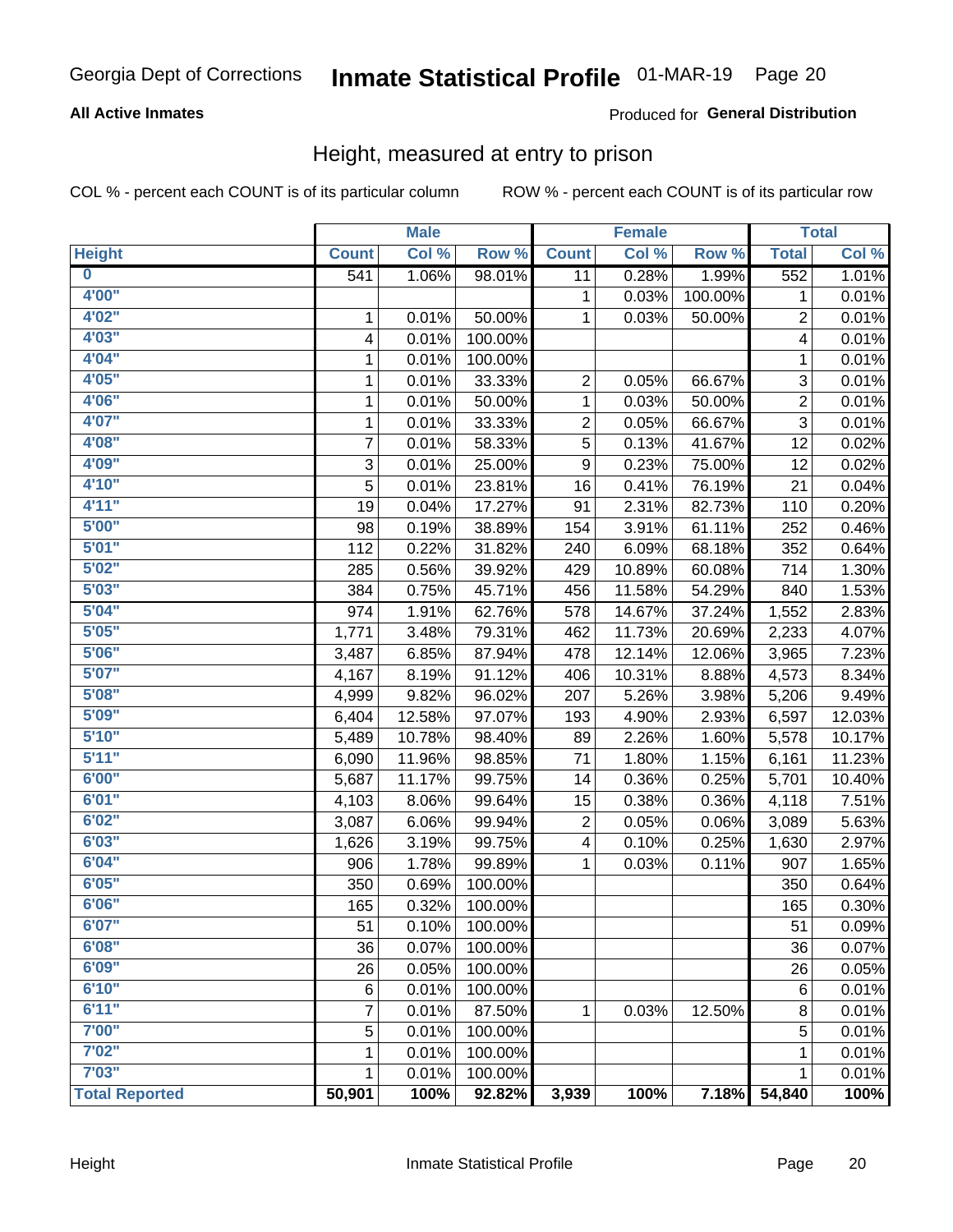#### **All Active Inmates**

Produced for General Distribution

### Height, measured at entry to prison

COL % - percent each COUNT is of its particular column

|                     | <b>Male</b> | Female | Total  |
|---------------------|-------------|--------|--------|
| <b>Not Reported</b> |             |        |        |
| <b>Grand Total</b>  | 50,901      | 3,939  | 54,840 |

| <b>Mean</b> | erage) | 5'10" | 5'05" | <b>CIA AIL</b><br>. . |
|-------------|--------|-------|-------|-----------------------|
|             |        |       |       |                       |
| <b>Mode</b> |        | 5'09" | 5'04" | 5'09"                 |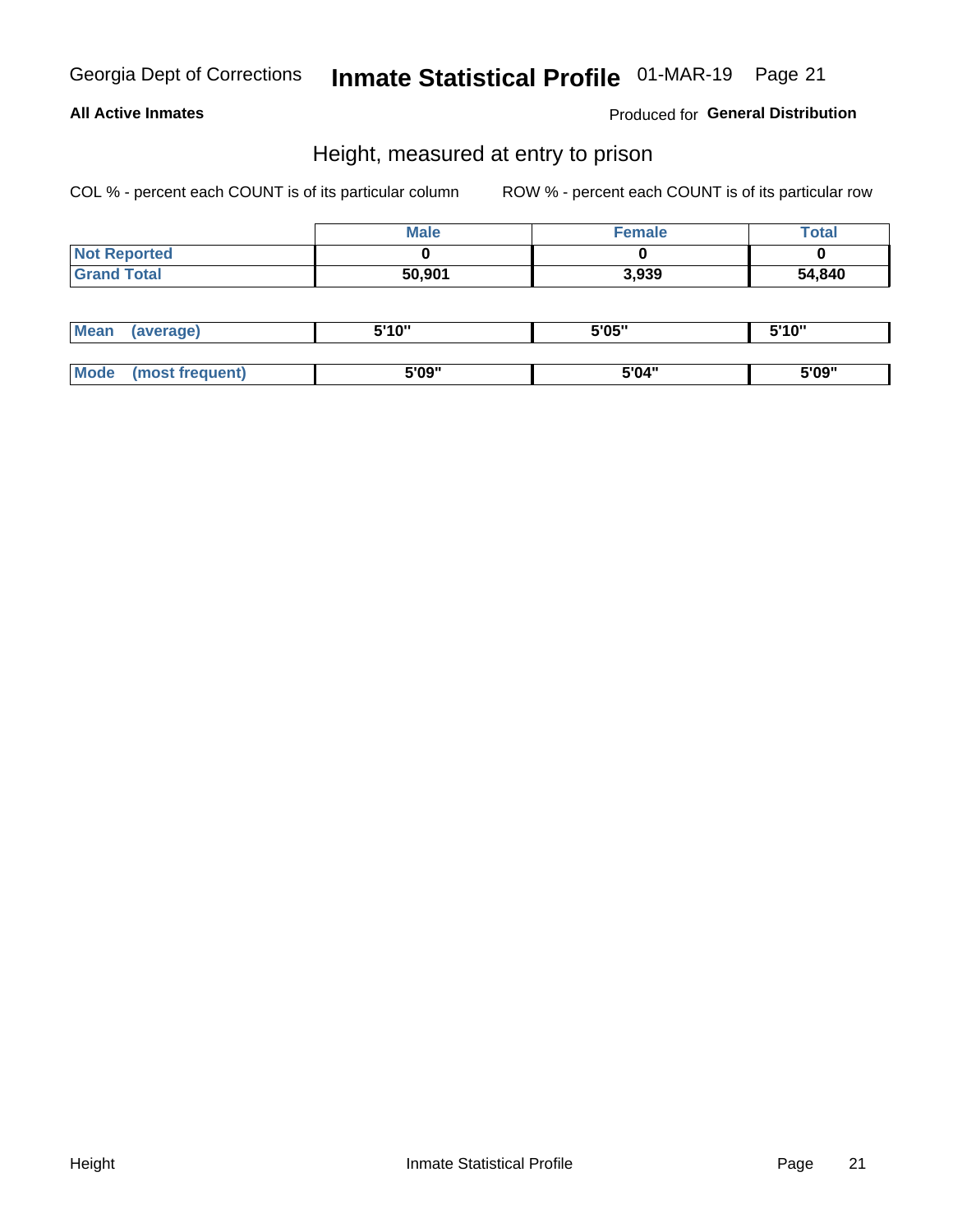**All Active Inmates** 

Produced for General Distribution

## Weight, measured at entry to prison

COL % - percent each COUNT is of its particular column

|                                |              | <b>Male</b> |         |                  | <b>Female</b> |        |                | <b>Total</b> |
|--------------------------------|--------------|-------------|---------|------------------|---------------|--------|----------------|--------------|
| Weight                         | <b>Count</b> | Col %       | Row %   | <b>Count</b>     | Col %         | Row %  | <b>Total</b>   | Col %        |
| <b>Under 80 pounds</b>         | 9            | 0.02%       | 90.00%  | $\mathbf{1}$     | 0.03%         | 10.00% | 10             | 0.02%        |
| 90 - 99 pounds                 | 4            | 0.01%       | 30.77%  | $\boldsymbol{9}$ | 0.23%         | 69.23% | 13             | 0.02%        |
| 100 - 109 pounds               | 35           | 0.07%       | 49.30%  | 36               | 0.92%         | 50.70% | 71             | 0.13%        |
| 110 - 119 pounds               | 138          | 0.27%       | 60.26%  | 91               | 2.32%         | 39.74% | 229            | 0.42%        |
| 120 - 129 pounds               | 604          | 1.20%       | 72.60%  | 228              | 5.81%         | 27.40% | 832            | 1.53%        |
| 130 - 139 pounds               | 1,750        | 3.47%       | 83.49%  | 346              | 8.82%         | 16.51% | 2,096          | 3.86%        |
| 140 - 149 pounds               | 3,517        | 6.98%       | 90.27%  | 379              | 9.66%         | 9.73%  | 3,896          | 7.17%        |
| 150 - 159 pounds               | 5,271        | 10.46%      | 92.25%  | 443              | 11.29%        | 7.75%  | 5,714          | 10.52%       |
| 160 - 169 pounds               | 6,732        | 13.36%      | 93.76%  | 448              | 11.42%        | 6.24%  | 7,180          | 13.22%       |
| 170 - 179 pounds               | 6,261        | 12.43%      | 94.19%  | 386              | 9.84%         | 5.81%  | 6,647          | 12.24%       |
| 180 - 189 pounds               | 6,477        | 12.86%      | 94.51%  | 376              | 9.58%         | 5.49%  | 6,853          | 12.62%       |
| 190 - 199 pounds               | 4,341        | 8.62%       | 94.64%  | 246              | 6.27%         | 5.36%  | 4,587          | 8.45%        |
| 200 - 209 pounds               | 4,087        | 8.11%       | 93.61%  | 279              | 7.11%         | 6.39%  | 4,366          | 8.04%        |
| 210 - 219 pounds               | 2,956        | 5.87%       | 95.51%  | 139              | 3.54%         | 4.49%  | 3,095          | 5.70%        |
| 220 - 229 pounds               | 2,460        | 4.88%       | 94.91%  | 132              | 3.36%         | 5.09%  | 2,592          | 4.77%        |
| 230 - 239 pounds               | 1,591        | 3.16%       | 93.98%  | 102              | 2.60%         | 6.02%  | 1,693          | 3.12%        |
| 240 - 249 pounds               | 1,265        | 2.51%       | 94.90%  | 68               | 1.73%         | 5.10%  | 1,333          | 2.45%        |
| 250 - 259 pounds               | 913          | 1.81%       | 94.42%  | 54               | 1.38%         | 5.58%  | 967            | 1.78%        |
| 260 - 269 pounds               | 565          | 1.12%       | 91.72%  | 51               | 1.30%         | 8.28%  | 616            | 1.13%        |
| 270 - 279 pounds               | 383          | 0.76%       | 94.33%  | 23               | 0.59%         | 5.67%  | 406            | 0.75%        |
| 280 - 289 pounds               | 313          | 0.62%       | 93.43%  | 22               | 0.56%         | 6.57%  | 335            | 0.62%        |
| 290 - 299 pounds               | 172          | 0.34%       | 92.97%  | 13               | 0.33%         | 7.03%  | 185            | 0.34%        |
| 300 - 309 pounds               | 170          | 0.34%       | 89.01%  | 21               | 0.54%         | 10.99% | 191            | 0.35%        |
| 310 - 319 pounds               | 82           | 0.16%       | 91.11%  | 8                | 0.20%         | 8.89%  | 90             | 0.17%        |
| 320 - 329 pounds               | 87           | 0.17%       | 94.57%  | $\sqrt{5}$       | 0.13%         | 5.43%  | 92             | 0.17%        |
| 330 - 339 pounds               | 49           | 0.10%       | 96.08%  | $\overline{2}$   | 0.05%         | 3.92%  | 51             | 0.09%        |
| 340 - 349 pounds               | 36           | 0.07%       | 92.31%  | $\sqrt{3}$       | 0.08%         | 7.69%  | 39             | 0.07%        |
| 350 - 359 pounds               | 37           | 0.07%       | 82.22%  | 8                | 0.20%         | 17.78% | 45             | 0.08%        |
| 360 - 369 pounds               | 16           | 0.03%       | 100.00% |                  |               |        | 16             | 0.03%        |
| 370 - 379 pounds               | 13           | 0.03%       | 100.00% |                  |               |        | 13             | 0.02%        |
| 380 - 389 pounds               | 10           | 0.02%       | 90.91%  | 1                | 0.03%         | 9.09%  | 11             | 0.02%        |
| 390 - 399 pounds               | 5            | 0.01%       | 71.43%  | 2                | 0.05%         | 28.57% | $\overline{7}$ | 0.01%        |
| 400 pounds and over            | 30           | 0.06%       | 96.77%  | 1                | 0.03%         | 3.23%  | 31             | 0.06%        |
| <b>Total Reported</b>          | 50,379       | 100%        | 92.78%  | 3,923            | 100%          | 7.22%  | 54,302         | 100%         |
| <b>Not Reported</b>            |              | 522         |         |                  | 16            |        |                | 538          |
|                                |              |             |         |                  |               |        |                |              |
| <b>Grand Total</b>             |              | 50,901      |         | 3,939            |               |        | 54,840         |              |
| <b>Mean</b><br>(average)       |              | 185         |         |                  | 174           |        |                | 184          |
| <b>Median (middle)</b>         |              | 180         |         |                  | 168           |        |                | 180          |
| <b>Mode</b><br>(most frequent) | 180          |             | 160     |                  |               | 180    |                |              |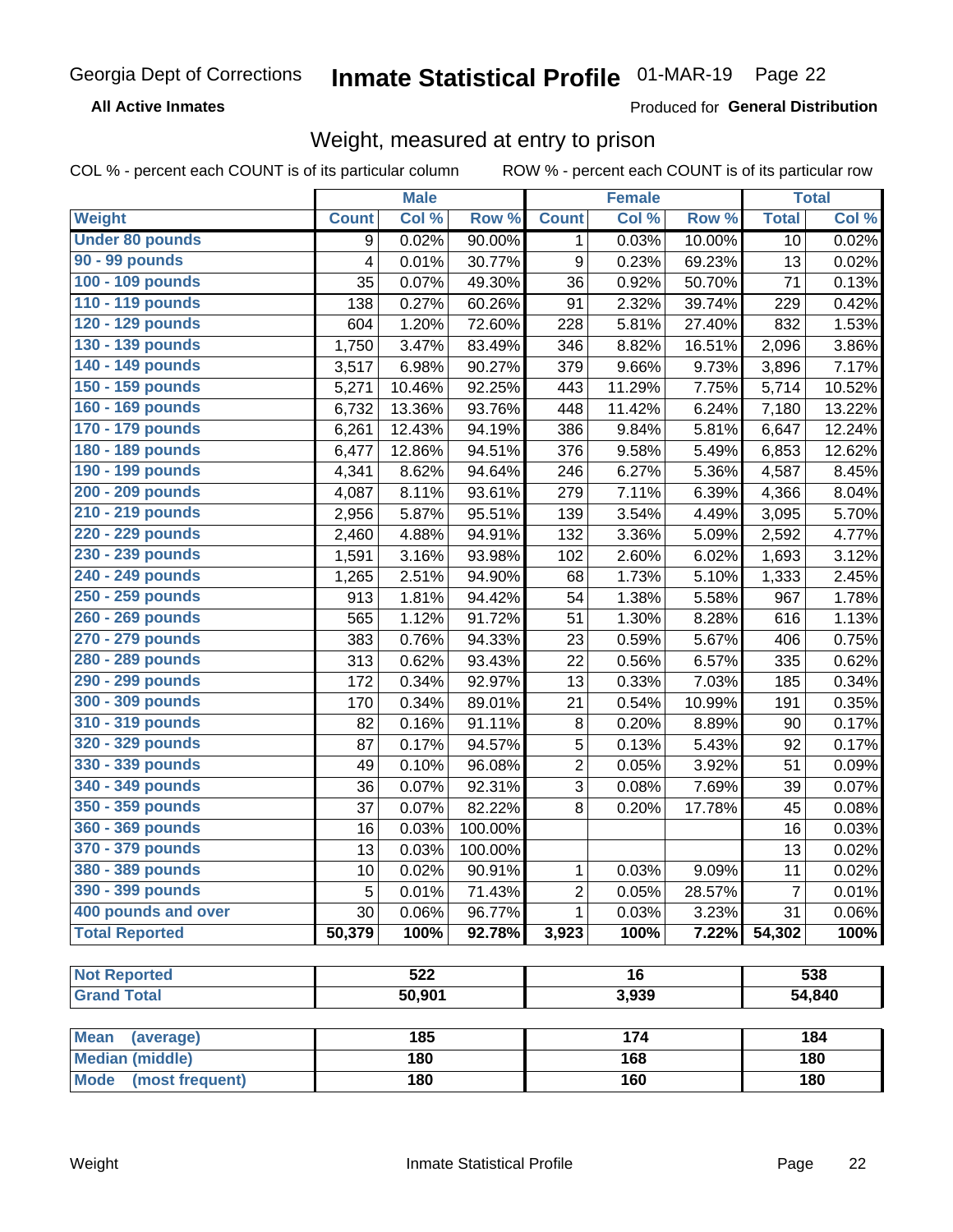## Inmate Statistical Profile 01-MAR-19 Page 23

**All Active Inmates** 

#### Produced for General Distribution

## Veterans validated by Veteran's Administration

COL % - percent each COUNT is of its particular column

|                          |                 | <b>Male</b> |         |       | <b>Female</b> |       |              | <b>Total</b> |
|--------------------------|-----------------|-------------|---------|-------|---------------|-------|--------------|--------------|
| <b>Military service</b>  | <b>Count</b>    | Col %       | Row %   | Count | Col %         | Row % | <b>Total</b> | Col %        |
| <b>Others</b><br>0       | 849             | 30.85%      | 96.59%  | 30    | 55.56%        | 3.41% | 879          | 31.33%       |
| <b>Air Force</b>         | 1,111           | 40.37%      | 98.76%  | 14    | 25.93%        | 1.24% | 1,125        | 40.09%       |
| <b>Army</b><br>2         | 152             | 5.52%       | 99.35%  |       | 1.85%         | .65%  | 153          | 5.45%        |
| <b>Navy</b><br>3         | 364             | 13.23%      | 98.64%  | 5     | 9.26%         | 1.36% | 369          | 13.15%       |
| <b>Marines</b><br>4      | 12 <sup>2</sup> | .44%        | 100.00% |       |               |       | 12           | .43%         |
| <b>Coast Guard</b><br>5. | 264             | $9.59\%$    | 98.51%  | 4     | 7.41%         | 1.49% | 268          | 9.55%        |
| <b>Total Reported</b>    | 2,752           | 100%        | 98.08%  | 54    | 100%          | 1.92% | 2,806        | 100%         |

| <b>Not</b><br><b>Reported</b> | 48,149 | 3,885 | 52.034 |
|-------------------------------|--------|-------|--------|
| <b>Total</b>                  | 50,901 | 3,939 | 54,840 |

| <b>Mode (most frequent)</b> | Force | )thers | orce |
|-----------------------------|-------|--------|------|
|                             |       |        |      |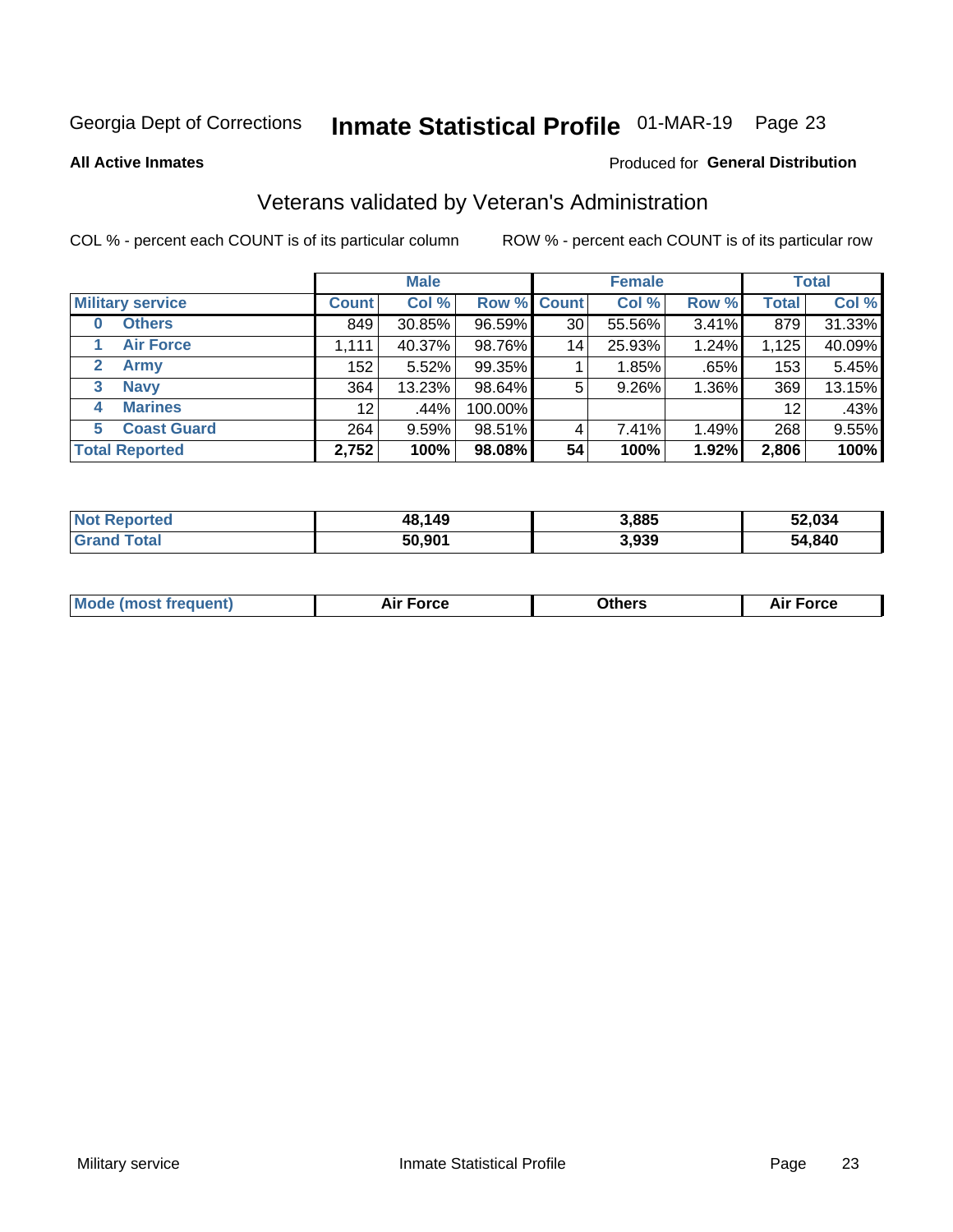## Inmate Statistical Profile 01-MAR-19 Page 24

**All Active Inmates** 

#### Produced for General Distribution

### Type of admission to prison

COL % - percent each COUNT is of its particular column

|    |                                  |                | <b>Male</b> |                    |     | <b>Female</b> |        |              | <b>Total</b> |
|----|----------------------------------|----------------|-------------|--------------------|-----|---------------|--------|--------------|--------------|
|    | <b>Type of Admission</b>         | <b>Count</b>   | Col %       | <b>Row % Count</b> |     | Col %         | Row %  | <b>Total</b> | Col %        |
| 4  | <b>Completed Diagnostics</b>     | 1              | .01%        | 100.00%            |     |               |        |              | .01%         |
| 16 | <b>Population Redistribution</b> | 5              | .01%        | 100.00%            |     |               |        | 5            | .01%         |
| 27 | <b>Boot Camp Plus</b>            |                | .01%        | 100.00%            |     |               |        |              | .01%         |
| 28 | <b>Initial Assignment</b>        | 10             | .02%        | 100.00%            |     |               |        | 10           | .02%         |
| 52 | <b>New Sentence</b>              | 39,889         | 78.39%      | 93.00% 3,003       |     | 76.24%        | 7.00%  | 42,892       | 78.23%       |
| 53 | <b>Probation Rev Partial</b>     | 2,639          | 5.19%       | 90.31%             | 283 | 7.18%         | 9.69%  | 2,922        | 5.33%        |
| 54 | <b>Probation Rev Remainder</b>   | 3,652          | 7.18%       | 89.51%             | 428 | 10.87%        | 10.49% | 4,080        | 7.44%        |
| 55 | <b>Parole Rev New Sentence</b>   | 2,845          | 5.59%       | 95.28%             | 141 | 3.58%         | 4.72%  | 2,986        | 5.45%        |
| 56 | <b>Parole Rev No New</b>         | 1,777          | 3.49%       | 95.49%             | 84  | 2.13%         | 4.51%  | 1,861        | 3.39%        |
|    | <b>Sentence</b>                  |                |             |                    |     |               |        |              |              |
| 57 | <b>Released In Error</b>         | 15             | .03%        | 100.00%            |     |               |        | 15           | .03%         |
| 65 | <b>Return Appeal/Bond</b>        | $\overline{2}$ | .01%        | 100.00%            |     |               |        | 2            | .01%         |
| 67 | <b>Admit Fm Other Cust</b>       | 5              | .01%        | 100.00%            |     |               |        | 5            | .01%         |
| 69 | <b>New Sent/Par Rev Pnd</b>      | 3              | .01%        | 100.00%            |     |               |        | 3            | .01%         |
| 70 | <b>Life W/O Parole</b>           | 14             | .03%        | 100.00%            |     |               |        | 14           | .03%         |
| 72 | <b>Par Rev/Rsn Unknown</b>       | 22             | .04%        | 100.00%            |     |               |        | 22           | .04%         |
| 76 | <b>Par Rev/Revoc Center</b>      | 1              | .01%        | 100.00%            |     |               |        |              | .01%         |
| 82 | <b>Unknown</b>                   | 7              | .01%        | 100.00%            |     |               |        |              | .01%         |
|    | <b>Total Reported</b>            | 50,888         | 100%        | 92.82% 3,939       |     | 100%          | 7.18%  | 54,827       | 100%         |

| <b>Not</b><br>Reported |        |       | '          |
|------------------------|--------|-------|------------|
| Total<br>Gran          | 50.901 | 3.939 | .840<br>54 |

| <b>Mode (most frequent)</b> | New Sentence | <b>New Sentence</b> | <b>New Sentence</b> |
|-----------------------------|--------------|---------------------|---------------------|
|                             |              |                     |                     |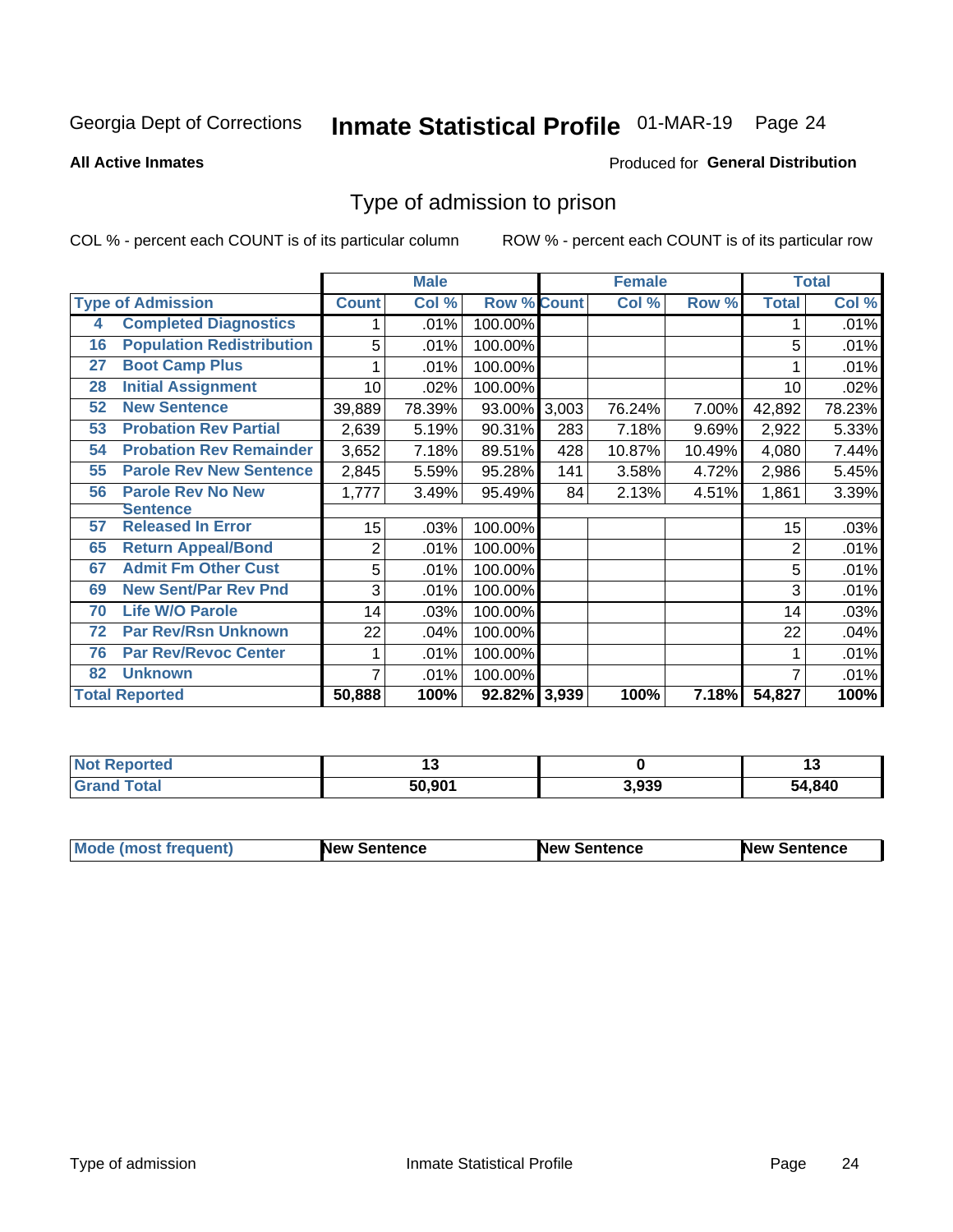## Inmate Statistical Profile 01-MAR-19 Page 25

**All Active Inmates** 

#### Produced for General Distribution

## Current / last supervision level

COL % - percent each COUNT is of its particular column

|                        |              | <b>Male</b> |                    |       | <b>Female</b> |          |                    | <b>Total</b> |
|------------------------|--------------|-------------|--------------------|-------|---------------|----------|--------------------|--------------|
| <b>Security Status</b> | <b>Count</b> | Col %       | <b>Row % Count</b> |       | Col %         | Row %    | Total <sub>1</sub> | Col %        |
| 3 Minimum              | 3,871        | 7.61%       | 70.10%             | 1,651 | 41.91%        | 29.90%   | 5,522              | $10.07\%$    |
| 4 Medium               | 36.914       | 72.54%      | $94.61\%$          | 2,101 | 53.34%        | $5.39\%$ | 39,015             | 71.16%       |
| 5 Close                | 10.105       | 19.86%      | 98.18%             | 187   | 4.75%         | 1.82%    | 10,292             | 18.77%       |
| <b>Total Reported</b>  | 50,890       | 100%        | $92.82\%$          | 3,939 | 100%          | $7.18\%$ | 54,829             | 100%         |

| <b>Still being diagnosed</b> |        |       |        |
|------------------------------|--------|-------|--------|
| <b>Not Reported</b>          |        |       |        |
| <b>Grand Total</b>           | 50,901 | 3,939 | 54,840 |

| M | M | . . |
|---|---|-----|
|   |   |     |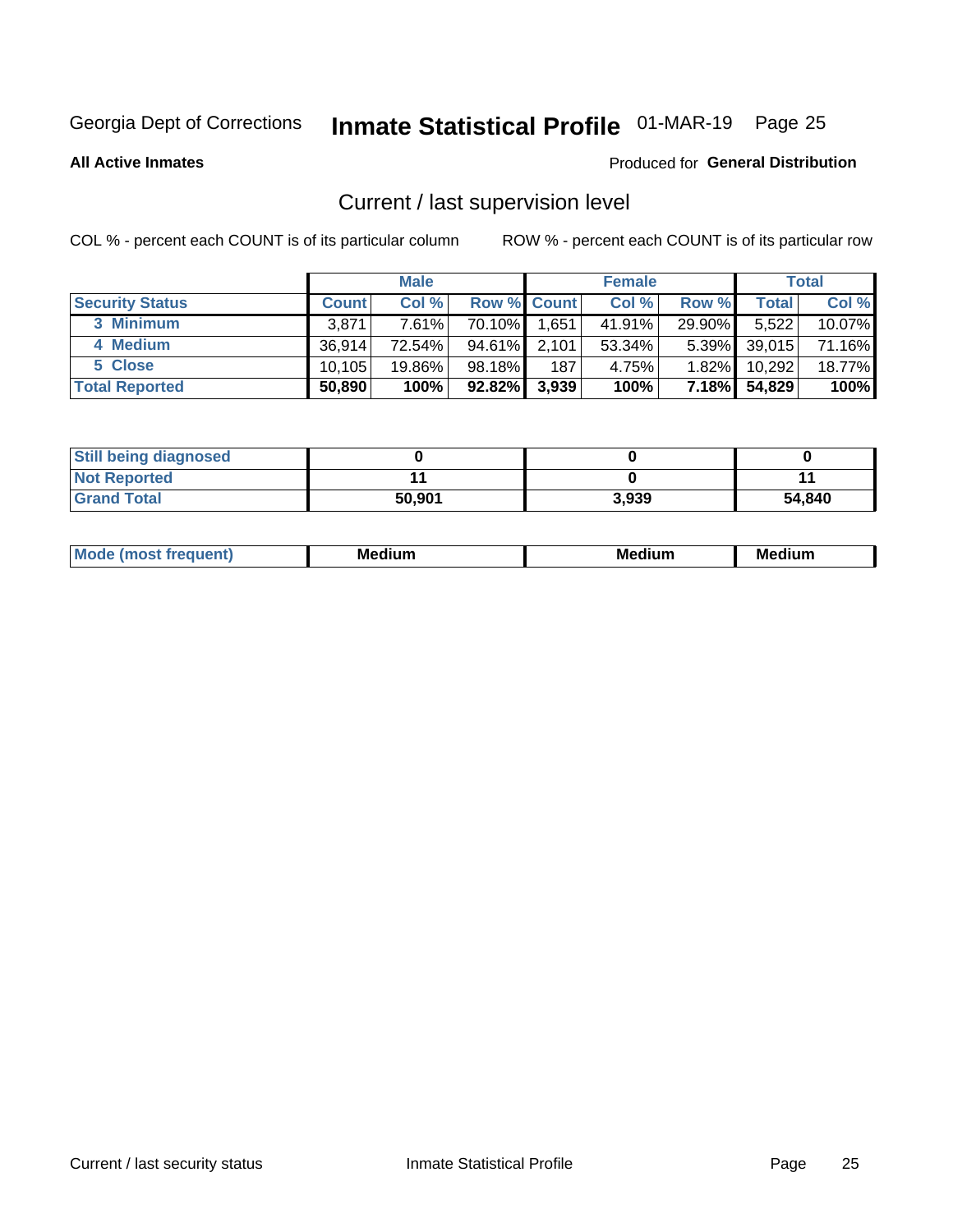## Inmate Statistical Profile 01-MAR-19 Page 26

**All Active Inmates** 

#### Produced for General Distribution

## Current / last type of institution

COL % - percent each COUNT is of its particular column

|                                   |                | <b>Male</b> |           |             | <b>Female</b> |         |              | <b>Total</b> |
|-----------------------------------|----------------|-------------|-----------|-------------|---------------|---------|--------------|--------------|
| <b>Type of Institution</b>        | <b>Count</b>   | Col %       |           | Row % Count | Col %         | Row %   | <b>Total</b> | Col %        |
| <b>County Ci</b>                  | 4,868          | 9.62%       | 99.98%    |             | .03%          | .02%    | 4,869        | 8.93%        |
| <b>Probation Detention Center</b> |                |             |           |             | .03%          | 100.00% |              | .01%         |
| <b>State Prison</b>               | 35,549         | 70.24%      | $90.63\%$ | 3,674       | 93.30%        | 9.37%   | 39,223       | 71.90%       |
| <b>Transitional Center</b>        | 2,175          | $4.30\%$    | $90.14\%$ | 238         | 6.04%         | 9.86%   | 2,413        | 4.42%        |
| <b>Private Prison</b>             | 8,006          | 15.82%      | 100.00%   |             |               |         | 8,006        | 14.68%       |
| <b>County Jail</b>                |                | $.01\%$     | 100.00%   |             |               |         |              | .01%         |
| <b>Rsat - Center</b>              | 3 <sup>1</sup> | $.01\%$     | 11.54%    | 23          | .58%          | 88.46%  | 26           | .05%         |
| <b>State Hospital</b>             | 3 <sup>1</sup> | .01%        | 75.00%    |             | .03%          | 25.00%  | 4            | .01%         |
| <b>Total Reported</b>             | 50,611         | 100%        | 92.78%    | 3,938       | 100%          | 7.22%   | 54,549       | 100%         |

| ported<br><b>Not</b>             |        |       |        |
|----------------------------------|--------|-------|--------|
| <sup>-</sup> otal<br><b>Grat</b> | 50,611 | 3,938 | 54,549 |

| Mode (most frequent) | <b>State Prison</b> | <b>State Prison</b> | <b>State Prisonl</b> |
|----------------------|---------------------|---------------------|----------------------|
|                      |                     |                     |                      |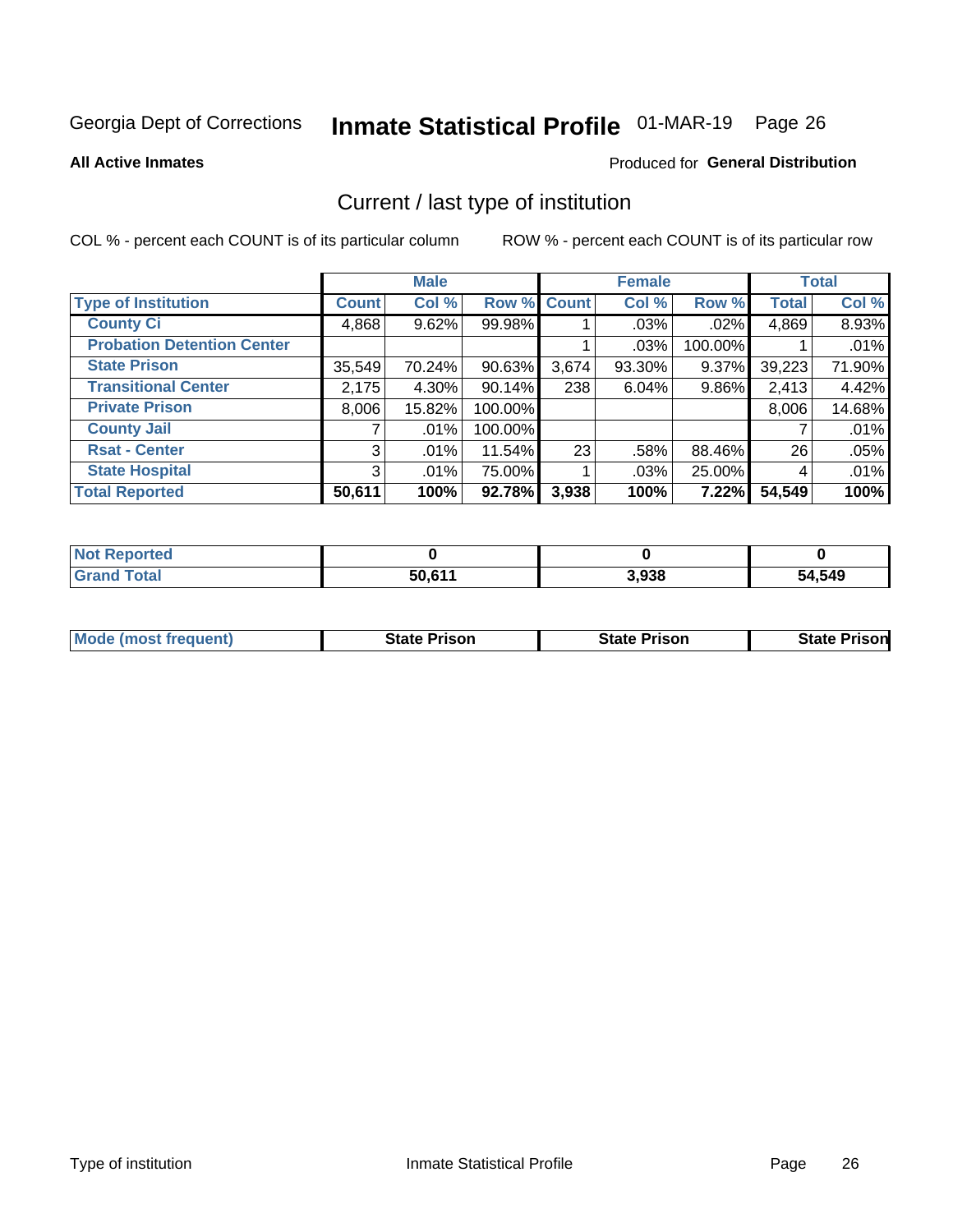## Inmate Statistical Profile 01-MAR-19 Page 27

#### **All Active Inmates**

### Produced for General Distribution

### Institution type - transitional centers

COL % - percent each COUNT is of its particular column

|                                          |              | <b>Male</b> |         |                | <b>Female</b> |         |              | <b>Total</b> |
|------------------------------------------|--------------|-------------|---------|----------------|---------------|---------|--------------|--------------|
| <b>Institution Type - Trans. Centers</b> | <b>Count</b> | Col %       | Row %   | <b>Count</b>   | Col %         | Row %   | <b>Total</b> | Col %        |
| <b>Albany Tc</b>                         | 155          | 6.55%       | 100.00% |                |               |         | 155          | 5.72%        |
| <b>Arrendale State Prison</b>            |              |             |         | 107            | 31.01%        | 100.00% | 107          | 3.95%        |
| <b>Atlanta Tc</b>                        | 274          | 11.58%      | 100.00% |                |               |         | 274          | 10.10%       |
| <b>Augusta Tc</b>                        | 229          | 9.67%       | 100.00% |                |               |         | 229          | 8.44%        |
| <b>Bacon Tc</b>                          | 50           | 2.11%       | 100.00% |                |               |         | 50           | 1.84%        |
| <b>Charles D. Hudson Tc</b>              | 150          | 6.34%       | 100.00% |                |               |         | 150          | 5.53%        |
| <b>Clayton Tc</b>                        | 379          | 16.01%      | 100.00% |                |               |         | 379          | 13.97%       |
| <b>Coastal Tc</b>                        | 263          | 11.11%      | 100.00% |                |               |         | 263          | 9.70%        |
| <b>Columbus Tc</b>                       | 138          | 5.83%       | 100.00% |                |               |         | 138          | 5.09%        |
| <b>Macon Tc</b>                          | 159          | 6.72%       | 100.00% |                |               |         | 159          | 5.86%        |
| <b>Macon Womens Tc</b>                   |              |             |         | $\overline{2}$ | .58%          | 100.00% | 2            | .07%         |
| <b>Metro Tc</b>                          |              |             |         | 236            | 68.41%        | 100.00% | 236          | 8.70%        |
| <b>Phillips State Prison</b>             | 192          | 8.11%       | 100.00% |                |               |         | 192          | 7.08%        |
| <b>Savannah Mens Tc</b>                  | 1            | .04%        | 100.00% |                |               |         |              | .04%         |
| <b>Smith Tc</b>                          | 211          | 8.91%       | 100.00% |                |               |         | 211          | 7.78%        |
| <b>Valdosta Tc</b>                       | 166          | 7.01%       | 100.00% |                |               |         | 166          | 6.12%        |
| <b>Total Reported</b>                    | 2,367        | 100%        | 87.28%  | 345            | 100%          | 12.72%  | 2,712        | 100%         |

| Reported |       |     |            |
|----------|-------|-----|------------|
| Total    | 2,367 | 345 | 74C<br>. . |

| Mode (most frequent) | <b>Clayton Tc</b> | Metro Tc | <b>Clayton Tc</b> |
|----------------------|-------------------|----------|-------------------|
|                      |                   |          |                   |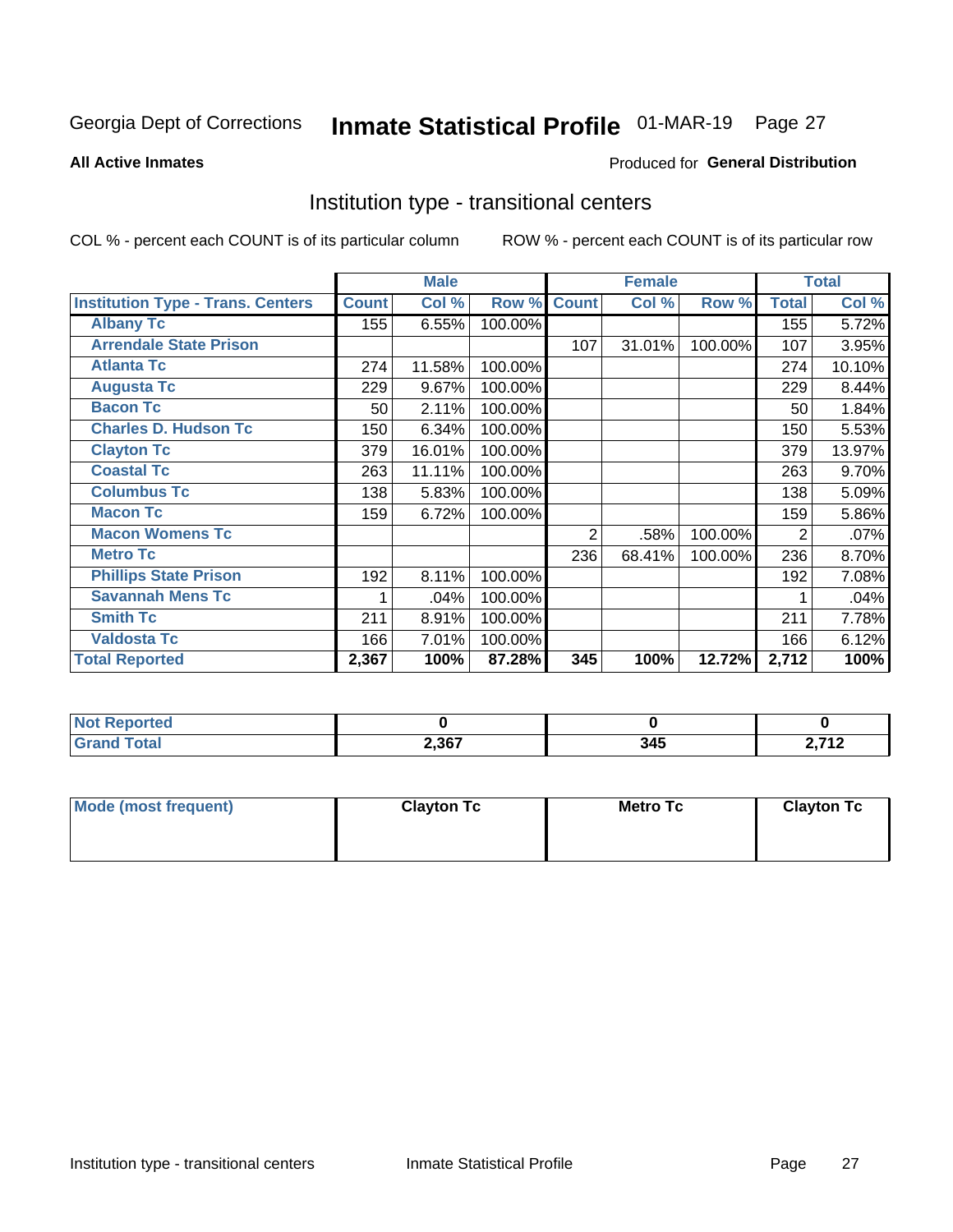## Inmate Statistical Profile 01-MAR-19 Page 28

#### **All Active Inmates**

#### Produced for General Distribution

### Institution type - county prisons

COL % - percent each COUNT is of its particular column

|                                          |                | <b>Male</b> |         |              | <b>Female</b> |       |                | <b>Total</b> |
|------------------------------------------|----------------|-------------|---------|--------------|---------------|-------|----------------|--------------|
| <b>Institution Type - County Prisons</b> | <b>Count</b>   | Col %       | Row %   | <b>Count</b> | Col %         | Row % | <b>Total</b>   | Col %        |
| <b>Adoc</b>                              | 9              | .18%        | 100.00% |              |               |       | 9              | .18%         |
| <b>Baldwin County Ci</b>                 | 1              | .02%        | 100.00% |              |               |       | 1              | .02%         |
| <b>Bulloch County Ci</b>                 | 124            | 2.55%       | 100.00% |              |               |       | 124            | 2.55%        |
| <b>Carroll County Ci</b>                 | 250            | 5.14%       | 100.00% |              |               |       | 250            | 5.13%        |
| <b>Clarke County Ci</b>                  | 142            | 2.92%       | 100.00% |              |               |       | 142            | 2.92%        |
| <b>Clayton County Ci</b>                 | 255            | 5.24%       | 100.00% |              |               |       | 255            | 5.24%        |
| <b>Colquitt County Ci</b>                | 193            | 3.96%       | 100.00% |              |               |       | 193            | 3.96%        |
| <b>Coweta County Ci</b>                  | 222            | 4.56%       | 100.00% |              |               |       | 222            | 4.56%        |
| <b>Decatur County Ci</b>                 | 198            | 4.07%       | 100.00% |              |               |       | 198            | 4.07%        |
| <b>Effingham County Ci</b>               | 198            | 4.07%       | 100.00% |              |               |       | 198            | 4.07%        |
| <b>Floyd County Ci</b>                   | 442            | 9.08%       | 100.00% |              |               |       | 442            | 9.08%        |
| <b>Fulton County Ci</b>                  | 8              | .16%        | 100.00% |              |               |       | 8              | .16%         |
| <b>Gilmer County Ci</b>                  | 3              | .06%        | 100.00% |              |               |       | 3              | .06%         |
| <b>Grady County Ci</b>                   | $\overline{2}$ | .04%        | 100.00% |              |               |       | $\overline{2}$ | .04%         |
| <b>Gwinnett County Ci</b>                | 224            | 4.60%       | 100.00% |              |               |       | 224            | 4.60%        |
| <b>Hall County Ci</b>                    | 180            | 3.70%       | 100.00% |              |               |       | 180            | 3.70%        |
| <b>Hancock County Ci</b>                 | 1              | .02%        | 100.00% |              |               |       | 1              | .02%         |
| <b>Harris County Ci</b>                  | 150            | 3.08%       | 100.00% |              |               |       | 150            | 3.08%        |
| <b>Hart County Ci</b>                    | 4              | .08%        | 100.00% |              |               |       | 4              | .08%         |
| <b>Jackson County Ci</b>                 | 149            | 3.06%       | 100.00% |              |               |       | 149            | 3.06%        |
| <b>Jefferson County Ci</b>               | 162            | 3.33%       | 100.00% |              |               |       | 162            | 3.33%        |
| <b>Meriwether County Ci</b>              | 3              | .06%        | 100.00% |              |               |       | 3              | .06%         |
| <b>Miller County Ci</b>                  | 1              | .02%        | 100.00% |              |               |       | 1              | .02%         |
| <b>Mitchell County Ci</b>                | 140            | 2.88%       | 100.00% |              |               |       | 140            | 2.88%        |
| <b>Morgan County Ci</b>                  | 1              | .02%        | 100.00% |              |               |       | 1              | .02%         |
| <b>Muscogee County Ci</b>                | 533            | 10.95%      | 100.00% |              |               |       | 533            | 10.95%       |
| <b>Richmond County Ci</b>                | 238            | 4.89%       | 100.00% |              |               |       | 238            | 4.89%        |
| <b>Screven County Ci</b>                 | 147            | 3.02%       | 100.00% |              |               |       | 147            | 3.02%        |
| <b>Spalding County Ci</b>                | 380            | 7.81%       | 100.00% |              |               |       | 380            | 7.80%        |
| <b>Stewart County Ci</b>                 | $\overline{2}$ | .04%        | 100.00% |              |               |       | $\overline{2}$ | .04%         |
| <b>Sumter County Ci</b>                  | 349            | 7.17%       | 100.00% |              |               |       | 349            | 7.17%        |
| <b>Terrell County Ci</b>                 | 142            | 2.92%       | 100.00% |              |               |       | 142            | 2.92%        |
| <b>Thomas County Ci</b>                  | 3              | .06%        | 100.00% |              |               |       | 3              | .06%         |
| <b>Tift County Ci</b>                    | 3              | .06%        | 100.00% |              |               |       | 3              | .06%         |
| <b>Upson County Ci</b>                   | $\overline{2}$ | .04%        | 100.00% |              |               |       | $\overline{2}$ | .04%         |
| <b>Walker County Ci</b>                  | 3              | .06%        | 100.00% |              |               |       | 3              | .06%         |
| <b>Walton County Ci</b>                  | $\overline{2}$ | .04%        | 100.00% |              |               |       | $\overline{2}$ | .04%         |
| <b>Wilkes County Ci</b>                  | 1              | .02%        | 100.00% |              |               |       | $\mathbf{1}$   | .02%         |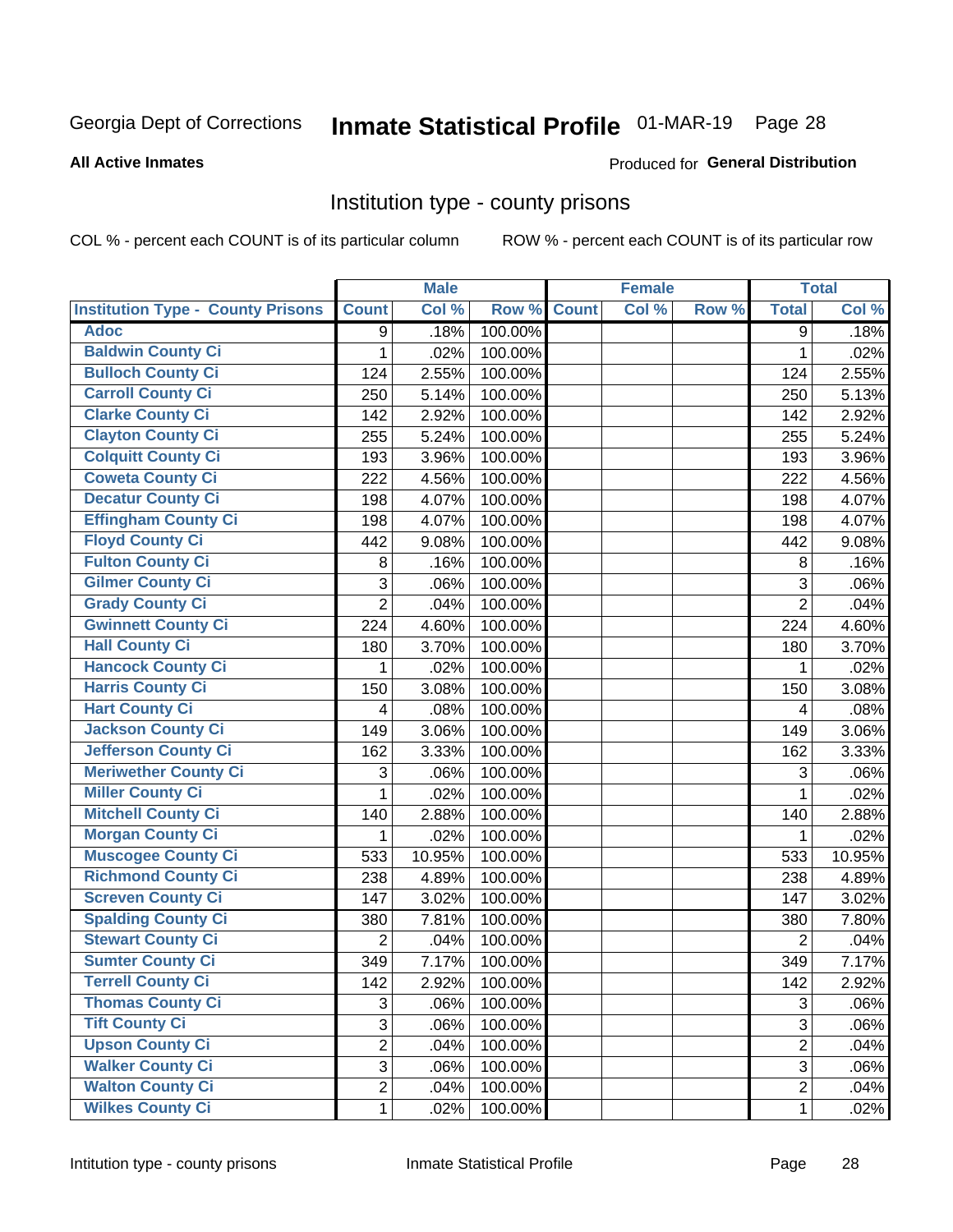## Inmate Statistical Profile 01-MAR-19 Page 29

**All Active Inmates** 

### **Produced for General Distribution**

### Institution type - county prisons

COL % - percent each COUNT is of its particular column

|                                                |       | <b>Male</b> |                    | <b>Female</b> |            |       | <b>Total</b> |
|------------------------------------------------|-------|-------------|--------------------|---------------|------------|-------|--------------|
| <b>Institution Type - County Prisons Count</b> |       | Col %       | <b>Row % Count</b> | Col%          | Row %      | Total | Col %        |
| <b>Womens Ci</b>                               |       |             |                    | $ 100.00\% $  | $100.00\%$ |       | $.02\%$      |
| <b>Worth County Ci</b>                         |       | $.02\%$     | 100.00%            |               |            |       | .02% l       |
| <b>Total Reported</b>                          | 4,868 | 100%        | $99.98\%$          | 100%          | $.02\%$    | 4,869 | 100%         |

| oorted<br><b>NOT</b> |       |       |
|----------------------|-------|-------|
| <b>ota</b>           | 4.868 | 4,869 |

| Mode (most frequent) | <b>Muscogee County Ci</b> | <b>Womens Ci</b> Muscogee County |
|----------------------|---------------------------|----------------------------------|
|----------------------|---------------------------|----------------------------------|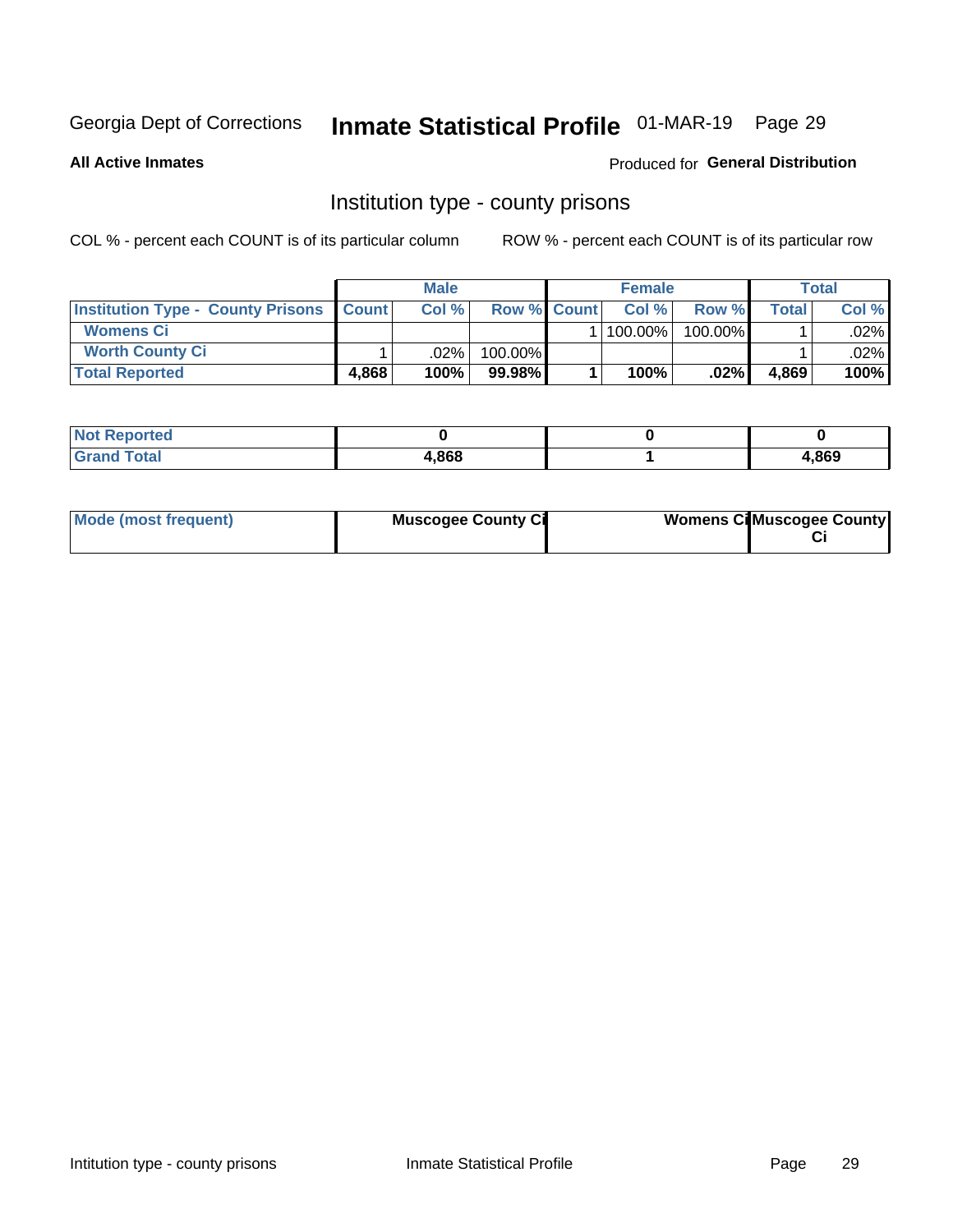## Inmate Statistical Profile 01-MAR-19 Page 30

#### **All Active Inmates**

### **Produced for General Distribution**

### Institution type - state prisons

COL % - percent each COUNT is of its particular column

|                                                    |              | <b>Male</b> |         |              | <b>Female</b> |         | <b>Total</b> |       |
|----------------------------------------------------|--------------|-------------|---------|--------------|---------------|---------|--------------|-------|
| <b>Institution Type - State Prisons</b>            | <b>Count</b> | Col %       | Row %   | <b>Count</b> | Col %         | Row %   | <b>Total</b> | Col % |
| <b>Arrendale State Prison</b>                      |              |             |         | 1,627        | 44.28%        | 100.00% | 1,627        | 4.15% |
| <b>Augusta State Med. Prison</b>                   | 1,174        | 3.30%       | 99.91%  |              | .03%          | .09%    | 1,175        | 3.00% |
| <b>Autry State Prison</b>                          | 1,610        | 4.53%       | 100.00% |              |               |         | 1,610        | 4.10% |
| <b>Baldwin State Prison</b>                        | 941          | 2.65%       | 100.00% |              |               |         | 941          | 2.40% |
| <b>Burruss Correctional Training</b><br><b>Ctr</b> | 679          | 1.91%       | 100.00% |              |               |         | 679          | 1.73% |
| <b>Calhoun State Prison</b>                        | 1,615        | 4.54%       | 100.00% |              |               |         | 1,615        | 4.12% |
| <b>Central State Prison</b>                        | 1,139        | 3.20%       | 100.00% |              |               |         | 1,139        | 2.90% |
| <b>Chatham State Prison</b>                        | 5            | .01%        | 100.00% |              |               |         | 5            | .01%  |
| <b>Coastal State Prison</b>                        | 1,755        | 4.94%       | 100.00% |              |               |         | 1,755        | 4.47% |
| <b>Dodge State Prison</b>                          | 1,241        | 3.49%       | 100.00% |              |               |         | 1,241        | 3.16% |
| <b>Dooly State Prison</b>                          | 1,681        | 4.73%       | 100.00% |              |               |         | 1,681        | 4.29% |
| <b>Emanuel Womens Facility</b>                     |              |             |         | 414          | 11.27%        | 100.00% | 414          | 1.06% |
| <b>Ga Diag Class Prison</b>                        | 3,098        | 8.71%       | 99.97%  | 1            | .03%          | .03%    | 3,099        | 7.90% |
| <b>Ga State Prison</b>                             | 1,353        | 3.81%       | 100.00% |              |               |         | 1,353        | 3.45% |
| <b>Hancock State Prison</b>                        | 1,155        | 3.25%       | 100.00% |              |               |         | 1,155        | 2.94% |
| <b>Hays State Prison</b>                           | 1,045        | 2.94%       | 100.00% |              |               |         | 1,045        | 2.66% |
| <b>Helms Facility</b>                              | 19           | .05%        | 63.33%  | 11           | .30%          | 36.67%  | 30           | .08%  |
| <b>Johnson State Prison</b>                        | 1,519        | 4.27%       | 100.00% |              |               |         | 1,519        | 3.87% |
| <b>Lee State Prison</b>                            | 729          | 2.05%       | 100.00% |              |               |         | 729          | 1.86% |
| <b>Long Unit</b>                                   | 194          | .55%        | 100.00% |              |               |         | 194          | .49%  |
| <b>Lowndes Unit</b>                                | 5            | .01%        | 100.00% |              |               |         | 5            | .01%  |
| <b>Macon State Prison</b>                          | 1,699        | 4.78%       | 100.00% |              |               |         | 1,699        | 4.33% |
| <b>Metro Reentry Facility</b>                      | 322          | .91%        | 100.00% |              |               |         | 322          | .82%  |
| <b>Metro State Prison (W)</b>                      |              |             |         | 1            | .03%          | 100.00% | 1            | .01%  |
| <b>Montgomery State Prison</b>                     | 409          | 1.15%       | 100.00% |              |               |         | 409          | 1.04% |
| <b>Phillips State Prison</b>                       | 1,065        | 3.00%       | 100.00% |              |               |         | 1,065        | 2.72% |
| <b>Pulaski State Prison</b>                        |              |             |         | 1,174        | 31.95%        | 100.00% | 1,174        | 2.99% |
| <b>Putnam State Prison</b>                         | $\mathbf 1$  | .01%        | 100.00% |              |               |         | 1            | .01%  |
| <b>Rogers State Prison</b>                         | 1,370        | 3.85%       | 100.00% |              |               |         | 1,370        | 3.49% |
| <b>Rutledge State Prison</b>                       | 606          | 1.70%       | 100.00% |              |               |         | 606          | 1.55% |
| <b>Smith State Prison</b>                          | 1,517        | 4.27%       | 100.00% |              |               |         | 1,517        | 3.87% |
| <b>Telfair State Prison</b>                        | 1,370        | 3.85%       | 100.00% |              |               |         | 1,370        | 3.49% |
| <b>Valdosta State Prison</b>                       | 925          | 2.60%       | 100.00% |              |               |         | 925          | 2.36% |
| <b>Walker State Prison</b>                         | 409          | 1.15%       | 100.00% |              |               |         | 409          | 1.04% |
| <b>Ware State Prison</b>                           | 1,504        | 4.23%       | 100.00% |              |               |         | 1,504        | 3.83% |
| <b>Washington State Prison</b>                     | 1,564        | 4.40%       | 100.00% |              |               |         | 1,564        | 3.99% |
| <b>Wayne State Prison</b>                          | $\mathbf{1}$ | .01%        | 100.00% |              |               |         | $\mathbf{1}$ | .01%  |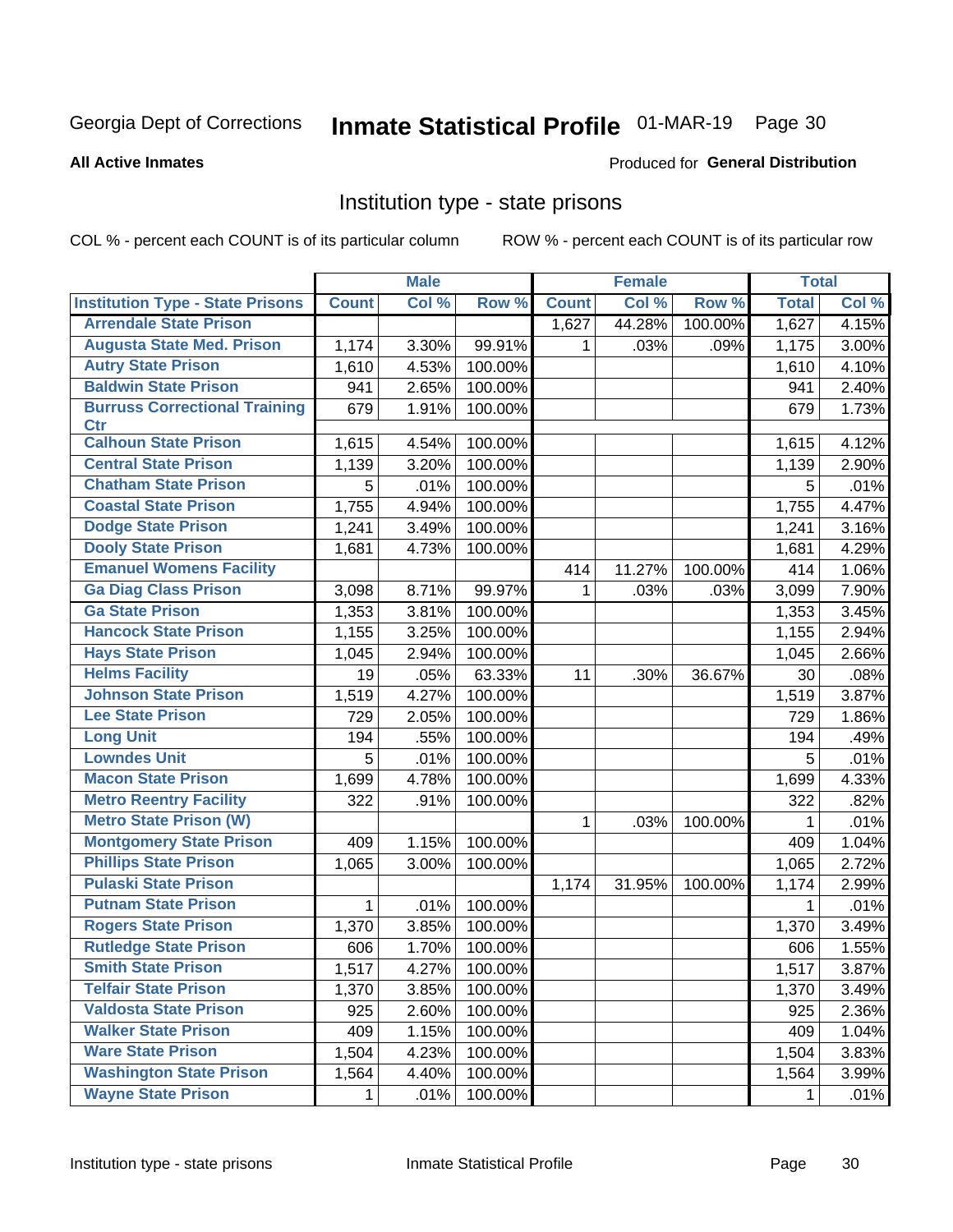## Inmate Statistical Profile 01-MAR-19 Page 31

**All Active Inmates** 

Produced for General Distribution

### Institution type - state prisons

COL % - percent each COUNT is of its particular column ROW % - percent each COUNT is of its particular row

|                                         |              | <b>Male</b>                 |         |              | <b>Female</b>                 |        | <b>Total</b>                   |       |
|-----------------------------------------|--------------|-----------------------------|---------|--------------|-------------------------------|--------|--------------------------------|-------|
| <b>Institution Type - State Prisons</b> | <b>Count</b> | Col %                       | Row %   | <b>Count</b> | Col %                         | Row %  | <b>Total</b>                   | Col % |
| <b>Whitworth Women'S Facility</b>       |              | $.01\%$                     | .22%    | 445          | 12.11%                        | 99.78% | 446                            | 1.14% |
| <b>Wilcox State Prison</b>              | 1,829        | 5.15%                       | 100.00% |              |                               |        | 1,829                          | 4.66% |
| <b>Total Reported</b>                   | 35,549       | 100%                        | 90.63%  | 3,674        | 100%                          | 9.37%  | 39,223                         | 100%  |
|                                         |              |                             |         |              |                               |        |                                |       |
| <b>Not Reported</b>                     |              | 0                           |         |              | 0                             |        | 0                              |       |
| <b>Grand Total</b>                      |              | 35,549                      |         | 3.674        |                               |        | 39,223                         |       |
| <b>Mode (most frequent)</b>             |              | <b>Ga Diag Class Prison</b> |         |              | <b>Arrendale State Prison</b> |        | <b>Ga Diag Class</b><br>Prison |       |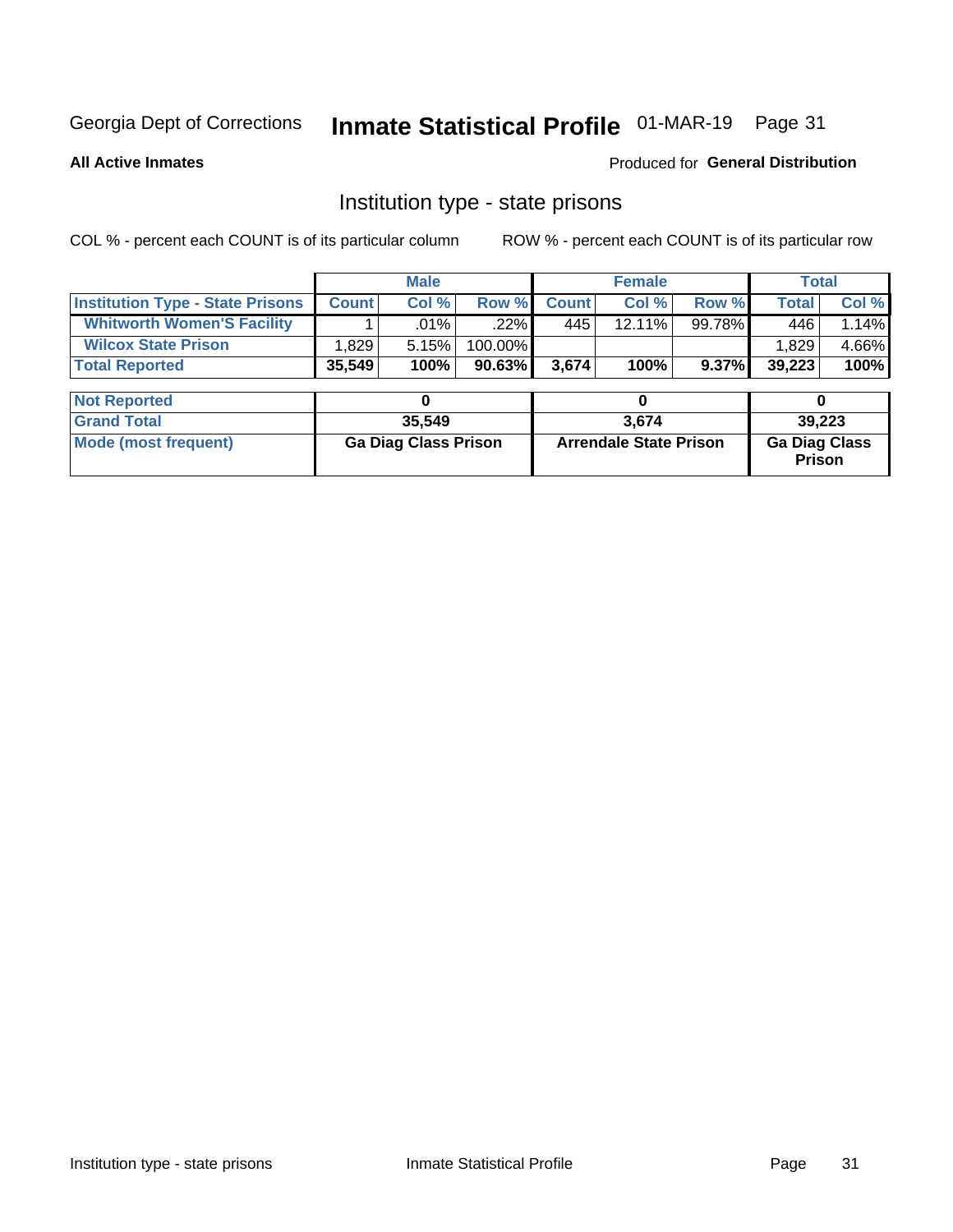## Inmate Statistical Profile 01-MAR-19 Page 32

**All Active Inmates** 

#### Produced for General Distribution

### Institution type - private prisons

COL % - percent each COUNT is of its particular column

|                                           |              | <b>Male</b> |                    | <b>Female</b> |       |       | <b>Total</b> |
|-------------------------------------------|--------------|-------------|--------------------|---------------|-------|-------|--------------|
| <b>Institution Type - Private Prisons</b> | <b>Count</b> | Col %       | <b>Row % Count</b> | Col %         | Row % | Total | Col %        |
| <b>Coffee Corr Facility</b>               | 2.667        | 33.31%      | 100.00%            |               |       | 2,667 | 33.31%       |
| <b>Jenkins Corr Facility</b>              | 1,143        | 14.28%      | 100.00%            |               |       | 1,143 | 14.28%       |
| <b>Riverbend Corr Facility</b>            | 1.529        | 19.10%      | 100.00%            |               |       | 1,529 | 19.10%       |
| <b>Wheeler Corr Facility</b>              | 2.667        | $33.31\%$   | 100.00%            |               |       | 2,667 | 33.31%       |
| <b>Total Reported</b>                     | 8,006        | 100%        | $100\%$            |               | %Ⅰ    | 8,006 | 100%         |

| 'Noi<br><b>Reported</b> |       |       |
|-------------------------|-------|-------|
| <b>Total</b>            | 8,006 | 3,006 |

| Mode (most frequent) | <b>Coffee Corr Facility</b> | <b>Null</b> | <b>Coffee Corr</b><br><b>Facility</b> |
|----------------------|-----------------------------|-------------|---------------------------------------|
|----------------------|-----------------------------|-------------|---------------------------------------|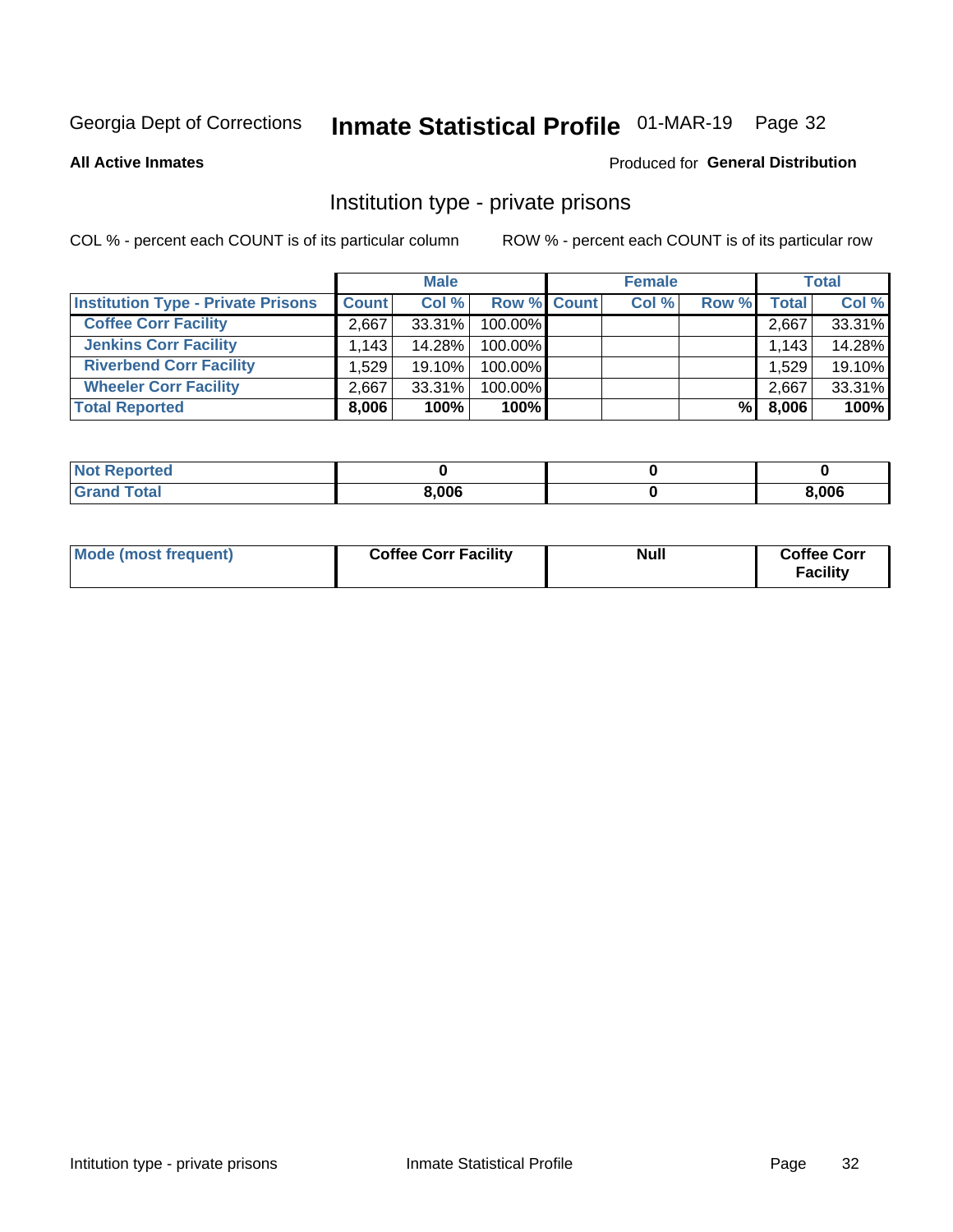## Inmate Statistical Profile 01-MAR-19 Page 33

**All Active Inmates** 

#### Produced for General Distribution

## Institution type - inmate boot camp

COL % - percent each COUNT is of its particular column

|                                      |              | <b>Male</b> |               |              | <b>Female</b> |             | <b>Total</b> |
|--------------------------------------|--------------|-------------|---------------|--------------|---------------|-------------|--------------|
| <b>Institution Type - Boot Camps</b> | <b>Count</b> | Col %       | <b>Row %I</b> | <b>Count</b> | Col %         | Row % Total | Col %        |
| <b>Total Rported</b>                 |              |             |               |              |               |             |              |

| <b>Not Reported</b>            |  |  |
|--------------------------------|--|--|
| <b>Total</b><br>C <sub>r</sub> |  |  |

| Mod<br>uamo | Nul.<br>$- - - - - -$ | <b>Null</b> | . .<br>uu.<br>------ |
|-------------|-----------------------|-------------|----------------------|
|             |                       |             |                      |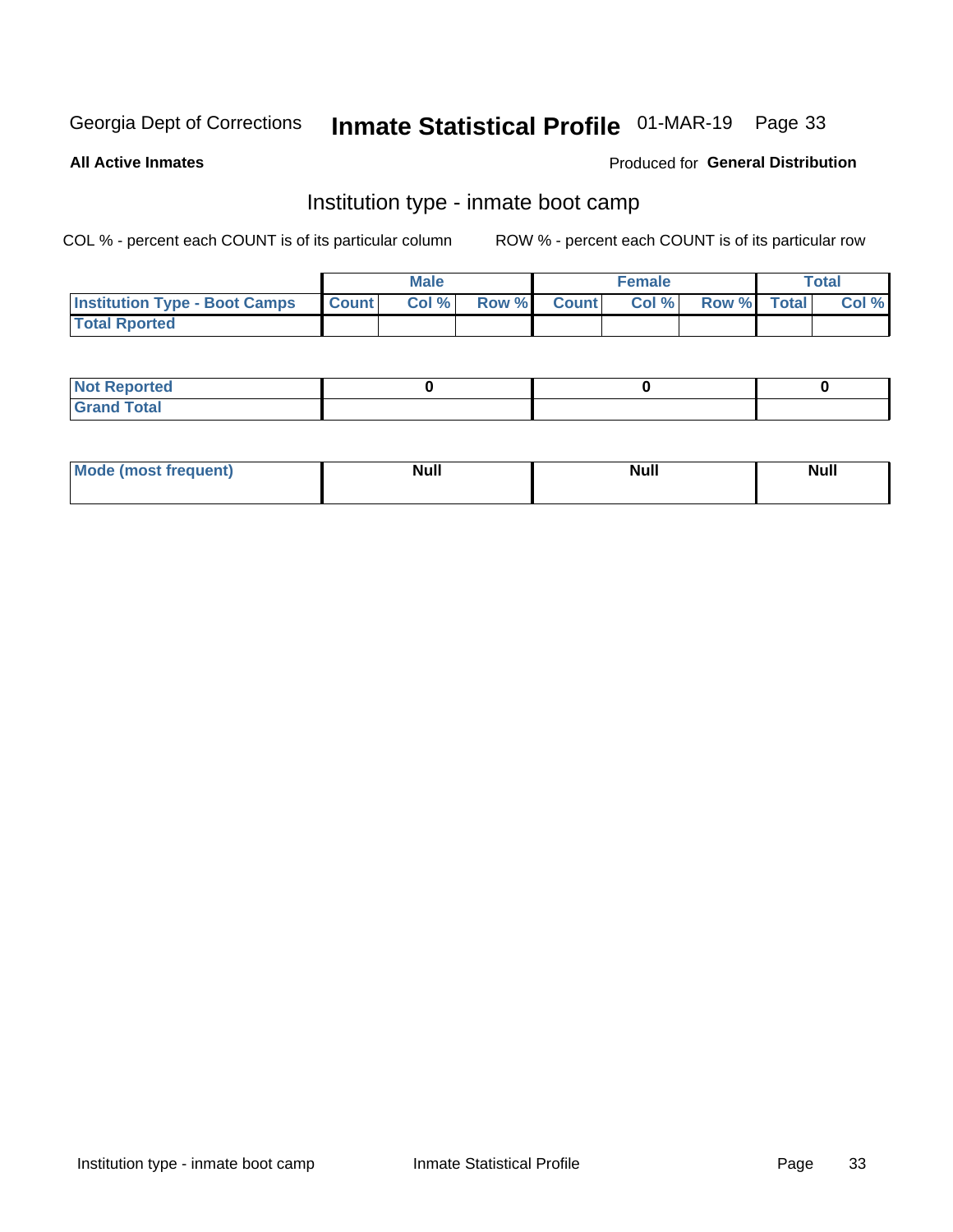## Inmate Statistical Profile 01-MAR-19 Page 34

#### **All Active Inmates**

### **Produced for General Distribution**

### Number of disciplinary reports

COL % - percent each COUNT is of its particular column

|                                       |              | <b>Male</b> |             |       | <b>Female</b> |          |        | <b>Total</b> |
|---------------------------------------|--------------|-------------|-------------|-------|---------------|----------|--------|--------------|
| <b>Number of Disciplinary Reports</b> | <b>Count</b> | Col %       | Row % Count |       | Col %         | Row %    | Total  | Col %        |
|                                       | 23,881       | 46.92%      | 89.83%      | 2,703 | 68.62%        | 10.17%   | 26,584 | 48.48%       |
|                                       | 6,171        | 12.12%      | 93.29%      | 444   | 11.27%        | 6.71%    | 6,615  | 12.06%       |
|                                       | 3,671        | 7.21%       | 95.13%      | 188   | 4.77%         | 4.87%    | 3,859  | 7.04%        |
| 3                                     | 2,512        | 4.94%       | 95.55%      | 117   | 2.97%         | 4.45%    | 2,629  | 4.79%        |
|                                       | 1,837        | 3.61%       | 95.93%      | 78    | 1.98%         | 4.07%    | 1,915  | 3.49%        |
| 5                                     | ,543         | 3.03%       | 96.74%      | 52    | 1.32%         | $3.26\%$ | 1,595  | 2.91%        |
| <b>More Than 5</b>                    | 11,286       | 22.17%      | 96.93%      | 357   | $9.06\%$      | 3.07%    | 11,643 | 21.23%       |
| <b>Total Reported</b>                 | 50,901       | 100%        | 92.82%      | 3,939 | 100%          | 7.18%    | 54,840 | 100%         |

| Reported<br>Not F |        |       |             |
|-------------------|--------|-------|-------------|
| Total             | 50.901 | 3,939 | 4,840<br>54 |

| Mean (average)       | 4.86 | 2.09 | 4.66 |
|----------------------|------|------|------|
| Median (middle)      |      |      |      |
| Mode (most frequent) |      |      |      |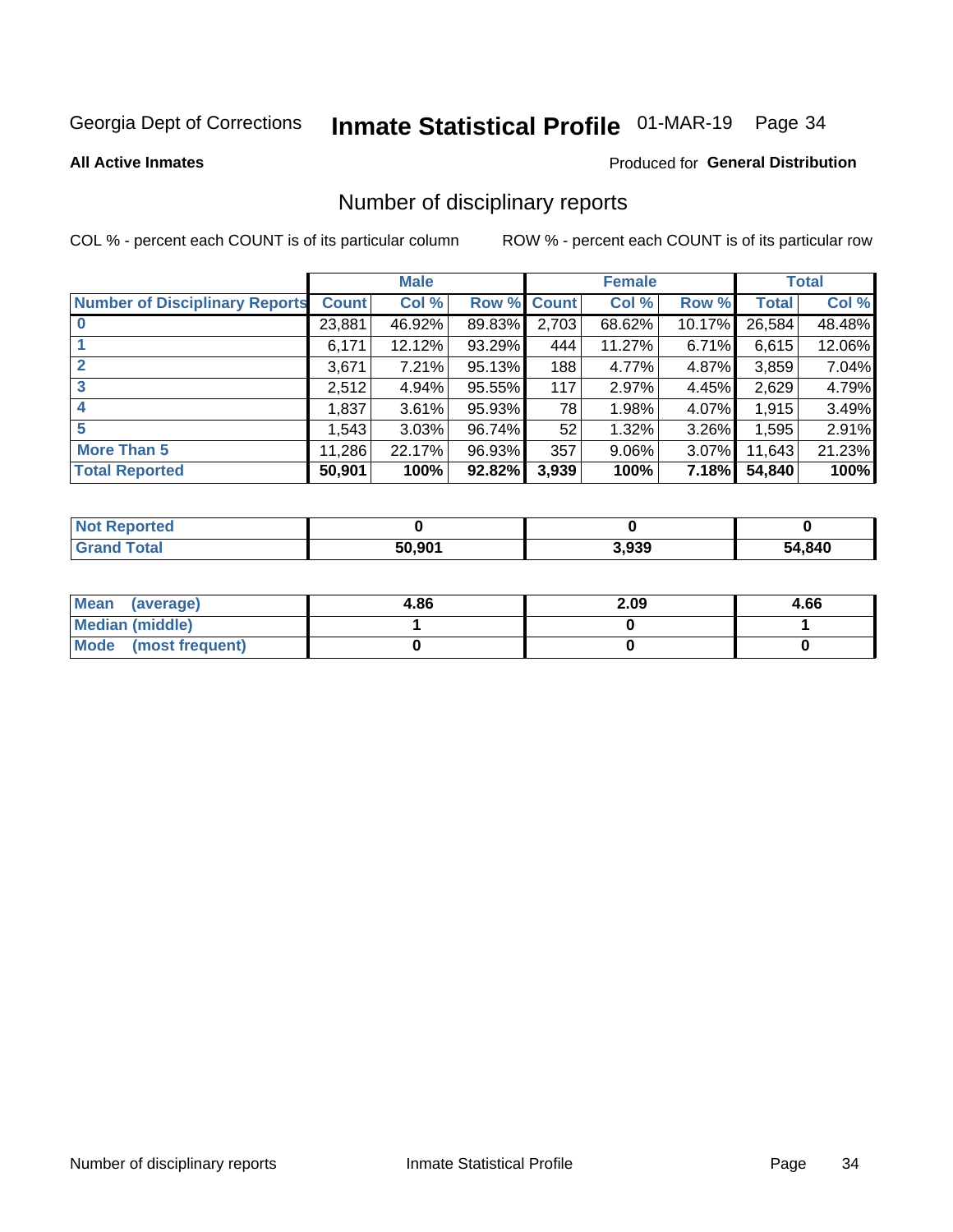## Inmate Statistical Profile 01-MAR-19 Page 35

**Produced for General Distribution** 

#### **All Active Inmates**

## Number of transfers

COL % - percent each COUNT is of its particular column

|                            |         | <b>Male</b> |                    |       | <b>Female</b> |          |        | <b>Total</b> |
|----------------------------|---------|-------------|--------------------|-------|---------------|----------|--------|--------------|
| <b>Number of Transfers</b> | Count l | Col %       | <b>Row % Count</b> |       | Col %         | Row %    | Total  | Col %        |
| $\bf{0}$                   | 4,462   | 8.77%       | 83.06%             | 910   | 23.10%        | 16.94%   | 5,372  | 9.80%        |
|                            | 15,582  | 30.61%      | 90.41%             | 1,652 | 41.94%        | 9.59%    | 17,234 | 31.43%       |
| $\overline{2}$             | 8,023   | 15.76%      | 91.75%             | 721   | 18.30%        | 8.25%    | 8,744  | 15.94%       |
| 3                          | 5,421   | 10.65%      | 95.90%             | 232   | 5.89%         | $4.10\%$ | 5,653  | 10.31%       |
| $\boldsymbol{4}$           | 3,497   | 6.87%       | 96.12%             | 141   | 3.58%         | 3.88%    | 3,638  | 6.63%        |
| 5                          | 2,516   | 4.94%       | 96.51%             | 91    | 2.31%         | 3.49%    | 2,607  | 4.75%        |
| <b>More Than 5</b>         | 11,400  | 22.40%      | 98.34%             | 192   | 4.87%         | $1.66\%$ | 11,592 | 21.14%       |
| <b>Total Reported</b>      | 50,901  | 100%        | 92.82%             | 3,939 | 100%          | 7.18%    | 54,840 | 100%         |

| Reported<br>Not F |        |       |             |
|-------------------|--------|-------|-------------|
| Total             | 50.901 | 3,939 | 4,840<br>54 |

| Mean (average)       | 1.64 | 3.99 |
|----------------------|------|------|
| Median (middle)      |      |      |
| Mode (most frequent) |      |      |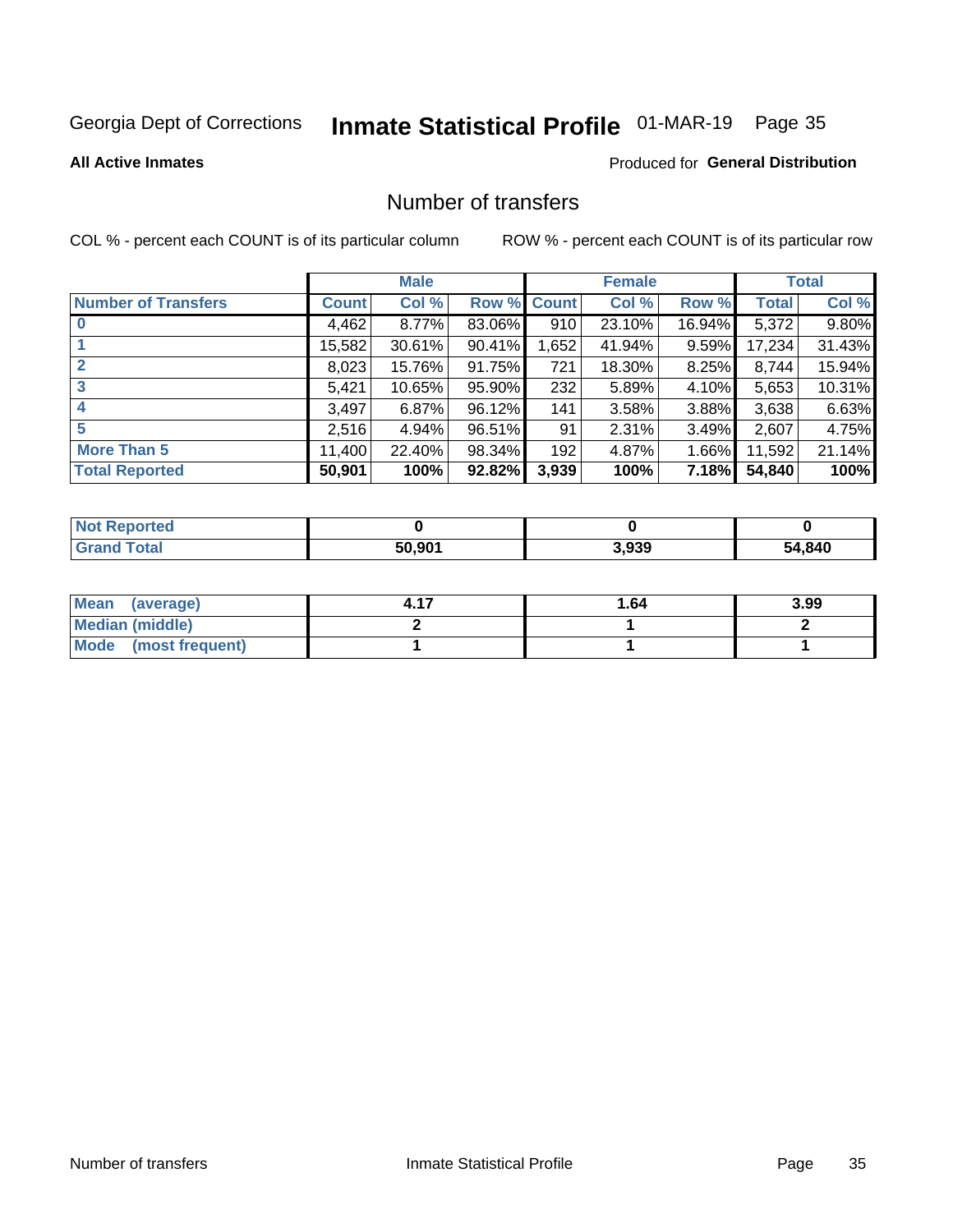## Inmate Statistical Profile 01-MAR-19 Page 36

**All Active Inmates** 

### Produced for General Distribution

## Number of escapes

COL % - percent each COUNT is of its particular column

|                          |              | <b>Male</b> |             |       | <b>Female</b> |          |              | <b>Total</b> |
|--------------------------|--------------|-------------|-------------|-------|---------------|----------|--------------|--------------|
| <b>Number of Escapes</b> | <b>Count</b> | Col %       | Row % Count |       | Col %         | Row %    | <b>Total</b> | Col %        |
|                          | 50,338       | 98.89%      | 92.76%      | 3,927 | 99.70%        | 7.24%    | 54,265       | 98.95%       |
|                          | 533          | 1.05%       | 97.80%      | 12    | 0.30%         | 2.20%    | 545          | 0.99%        |
|                          | 25           | 0.05%       | 100.00%     |       |               |          | 25           | $0.05\%$     |
|                          |              | 0.01%       | 100.00%     |       |               |          |              | $0.01\%$     |
|                          |              | 0.01%       | 100.00%     |       |               |          |              | 0.01%        |
| <b>Total Reported</b>    | 50,901       | 100%        | 92.82%      | 3,939 | 100%          | $7.18\%$ | 54,840       | $100.0\%$    |

| <b>Not Reported</b> |        |       |              |
|---------------------|--------|-------|--------------|
| <b>Total</b>        | 50,901 | 3,939 | 840,46<br>54 |

| Mean<br>(average)    |  | .0 |
|----------------------|--|----|
| Median (middle)      |  |    |
| Mode (most frequent) |  |    |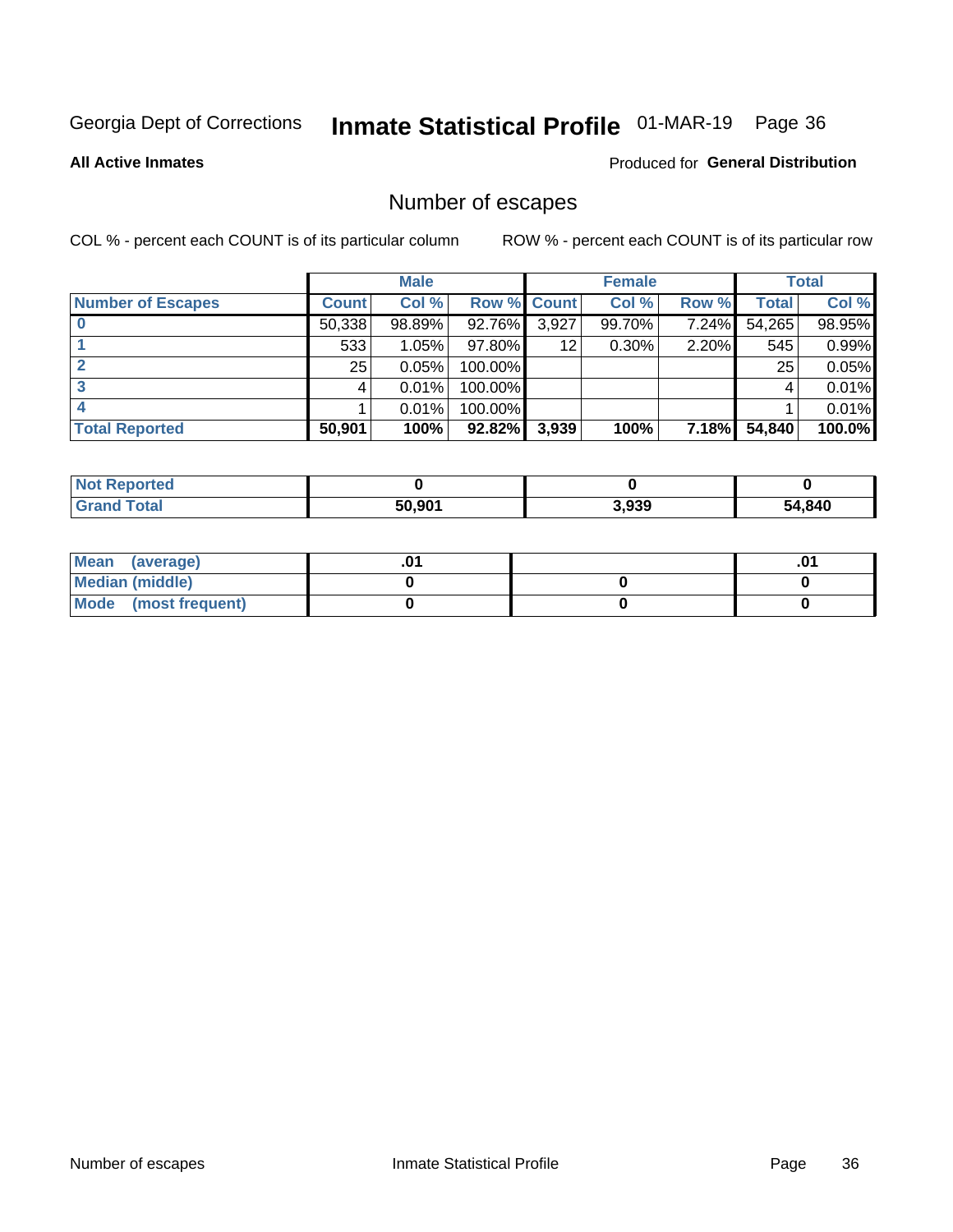## Inmate Statistical Profile 01-MAR-19 Page 37

**All Active Inmates** 

#### Produced for General Distribution

## Split sentences - Probation to follow

COL % - percent each COUNT is of its particular column

|                            |              | <b>Male</b> |                    |     | <b>Female</b> |          |              | <b>Total</b> |
|----------------------------|--------------|-------------|--------------------|-----|---------------|----------|--------------|--------------|
| <b>Probation to follow</b> | <b>Count</b> | Col%        | <b>Row % Count</b> |     | Col %         | Row %    | Total        | Col %        |
| <b>Yes</b>                 | 38.212       | 75.07%      | 92.57% 3.069       |     | 77.91%        | $7.43\%$ | 41.281       | 75.28%       |
| <b>No</b>                  | 12.689       | 24.93%      | 93.58%             | 870 | 22.09%        | $6.42\%$ | 13,559       | 24.72%       |
| <b>Total Reported</b>      | 50,901       | 100%        | $92.82\%$ 3,939    |     | 100%          |          | 7.18% 54,840 | 100%         |

|  |  | 50.901 | 3.939 | 54,840 |
|--|--|--------|-------|--------|
|--|--|--------|-------|--------|

| M<br>reauent)<br>/٥<br>$\sim$<br>v.,<br>.<br>w<br>$\cdot$ - $\cdot$ |  |  |  |  |  |
|---------------------------------------------------------------------|--|--|--|--|--|
|---------------------------------------------------------------------|--|--|--|--|--|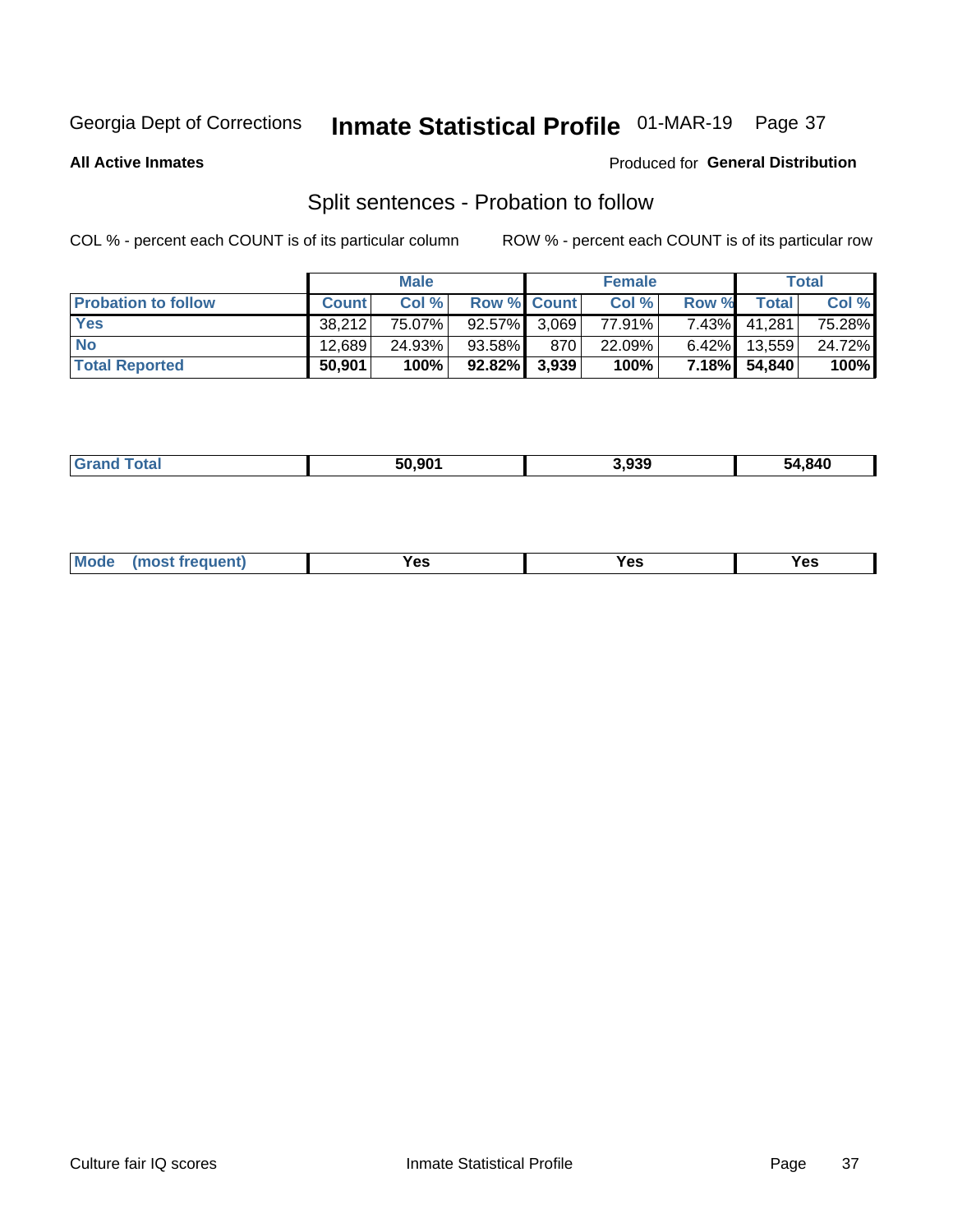## Inmate Statistical Profile 01-MAR-19 Page 38

**All Active Inmates** 

#### Produced for General Distribution

## Probable future release type of still active inmates

COL % - percent each COUNT is of its particular column

|                                         |              | <b>Male</b> |                    |     | <b>Female</b> |       | <b>Total</b> |        |
|-----------------------------------------|--------------|-------------|--------------------|-----|---------------|-------|--------------|--------|
| <b>Probable Future Release Type</b>     | <b>Count</b> | Col %       | <b>Row % Count</b> |     | Col %         | Row % | <b>Total</b> | Col %  |
| <b>Paroled with probation to follow</b> | 19,805       | 40.63%      | 91.17% 1.918       |     | 50.00%        | 8.83% | 21,723       | 41.32% |
| Paroled w/o probation to follow         | 5,763        | 11.82%      | 91.68%             | 523 | 13.63%        | 8.32% | 6,286        | 11.96% |
| <b>Maxout with probation to follow</b>  | 15.421       | 31.64%      | 93.66% 1.043       |     | 27.19%        | 6.34% | 16,464       | 31.31% |
| <b>Maxout w/o probation to follow</b>   | 2,228        | 4.57%       | 94.37%             | 133 | 3.47%         | 5.63% | 2,361        | 4.49%  |
| Life, LWOP or death sentence            | 5,523        | 11.33%      | 96.19%             | 219 | 5.71%         | 3.81% | 5,742        | 10.92% |
| <b>Total Reported</b>                   | 48,740       | 100%        | $92.7\%$ 3,836     |     | 100%          | 7.3%  | 52,576       | 100%   |

| 456U                   |        |       |        |
|------------------------|--------|-------|--------|
| $f \wedge f \wedge f'$ | 48,740 | 3.836 | 52,576 |

| <b>Mode (most frequent)</b> | <b>PAR with PROB follow</b> | <b>PAR with PROB follow</b> | <b>PAR with PROB</b> |
|-----------------------------|-----------------------------|-----------------------------|----------------------|
|                             |                             |                             | follow               |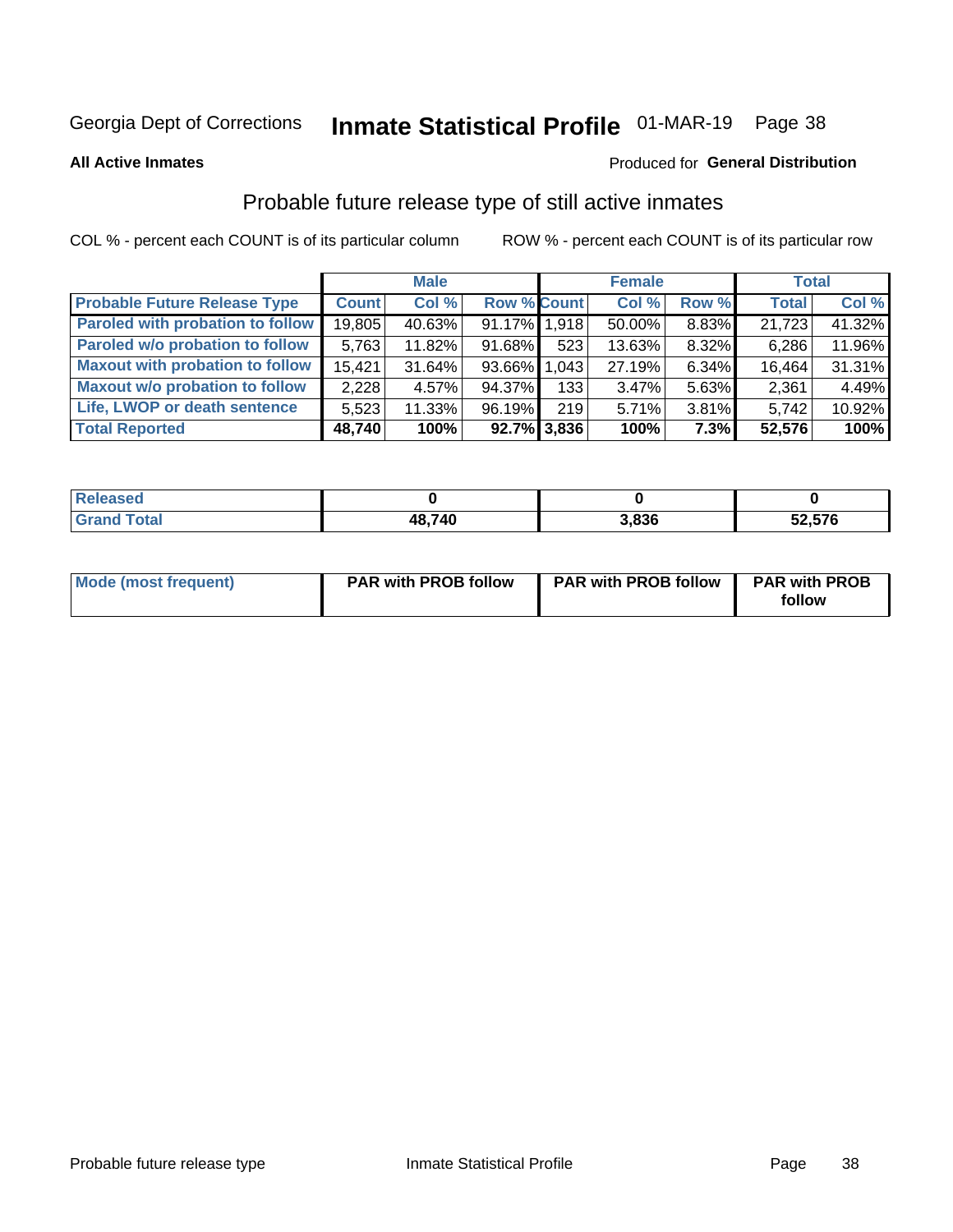### **All Active Inmates**

### Produced for General Distribution

## Time served in current (or last) institution

COL % - percent each COUNT is of its particular column

|                            |              | <b>Male</b> |        |              | <b>Female</b> |        |              | <b>Total</b> |
|----------------------------|--------------|-------------|--------|--------------|---------------|--------|--------------|--------------|
| <b>Time In Institution</b> | <b>Count</b> | Col %       | Row %  | <b>Count</b> | Col %         | Row %  | <b>Total</b> | Col %        |
| 0 to 3 months              | 13,040       | 25.62%      | 92.17% | 1,108        | 28.13%        | 7.83%  | 14,148       | 25.80%       |
| <b>3.01 to 6 months</b>    | 7,092        | 13.93%      | 91.83% | 631          | 16.02%        | 8.17%  | 7,723        | 14.08%       |
| 6.01 to 9 months           | 5,982        | 11.75%      | 92.90% | 457          | 11.60%        | 7.10%  | 6,439        | 11.74%       |
| 9.01 to 12 months          | 3,949        | 7.76%       | 91.54% | 365          | 9.27%         | 8.46%  | 4,314        | 7.87%        |
| 12.01 to 18 months         | 5,322        | 10.46%      | 93.78% | 353          | 8.96%         | 6.22%  | 5,675        | 10.35%       |
| <b>18.01 to 24 months</b>  | 3,622        | 7.12%       | 94.22% | 222          | 5.64%         | 5.78%  | 3,844        | 7.01%        |
| $2.01$ to 3 years          | 3,890        | 7.64%       | 94.74% | 216          | 5.48%         | 5.26%  | 4,106        | 7.49%        |
| $3.01$ to 4 years          | 2,782        | 5.47%       | 94.85% | 151          | 3.83%         | 5.15%  | 2,933        | 5.35%        |
| 4.01 to 5 years            | 1,672        | 3.28%       | 94.68% | 94           | 2.39%         | 5.32%  | 1,766        | 3.22%        |
| 5.01 to 6 years            | 966          | 1.90%       | 93.79% | 64           | 1.62%         | 6.21%  | 1,030        | 1.88%        |
| 6.01 to 7 years            | 682          | 1.34%       | 91.30% | 65           | 1.65%         | 8.70%  | 747          | 1.36%        |
| 7.01 to 8 years            | 484          | 0.95%       | 84.32% | 90           | 2.28%         | 15.68% | 574          | 1.05%        |
| $8.01$ to 9 years          | 306          | 0.60%       | 90.53% | 32           | 0.81%         | 9.47%  | 338          | 0.62%        |
| 9.01 to 10 years           | 187          | 0.37%       | 91.22% | 18           | 0.46%         | 8.78%  | 205          | 0.37%        |
| Over 10 years              | 925          | 1.82%       | 92.69% | 73           | 1.85%         | 7.31%  | 998          | 1.82%        |
| <b>Total Reported</b>      | 50,901       | 100%        | 92.82% | 3,939        | 100%          | 7.18%  | 54,840       | 100.0%       |

| <b>rorteo</b><br>I NOT H |        |        |        |
|--------------------------|--------|--------|--------|
| $int^{\bullet}$          | 50.901 | 930ء ر | 54,840 |

| <b>Mean</b><br>(average) | 24 months | 19 months | 24 months |
|--------------------------|-----------|-----------|-----------|
| Median (middle)          | 9 months  | 7 months  | 9 months  |
| Mode (most frequent)     | 0 months  | months    | 1 months  |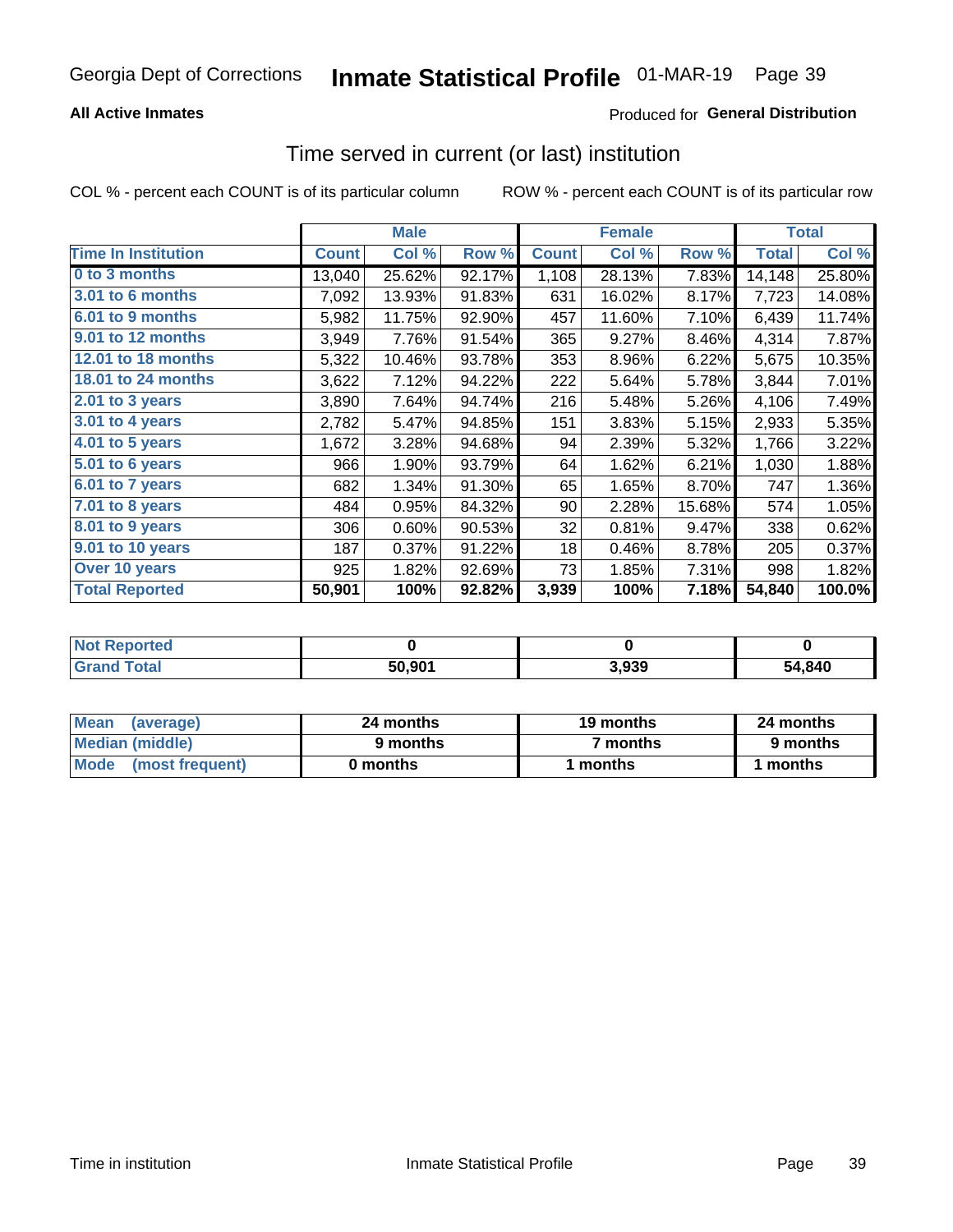# Inmate Statistical Profile 01-MAR-19 Page 40

#### **All Active Inmates**

#### Produced for General Distribution

### Highest grade level attained

COL % - percent each COUNT is of its particular column

|                              |                 | <b>Male</b> |         |                | <b>Female</b> |        |                 | <b>Total</b> |
|------------------------------|-----------------|-------------|---------|----------------|---------------|--------|-----------------|--------------|
| <b>Grade Level</b>           | <b>Count</b>    | Col %       | Row %   | <b>Count</b>   | Col %         | Row %  | <b>Total</b>    | Col %        |
| No school at all             | $\overline{14}$ | 0.04%       | 100.00% |                |               |        | $\overline{14}$ | 0.04%        |
| <b>Grade 1</b>               | 19              | 0.05%       | 95.00%  | 1              | 0.04%         | 5.00%  | 20              | 0.05%        |
| <b>Grade 2</b>               | 24              | 0.07%       | 92.31%  | $\overline{c}$ | 0.08%         | 7.69%  | 26              | 0.07%        |
| Grade 3                      | 72              | 0.20%       | 98.63%  | $\mathbf{1}$   | 0.04%         | 1.37%  | 73              | 0.19%        |
| Grade 4                      | 72              | 0.20%       | 93.51%  | 5              | 0.21%         | 6.49%  | 77              | 0.20%        |
| Grade 5                      | 89              | 0.25%       | 95.70%  | 4              | 0.17%         | 4.30%  | 93              | 0.24%        |
| Grade 6                      | 330             | 0.91%       | 95.38%  | 16             | 0.67%         | 4.62%  | 346             | 0.90%        |
| <b>Grade 7</b>               | 670             | 1.85%       | 94.63%  | 38             | 1.58%         | 5.37%  | 708             | 1.84%        |
| Grade 8                      | 2,406           | 6.65%       | 94.61%  | 137            | 5.70%         | 5.39%  | 2,543           | 6.59%        |
| Grade 9                      | 4,538           | 12.55%      | 95.60%  | 209            | 8.70%         | 4.40%  | 4,747           | 12.31%       |
| Grade 10                     | 6,248           | 17.28%      | 95.56%  | 290            | 12.07%        | 4.44%  | 6,538           | 16.95%       |
| Grade 11                     | 6,136           | 16.97%      | 95.10%  | 316            | 13.16%        | 4.90%  | 6,452           | 16.73%       |
| <b>Grade 12 or GED</b>       | 12,146          | 33.59%      | 92.99%  | 915            | 38.09%        | 7.01%  | 13,061          | 33.87%       |
| <b>Some tech school</b>      | 250             | 0.69%       | 84.18%  | 47             | 1.96%         | 15.82% | 297             | 0.77%        |
| <b>Completed tech school</b> | 252             | 0.70%       | 82.89%  | 52             | 2.16%         | 17.11% | 304             | 0.79%        |
| College, 1 year              | 1,001           | 2.77%       | 89.94%  | 112            | 4.66%         | 10.06% | 1,113           | 2.89%        |
| College, 2 year              | 1,129           | 3.12%       | 87.32%  | 164            | 6.83%         | 12.68% | 1,293           | 3.35%        |
| College, 3 year              | 288             | 0.80%       | 87.54%  | 41             | 1.71%         | 12.46% | 329             | 0.85%        |
| <b>Bachelor's degree</b>     | 375             | 1.04%       | 89.29%  | 45             | 1.87%         | 10.71% | 420             | 1.09%        |
| <b>Master's degree</b>       | 66              | 0.18%       | 92.96%  | 5              | 0.21%         | 7.04%  | 71              | 0.18%        |
| Ph.D. degree                 | 12              | 0.03%       | 92.31%  | 1              | 0.04%         | 7.69%  | 13              | 0.03%        |
| Law degree                   | 17              | 0.05%       | 94.44%  | 1              | 0.04%         | 5.56%  | 18              | 0.05%        |
| <b>Some medical school</b>   | $\overline{2}$  | 0.01%       | 100.00% |                |               |        | 2               | 0.01%        |
| <b>Medical degree</b>        | 7               | 0.02%       | 100.00% |                |               |        | $\overline{7}$  | 0.02%        |
|                              | 1.              | 0.01%       | 100.00% |                |               |        | 1               | 0.01%        |
| <b>Total Reported</b>        | 36,164          | 100%        | 93.77%  | 2,402          | 100%          | 6.23%  | 38,566          | 100.0%       |

| ---<br>וטו. | 537،، | $\sim$ $\sim$ $\sim$<br>10.Z. |
|-------------|-------|-------------------------------|
| 50.901      | 3,939 | ,840                          |

| Mean<br>(average)    | 10.82           | 11.37           | 10.86           |
|----------------------|-----------------|-----------------|-----------------|
| Median (middle)      | Grade 11        | Grade 12 or GED | Grade 11        |
| Mode (most frequent) | Grade 12 or GED | Grade 12 or GED | Grade 12 or GED |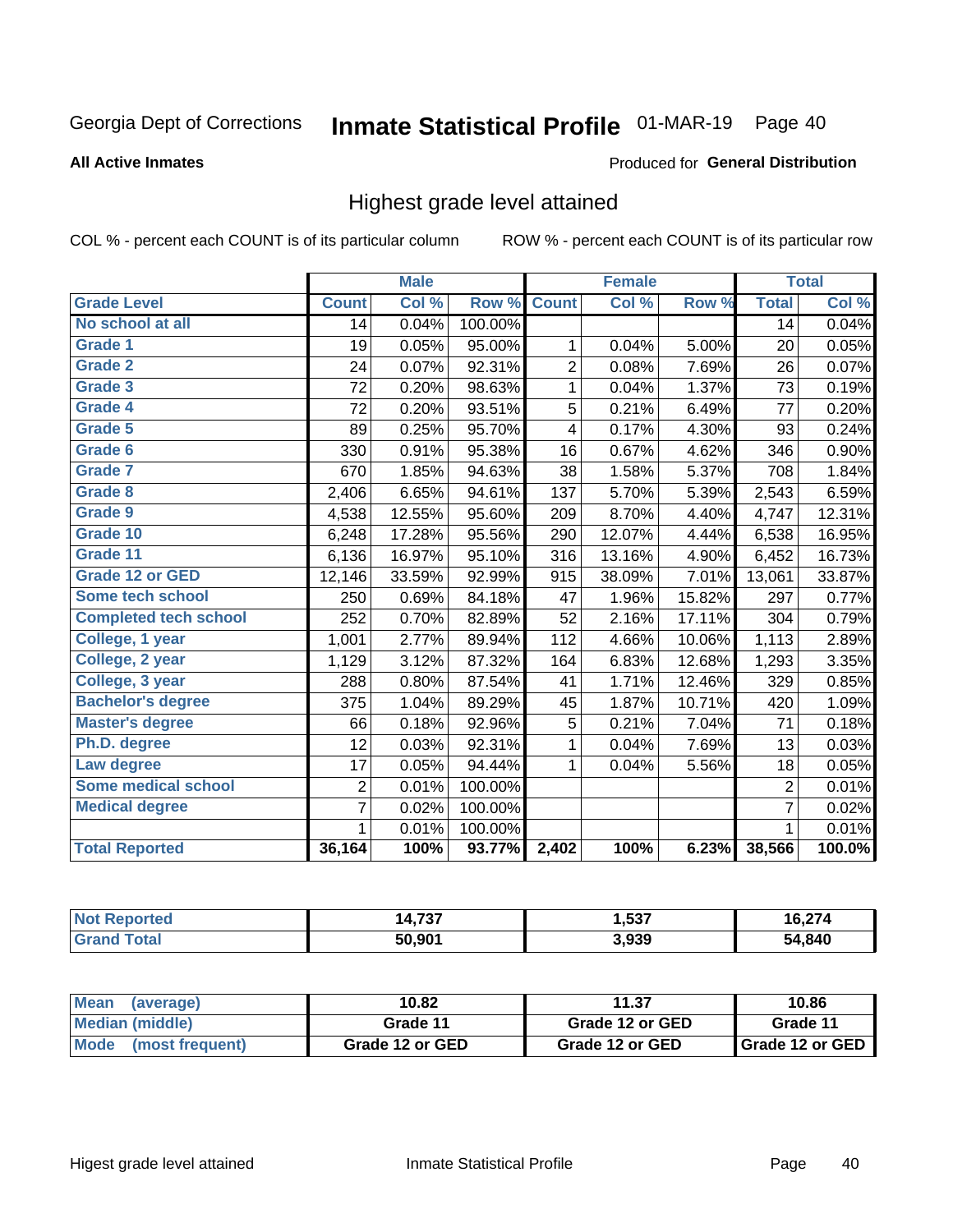# Inmate Statistical Profile 01-MAR-19 Page 41

#### **All Active Inmates**

### **Produced for General Distribution**

### Culture fair IQ scores

COL % - percent each COUNT is of its particular column

|                       |              | <b>Male</b> |             |                 | <b>Female</b> |          |              | <b>Total</b> |
|-----------------------|--------------|-------------|-------------|-----------------|---------------|----------|--------------|--------------|
| <b>IQ Scores</b>      | <b>Count</b> | Col %       | Row % Count |                 | Col %         | Row %    | <b>Total</b> | Col %        |
| $60 - 69$             | 926          | 2.35%       | 92.14%      | 79              | 2.34%         | 7.86%    | 1,005        | 2.35%        |
| $70 - 79$             | 2,681        | 6.80%       | 91.56%      | 247             | 7.32%         | 8.44%    | 2,928        | 6.84%        |
| $80 - 89$             | 5,841        | 14.82%      | 87.82%      | 810             | 24.01%        | 12.18%   | 6,651        | 15.55%       |
| $90 - 99$             | 11,033       | 28.00%      | 89.84%      | 1,248           | 36.99%        | 10.16%   | 12,281       | 28.71%       |
| $100 - 109$           | 10,893       | 27.65%      | 94.96%      | 578             | 17.13%        | $5.04\%$ | 11,471       | 26.82%       |
| $110 - 119$           | 6,626        | 16.82%      | 96.66%      | 229             | 6.79%         | 3.34%    | 6,855        | 16.03%       |
| $120 - 129$           | 1,346        | 3.42%       | 91.88%      | 119             | 3.53%         | 8.12%    | 1,465        | 3.42%        |
| $130 - 139$           | 50           | 0.13%       | 53.19%      | 44              | 1.30%         | 46.81%   | 94           | 0.22%        |
| 140 & Up              | 6            | 0.02%       | 23.08%      | 20 <sub>1</sub> | 0.59%         | 76.92%   | 26           | 0.06%        |
| <b>Total Reported</b> | 39,402       | 100%        | 92.11%      | 3,374           | 100%          | 7.89%    | 42,776       | 100%         |

| <b>Not Reported</b>         | 10,743 | 384   | 11,127 |
|-----------------------------|--------|-------|--------|
| <b>Not Valid (under 60)</b> | 756    | 181   | 937    |
| <b>Grand Total</b>          | 50,901 | 3,939 | 54,840 |

| Mean<br>(average)       | 98 | 95 | 98 |
|-------------------------|----|----|----|
| <b>Median (middle)</b>  | 99 | 94 | 99 |
| Mode<br>(most frequent) | 99 | 92 | 99 |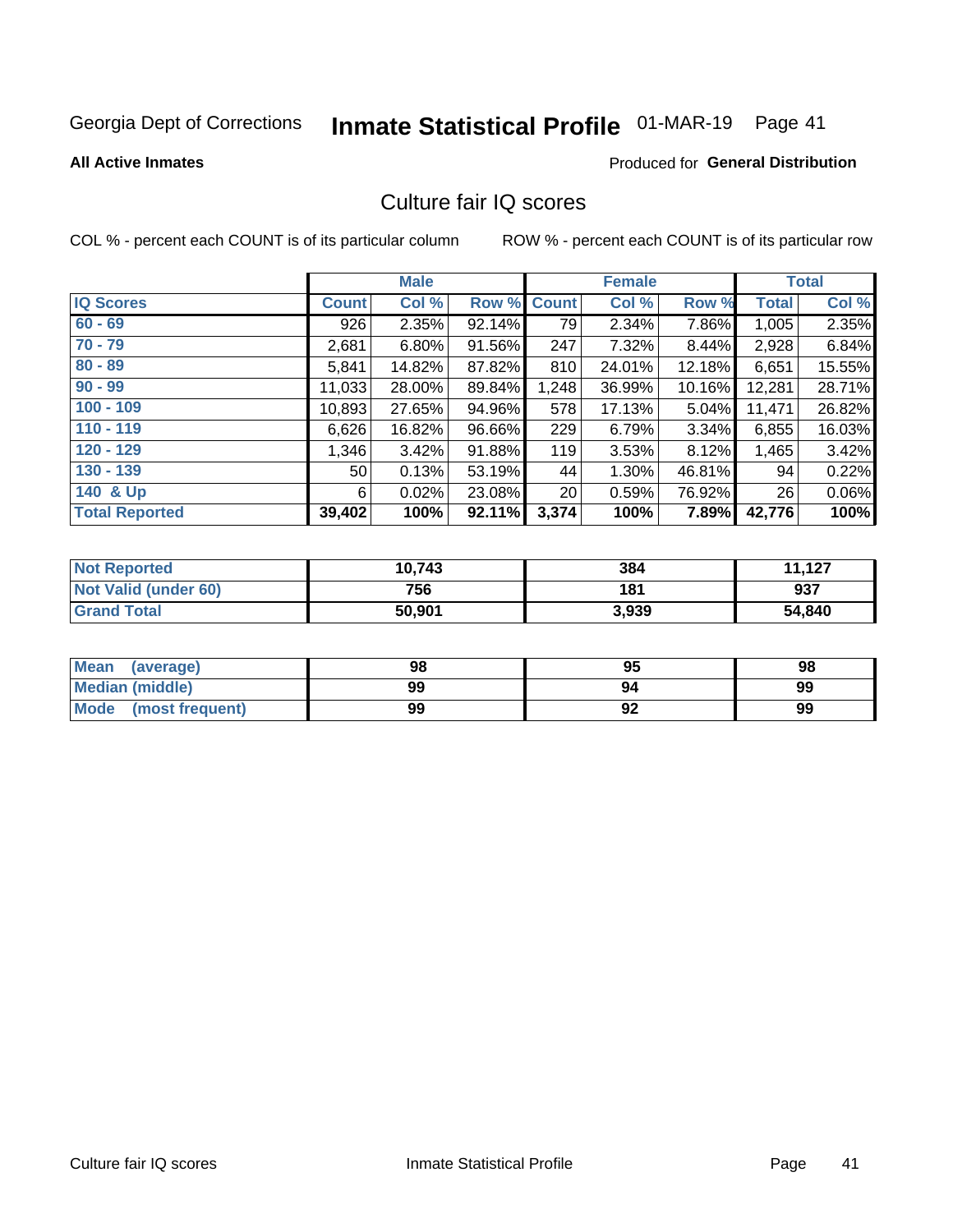# Inmate Statistical Profile 01-MAR-19 Page 42

**All Active Inmates** 

### Produced for General Distribution

## Wide Range Achievement Test (WRAT) reading score

COL % - percent each COUNT is of its particular column

|                           |              | <b>Male</b> |        |              | <b>Female</b> |        |              | <b>Total</b> |
|---------------------------|--------------|-------------|--------|--------------|---------------|--------|--------------|--------------|
| <b>WRAT Reading Score</b> | <b>Count</b> | Col %       | Row %  | <b>Count</b> | Col %         | Row %  | <b>Total</b> | Col %        |
| 0.1 to 0.9                | 837          | 1.85%       | 99.52% | 4            | 0.11%         | 0.48%  | 841          | 1.72%        |
| 1.0 to 1.9                | 847          | 1.87%       | 98.37% | 14           | 0.39%         | 1.63%  | 861          | 1.76%        |
| 2.0 to 2.9                | 1,538        | 3.39%       | 97.34% | 42           | 1.18%         | 2.66%  | 1,580        | 3.23%        |
| 3.0 to 3.9                | 3,382        | 7.46%       | 97.04% | 103          | 2.89%         | 2.96%  | 3,485        | 7.13%        |
| 4.0 to 4.9                | 4,199        | 9.26%       | 95.48% | 199          | 5.59%         | 4.52%  | 4,398        | 8.99%        |
| 5.0 to 5.9                | 3,752        | 8.27%       | 96.06% | 154          | 4.33%         | 3.94%  | 3,906        | 7.99%        |
| 6.0 to 6.9                | 4,238        | 9.35%       | 94.66% | 239          | 6.72%         | 5.34%  | 4,477        | 9.15%        |
| 7.0 to 7.9                | 1,788        | 3.94%       | 94.25% | 109          | 3.06%         | 5.75%  | 1,897        | 3.88%        |
| 8.0 to 8.9                | 3,408        | 7.52%       | 94.82% | 186          | 5.23%         | 5.18%  | 3,594        | 7.35%        |
| 9.0 to 9.9                | 1,937        | 4.27%       | 94.49% | 113          | 3.18%         | 5.51%  | 2,050        | 4.19%        |
| 10.0 to 10.9              | 2,984        | 6.58%       | 92.73% | 234          | 6.58%         | 7.27%  | 3,218        | 6.58%        |
| 11.0 to 11.9              | 4,199        | 9.26%       | 91.62% | 384          | 10.79%        | 8.38%  | 4,583        | 9.37%        |
| 12.0 to 12.9              | 11,667       | 25.73%      | 87.26% | 1,703        | 47.86%        | 12.74% | 13,370       | 27.34%       |
| 13                        | 571          | 1.26%       | 88.53% | 74           | 2.08%         | 11.47% | 645          | 1.32%        |
| <b>Total Reported</b>     | 45,347       | 100%        | 92.72% | 3,558        | 100%          | 7.28%  | 48,905       | 100%         |

| NO | 5.554  | 381   | 5,935  |
|----|--------|-------|--------|
|    | 50,901 | 3,939 | 54,840 |

| <b>Mean</b><br>(average) | 8.38 | 10.36 | 8.52 |
|--------------------------|------|-------|------|
| <b>Median (middle)</b>   | 8.8  | 11.9  | 8.9  |
| Mode (most frequent)     | 12.9 | 12.9  | 12.9 |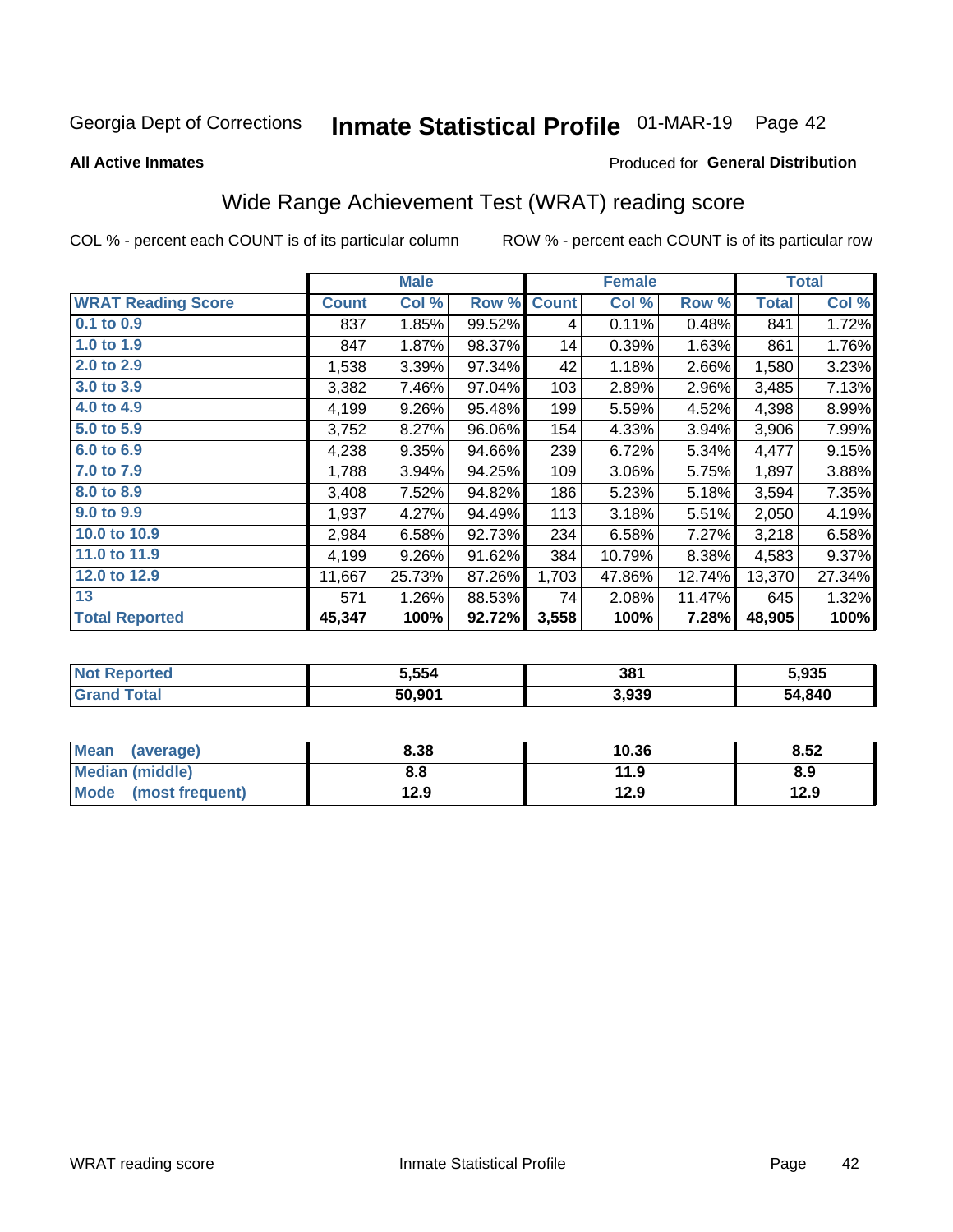# Inmate Statistical Profile 01-MAR-19 Page 43

**All Active Inmates** 

#### Produced for General Distribution

## Wide Range Achievement Test (WRAT) math score

COL % - percent each COUNT is of its particular column

|                              |              | <b>Male</b> |         |                 | <b>Female</b> |        |              | <b>Total</b> |
|------------------------------|--------------|-------------|---------|-----------------|---------------|--------|--------------|--------------|
| <b>WRAT Mathematic Score</b> | <b>Count</b> | Col %       | Row %   | <b>Count</b>    | Col %         | Row %  | <b>Total</b> | Col %        |
| 0.1 to 0.9                   | 188          | 0.41%       | 100.00% |                 |               |        | 188          | 0.38%        |
| 1.0 to 1.9                   | 404          | 0.89%       | 98.06%  | 8               | 0.22%         | 1.94%  | 412          | 0.84%        |
| 2.0 to 2.9                   | 1,063        | 2.34%       | 95.77%  | 47              | 1.32%         | 4.23%  | 1,110        | 2.27%        |
| 3.0 to 3.9                   | 2,361        | 5.21%       | 95.43%  | 113             | 3.18%         | 4.57%  | 2,474        | 5.06%        |
| 4.0 to 4.9                   | 5,736        | 12.65%      | 93.93%  | 371             | 10.42%        | 6.07%  | 6,107        | 12.49%       |
| 5.0 to 5.9                   | 7,097        | 15.65%      | 91.70%  | 642             | 18.04%        | 8.30%  | 7,739        | 15.83%       |
| 6.0 to 6.9                   | 8,966        | 19.77%      | 92.28%  | 750             | 21.07%        | 7.72%  | 9,716        | 19.87%       |
| 7.0 to 7.9                   | 3,584        | 7.90%       | 93.07%  | 267             | 7.50%         | 6.93%  | 3,851        | 7.87%        |
| 8.0 to 8.9                   | 4,781        | 10.54%      | 91.77%  | 429             | 12.05%        | 8.23%  | 5,210        | 10.65%       |
| 9.0 to 9.9                   | 2,547        | 5.62%       | 92.62%  | 203             | 5.70%         | 7.38%  | 2,750        | 5.62%        |
| 10.0 to 10.9                 | 568          | 1.25%       | 97.43%  | 15 <sub>1</sub> | 0.42%         | 2.57%  | 583          | 1.19%        |
| 11.0 to 11.9                 | 1,714        | 3.78%       | 92.25%  | 144             | 4.05%         | 7.75%  | 1,858        | 3.80%        |
| 12.0 to 12.9                 | 6,266        | 13.82%      | 91.90%  | 552             | 15.51%        | 8.10%  | 6,818        | 13.94%       |
| 13                           | 68           | 0.15%       | 79.07%  | 18              | 0.51%         | 20.93% | 86           | 0.18%        |
| <b>Total Reported</b>        | 45,343       | 100%        | 92.72%  | 3,559           | 100%          | 7.28%  | 48,902       | 100%         |

| <b>Not Reported</b> | 5,558  | 380   | 5,938  |
|---------------------|--------|-------|--------|
| Гоtal<br>'Grang     | 50,901 | 3,939 | 54,840 |

| Mean (average)         | 7.31 | 7.63 | 7.34 |
|------------------------|------|------|------|
| <b>Median (middle)</b> | ხ. J | 6.9  | ס.ס  |
| Mode (most frequent)   | 12.9 | 12.9 | 12.9 |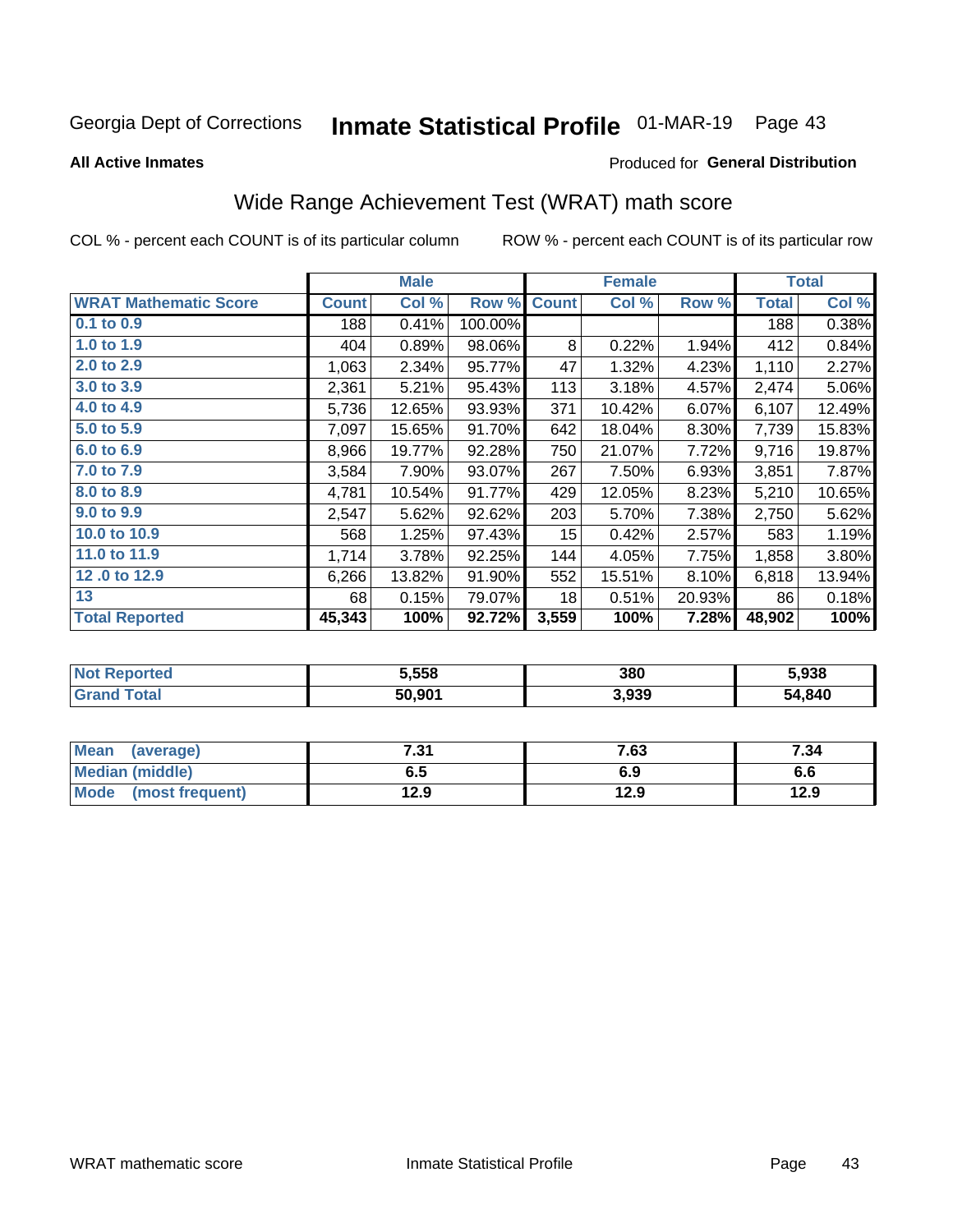#### Inmate Statistical Profile 01-MAR-19 Page 44

#### **All Active Inmates**

### Produced for General Distribution

### Wide Range Achievement Test (WRAT) spelling score

COL % - percent each COUNT is of its particular column

|                            |              | <b>Male</b> |        |              | <b>Female</b> |        |              | <b>Total</b> |
|----------------------------|--------------|-------------|--------|--------------|---------------|--------|--------------|--------------|
| <b>WRAT Spelling Score</b> | <b>Count</b> | Col %       | Row %  | <b>Count</b> | Col %         | Row %  | <b>Total</b> | Col %        |
| 0.1 to 0.9                 | 964          | 2.13%       | 99.28% | 7            | 0.20%         | 0.72%  | 971          | 1.98%        |
| 1.0 to 1.9                 | 1,178        | 2.60%       | 98.58% | 17           | 0.48%         | 1.42%  | 1,195        | 2.44%        |
| 2.0 to 2.9                 | 2,118        | 4.67%       | 98.10% | 41           | 1.15%         | 1.90%  | 2,159        | 4.41%        |
| 3.0 to 3.9                 | 3,316        | 7.31%       | 97.64% | 80           | 2.25%         | 2.36%  | 3,396        | 6.94%        |
| 4.0 to 4.9                 | 2,956        | 6.52%       | 96.44% | 109          | 3.06%         | 3.56%  | 3,065        | 6.27%        |
| 5.0 to 5.9                 | 4,876        | 10.75%      | 95.44% | 233          | 6.55%         | 4.56%  | 5,109        | 10.44%       |
| 6.0 to 6.9                 | 4,168        | 9.19%       | 94.94% | 222          | 6.24%         | 5.06%  | 4,390        | 8.97%        |
| 7.0 to 7.9                 | 3,939        | 8.68%       | 93.81% | 260          | 7.31%         | 6.19%  | 4,199        | 8.58%        |
| 8.0 to 8.9                 | 3,859        | 8.51%       | 93.03% | 289          | 8.12%         | 6.97%  | 4,148        | 8.48%        |
| 9.0 to 9.9                 | 2,189        | 4.83%       | 93.03% | 164          | 4.61%         | 6.97%  | 2,353        | 4.81%        |
| 10.0 to 10.9               | 2,148        | 4.74%       | 92.59% | 172          | 4.83%         | 7.41%  | 2,320        | 4.74%        |
| 11.0 to 11.9               | 3,453        | 7.61%       | 90.73% | 353          | 9.92%         | 9.27%  | 3,806        | 7.78%        |
| 12.0 to 12.9               | 9,927        | 21.89%      | 86.34% | 1,570        | 44.11%        | 13.66% | 11,497       | 23.50%       |
| 13                         | 267          | 0.59%       | 86.41% | 42           | 1.18%         | 13.59% | 309          | 0.63%        |
| <b>Total Reported</b>      | 45,358       | 100%        | 92.72% | 3,559        | 100.0%        | 7.28%  | 48,917       | 100%         |

| <b>vorted</b><br>NO | 5,543  | 380   | 5,923  |
|---------------------|--------|-------|--------|
| T <sub>1</sub>      | 50,901 | 3,939 | 54,840 |

| Mean<br>(average)      | 7.95 | 10.12 | 8.11 |
|------------------------|------|-------|------|
| <b>Median (middle)</b> | .    | 11.6  | ه. ، |
| Mode (most frequent)   | 12.9 | 12.9  | 12.9 |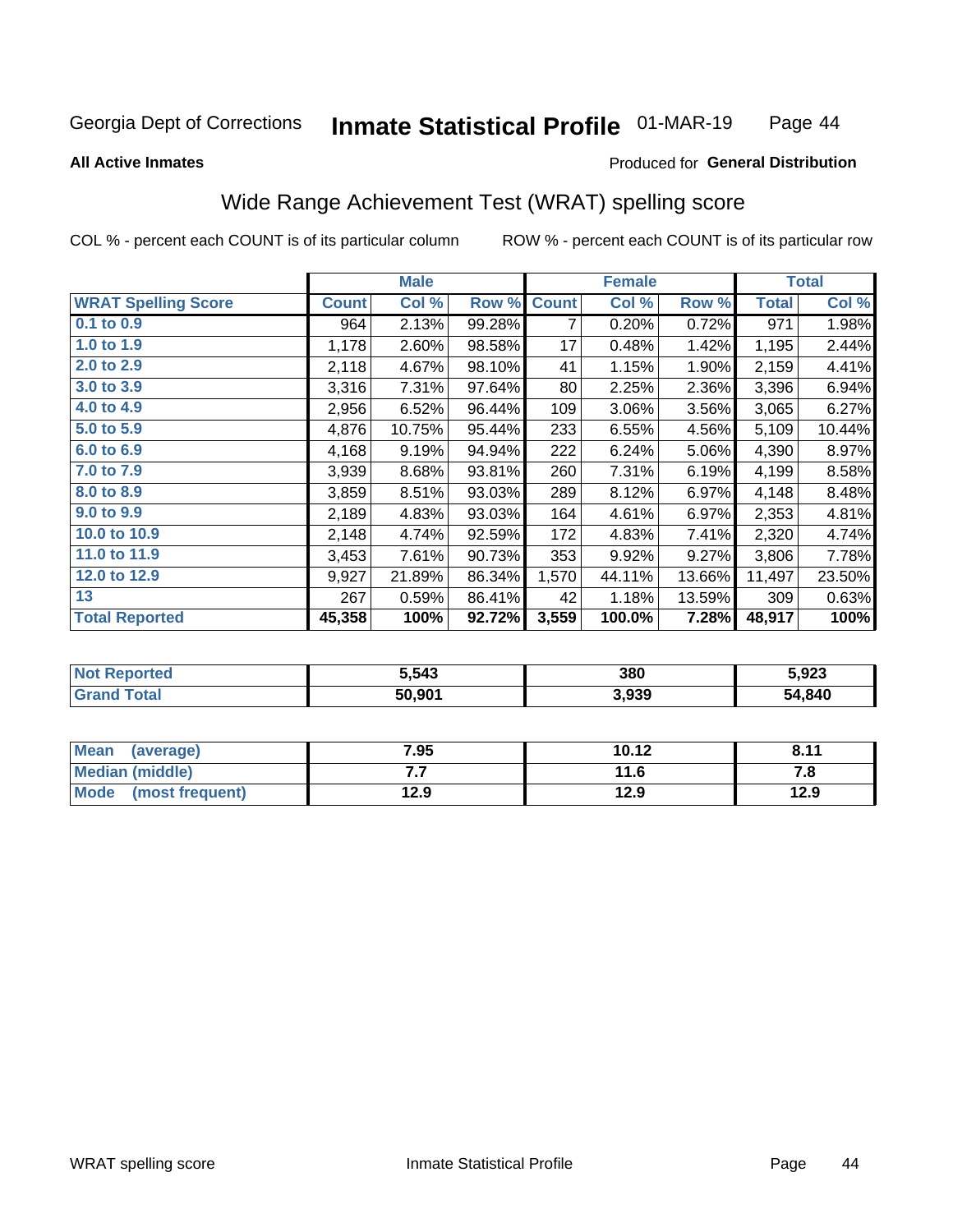# Inmate Statistical Profile 01-MAR-19 Page 45

**All Active Inmates** 

#### **Produced for General Distribution**

### Current / last mental health treatment level

COL % - percent each COUNT is of its particular column

|                                    |              | <b>Male</b> |         |              | <b>Female</b> |        |              | <b>Total</b> |
|------------------------------------|--------------|-------------|---------|--------------|---------------|--------|--------------|--------------|
| <b>Mental Health Treatment Lev</b> | <b>Count</b> | Col %       | Row %   | <b>Count</b> | Col %         | Row %  | <b>Total</b> | Col %        |
| 1 No problem at current time       | 8,540        | 50.18%      | 92.81%  | 662          | 22.03%        | 7.19%  | 9,202        | 45.96%       |
| 2 Receiving outpatient             | 6,723        | 39.51%      | 74.62%  | 2,287        | 76.11%        | 25.38% | 9,010        | 45.00%       |
| <b>Treatment</b>                   |              |             |         |              |               |        |              |              |
| 3 Inpatient, moderate              | 1,418        | 8.33%       | 96.99%  | 44           | 1.46%         | 3.01%  | 1,462        | 7.30%        |
| Treatment                          |              |             |         |              |               |        |              |              |
| 4 Inpatient, intensive             | 323          | 1.90%       | 96.42%  | 12           | 0.40%         | 3.58%  | 335          | 1.67%        |
| <b>Treatment</b>                   |              |             |         |              |               |        |              |              |
| <b>5 Undergoing crisis</b>         | 13           | 0.08%       | 100.00% |              |               |        | 13           | $0.06\%$     |
| <b>stabilization</b>               |              |             |         |              |               |        |              |              |
| <b>6 Hospital for criminally</b>   |              | 0.01%       | 100.00% |              |               |        |              | 0.01%        |
| <b>Tinsane</b>                     |              |             |         |              |               |        |              |              |
| <b>Total Evaluated</b>             | 17,018       | 100%        | 84.99%  | 3,005        | 100%          | 15.01% | 20,023       | 100%         |

| <b>Never had MH evaluation</b> | 33,883 | 934   | 34,817 |
|--------------------------------|--------|-------|--------|
| $\tau$ otal                    | 50.901 | 3.939 | 54,840 |

| Median (middle) | No problem at current time | <b>Receiving outpatient</b><br>treatment | <b>Receiving</b><br>outpatient<br>treatment |
|-----------------|----------------------------|------------------------------------------|---------------------------------------------|
| <b>Mode</b>     | No problem at current time | <b>Receiving outpatient</b>              | No problem at                               |
| (most frequent) |                            | treatment                                | current time                                |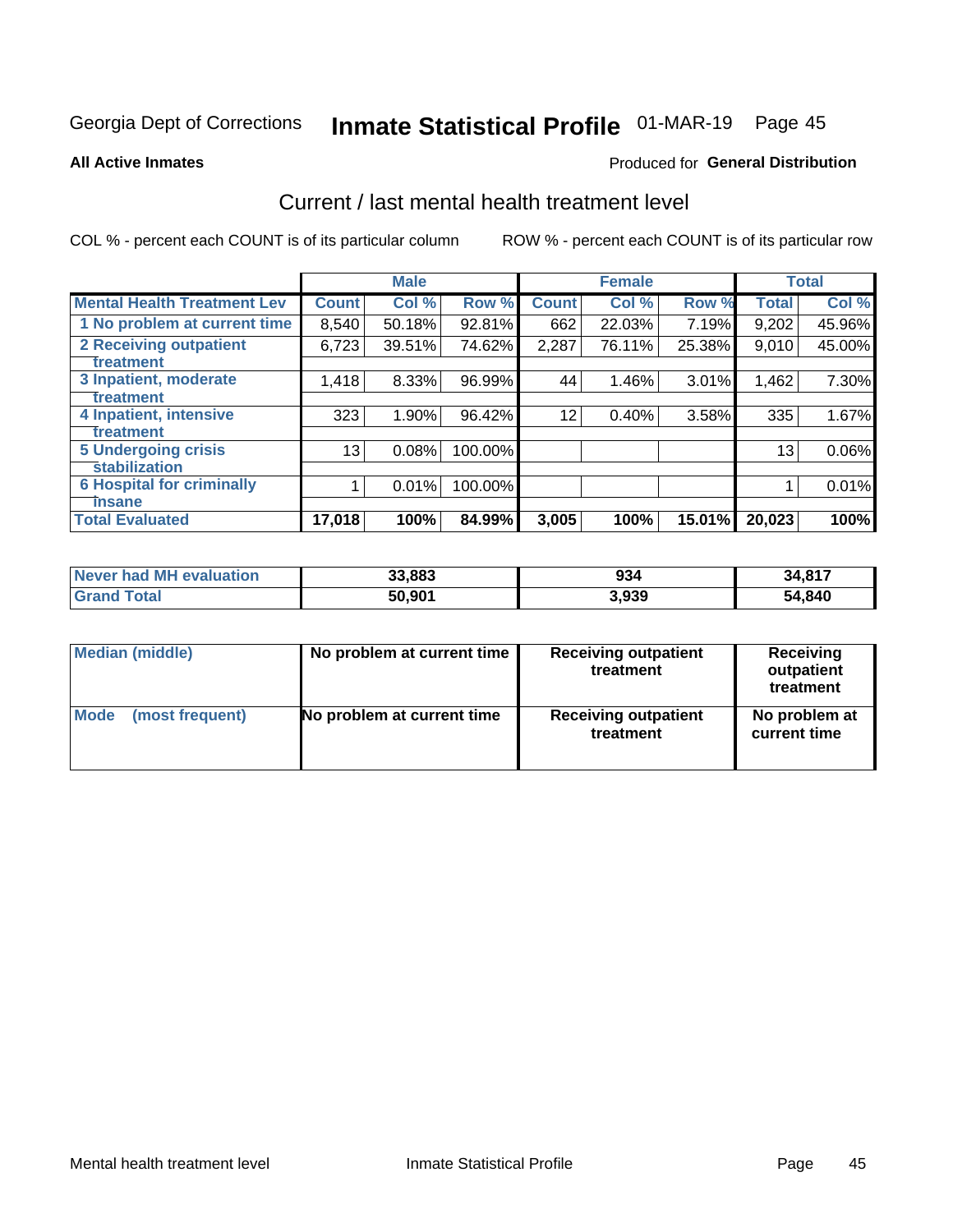#### **All Active Inmates**

### Produced for General Distribution

## PULHESDWIT medical scale - 'P' overall condition ('P'hysical)

COL % - percent each COUNT is of its particular column

|                                  |              | <b>Male</b> |         |              | <b>Female</b> |        |              | <b>Total</b> |
|----------------------------------|--------------|-------------|---------|--------------|---------------|--------|--------------|--------------|
| <b>P' Overall Condition</b>      | <b>Count</b> | Col %       | Row %   | <b>Count</b> | Col %         | Row %  | <b>Total</b> | Col %        |
| 1 No medical illness             | 35,108       | 75.48%      | 93.87%  | 2,291        | 64.14%        | 6.13%  | 37,399       | 74.67%       |
| 2 Well-controlled chronic        | 10,455       | 22.48%      | 89.79%  | 1,189        | 33.29%        | 10.21% | 11,644       | 23.25%       |
| <b>lilness</b>                   |              |             |         |              |               |        |              |              |
| 3 Poorly-controlled chronic      | 873          | 1.88%       | 93.77%  | 58           | 1.62%         | 6.23%  | 931          | 1.86%        |
| <b>illness</b>                   |              |             |         |              |               |        |              |              |
| 4 Significant problems requiring | 72           | 0.15%       | 79.12%  | 19           | 0.53%         | 20.88% | 91           | 0.18%        |
| special housing                  |              |             |         |              |               |        |              |              |
| 5 Terminal illness, < 6 months   | 4            | 0.01%       | 100.00% |              |               |        | 4            | 0.01%        |
| to live                          |              |             |         |              |               |        |              |              |
| 6 Inmate is pregnant             |              | 0.01%       | 6.25%   | 15           | 0.42%         | 93.75% | 16           | 0.03%        |
| <b>Total Reported</b>            | 46,513       | 100%        | 92.87%  | 3,572        | 100%          | 7.13%  | 50,085       | 100%         |

| uec | ₽.388  | 367  | ,755   |
|-----|--------|------|--------|
|     | EA AA4 | .939 | 54,840 |

| Mode | (most frequent) | 1 No medical illness | 1 No medical illness | 1 No medical<br>illness |
|------|-----------------|----------------------|----------------------|-------------------------|
|------|-----------------|----------------------|----------------------|-------------------------|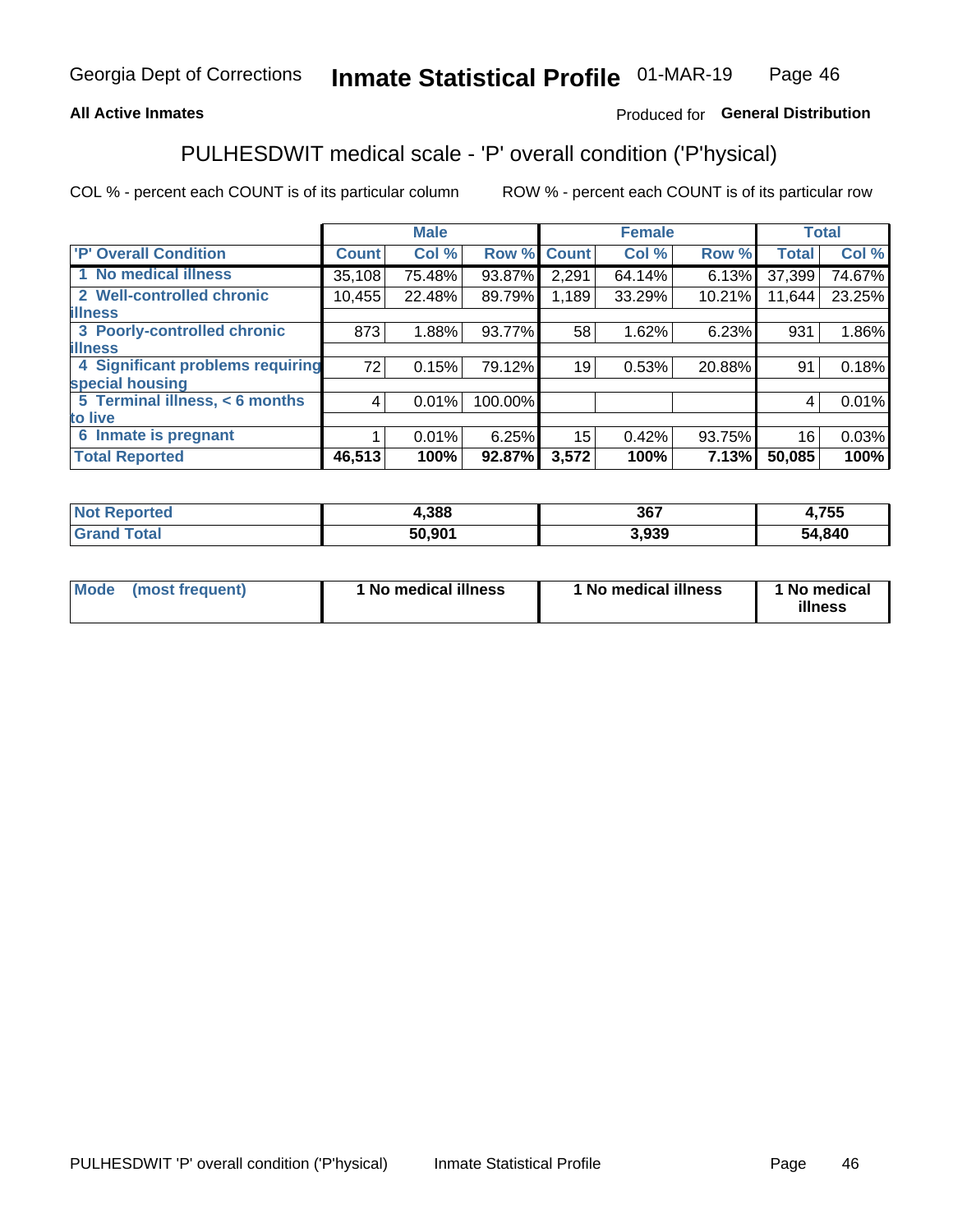#### **All Active Inmates**

### Produced for General Distribution

## PULHESDWIT medical scale - 'U' upper body

COL % - percent each COUNT is of its particular column

|                              |              | <b>Male</b> |         |              | <b>Female</b> |       |              | <b>Total</b> |
|------------------------------|--------------|-------------|---------|--------------|---------------|-------|--------------|--------------|
| <b>U' Upper Body</b>         | <b>Count</b> | Col %       | Row %   | <b>Count</b> | Col %         | Row % | <b>Total</b> | Col %        |
| 1 Upper bones, joints,       | 44,363       | 95.68%      | 92.95%  | 3,367        | 94.26%        | 7.05% | 47,730       | 95.58%       |
| muscles all OK               |              |             |         |              |               |       |              |              |
| 2 One or both arms minimally | 1,716        | 3.70%       | 90.36%  | 183          | 5.12%         | 9.64% | 1,899        | 3.80%        |
| limited                      |              |             |         |              |               |       |              |              |
| 3 One or both arms           | 233          | 0.50%       | 92.46%  | 19           | 0.53%         | 7.54% | 252          | 0.50%        |
| <b>moderately limited</b>    |              |             |         |              |               |       |              |              |
| 4 One arm disabled,          | 50           | 0.11%       | 94.34%  | 3            | 0.08%         | 5.66% | 53           | 0.11%        |
| paralyzed, or amputated      |              |             |         |              |               |       |              |              |
| 5 Both arms disabled,        | 3            | 0.01%       | 100.00% |              |               |       | 3            | 0.01%        |
| paralyzed, or amputated      |              |             |         |              |               |       |              |              |
| <b>Total Reported</b>        | 46,365       | 100%        | 92.85%  | 3,572        | 100%          | 7.15% | 49,937       | 100%         |

| <b>Not Reported</b>   | 4,536  | 367   | 4,903  |
|-----------------------|--------|-------|--------|
| <b>Total</b><br>Grand | 50,901 | 3,939 | 54,840 |

| Mode<br>(most frequent) | 1 Upper bones, joints,<br>muscles all OK | 1 Upper bones, joints,<br>muscles all OK | 1 Upper bones,<br>joints, muscles all<br>ΟK |
|-------------------------|------------------------------------------|------------------------------------------|---------------------------------------------|
|-------------------------|------------------------------------------|------------------------------------------|---------------------------------------------|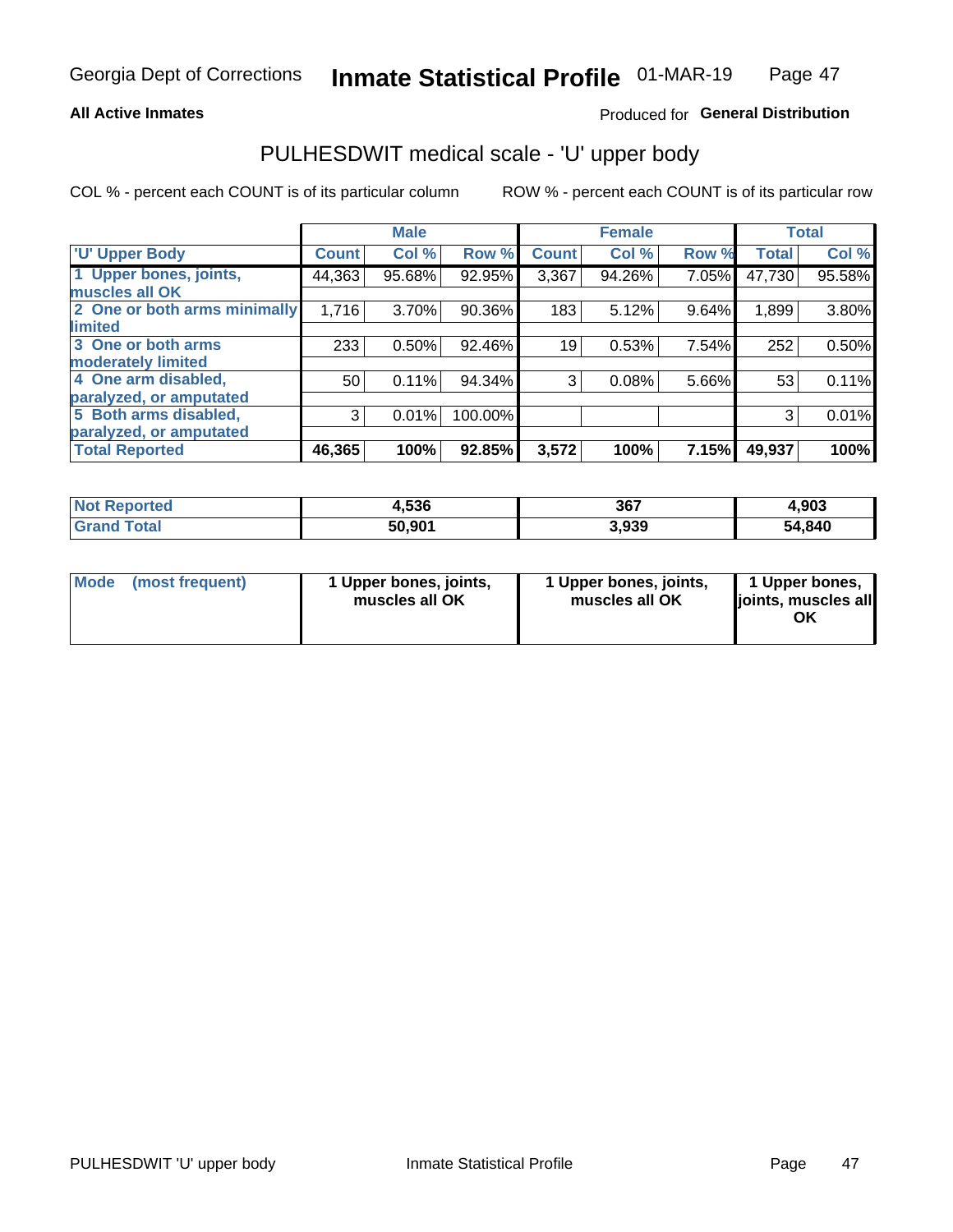#### **All Active Inmates**

### Produced for General Distribution

### PULHESDWIT medical scale - 'L' lower body

COL % - percent each COUNT is of its particular column

|                                |              | <b>Male</b> |           |              | <b>Female</b> |       |                 | <b>Total</b> |
|--------------------------------|--------------|-------------|-----------|--------------|---------------|-------|-----------------|--------------|
| 'L' Lower Body                 | <b>Count</b> | Col %       | Row %     | <b>Count</b> | Col %         | Row % | <b>Total</b>    | Col %        |
| 1 Lower bones, joints,         | 41,915       | 90.42%      | 92.99%    | 3,158        | 88.46%        | 7.01% | 45,073          | 90.28%       |
| muscles all OK                 |              |             |           |              |               |       |                 |              |
| 2 One or both legs minimally   | 3,697        | 7.98%       | 91.04%    | 364          | 10.20%        | 8.96% | 4,061           | 8.13%        |
| limited                        |              |             |           |              |               |       |                 |              |
| 3 One or both legs             | 610          | 1.32%       | 94.14%    | 38           | 1.06%         | 5.86% | 648             | 1.30%        |
| moderately limited             |              |             |           |              |               |       |                 |              |
| 4 One leg disabled, paralyzed, | 117          | 0.25%       | $92.13\%$ | 10           | 0.28%         | 7.87% | 127             | 0.25%        |
| or amputated                   |              |             |           |              |               |       |                 |              |
| 5 Both legs disabled,          | 18           | 0.04%       | 100.00%   |              |               |       | 18 <sub>1</sub> | 0.04%        |
| paralyzed, or amputated        |              |             |           |              |               |       |                 |              |
| <b>Total Reported</b>          | 46,357       | 100%        | 92.85%    | 3,570        | 100%          | 7.15% | 49,927          | 100%         |

| <b>Not Reported</b> | 4,544  | 369   | 4,913  |
|---------------------|--------|-------|--------|
| <b>Total</b>        | 50.901 | 3,939 | 54,840 |

| Mode (most frequent) | 1 Lower bones, joints,<br>muscles all OK | 1 Lower bones, joints,<br>muscles all OK | 1 Lower bones,<br>joints, muscles all<br>ΟK |
|----------------------|------------------------------------------|------------------------------------------|---------------------------------------------|
|----------------------|------------------------------------------|------------------------------------------|---------------------------------------------|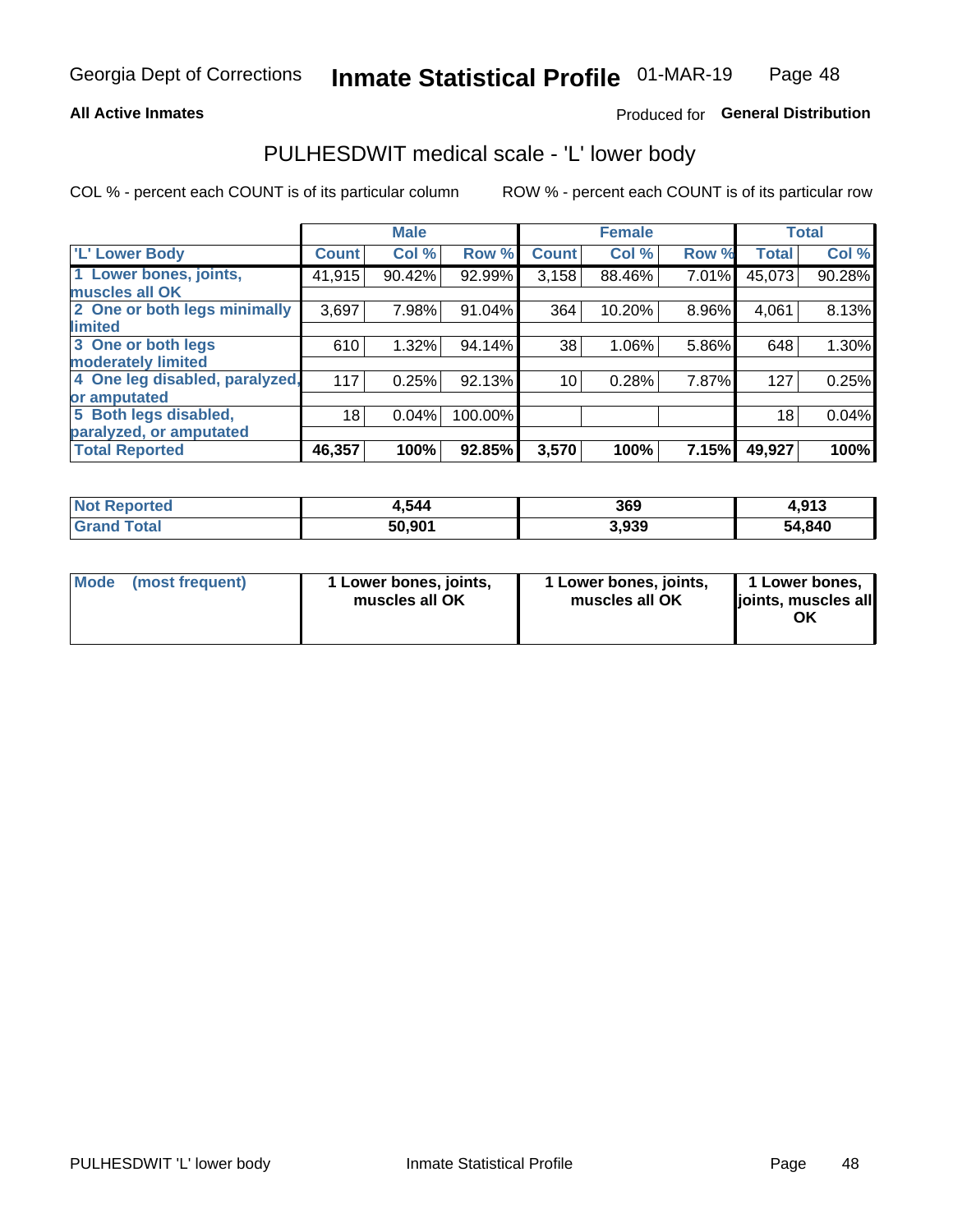#### **All Active Inmates**

### Produced for General Distribution

### PULHESDWIT medical scale - 'H' hearing

COL % - percent each COUNT is of its particular column

|                                |              | <b>Male</b> |        |             | <b>Female</b> |        | <b>Total</b> |        |
|--------------------------------|--------------|-------------|--------|-------------|---------------|--------|--------------|--------|
| <b>H' Hearing</b>              | <b>Count</b> | Col %       |        | Row % Count | Col %         | Row %  | <b>Total</b> | Col %  |
| 1 Normal hearing both ears     | 45,733       | 98.71%      | 92.86% | 3,518       | 98.57%        | 7.14%  | 49,251       | 98.70% |
| 2 Some loss in one ear with    | 467          | 1.01%       | 91.21% | 45          | $1.26\%$      | 8.79%  | 512          | 1.03%  |
| other OK, or mild loss in both |              |             |        |             |               |        |              |        |
| 3 Total loss in one ear with   | 83           | 0.18%       | 98.81% |             | 0.03%         | 1.19%  | 84           | 0.17%  |
| mild loss in other             |              |             |        |             |               |        |              |        |
| 4 Severe loss in both ears     | 31           | $0.07\%$    | 91.18% | 3           | $0.08\%$      | 8.82%  | 34           | 0.07%  |
| 5 Total loss in both ears,     | 17           | 0.04%       | 89.47% | 2           | $0.06\%$      | 10.53% | 19           | 0.04%  |
| requiring special housing      |              |             |        |             |               |        |              |        |
| <b>Total Reported</b>          | 46,331       | 100%        | 92.85% | 3,569       | 100%          | 7.15%  | 49,900       | 100.0% |

| <b>Not Reno</b> | .570   | っっへ   | .940،  |
|-----------------|--------|-------|--------|
| <b>ported</b>   | r.v    | JI U  |        |
| Total           | 50,901 | 3,939 | 54,840 |

| Mode (most frequent) | 1 Normal hearing both ears 11 Normal hearing both ears 1 Normal hearing | both ears |
|----------------------|-------------------------------------------------------------------------|-----------|
|                      |                                                                         |           |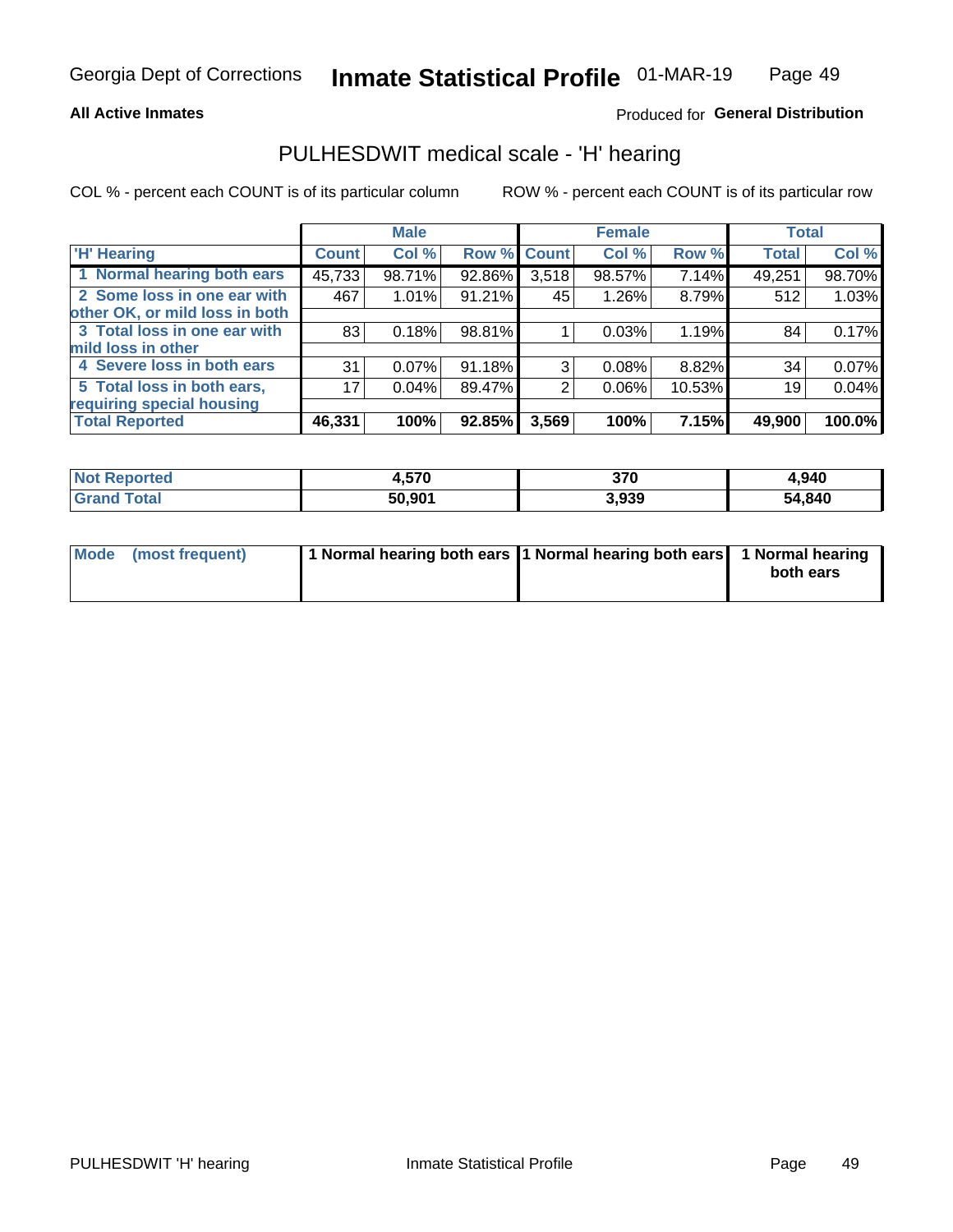#### **All Active Inmates**

### Produced for General Distribution

### PULHESDWIT medical scale - 'E' vision

COL % - percent each COUNT is of its particular column

|                                 |              | <b>Male</b> |        |              | <b>Female</b> |        |              | <b>Total</b> |
|---------------------------------|--------------|-------------|--------|--------------|---------------|--------|--------------|--------------|
| <b>E' Vision</b>                | <b>Count</b> | Col %       | Row %  | <b>Count</b> | Col %         | Row %  | <b>Total</b> | Col %        |
| 1 Correctable to 20/40 in both  | 35,912       | 78.28%      | 95.15% | ا 830.       | 51.93%        | 4.85%  | 37,742       | 76.40%       |
| eyes                            |              |             |        |              |               |        |              |              |
| 2 Correctable to 20/70 in one   | 8,984        | 19.58%      | 85.27% | 1,552        | 44.04%        | 14.73% | 10,536       | 21.33%       |
| eye, may be blind in other      |              |             |        |              |               |        |              |              |
| 3 Correctable to 20/200 in one  | 800          | 1.74%       | 86.39% | 126          | 3.58%         | 13.61% | 926          | 1.87%        |
| eye, may be blind in other      |              |             |        |              |               |        |              |              |
| 4 One eye not correctable to    | 164          | 0.36%       | 91.62% | 15           | 0.43%         | 8.38%  | 179          | 0.36%        |
| 20/200, other may be blind      |              |             |        |              |               |        |              |              |
| 5 Blind in both eyes, requiring | 18           | 0.04%       | 94.74% |              | 0.03%         | 5.26%  | 19           | 0.04%        |
| special housing                 |              |             |        |              |               |        |              |              |
| <b>Total Reported</b>           | 45,878       | 100%        | 92.87% | 3,524        | 100%          | 7.13%  | 49,402       | 100%         |

| <b>Not Reported</b>   | 5,023  | 11F<br>413 | 5,438  |
|-----------------------|--------|------------|--------|
| <b>Total</b><br>Grand | 50,901 | 3,939      | 54,840 |

| Mode (most frequent) | 1 Correctable to 20/40 in both<br>eves | 1 Correctable to 20/40 in   1 Correctable to  <br>both eves | 20/40 in both eyes |
|----------------------|----------------------------------------|-------------------------------------------------------------|--------------------|
|                      |                                        |                                                             |                    |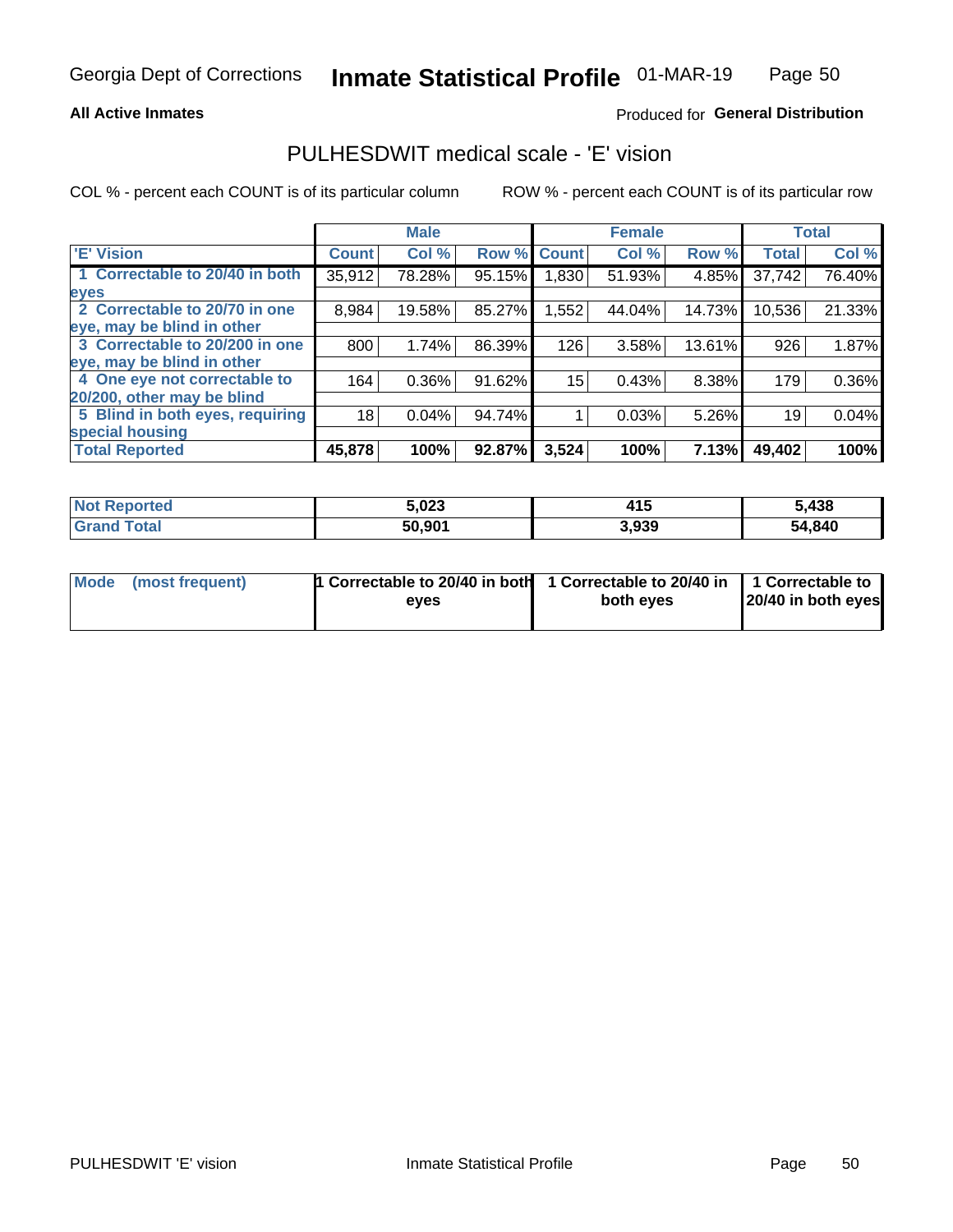#### **All Active Inmates**

### Produced for General Distribution

## PULHESDWIT medical scale - 'S' pSychiatric

COL % - percent each COUNT is of its particular column

|                                        |              | <b>Male</b> |        |              | <b>Female</b> |        |              | <b>Total</b> |
|----------------------------------------|--------------|-------------|--------|--------------|---------------|--------|--------------|--------------|
| 'S' pSychiatric                        | <b>Count</b> | Col %       | Row %  | <b>Count</b> | Col %         | Row %  | <b>Total</b> | Col %        |
| 1 No impairment or disorders           | 41,085       | 88.86%      | 97.07% | ,238         | 37.91%        | 2.93%  | 42,323       | 85.50%       |
| 2 Stable, or in remission, or          | 4,102        | 8.87%       | 67.15% | 2,007        | 61.45%        | 32.85% | 6,109        | 12.34%       |
| mild impairment or retardation         |              |             |        |              |               |        |              |              |
| 3 Requires moderate inpatient          | 859          | 1.86%       | 98.51% | 13           | 0.40%         | 1.49%  | 872          | 1.76%        |
| treatment                              |              |             |        |              |               |        |              |              |
| 4 Requires intensive inpatient         | 182          | 0.39%       | 96.30% |              | 0.21%         | 3.70%  | 189          | 0.38%        |
| treatment                              |              |             |        |              |               |        |              |              |
| <b>5 Requires Crisis Stabilization</b> |              | 0.02%       | 87.50% |              | 0.03%         | 12.50% | 8            | 0.02%        |
| Unit (CSU) inpatient care              |              |             |        |              |               |        |              |              |
| <b>Total Reported</b>                  | 46,235       | 100%        | 93.40% | 3,266        | 100%          | 6.60%  | 49,501       | 100%         |

| <b>Not Reported</b>   | 1,666  | 673   | 5,339  |
|-----------------------|--------|-------|--------|
| Total<br><b>Grand</b> | 50,901 | 3,939 | 54,840 |

| Mode | (most frequent) | <b>1 No impairment or disorders</b> 2 Stable, or in remission, 1 No impairment or |                       |           |
|------|-----------------|-----------------------------------------------------------------------------------|-----------------------|-----------|
|      |                 |                                                                                   | or mild impairment or | disorders |
|      |                 |                                                                                   | retardation           |           |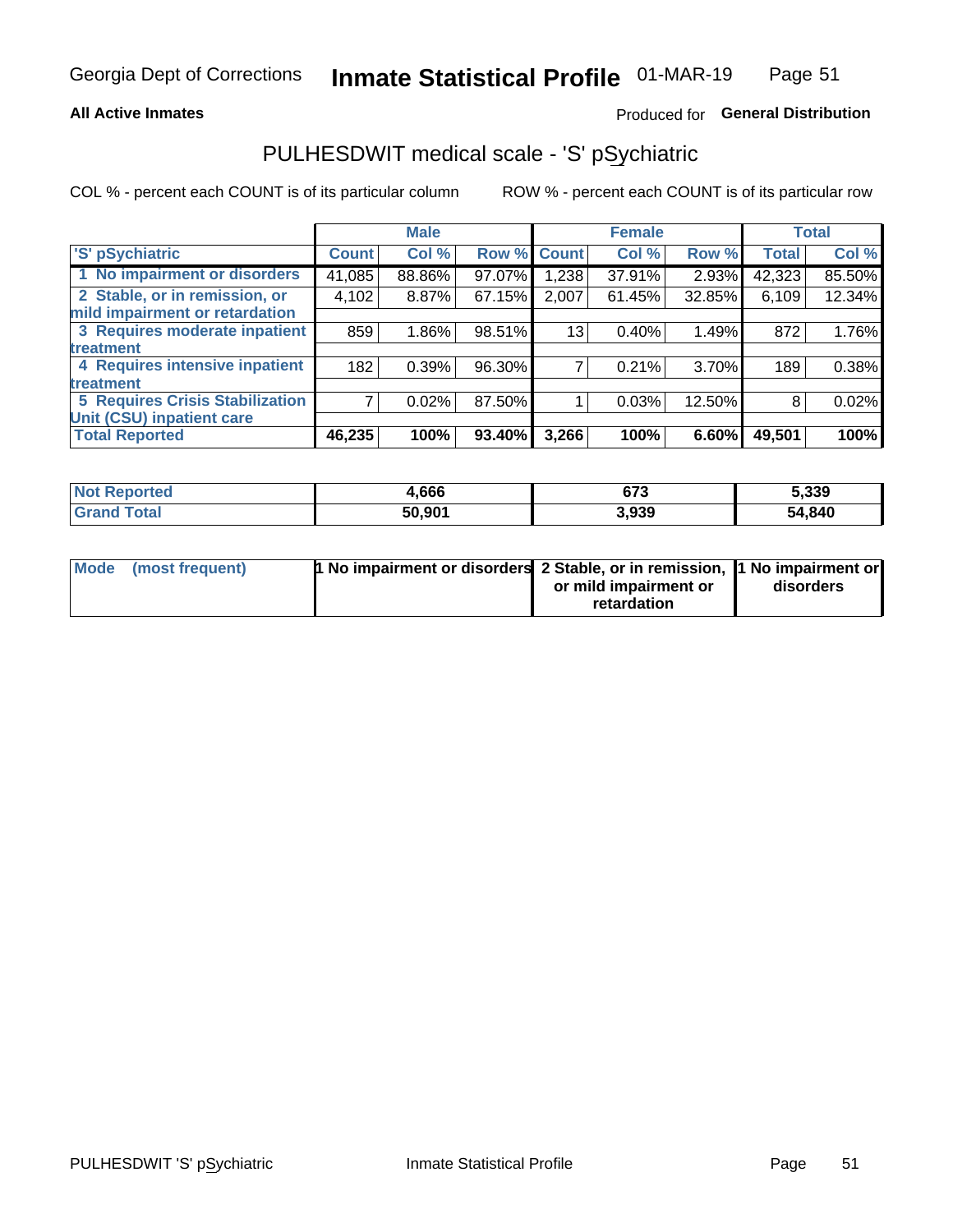#### **All Active Inmates**

### Produced for General Distribution

### PULHESDWIT medical scale - 'D' dental

COL % - percent each COUNT is of its particular column

|                                 |              | <b>Male</b> |         |              | <b>Female</b> |        |              | <b>Total</b> |
|---------------------------------|--------------|-------------|---------|--------------|---------------|--------|--------------|--------------|
| <b>D'</b> Dental                | <b>Count</b> | Col %       | Row %   | <b>Count</b> | Col %         | Row %  | <b>Total</b> | Col %        |
| 1 Minimal routine dental health | 26,040       | 59.56%      | 91.75%  | 2,340        | 70.12%        | 8.25%  | 28,380       | 60.31%       |
| <b>needs</b>                    |              |             |         |              |               |        |              |              |
| 2 Moderate cavities and/or gum  | 15,091       | 34.52%      | 95.93%  | 641          | 19.21%        | 4.07%  | 15,732       | 33.43%       |
| disease                         |              |             |         |              |               |        |              |              |
| 3 Extensive gum disease         | 2,541        | 5.81%       | 87.77%  | 354          | 10.61%        | 12.23% | 2,895        | 6.15%        |
| and/or widespread decay         |              |             |         |              |               |        |              |              |
| 4 Urgent need for dental        | 45           | 0.10%       | 95.74%  | 2            | $0.06\%$      | 4.26%  | 47           | 0.10%        |
| <b>services</b>                 |              |             |         |              |               |        |              |              |
| 5 Life-threatening disease or   |              | 0.01%       | 100.00% |              |               |        |              | 0.01%        |
| extreme pain or infection       |              |             |         |              |               |        |              |              |
| <b>Total Reported</b>           | 43,718       | 100%        | 92.91%  | 3,337        | 100%          | 7.09%  | 47,055       | 100%         |

| <b>Not Reported</b> | 7,183  | 602   | 7,785  |
|---------------------|--------|-------|--------|
| Total<br>Grand      | 50,901 | 3,939 | 54,840 |

| 1 Minimal routine dental<br>Mode<br>(most frequent)<br>health needs | 1 Minimal routine dental 1 Minimal routine<br>health needs | dental health<br>needs |
|---------------------------------------------------------------------|------------------------------------------------------------|------------------------|
|---------------------------------------------------------------------|------------------------------------------------------------|------------------------|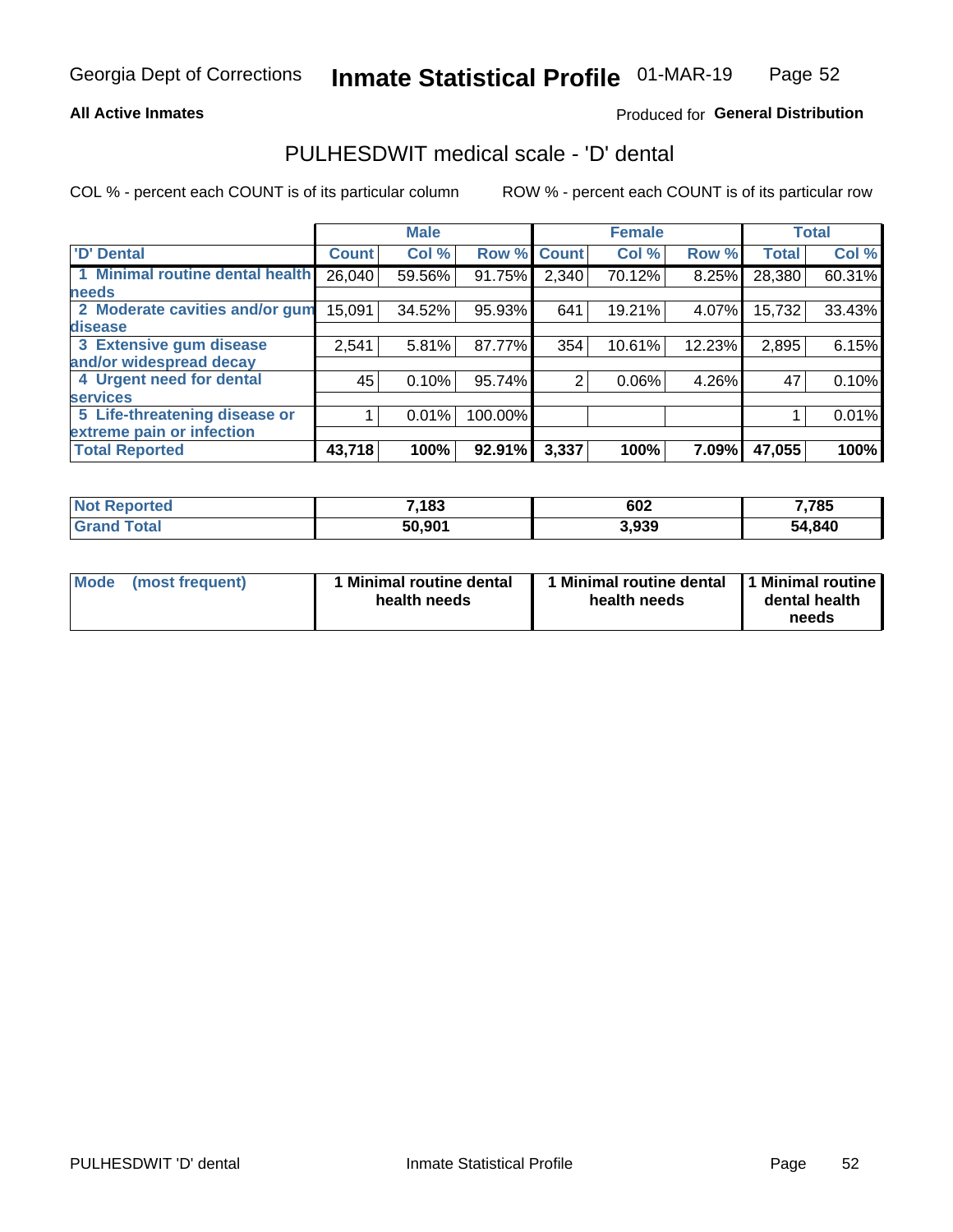#### **All Active Inmates**

### Produced for General Distribution

### PULHESDWIT medical scale - 'W' work ability

COL % - percent each COUNT is of its particular column

|                                 |                    | <b>Male</b> |        |             | <b>Female</b> |        |              | <b>Total</b> |
|---------------------------------|--------------------|-------------|--------|-------------|---------------|--------|--------------|--------------|
| 'W' work ability                | Count <sup>1</sup> | Col %       |        | Row % Count | Col %         | Row %  | <b>Total</b> | Col %        |
| 1 Unrestricted work or activity | 39,672             | 85.60%      | 93.58% | 2,722       | 76.27%        | 6.42%  | 42,394       | 84.93%       |
| 2 Minor restrictions on type of | 5,261              | 11.35%      | 87.49% | 752         | 21.07%        | 12.51% | 6,013        | 12.05%       |
| <b>work</b>                     |                    |             |        |             |               |        |              |              |
| 3 Moderate restrictions on type | 969                | 2.09%       | 95.00% | 51          | 1.43%         | 5.00%  | 1,020        | 2.04%        |
| lof work                        |                    |             |        |             |               |        |              |              |
| 4 Major restrictions on type of | 318                | 0.69%       | 91.12% | 31          | 0.87%         | 8.88%  | 349          | 0.70%        |
| <b>work</b>                     |                    |             |        |             |               |        |              |              |
| 5 Cannot work under any         | 128                | 0.28%       | 90.78% | 13          | 0.36%         | 9.22%  | 141          | 0.28%        |
| <b>circumstances</b>            |                    |             |        |             |               |        |              |              |
| <b>Total Reported</b>           | 46,348             | 100%        | 92.85% | 3,569       | 100%          | 7.15%  | 49,917       | 100%         |

| <b>Not Reported</b>   | 4,553  | 370   | 4,923  |
|-----------------------|--------|-------|--------|
| Total<br><b>Grand</b> | 50,901 | 3,939 | 54,840 |

| Mode (most frequent) | 1 Unrestricted work or | 1 Unrestricted work or | 1 Unrestricted   |
|----------------------|------------------------|------------------------|------------------|
|                      | activity               | activity               | work or activity |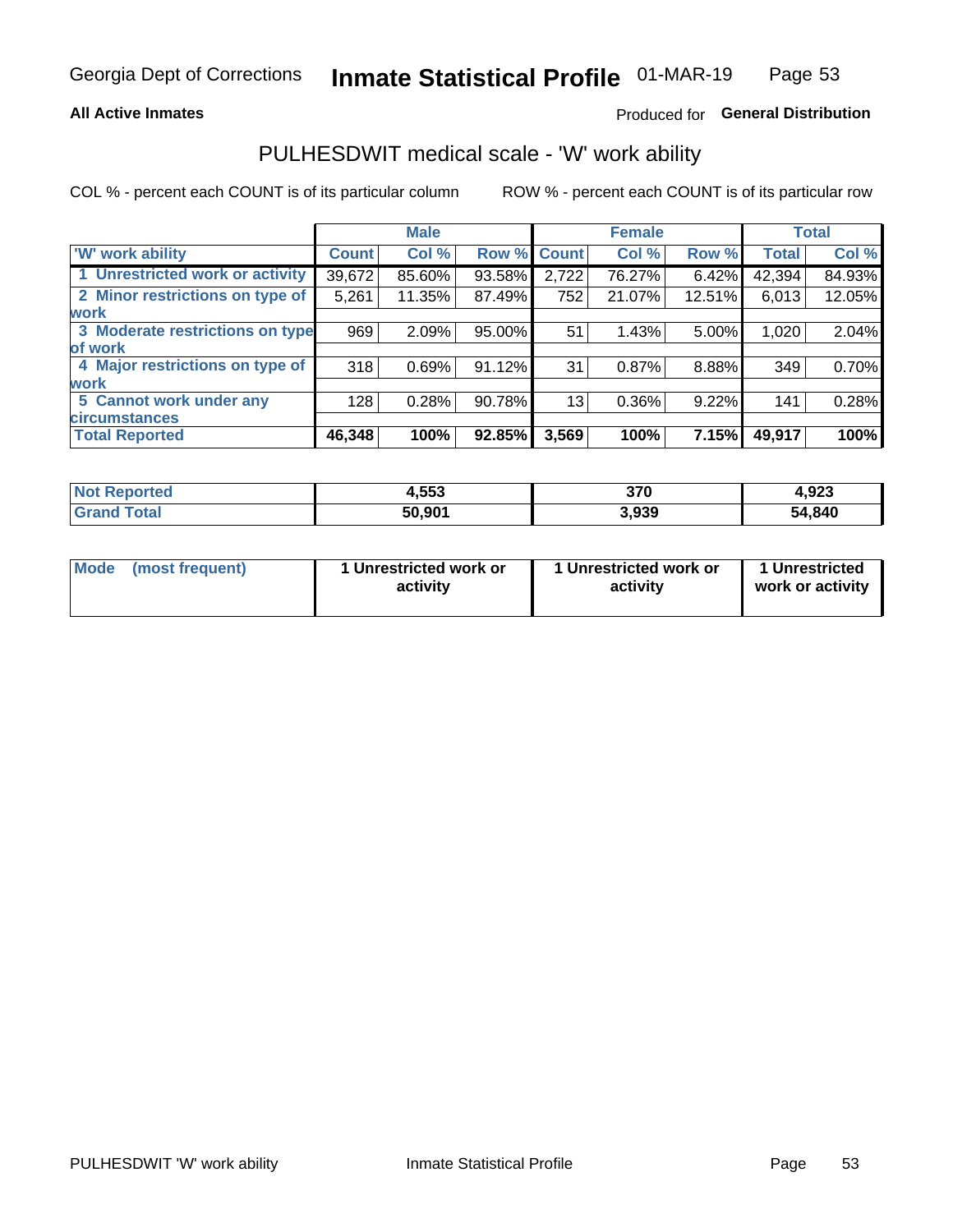#### **All Active Inmates**

### Produced for General Distribution

## PULHESDWIT medical scale - 'I' impairment

COL % - percent each COUNT is of its particular column

|                                   |              | <b>Male</b> |             |                 | <b>Female</b> |       |              | <b>Total</b> |
|-----------------------------------|--------------|-------------|-------------|-----------------|---------------|-------|--------------|--------------|
| <b>T' Impairment</b>              | <b>Count</b> | Col %       | Row % Count |                 | Col %         | Row % | <b>Total</b> | Col %        |
| 1 No impairments or               | 45,945       | 99.15%      | 92.83%      | 3,551           | 99.47%        | 7.17% | 49,496       | 99.18%       |
| disabilities                      |              |             |             |                 |               |       |              |              |
| 2 Wheelchair-bound but            | 264          | 0.57%       | 95.65%      | 12 <sup>2</sup> | 0.34%         | 4.35% | 276          | 0.55%        |
| otherwise OK                      |              |             |             |                 |               |       |              |              |
| <b>3 Needs low-level Assisted</b> | 50           | 0.11%       | 92.59%      | 4               | 0.11%         | 7.41% | 54           | 0.11%        |
| Living (level I)                  |              |             |             |                 |               |       |              |              |
| 4 Needs moderate Assisted         | 26           | 0.06%       | 100.00%     |                 |               |       | 26           | 0.05%        |
| <b>Living (level II)</b>          |              |             |             |                 |               |       |              |              |
| <b>5 Needs maximal Assisted</b>   | 52           | 0.11%       | 94.55%      | 3               | 0.08%         | 5.45% | 55           | 0.11%        |
| <b>Living (level III)</b>         |              |             |             |                 |               |       |              |              |
| <b>Total Reported</b>             | 46,337       | 100%        | 92.85%      | 3,570           | 100%          | 7.15% | 49,907       | 100%         |

| <b>Not F</b><br>Reported | 4,564  | 369   | 4,933  |
|--------------------------|--------|-------|--------|
| <b>Total</b>             | 50,901 | 3,939 | 54,840 |

| Mode | (most frequent) | 1 No impairments or<br>disabilities | 1 No impairments or<br>disabilities | 1 No impairments<br>or disabilities |
|------|-----------------|-------------------------------------|-------------------------------------|-------------------------------------|
|------|-----------------|-------------------------------------|-------------------------------------|-------------------------------------|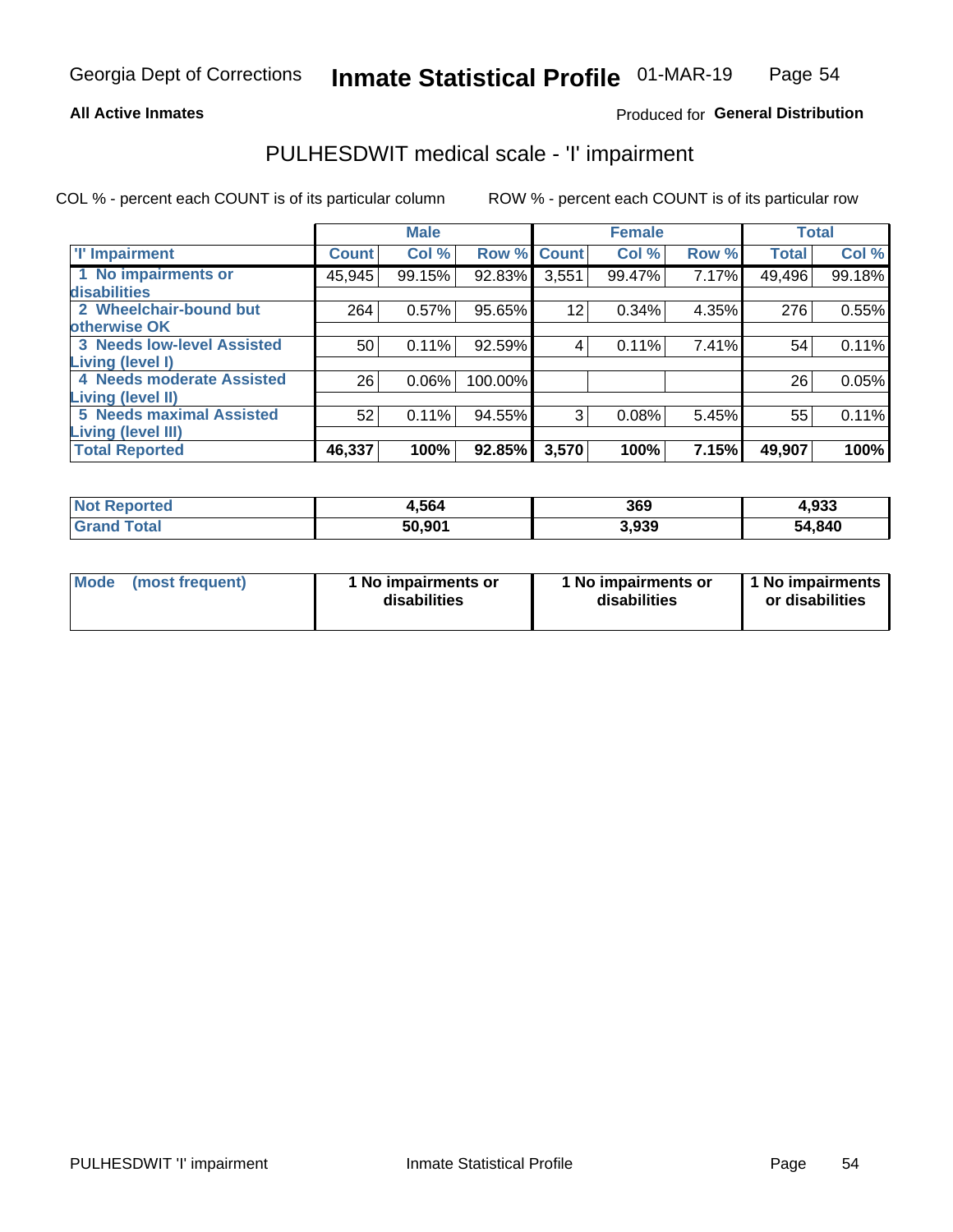#### **All Active Inmates**

### Produced fo General Distribution

### PULHESDWIT medical scale - 'T' transportability

COL % - percent each COUNT is of its particular column

|                              |                    | <b>Male</b> |         |              | <b>Female</b> |       |              | <b>Total</b> |
|------------------------------|--------------------|-------------|---------|--------------|---------------|-------|--------------|--------------|
| <b>T' Transportability</b>   | Count <sup>!</sup> | Col %       | Row %   | <b>Count</b> | Col %         | Row % | <b>Total</b> | Col %        |
| 1 Can be transported in any  | 46,067             | 99.25%      | 92.84%  | 3,553        | 99.66%        | 7.16% | 49,620       | 99.28%       |
| ordinary approved vehicle    |                    |             |         |              |               |       |              |              |
| 2 Wheelchair-bound, not      | 65                 | 0.14%       | 95.59%  | 3            | 0.08%         | 4.41% | 68           | 0.14%        |
| needing special vehicle      |                    |             |         |              |               |       |              |              |
| 3 Wheelchair-bound, requires | 13 <sub>1</sub>    | 0.03%       | 100.00% |              |               |       | 13           | 0.03%        |
| special vehicle              |                    |             |         |              |               |       |              |              |
| 4 Needs specially-equipped   | 6                  | 0.01%       | 100.00% |              |               |       | 6            | 0.01%        |
| medical vehicle              |                    |             |         |              |               |       |              |              |
| <b>5 Requires ambulance</b>  | 265                | 0.57%       | 96.72%  | 9            | 0.25%         | 3.28% | 274          | 0.55%        |
| transport                    |                    |             |         |              |               |       |              |              |
| <b>Total Reported</b>        | 46,416             | 100%        | 92.87%  | 3,565        | 100%          | 7.13% | 49,981       | 100.0%       |

| <b>Not</b><br><b>Reported</b> | .,485  | 374   | 4,859  |
|-------------------------------|--------|-------|--------|
| Total<br>' Grang              | 50,901 | 3,939 | 54,840 |

|  | Mode (most frequent) | 1 Can be transported in any 1 Can be transported in any<br>ordinary approved vehicle   ordinary approved vehicle   transported in any |  | 1 Can be<br>  ordinary approved  <br>vehicle |
|--|----------------------|---------------------------------------------------------------------------------------------------------------------------------------|--|----------------------------------------------|
|--|----------------------|---------------------------------------------------------------------------------------------------------------------------------------|--|----------------------------------------------|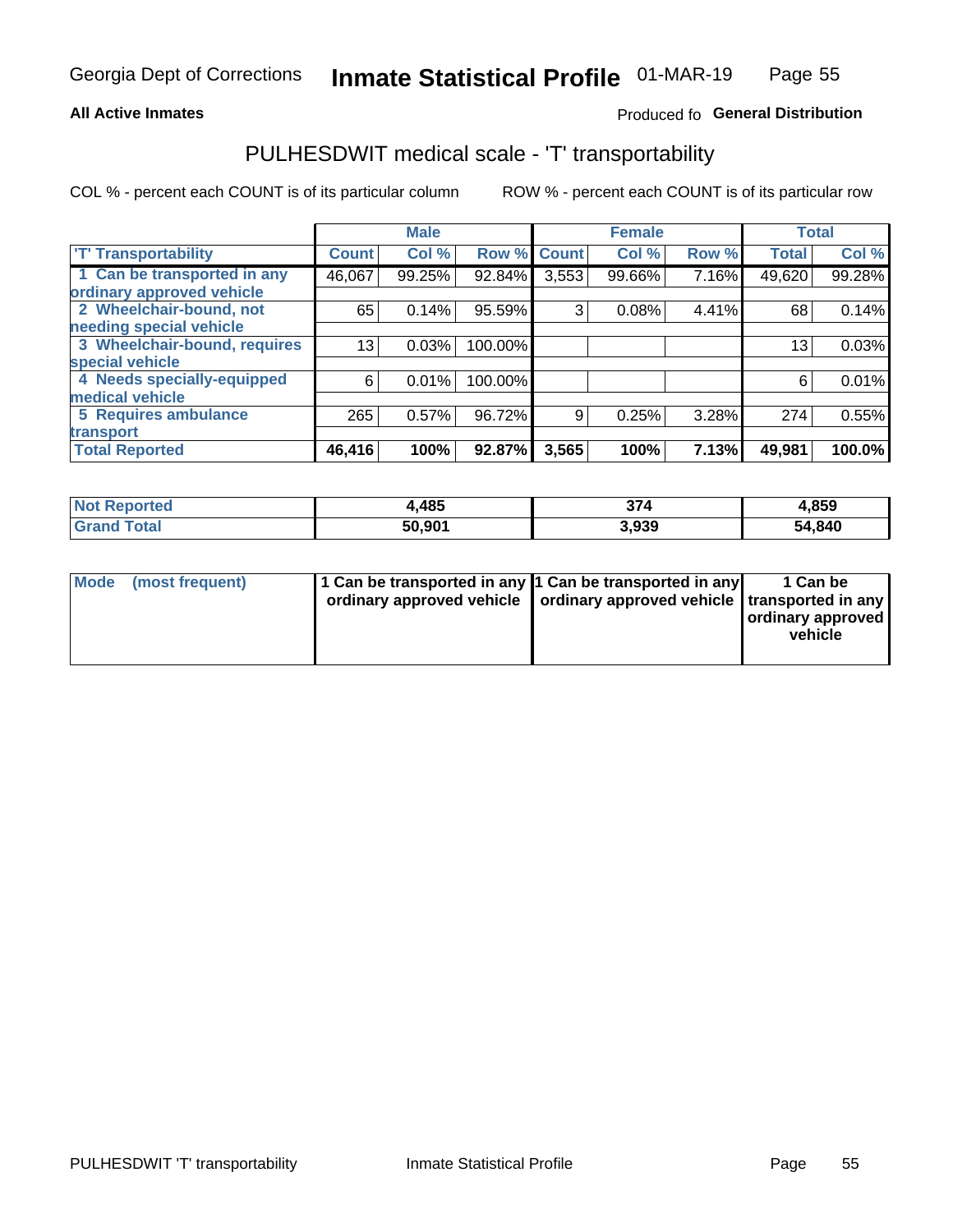## Inmate Statistical Profile 01-MAR-19 Page 56

**All Active Inmates** 

#### **Produced for General Distribution**

### Number of prior Georgia incarcerations

COL % - percent each COUNT is of its particular column

|                                       |              | <b>Male</b> |             |                 | <b>Female</b> |       |        | <b>Total</b> |
|---------------------------------------|--------------|-------------|-------------|-----------------|---------------|-------|--------|--------------|
| <b>Num of Prior GA Incarcerations</b> | <b>Count</b> | Col %       | Row % Count |                 | Col %         | Row % | Total  | Col %        |
| $\bf{0}$                              | 28,249       | 55.50%      | 90.90%      | 2,827           | 71.77%        | 9.10% | 31,076 | 56.67%       |
|                                       | 9,445        | 18.56%      | 94.29%      | 572             | 14.52%        | 5.71% | 10,017 | 18.27%       |
| $\mathbf{2}$                          | 5,439        | 10.69%      | 94.99%      | 287             | 7.29%         | 5.01% | 5,726  | 10.44%       |
| 3                                     | 3,217        | 6.32%       | $96.64\%$   | 112             | 2.84%         | 3.36% | 3,329  | 6.07%        |
| $\boldsymbol{4}$                      | 1,865        | 3.66%       | $97.14\%$   | 55              | 1.40%         | 2.86% | 1,920  | 3.50%        |
| 5                                     | 1,095        | 2.15%       | 96.73%      | 37 <sup>2</sup> | 0.94%         | 3.27% | 1,132  | 2.06%        |
| <b>More Than 5</b>                    | 1,591        | 3.13%       | $97.01\%$   | 49              | 1.24%         | 2.99% | 1,640  | 2.99%        |
| <b>Total Reported</b>                 | 50,901       | 100%        | 92.82%      | 3,939           | 100%          | 7.18% | 54,840 | 100%         |

| <b>Not Reported</b>   |        |       |        |
|-----------------------|--------|-------|--------|
| <b>Total</b><br>Grand | 50,901 | 3,939 | 54,840 |

| Mean (average)       | .07 | 1.03 |
|----------------------|-----|------|
| Median (middle)      |     |      |
| Mode (most frequent) |     |      |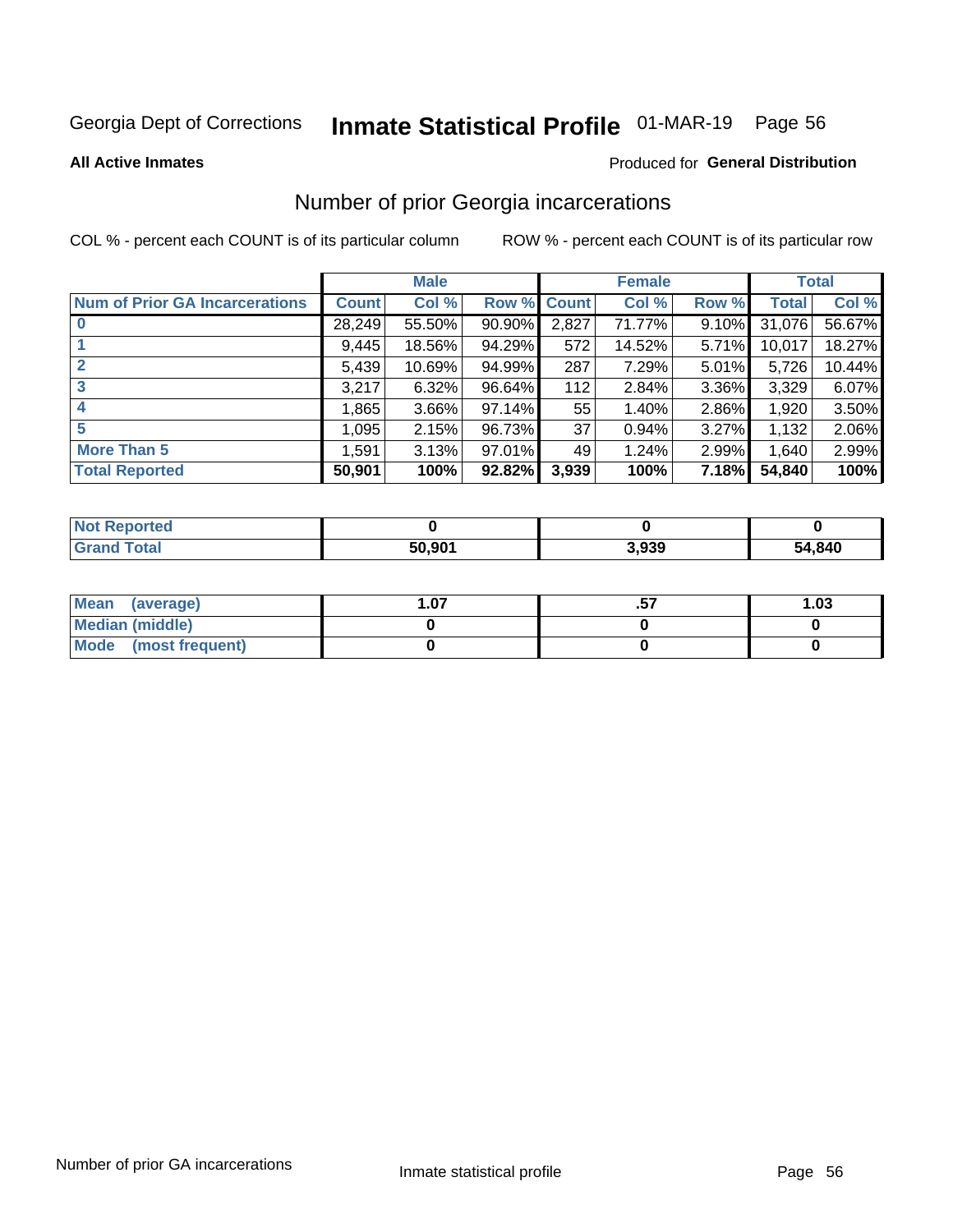## Inmate Statistical Profile 01-MAR-19 Page 57

#### **All Active Inmates**

#### Produced for General Distribution

### Prison sentence in years

COL % - percent each COUNT is of its particular column

ROW % - percent each COUNT is of its particular row

|                                 |              | <b>Male</b> |         |              | <b>Female</b> |        |              | <b>Total</b> |
|---------------------------------|--------------|-------------|---------|--------------|---------------|--------|--------------|--------------|
| <b>Prison Sentence In Years</b> | <b>Count</b> | Col %       | Row %   | <b>Count</b> | Col %         | Row %  | <b>Total</b> | Col %        |
| $0 - 1$                         | 514          | 1.01%       | 90.81%  | 52           | 1.32%         | 9.19%  | 566          | 1.03%        |
| $1.1 - 2$                       | 797          | 1.57%       | 90.16%  | 87           | 2.21%         | 9.84%  | 884          | 1.61%        |
| $2.1 - 3$                       | 1,071        | 2.10%       | 87.50%  | 153          | 3.88%         | 12.50% | 1,224        | 2.23%        |
| $3.1 - 4$                       | 911          | 1.79%       | 87.43%  | 131          | 3.33%         | 12.57% | 1,042        | 1.90%        |
| $4.1 - 5$                       | 1,954        | 3.84%       | 88.90%  | 244          | 6.19%         | 11.10% | 2,198        | 4.01%        |
| $5.1 - 6$                       | 1,081        | 2.12%       | 89.27%  | 130          | 3.30%         | 10.73% | 1,211        | 2.21%        |
| $6.1 - 7$                       | 1,089        | 2.14%       | 90.75%  | 111          | 2.82%         | 9.25%  | 1,200        | 2.19%        |
| $7.1 - 8$                       | 1,164        | 2.29%       | 92.38%  | 96           | 2.44%         | 7.62%  | 1,260        | 2.30%        |
| $8.1 - 9$                       | 1,257        | 2.47%       | 93.25%  | 91           | 2.31%         | 6.75%  | 1,348        | 2.46%        |
| $9.1 - 10$                      | 3,693        | 7.26%       | 89.81%  | 419          | 10.64%        | 10.19% | 4,112        | 7.50%        |
| $10.1 - 12$                     | 2,253        | 4.43%       | 90.48%  | 237          | 6.02%         | 9.52%  | 2,490        | 4.54%        |
| $12.1 - 15$                     | 5,062        | 9.94%       | 92.49%  | 411          | 10.43%        | 7.51%  | 5,473        | 9.98%        |
| $15.1 - 20$                     | 9,488        | 18.64%      | 93.48%  | 662          | 16.81%        | 6.52%  | 10,150       | 18.51%       |
| 20.1 - Over                     | 11,533       | 22.66%      | 94.41%  | 683          | 17.34%        | 5.59%  | 12,216       | 22.28%       |
| <b>Life</b>                     | 7,393        | 14.52%      | 95.21%  | 372          | 9.44%         | 4.79%  | 7,765        | 14.16%       |
| <b>Life Without Parole</b>      | 1,474        | 2.90%       | 96.40%  | 55           | 1.40%         | 3.60%  | 1,529        | 2.79%        |
| <b>Death</b>                    | 90           | 0.18%       | 100.00% |              |               |        | 90           | 0.16%        |
| <b>Youthful Offenders</b>       | 77           | 0.15%       | 93.90%  | 5            | 0.13%         | 6.10%  | 82           | 0.15%        |
| <b>Total Reported</b>           | 50,901       | 100%        | 92.82%  | 3,939        | 100.0%        | 7.18%  | 54,840       | 100.0%       |

| <b>Not Reported</b> |        |       |        |
|---------------------|--------|-------|--------|
| 'otal<br>$C$ ron    | 50.901 | 3,939 | 54,840 |

#### **Determinate (numeric) sentences only**

| <b>Mear</b> | --<br>. .<br>∠ు.1ర | ∠ວ.06 | 25.18 |
|-------------|--------------------|-------|-------|
|             |                    |       |       |

All sentences (including determinate), with life, life without parole, and death sentences figured at 45 years

| <b>Me</b> | 35.92 | $\mathbf{A}^{\prime}$<br>38<br>$ -$ | 36.00 |
|-----------|-------|-------------------------------------|-------|
|           |       |                                     |       |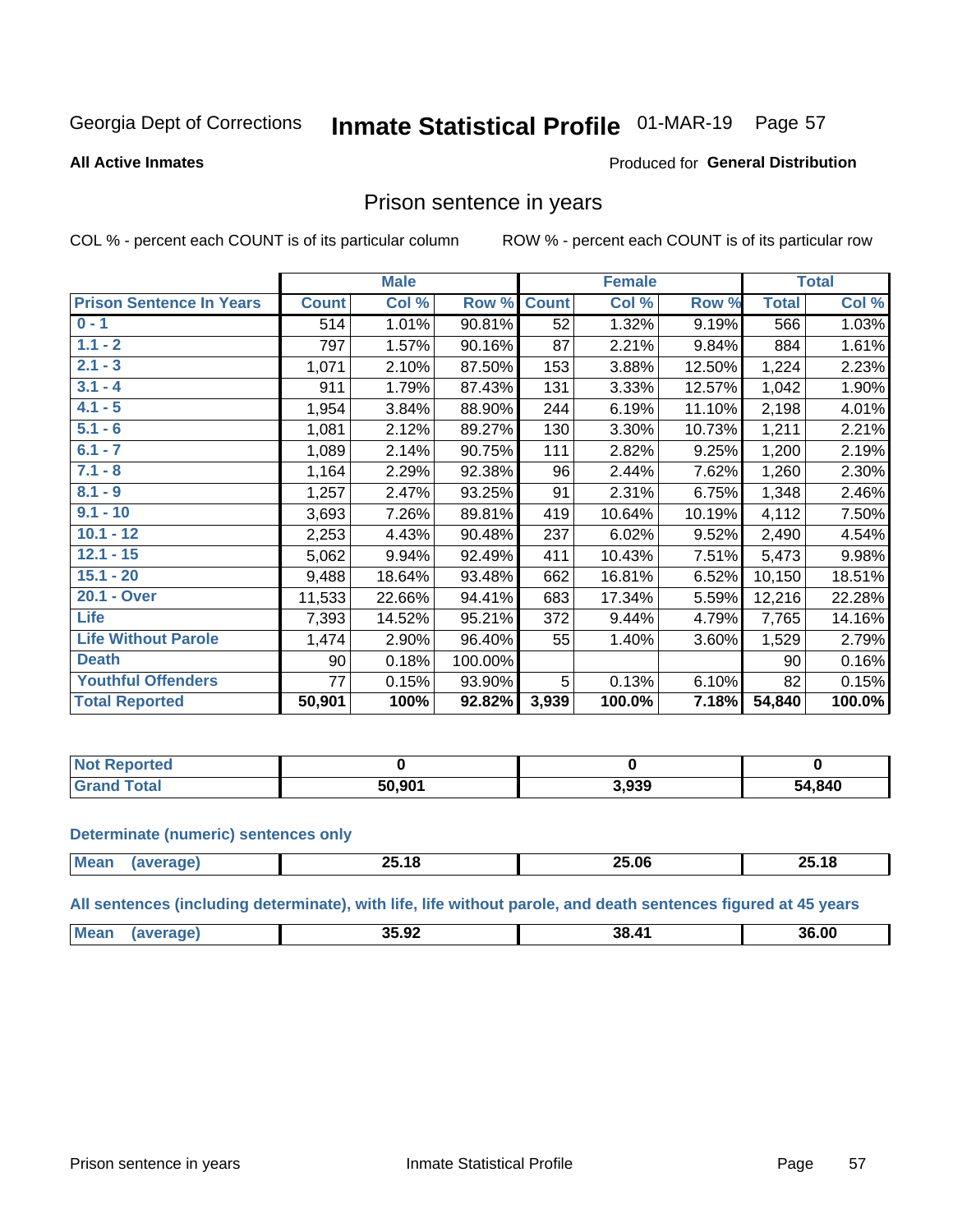## Inmate Statistical Profile 01-MAR-19 Page 58

#### **All Active Inmates**

#### **Produced for General Distribution**

### Primary offense, broken out into felonies vs misdemeanors

COL % - percent each COUNT is of its particular column

|                                  |              | <b>Male</b> |           |                    | <b>Female</b> |          | Total  |        |
|----------------------------------|--------------|-------------|-----------|--------------------|---------------|----------|--------|--------|
| <b>Felonies and Misdemeanors</b> | <b>Count</b> | Col%        |           | <b>Row % Count</b> | Col%          | Row %    | Total, | Col %  |
| <b>Felonies</b>                  | 50,676       | 99.81%      | 92.80%    | 3.930              | 99.92%        | $7.20\%$ | 54,606 | 99.82% |
| <b>Misdemeanors</b>              | 94           | 19%         | $96.91\%$ |                    | .08%          | $3.09\%$ | 97     | 18%    |
| <b>Total Reported</b>            | 50,770       | 100%        | $92.81\%$ | 3.933              | 100%          | 7.19%    | 54,703 | 100%   |

| <b>Not</b><br>rted. |        |        | .<br>וטו |
|---------------------|--------|--------|----------|
| Gran<br>™otaï       | 50.901 | こへ ララア | 54,840   |

| <b>Mo</b><br>requent)<br>$\sim$ | nıes | າເes | elonies |
|---------------------------------|------|------|---------|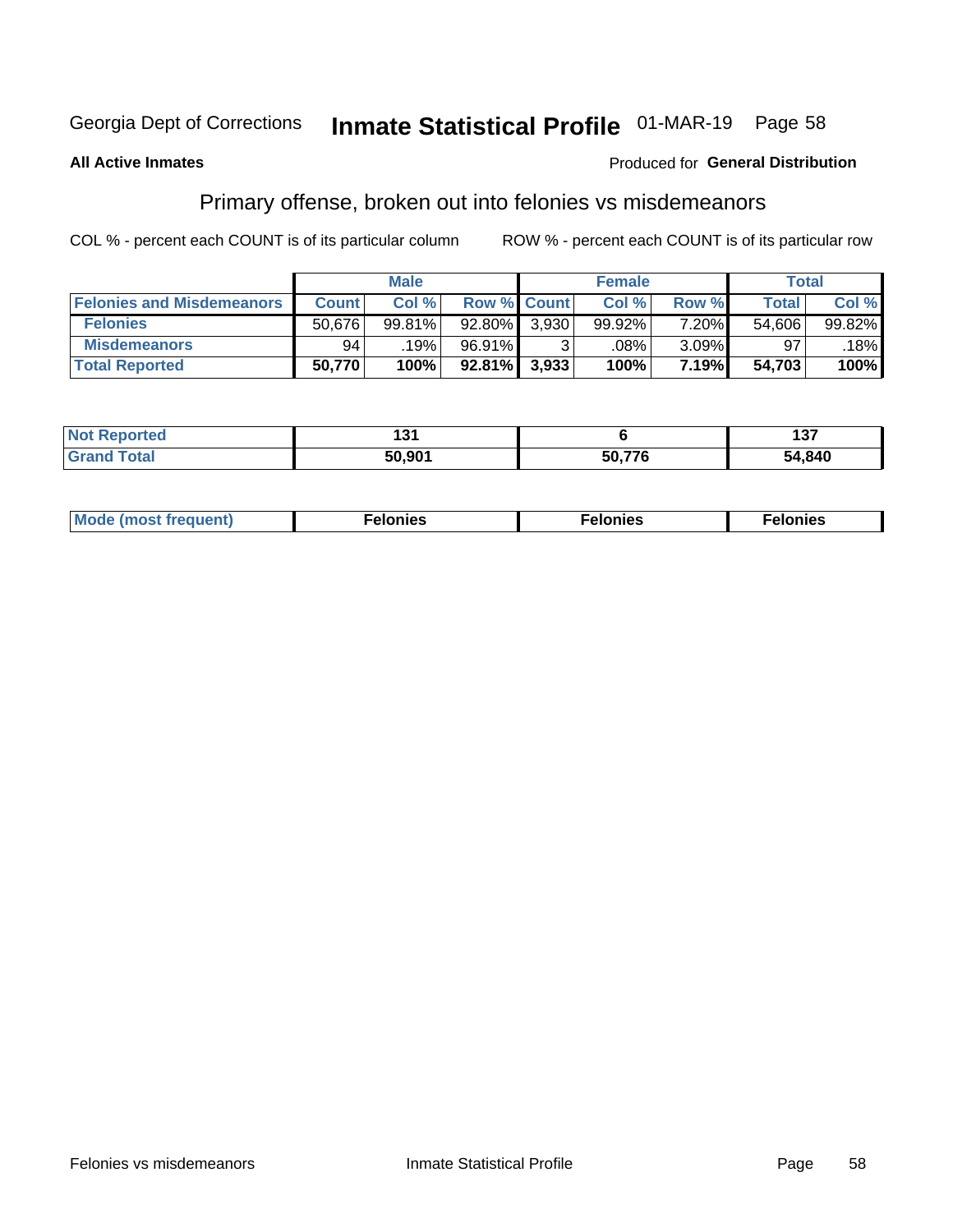## Inmate Statistical Profile 01-MAR-19 Page 59

#### **All Active Inmates**

#### Produced for General Distribution

### Primary offense, broken out into six broad crime categories

COL % - percent each COUNT is of its particular column

|                                 |              | <b>Male</b> |           |             | <b>Female</b> |        |              | <b>Total</b> |
|---------------------------------|--------------|-------------|-----------|-------------|---------------|--------|--------------|--------------|
| <b>Crime Categories</b>         | <b>Count</b> | Col %       |           | Row % Count | Col %         | Row %  | <b>Total</b> | Col %        |
| <b>Violent</b>                  | 26,597       | 52.34%      | $93.85\%$ | 1,743       | 44.25%        | 6.15%  | 28,340       | 51.76%       |
| <b>Sex Crime</b><br>2           | 8,621        | 16.97%      | 98.39%    | 141         | 3.58%         | 1.61%  | 8,762        | 16.00%       |
| $\mathbf{3}$<br><b>Property</b> | 7,606        | 14.97%      | 89.06%    | 934         | 23.71%        | 10.94% | 8,540        | 15.60%       |
| <b>Drug</b><br>4                | 5,297        | 10.42%      | 85.73%    | 882         | 22.39%        | 14.27% | 6,179        | 11.29%       |
| <b>Habit/DUI</b><br>5           | 95           | .19%        | 87.96%    | 13          | .33%          | 12.04% | 108          | .20%         |
| <b>Other</b><br>6               | 2,595        | 5.11%       | 91.99%    | 226         | 5.74%         | 8.01%  | 2,821        | 5.15%        |
| <b>Total Reported</b>           | 50,811       | 100%        | 92.81%    | 3,939       | 100%          | 7.19%  | 54,750       | 100%         |

| <b>Poorted</b><br><b>NOT</b><br>16UL | 90     |       | 90     |
|--------------------------------------|--------|-------|--------|
| <b>Total</b>                         | 50,901 | 3,939 | 54,840 |

| M | - --<br>100011 | .<br><b>VIOIGIIL</b> | 1.91311 |
|---|----------------|----------------------|---------|
|   |                |                      |         |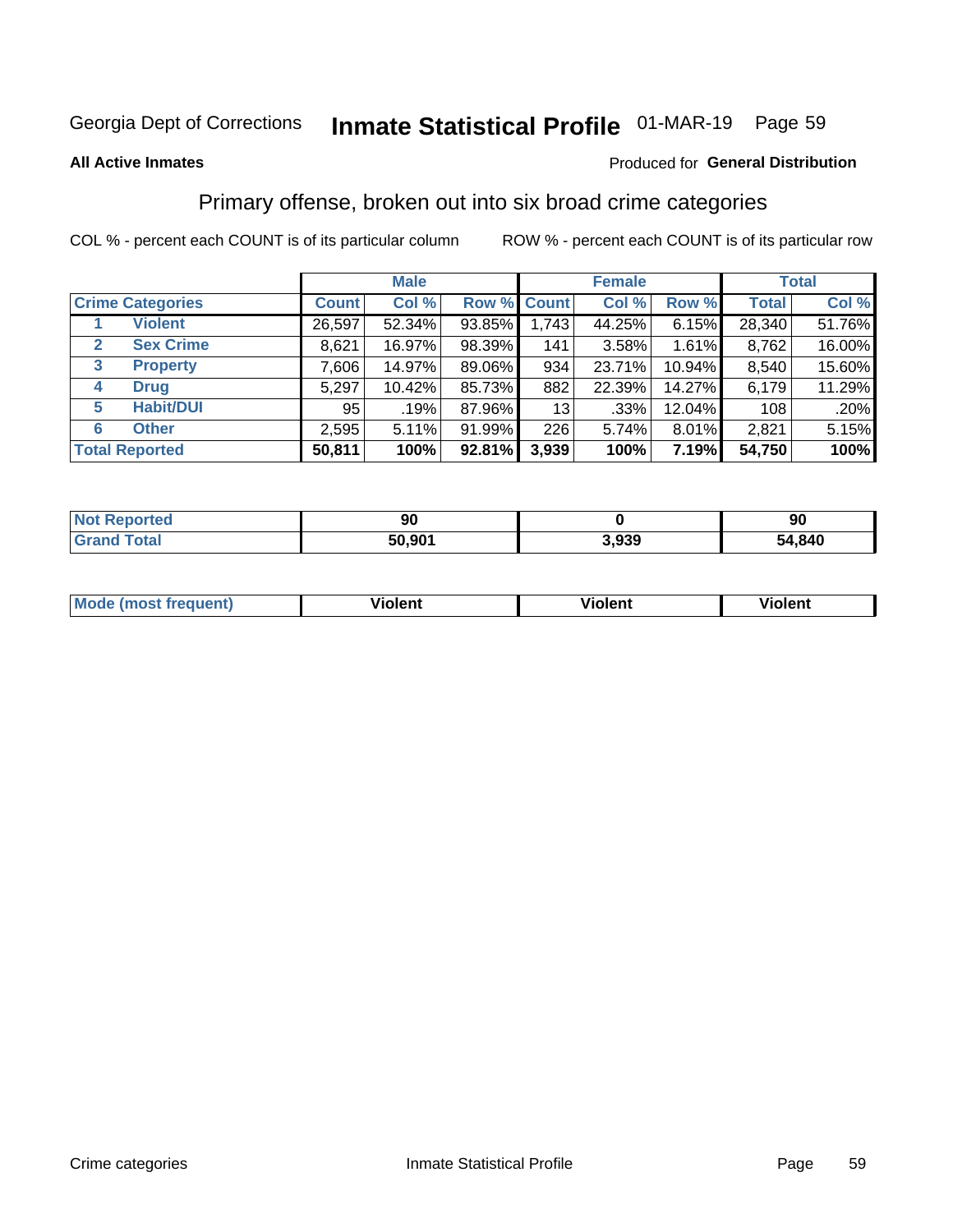# Inmate Statistical Profile 01-MAR-19 Page 60

**All Active Inmates** 

#### **Produced for General Distribution**

## Primary offense, detailed offense code

COL % - percent each COUNT is of its particular column

|                                            |                     | <b>Male</b> |         |                | <b>Female</b> |         |                | <b>Total</b> |
|--------------------------------------------|---------------------|-------------|---------|----------------|---------------|---------|----------------|--------------|
| <b>Primary Offense</b>                     | <b>Count</b>        | Col %       | Row %   | <b>Count</b>   | Col %         | Row %   | <b>Total</b>   | Col %        |
| <b>Abuse Neglect Elder/Disab (2812)</b>    | 48                  | .09%        | 64.00%  | 27             | .69%          | 36.00%  | 75             | .14%         |
| Agg Aslt W Intnt To Rape (2095)            | 67                  | .13%        | 100.00% |                |               |         | 67             | .12%         |
| <b>Agg Sex Battery Atmpt (2099)</b>        | 3                   | .01%        | 100.00% |                |               |         | 3              | .01%         |
| <b>Aggrav Assault (1302)</b>               | 5,251               | 10.33%      | 94.53%  | 304            | 7.72%         | 5.47%   | 5,555          | 10.15%       |
| <b>Aggrav Assault Peace Ofcr</b>           | 338                 | .67%        | 93.11%  | 25             | .63%          | 6.89%   | 363            | .66%         |
| (1314)<br><b>Aggrav Battery (1305)</b>     |                     |             |         |                |               |         |                |              |
| <b>Aggrav Battery Peace Ofcr</b>           | 1,339               | 2.64%       | 93.51%  | 93             | 2.36%         | 6.49%   | 1,432          | 2.62%        |
| (1315)                                     | 28                  | .06%        | 96.55%  | 1              | .03%          | 3.45%   | 29             | .05%         |
| <b>Aggrav Ch Molest Atmpt (2096)</b>       | 4                   | .01%        | 100.00% |                |               |         | 4              | .01%         |
| <b>Aggrav Child Molestation (2021)</b>     | 1,283               | 2.53%       | 98.24%  | 23             | .58%          | 1.76%   | 1,306          | 2.39%        |
| <b>Aggrav Cruelty To Animals</b>           | 14                  | .03%        | 93.33%  | 1              | .03%          | 6.67%   | 15             | .03%         |
| (2972)                                     |                     |             |         |                |               |         |                |              |
| <b>Aggrav Sexual Battery (2009)</b>        | 230                 | .45%        | 99.14%  | $\overline{2}$ | .05%          | .86%    | 232            | .42%         |
| <b>Aggrav Sodomy (2003)</b>                | 222                 | .44%        | 98.67%  | 3              | .08%          | 1.33%   | 225            | .41%         |
| <b>Aggrav Stalking (1321)</b>              | 313                 | .62%        | 95.43%  | 15             | .38%          | 4.57%   | 328            | .60%         |
| <b>Aggravated Assault On 65+</b><br>(1304) | 6                   | .01%        | 85.71%  | 1              | .03%          | 14.29%  | $\overline{7}$ | .01%         |
| <b>Aiding Escape (2502)</b>                |                     |             |         | 1              | .03%          | 100.00% | 1              | .01%         |
| <b>Alter Id (1506)</b>                     | $\overline{2}$      | .01%        | 100.00% |                |               |         | $\overline{2}$ | .01%         |
| <b>Armed Robbery (1902)</b>                | 5,806               | 11.43%      | 96.38%  | 218            | 5.53%         | 3.62%   | 6,024          | 11.00%       |
| Arson 1st Degree (1401)                    | 60                  | .12%        | 85.71%  | 10             | .25%          | 14.29%  | 70             | .13%         |
| <b>Arson 2nd Degree (1402)</b>             | 13                  | .03%        | 92.86%  | 1              | .03%          | 7.14%   | 14             | .03%         |
| <b>Arson 3rd Degree (1403)</b>             | 5                   | .01%        | 100.00% |                |               |         | 5              | .01%         |
| <b>Arson Misc (1400)</b>                   | 1                   | .01%        | 100.00% |                |               |         | $\mathbf{1}$   | .01%         |
| <b>Ass W/ Int Transmit Hiv (1313)</b>      | 1                   | .01%        | 50.00%  | 1              | .03%          | 50.00%  | $\overline{2}$ | .01%         |
| <b>Atmpt Aggrav Assault (1303)</b>         | 7                   | .01%        | 87.50%  | 1              | .03%          | 12.50%  | 8              | .01%         |
| <b>Atmpt Aggrav Sodomy (2093)</b>          | 4                   | .01%        | 100.00% |                |               |         | 4              | .01%         |
| <b>Atmpt Armed Robbery (1992)</b>          | 87                  | .17%        | 93.55%  | 6              | .15%          | 6.45%   | 93             | .17%         |
| <b>Atmpt Burglary (1690)</b>               | 26                  | .05%        | 96.30%  | 1              | .03%          | 3.70%   | 27             | .05%         |
| <b>Atmpt Child Molestation (2094)</b>      | 44                  | .09%        | 100.00% |                |               |         | 44             | .08%         |
| <b>Atmpt Finan Ident Frd (7014)</b>        | 1                   | .01%        | 50.00%  | 1              | .03%          | 50.00%  | 2              | .01%         |
| <b>Atmpt Kidnap (1390)</b>                 | $\overline{\omega}$ | .01%        | 100.00% |                |               |         | $\overline{3}$ | .01%         |
| <b>Atmpt Murder (1190)</b>                 | 137                 | .27%        | 91.95%  | 12             | .30%          | 8.05%   | 149            | .27%         |
| Atmpt Rape (2091)                          | 54                  | .11%        | 98.18%  | $\mathbf{1}$   | .03%          | 1.82%   | 55             | .10%         |
| <b>Atmpt Robbery (1991)</b>                | 35                  | .07%        | 100.00% |                |               |         | 35             | .06%         |
| <b>Atmpt Sodomy (2092)</b>                 | $\overline{2}$      | .01%        | 100.00% |                |               |         | $\overline{2}$ | .01%         |
| <b>Atmpt Viol Substance Act (4090)</b>     | 12                  | .02%        | 80.00%  | 3              | .08%          | 20.00%  | 15             | .03%         |
| <b>Att/Consprcy Commt C/S/Of</b><br>(4134) | 44                  | .09%        | 84.62%  | 8 <sup>1</sup> | .20%          | 15.38%  | 52             | .09%         |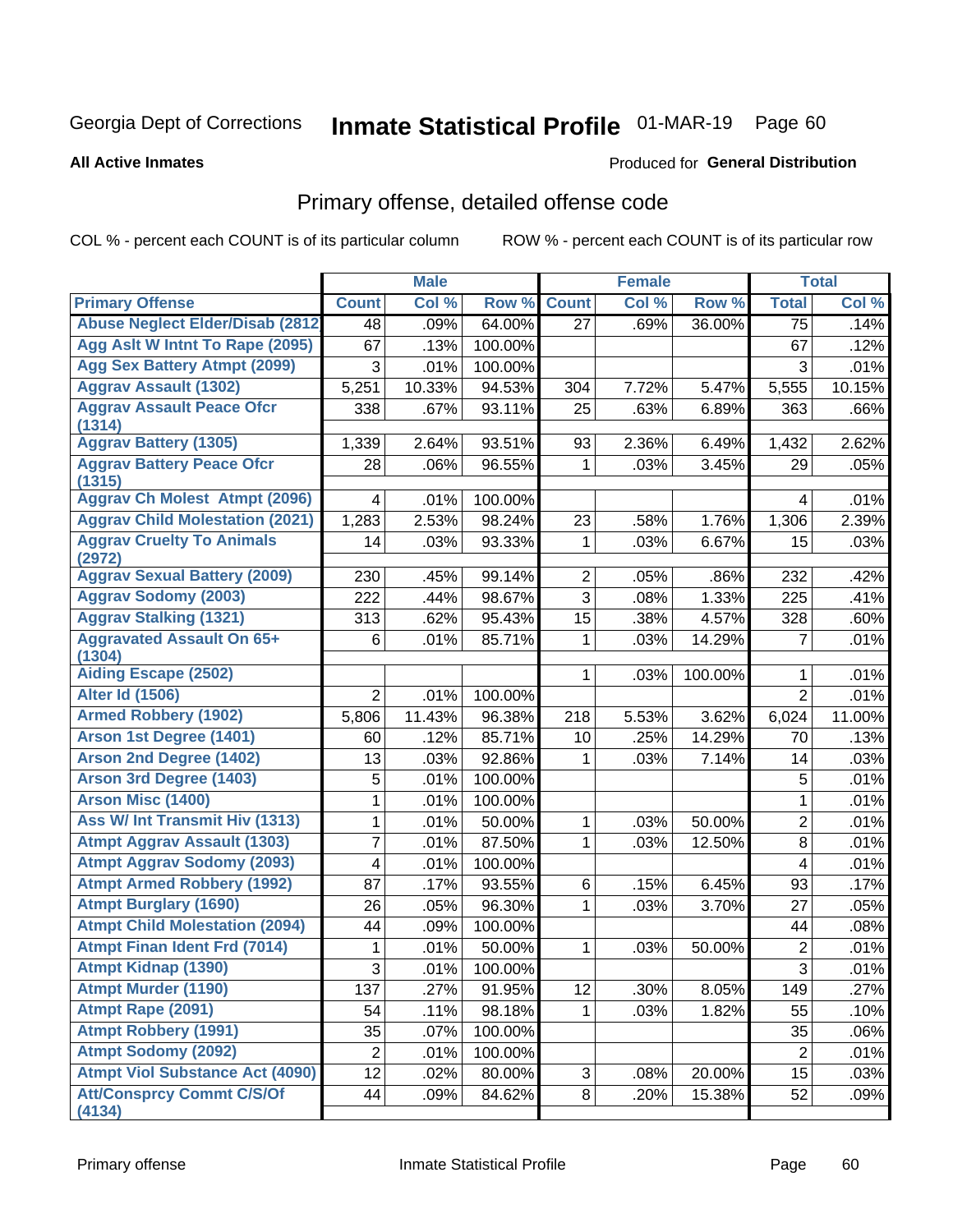# Inmate Statistical Profile 01-MAR-19 Page 61

**All Active Inmates** 

#### **Produced for General Distribution**

## Primary offense, detailed offense code

COL % - percent each COUNT is of its particular column

|                                            |                | <b>Male</b> |         |                | <b>Female</b> |         |                | <b>Total</b> |
|--------------------------------------------|----------------|-------------|---------|----------------|---------------|---------|----------------|--------------|
| <b>Primary Offense</b>                     | <b>Count</b>   | Col %       | Row %   | <b>Count</b>   | Col %         | Row %   | <b>Total</b>   | Col %        |
| <b>Bad Checks (1704)</b>                   | 3              | .01%        | 100.00% |                |               |         | 3              | .01%         |
| <b>Bail Jumping (2511)</b>                 | 7              | .01%        | 87.50%  | 1              | .03%          | 12.50%  | 8              | .01%         |
| <b>Bestiality (2004)</b>                   | 1              | .01%        | 100.00% |                |               |         | 1              | .01%         |
| <b>Bigamy (2007)</b>                       | 3              | .01%        | 100.00% |                |               |         | 3              | .01%         |
| <b>Bribery Govt Officer (2301)</b>         | 1              | .01%        | 100.00% |                |               |         | $\mathbf{1}$   | .01%         |
| <b>Bribery Of Contestant (2711)</b>        |                |             |         | 1              | .03%          | 100.00% | $\mathbf{1}$   | .01%         |
| Burg 1st Aft 6/30/12 (1611)                | 2,001          | 3.94%       | 91.66%  | 182            | 4.62%         | 8.34%   | 2,183          | 3.99%        |
| Burg 2nd Aft 6/30/12 (1612)                | 712            | 1.40%       | 95.44%  | 34             | .86%          | 4.56%   | 746            | 1.36%        |
| <b>Burg Bef 7/1/12 (1601)</b>              | 2,170          | 4.27%       | 96.88%  | 70             | 1.78%         | 3.13%   | 2,240          | 4.09%        |
| <b>Carry Weapon At School (2915)</b>       | $\overline{2}$ | .01%        | 66.67%  | 1              | .03%          | 33.33%  | 3              | .01%         |
| <b>Child Molestation (2019)</b>            | 2,685          | 5.28%       | 97.96%  | 56             | 1.42%         | 2.04%   | 2,741          | 5.01%        |
| <b>Cnspire Traffic Cntrl Sub (4130)</b>    | 4              | .01%        | 100.00% |                |               |         | 4              | .01%         |
| <b>Cntrbtng Delingency Minor</b><br>(2854) | 1              | .01%        | 100.00% |                |               |         | 1              | .01%         |
| <b>Computer Pornography (1760)</b>         | 98             | .19%        | 98.99%  | 1              | .03%          | 1.01%   | 99             | .18%         |
| <b>Computer Theft (1761)</b>               | 1              | .01%        | 12.50%  | $\overline{7}$ | .18%          | 87.50%  | $\,8\,$        | .01%         |
| <b>Computer Trespass (1762)</b>            |                |             |         | $\overline{2}$ | .05%          | 100.00% | $\overline{2}$ | .01%         |
| <b>Conceal Death Of Another (1125)</b>     | 13             | .03%        | 65.00%  | $\overline{7}$ | .18%          | 35.00%  | 20             | .04%         |
| <b>Conspiracy (9901)</b>                   | 28             | .06%        | 84.85%  | 5              | .13%          | 15.15%  | 33             | .06%         |
| <b>Convynce Handle Contrabnd</b><br>(5174) | 1              | .01%        | 100.00% |                |               |         | 1              | .01%         |
| Crim Use W/Alt Id Mark (7010)              | $\overline{2}$ | .01%        | 100.00% |                |               |         | 2              | .01%         |
| Crmnl Atmpt (9905)                         | $\overline{2}$ | .01%        | 100.00% |                |               |         | $\overline{2}$ | .01%         |
| Crmnl Damage 1st Degree (1501)             | 26             | .05%        | 100.00% |                |               |         | 26             | .05%         |
| <b>Crmnl Damage 2nd Degree</b><br>(1502)   | 76             | .15%        | 92.68%  | 6              | .15%          | 7.32%   | 82             | .15%         |
| <b>Crmnl Interfere Govt Prop (2613)</b>    | 20             | .04%        | 100.00% |                |               |         | 20             | .04%         |
| <b>Crmnl Solicitation (9910)</b>           | $\sqrt{3}$     | .01%        | 100.00% |                |               |         | $\sqrt{3}$     | .01%         |
| <b>Cruelty To An Inmate (2810)</b>         | 1              | .01%        | 100.00% |                |               |         | $\mathbf{1}$   | .01%         |
| <b>Cruelty To Animals (2971)</b>           | 1              | .01%        | 100.00% |                |               |         | 1              | .01%         |
| <b>Cruelty To Children (2801)</b>          | 305            | .60%        | 74.94%  | 102            | 2.59%         | 25.06%  | 407            | .74%         |
| <b>Cruelty To Elder Person (2811)</b>      | 28             | .06%        | 66.67%  | 14             | .36%          | 33.33%  | 42             | .08%         |
| <b>Damage Destroy Secr Prop</b><br>(1504)  | $\overline{2}$ | .01%        | 100.00% |                |               |         | $\overline{2}$ | .01%         |
| <b>Distr Mat Depict Nudity (2102)</b>      | 1              | .01%        | 100.00% |                |               |         | 1              | .01%         |
| Dogfighting (2718)                         | $\overline{2}$ | .01%        | 100.00% |                |               |         | $\overline{c}$ | .01%         |
| Drv W/ Improp Veh Reg (7013)               | 5              | .01%        | 83.33%  | 1              | .03%          | 16.67%  | 6              | .01%         |
| <b>Drvng Habtl Violator (5004)</b>         | 4              | .01%        | 80.00%  | 1              | .03%          | 20.00%  | 5              | .01%         |
| Eavesdrop & Surveillance (3001)            | $\mathbf{1}$   | .01%        | 100.00% |                |               |         | 1              | .01%         |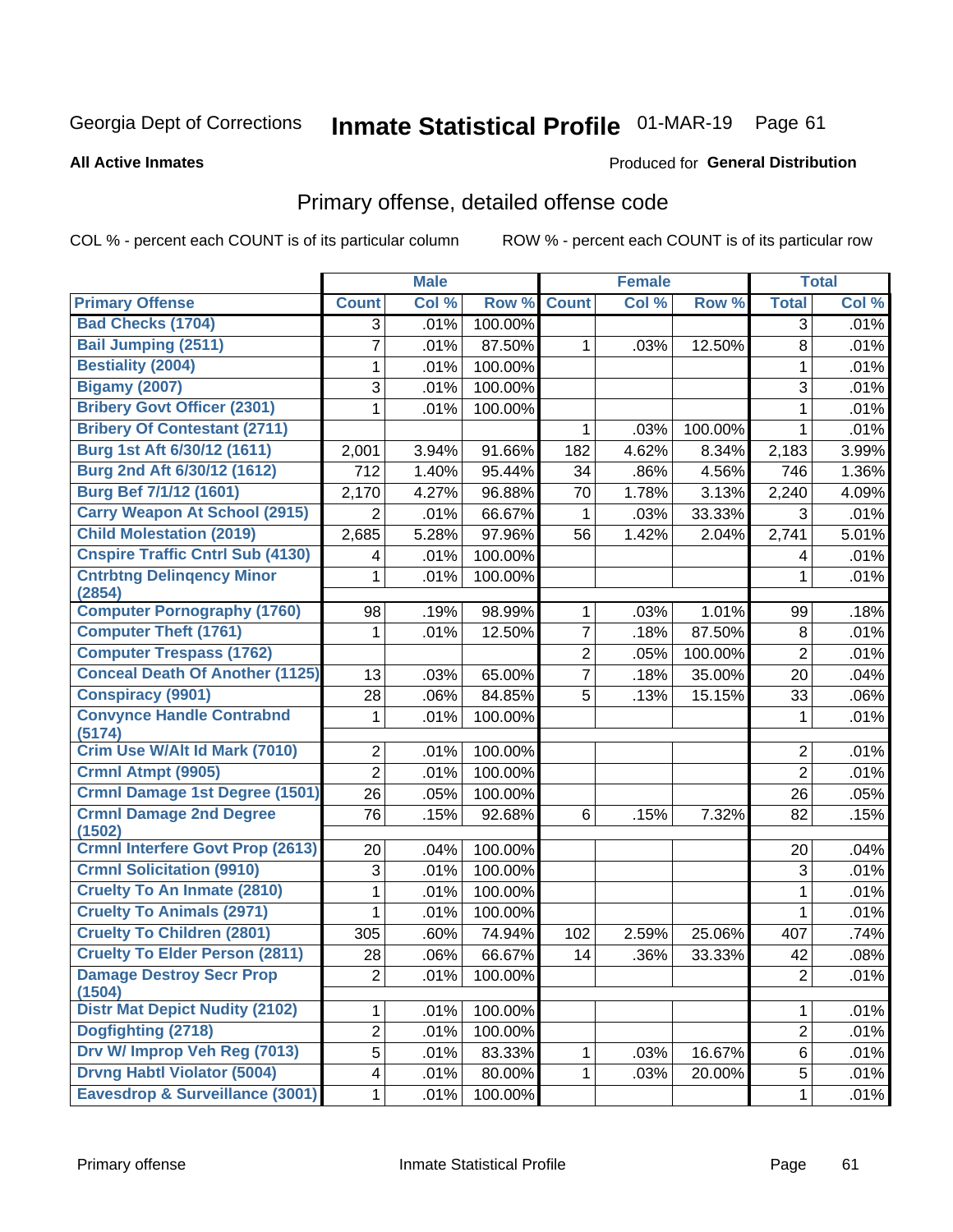# Inmate Statistical Profile 01-MAR-19 Page 62

#### **All Active Inmates**

#### **Produced for General Distribution**

## Primary offense, detailed offense code

COL % - percent each COUNT is of its particular column

|                                                  |                | <b>Male</b> |         |                | <b>Female</b> |        |                | <b>Total</b> |
|--------------------------------------------------|----------------|-------------|---------|----------------|---------------|--------|----------------|--------------|
| <b>Primary Offense</b>                           | <b>Count</b>   | Col %       | Row %   | <b>Count</b>   | Col %         | Row %  | <b>Total</b>   | Col %        |
| <b>Embracery (2407)</b>                          | $\mathbf 1$    | .01%        | 100.00% |                |               |        | 1              | .01%         |
| <b>Entering Vehicle (1880)</b>                   | 94             | .18%        | 94.00%  | 6              | .15%          | 6.00%  | 100            | .18%         |
| <b>Entice Child Attempted (2090)</b>             | 3              | .01%        | 100.00% |                |               |        | 3              | .01%         |
| <b>Enticing Child-Indec Purp (2020)</b>          | 78             | .15%        | 92.86%  | 6              | .15%          | 7.14%  | 84             | .15%         |
| <b>Escape (2501)</b>                             | 25             | .05%        | 80.65%  | 6              | .15%          | 19.35% | 31             | .06%         |
| <b>Exploit Disabled/Elder (7022)</b>             | 2              | .01%        | 40.00%  | 3              | .08%          | 60.00% | 5              | .01%         |
| <b>False Certificates (2311)</b>                 | $\overline{2}$ | .01%        | 100.00% |                |               |        | $\overline{2}$ | .01%         |
| <b>False Imprisonment (1308)</b>                 | 207            | .41%        | 95.39%  | 10             | .25%          | 4.61%  | 217            | .40%         |
| <b>False Public Alarm (2609)</b>                 | 1              | .01%        | 100.00% |                |               |        | 1              | .01%         |
| <b>False Statements Govt (2408)</b>              | 21             | .04%        | 87.50%  | 3              | .08%          | 12.50% | 24             | .04%         |
| <b>Family Violence Battery (1301)</b>            | 160            | .31%        | 98.16%  | 3              | .08%          | 1.84%  | 163            | .30%         |
| Feticide (1121)                                  | 1              | .01%        | 100.00% |                |               |        | 1              | .01%         |
| <b>Feticide By Vehicle (1118)</b>                | 5              | .01%        | 100.00% |                |               |        | 5              | .01%         |
| <b>Financial Identity Fraud (1756)</b>           | 53             | .10%        | 69.74%  | 23             | .58%          | 30.26% | 76             | .14%         |
| <b>Fleeing/Eluding Police (2316)</b>             | 481            | .95%        | 93.95%  | 31             | .79%          | 6.05%  | 512            | .94%         |
| Forg 1st Aft 6/30/12 (1711)                      | 112            | .22%        | 71.34%  | 45             | 1.14%         | 28.66% | 157            | .29%         |
| Forg 1st Bef 7/1/12 (1701)                       | 197            | .39%        | 71.12%  | 80             | 2.03%         | 28.88% | 277            | .51%         |
| Forg 2nd Aft 6/30/12 (1712)                      | 32             | .06%        | 80.00%  | 8              | .20%          | 20.00% | 40             | .07%         |
| Forg 2nd Bef 7/1/12 (1702)                       | 2              | .01%        | 50.00%  | $\overline{2}$ | .05%          | 50.00% | 4              | .01%         |
| Forg 3rd Aft 6/30/12 (1713)                      | 54             | .11%        | 85.71%  | 9              | .23%          | 14.29% | 63             | .12%         |
| Forg 4th Aft 6/30/12 (1714)                      | 11             | .02%        | 50.00%  | 11             | .28%          | 50.00% | 22             | .04%         |
| <b>Forgery Credit Card (1752)</b>                | 4              | .01%        | 80.00%  | 1              | .03%          | 20.00% | 5              | .01%         |
| <b>Fraudulent Access Compute</b><br>(1796)       | 1              | .01%        | 33.33%  | $\overline{2}$ | .05%          | 66.67% | 3              | .01%         |
| <b>Fraudulent Checks (1750)</b>                  | 1.             | .01%        | 50.00%  | 1              | .03%          | 50.00% | $\overline{2}$ | .01%         |
| <b>Fraudulent Credit Card (1753)</b>             | 59             | .12%        | 67.05%  | 29             | .74%          | 32.95% | 88             | .16%         |
| <b>Gang Participation (9914)</b>                 | 45             | .09%        | 95.74%  | $\overline{2}$ | .05%          | 4.26%  | 47             | .09%         |
| <b>Guard Line W/Weapon/Drugs</b>                 | 19             | .04%        | 55.88%  | 15             | .38%          | 44.12% | 34             | .06%         |
| (2963)<br><b>Habit Traf Viol/Impaired (5005)</b> | 7              | .01%        | 100.00% |                |               |        | 7              | .01%         |
| <b>Habit Traf Viol/Other (5006)</b>              | 5              | .01%        | 83.33%  | 1              | .03%          | 16.67% | 6              | .01%         |
| <b>Hijacking Motor Vehicle (1911)</b>            | 40             | .08%        | 97.56%  | 1              | .03%          | 2.44%  | 41             | .07%         |
| <b>Hindering Appreh Or Pun (2503)</b>            | 4              | .01%        | 80.00%  | 1              | .03%          | 20.00% | 5              | .01%         |
| Hit-Run W/Injury/Fatality (5007)                 | 36             | .07%        | 80.00%  | 9              | .23%          | 20.00% | 45             | .08%         |
| Home Invasion 1st Degree (7007)                  | 19             | .04%        | 86.36%  | 3              | .08%          | 13.64% | 22             | .04%         |
| <b>Homicide By Vessel (1124)</b>                 | 42             | .08%        | 87.50%  | 6              | .15%          | 12.50% | 48             | .09%         |
| <b>Illegal Attm To Obt Drugs (4011)</b>          | 4              | .01%        | 80.00%  | 1.             | .03%          | 20.00% | $\sqrt{5}$     | .01%         |
| <b>Illgl Dist Contrild Subst (4136)</b>          | 1              | .01%        | 100.00% |                |               |        | 1              | .01%         |
| <b>Impersonation (2404)</b>                      | 4              | .01%        | 100.00% |                |               |        | 4              | .01%         |
|                                                  |                |             |         |                |               |        |                |              |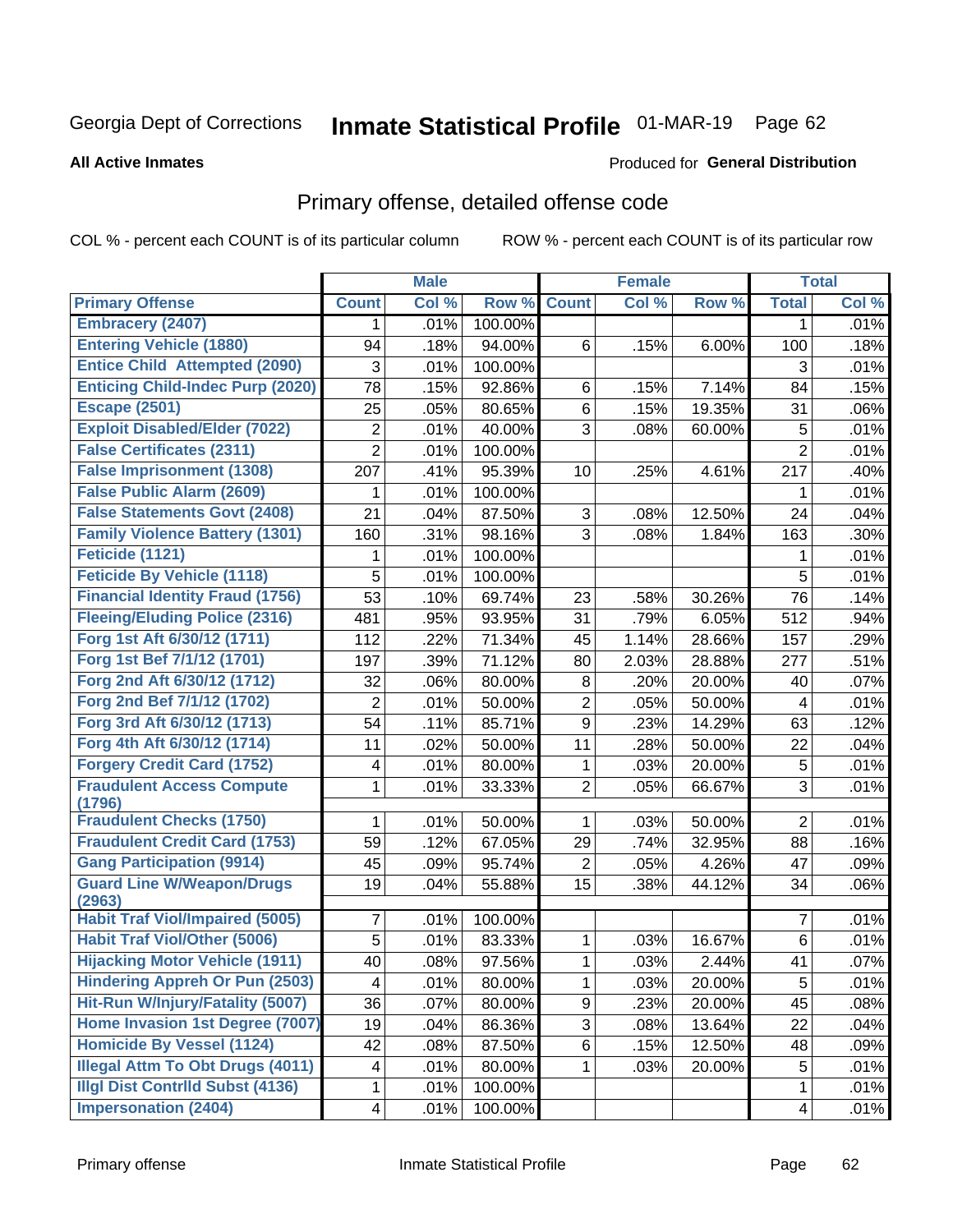# Inmate Statistical Profile 01-MAR-19 Page 63

#### **All Active Inmates**

#### **Produced for General Distribution**

## Primary offense, detailed offense code

COL % - percent each COUNT is of its particular column

|                                            |                | <b>Male</b> |         |                | <b>Female</b> |        |                           | <b>Total</b> |
|--------------------------------------------|----------------|-------------|---------|----------------|---------------|--------|---------------------------|--------------|
| <b>Primary Offense</b>                     | <b>Count</b>   | Col %       | Row %   | <b>Count</b>   | Col %         | Row %  | <b>Total</b>              | Col %        |
| <b>Incest (2006)</b>                       | 209            | .41%        | 99.52%  | 1 <sup>1</sup> | .03%          | .48%   | $\overline{210}$          | .38%         |
| <b>Incest Atmpt (2098)</b>                 | 1              | .01%        | 100.00% |                |               |        | 1                         | .01%         |
| <b>Inciting To Insurrection (2203)</b>     | 3              | .01%        | 100.00% |                |               |        | $\ensuremath{\mathsf{3}}$ | .01%         |
| <b>Influencing Witness (2313)</b>          | 4              | .01%        | 57.14%  | 3              | .08%          | 42.86% | $\overline{7}$            | .01%         |
| <b>Injury By Vehicle (1318)</b>            | 102            | .20%        | 82.26%  | 22             | .56%          | 17.74% | 124                       | .23%         |
| <b>Insurrection (2202)</b>                 | 4              | .01%        | 100.00% |                |               |        | 4                         | .01%         |
| <b>Interference With Custody (1312)</b>    | 13             | .03%        | 100.00% |                |               |        | 13                        | .02%         |
| <b>Involuntary Manslaughter (1103)</b>     | 173            | .34%        | 87.37%  | 25             | .63%          | 12.63% | 198                       | .36%         |
| Kidnapping (1311)                          | 1,473          | 2.90%       | 97.10%  | 44             | 1.12%         | 2.90%  | 1,517                     | 2.77%        |
| <b>Livestock Theft (1817)</b>              | 5              | .01%        | 100.00% |                |               |        | 5                         | .01%         |
| <b>Lottery Violation (2730)</b>            | $\overline{c}$ | .01%        | 100.00% |                |               |        | $\overline{2}$            | .01%         |
| <b>Machine Gun Activities (2906)</b>       | 1              | .01%        | 100.00% |                |               |        | 1                         | .01%         |
| Manf Methamph 200-399 Gm                   | 5              | .01%        | 100.00% |                |               |        | 5                         | .01%         |
| (4144)                                     |                |             |         |                |               |        |                           |              |
| Manf Methamph 28-199 Gm<br>(4143)          | 13             | .03%        | 86.67%  | $\overline{2}$ | .05%          | 13.33% | 15                        | .03%         |
| Manf Methamph 400+ Gm (4145)               | $\overline{2}$ | .01%        | 100.00% |                |               |        | $\overline{2}$            | .01%         |
| <b>Manf Methamph Unspec Amt</b>            | 99             | .19%        | 88.39%  | 13             | .33%          | 11.61% | 112                       | .20%         |
| (4147)                                     |                |             |         |                |               |        |                           |              |
| <b>Manufac Marijuana (7012)</b>            | 25             | .05%        | 92.59%  | $\overline{2}$ | .05%          | 7.41%  | 27                        | .05%         |
| <b>Manufact Meth Near Child (2803)</b>     | 12             | .02%        | 80.00%  | 3              | .08%          | 20.00% | 15                        | .03%         |
| <b>Misc Assault/Battery (1300)</b>         | 13             | .03%        | 100.00% |                |               |        | 13                        | .02%         |
| <b>Misc Correctionl Inst Off (6200)</b>    | 8              | .02%        | 100.00% |                |               |        | 8                         | .01%         |
| <b>Misc Drugs Trafficking (4100)</b>       | 4              | .01%        | 100.00% |                |               |        | 4                         | .01%         |
| <b>Misc Forgery (1700)</b>                 | $\overline{2}$ | .01%        | 100.00% |                |               |        | $\overline{2}$            | .01%         |
| <b>Misc Fraud (1799)</b>                   | 11             | .02%        | 84.62%  | $\overline{c}$ | .05%          | 15.38% | 13                        | .02%         |
| <b>Misc Homicide Offense (1100)</b>        | 7              | .01%        | 87.50%  | $\mathbf{1}$   | .03%          | 12.50% | 8                         | .01%         |
| <b>Misc Invasion Of Privacy (3000)</b>     | 5              | .01%        | 100.00% |                |               |        | 5                         | .01%         |
| <b>Misc Obscenity (2100)</b>               | 3              | .01%        | 100.00% |                |               |        | 3                         | .01%         |
| <b>Misc Public Order (2200)</b>            | 1              | .01%        | 100.00% |                |               |        | 1                         | .01%         |
| <b>Misc Sexual Offense (2000)</b>          | 22             | .04%        | 95.65%  | 1              | .03%          | 4.35%  | 23                        | .04%         |
| <b>Misuse Firearm Hunting (2970)</b>       | 1              | .01%        | 100.00% |                |               |        | 1                         | .01%         |
| <b>Murder (1101)</b>                       | 6,166          | 12.14%      | 93.68%  | 416            | 10.56%        | 6.32%  | 6,582                     | 12.02%       |
| <b>Murder Conspire To Commit</b><br>(1191) | 19             | .04%        | 100.00% |                |               |        | 19                        | .03%         |
| <b>Mutiny In Penal Inst (2507)</b>         | 8              | .02%        | 88.89%  | $\mathbf{1}$   | .03%          | 11.11% | 9                         | .02%         |
| Necrophilia (2022)                         | $\mathbf{1}$   | .01%        | 100.00% |                |               |        | $\mathbf{1}$              | .01%         |
| <b>Obstr Of Law Enf Officer (2314)</b>     | 391            | .77%        | 89.47%  | 46             | 1.17%         | 10.53% | 437                       | .80%         |
| <b>Pandering By Compulsion (2017)</b>      | $\mathbf{2}$   | .01%        | 100.00% |                |               |        | $\overline{2}$            | .01%         |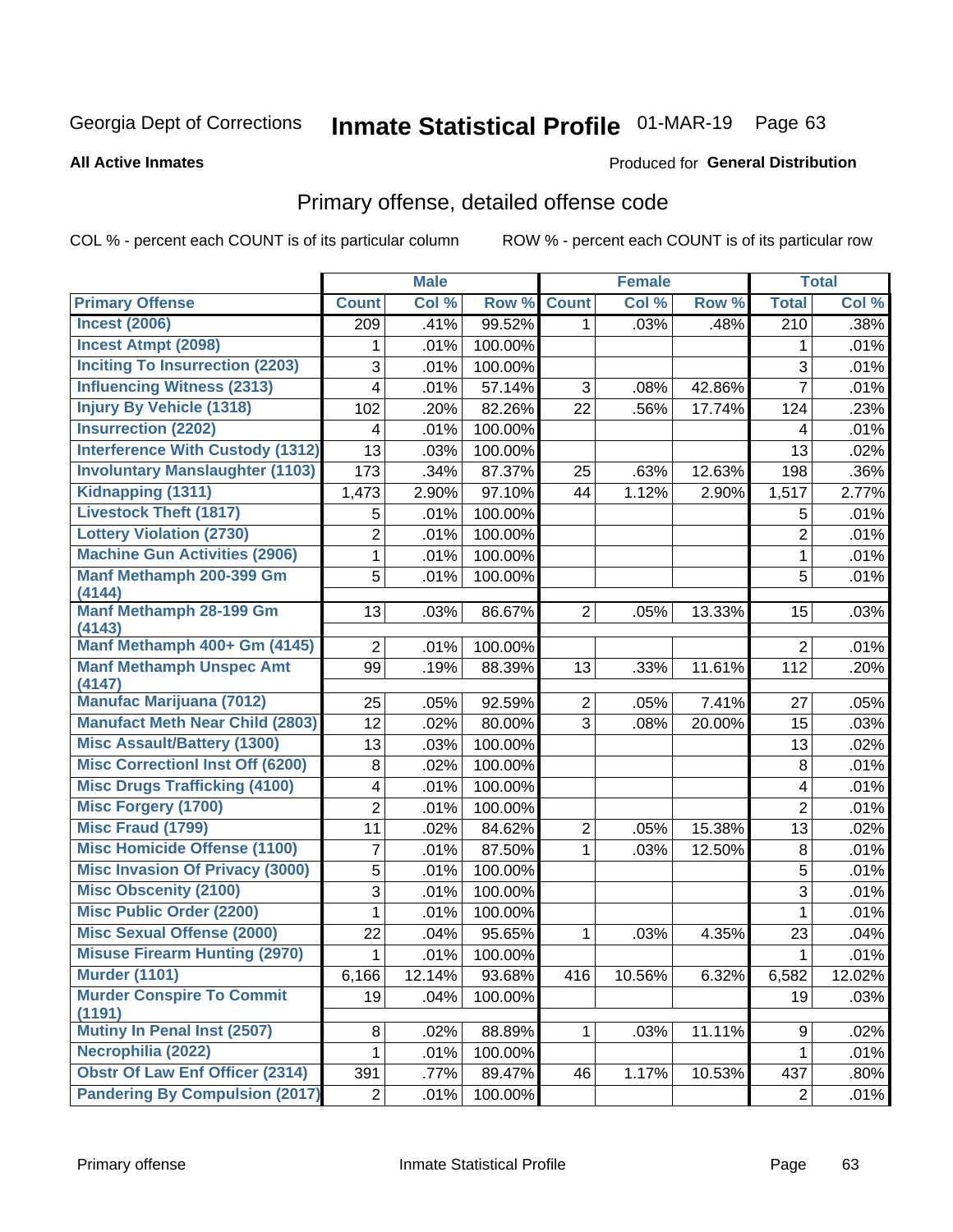# Inmate Statistical Profile 01-MAR-19 Page 64

#### **All Active Inmates**

#### **Produced for General Distribution**

## Primary offense, detailed offense code

COL % - percent each COUNT is of its particular column

|                                            |                | <b>Male</b> |         |                | <b>Female</b> |        |                | <b>Total</b> |
|--------------------------------------------|----------------|-------------|---------|----------------|---------------|--------|----------------|--------------|
| <b>Primary Offense</b>                     | <b>Count</b>   | Col %       | Row %   | <b>Count</b>   | Col %         | Row %  | <b>Total</b>   | Col %        |
| Party To A Crime (9911)                    | $\mathbf 1$    | .01%        | 100.00% |                |               |        | 1              | .01%         |
| <b>Peeping Tom (3002)</b>                  | 17             | .03%        | 100.00% |                |               |        | 17             | .03%         |
| Perjury (2401)                             | 3              | .01%        | 100.00% |                |               |        | 3              | .01%         |
| Pimping A Minor Under 18 (2016)            | 7              | .01%        | 87.50%  | 1              | .03%          | 12.50% | 8              | .01%         |
| Poss Alprazolam (7003)                     | 10             | .02%        | 66.67%  | 5              | .13%          | 33.33% | 15             | .03%         |
| Poss By Inm Proh Items (7015)              | $\,8\,$        | .02%        | 88.89%  | 1              | .03%          | 11.11% | 9              | .02%         |
| <b>Poss Contraband Articles (5171)</b>     | $\overline{2}$ | .01%        | 100.00% |                |               |        | $\overline{2}$ | .01%         |
| <b>Poss Dep Stim Cntrf Drugs</b><br>(4007) | 71             | .14%        | 78.89%  | 19             | .48%          | 21.11% | 90             | .16%         |
| <b>Poss Drug Related Matri (4016)</b>      | 15             | .03%        | 68.18%  | 7              | .18%          | 31.82% | 22             | .04%         |
| Poss Ephedrine (4030)                      | 3              | .01%        | 75.00%  | 1              | .03%          | 25.00% | 4              | .01%         |
| Poss Firearm 1st Offender (2913)           | 122            | .24%        | 91.04%  | 12             | .30%          | 8.96%  | 134            | .24%         |
| <b>Poss Firearm Convct Felon</b><br>(2914) | 1,152          | 2.27%       | 96.40%  | 43             | 1.09%         | 3.60%  | 1,195          | 2.18%        |
| Poss Hydrocodone (7004)                    | 14             | .03%        | 70.00%  | 6              | .15%          | 30.00% | 20             | .04%         |
| Poss Knife During Crime (2911)             | 1              | .01%        | 50.00%  | 1              | .03%          | 50.00% | $\overline{2}$ | .01%         |
| Poss Mda/Extsy (4033)                      | 5              | .01%        | 100.00% |                |               |        | 5              | .01%         |
| Poss Methamphetamine (4031)                | 504            | .99%        | 74.01%  | 177            | 4.49%         | 25.99% | 681            | 1.24%        |
| <b>Poss Narcotics Opiates (4006)</b>       | 63             | .12%        | 70.00%  | 27             | .69%          | 30.00% | 90             | .16%         |
| <b>Poss Of Certain Weapons (2912)</b>      | 29             | .06%        | 93.55%  | $\overline{2}$ | .05%          | 6.45%  | 31             | .06%         |
| <b>Poss Of Cocaine (4022)</b>              | 340            | .67%        | 89.95%  | 38             | .96%          | 10.05% | 378            | .69%         |
| <b>Poss Of Firearm Dur Crime</b><br>(2910) | 899            | 1.77%       | 95.03%  | 47             | 1.19%         | 4.97%  | 946            | 1.73%        |
| Poss Of Marijuana (4009)                   | 68             | .13%        | 95.77%  | 3              | .08%          | 4.23%  | 71             | .13%         |
| <b>Poss Tools Commit Crime (1602)</b>      | 17             | .03%        | 85.00%  | $\overline{3}$ | .08%          | 15.00% | 20             | .04%         |
| Poss W Int Dis Other Drug (4053)           | 125            | .25%        | 85.62%  | 21             | .53%          | 14.38% | 146            | .27%         |
| <b>Poss W Int Dist Cocaine (4050)</b>      | 264            | .52%        | 95.65%  | 12             | .30%          | 4.35%  | 276            | .50%         |
| Poss W Int Dist Marijuana (4051)           | 609            | 1.20%       | 93.84%  | 40             | 1.02%         | 6.16%  | 649            | 1.19%        |
| Poss W Int Dist Meth (4052)                | 520            | 1.02%       | 78.08%  | 146            | 3.71%         | 21.92% | 666            | 1.22%        |
| Poss Within 1000 Hous Pjt (7009)           | 7              | .01%        | 87.50%  | 1              | .03%          | 12.50% | 8              | .01%         |
| <b>Poss Wpn Drugs By Prisnr</b><br>(2965)  | 28             | .06%        | 84.85%  | 5              | .13%          | 15.15% | 33             | .06%         |
| Racketeering (3404)                        | 124            | .24%        | 75.61%  | 40             | 1.02%         | 24.39% | 164            | .30%         |
| <b>Rape (2001)</b>                         | 1,822          | 3.59%       | 99.51%  | 9              | .23%          | .49%   | 1,831          | 3.34%        |
| <b>Reck Cond Infected Person</b><br>(1317) | 4              | .01%        | 57.14%  | 3 <sup>1</sup> | .08%          | 42.86% | $\overline{7}$ | .01%         |
| <b>Reckless Abandonment (1120)</b>         | $\mathbf 1$    | .01%        | 100.00% |                |               |        | 1              | .01%         |
| <b>Recv Gds Srvs Fraud Obtnd</b><br>(1755) | $\mathbf{1}$   | .01%        | 100.00% |                |               |        | $\mathbf 1$    | .01%         |
| <b>Remov/Atmpt Wpn Pub Offl</b>            | 1              | .01%        | 100.00% |                |               |        | 1              | .01%         |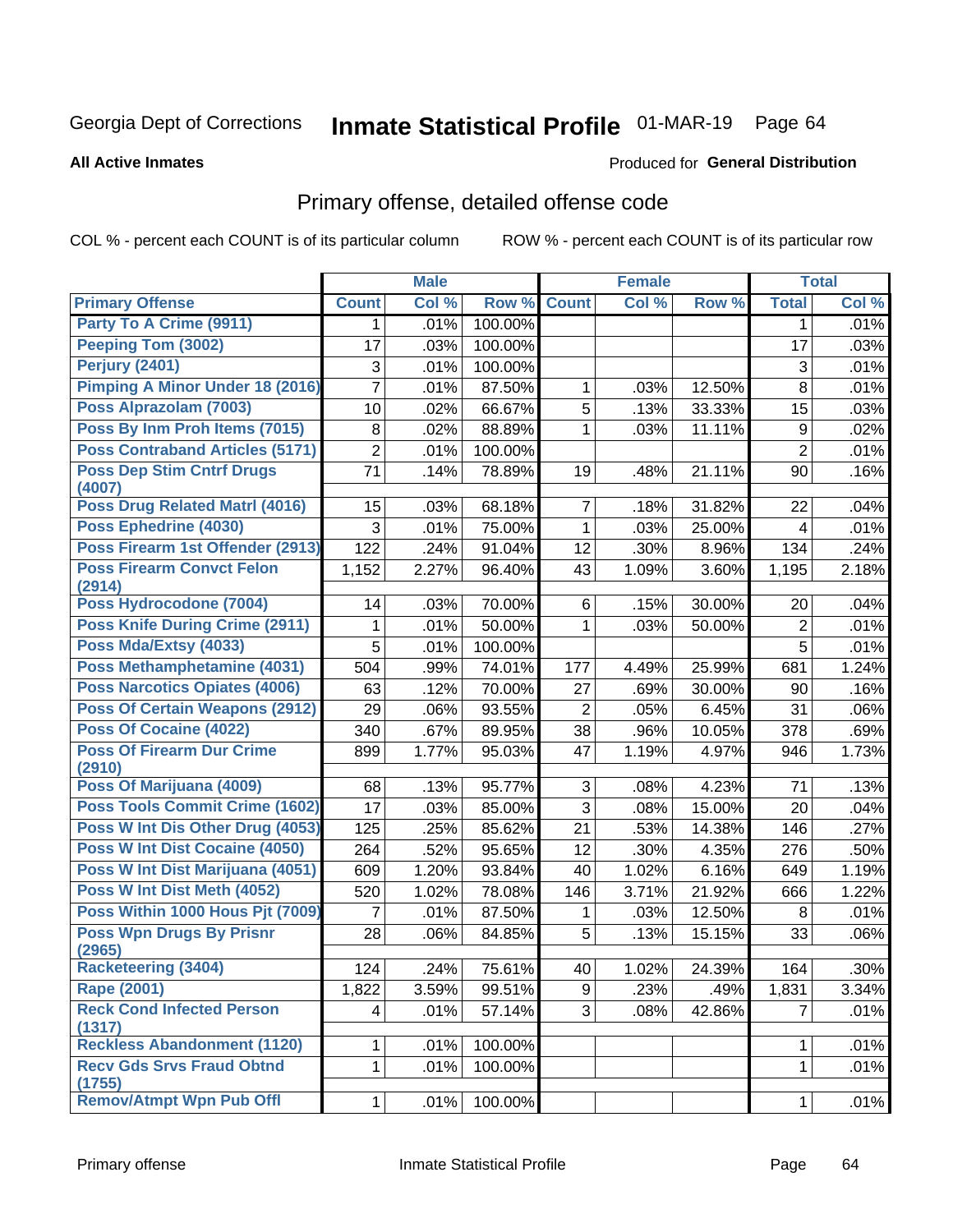# Inmate Statistical Profile 01-MAR-19 Page 65

#### **All Active Inmates**

### **Produced for General Distribution**

### Primary offense, detailed offense code

COL % - percent each COUNT is of its particular column

|                                            |                | <b>Male</b> |         |                | <b>Female</b> |        |                | <b>Total</b> |
|--------------------------------------------|----------------|-------------|---------|----------------|---------------|--------|----------------|--------------|
| <b>Primary Offense</b>                     | <b>Count</b>   | Col %       | Row %   | <b>Count</b>   | Col %         | Row %  | <b>Total</b>   | Col %        |
| (7021)                                     |                |             |         |                |               |        |                |              |
| <b>Removal Baggage Cargo Etc</b><br>(2761) | 1              | .01%        | 100.00% |                |               |        | 1              | .01%         |
| Robbery (1901)                             | 1,122          | 2.21%       | 94.13%  | 70             | 1.78%         | 5.87%  | 1,192          | 2.18%        |
| <b>Robbery By Force (1903)</b>             | 216            | .43%        | 96.43%  | 8              | .20%          | 3.57%  | 224            | .41%         |
| <b>Robbery By Intimidation (1904)</b>      | 265            | .52%        | 94.31%  | 16             | .41%          | 5.69%  | 281            | .51%         |
| <b>Robbery By Sudden Snatch</b>            | 121            | .24%        | 95.28%  | 6              | .15%          | 4.72%  | 127            | .23%         |
| (1905)                                     |                |             |         |                |               |        |                |              |
| S/D Cocaine (4021)                         | 360            | .71%        | 96.51%  | 13             | .33%          | 3.49%  | 373            | .68%         |
| S/D Cont Sub Public (4017)                 | 31             | .06%        | 100.00% |                |               |        | 31             | $.06\%$      |
| S/D Cont Sub School (4018)                 | 24             | .05%        | 92.31%  | $\overline{2}$ | .05%          | 7.69%  | 26             | .05%         |
| S/D Dep Stim Cntrf Drugs (4002)            | 53             | .10%        | 86.89%  | 8              | .20%          | 13.11% | 61             | .11%         |
| <b>S/D Narcotics Opiates (4001)</b>        | 14             | .03%        | 53.85%  | 12             | .30%          | 46.15% | 26             | .05%         |
| S/D Of Marijuana (4004)                    | 203            | .40%        | 96.67%  | $\overline{7}$ | .18%          | 3.33%  | 210            | .38%         |
| Sale Mda/Extsy (4034)                      | $\overline{2}$ | .01%        | 100.00% |                |               |        | $\overline{2}$ | .01%         |
| Sale Methamphetamine (4032)                | 229            | .45%        | 79.79%  | 58             | 1.47%         | 20.21% | 287            | .52%         |
| <b>Sex Exploitation Child (2843)</b>       | 227            | .45%        | 99.56%  | 1              | .03%          | .44%   | 228            | .42%         |
| <b>Sex Offender Fail Registr (2026)</b>    | 553            | 1.09%       | 98.40%  | 9              | .23%          | 1.60%  | 562            | 1.03%        |
| <b>Sex Offender Fail To Move (2028)</b>    | 5              | .01%        | 100.00% |                |               |        | 5              | .01%         |
| Sexl/Asslt/Agn/Pers/Cstdy (2023)           | 18             | .04%        | 94.74%  | 1              | .03%          | 5.26%  | 19             | .03%         |
| <b>Sexual Aslt By Therapist (2024)</b>     | $\overline{2}$ | .01%        | 66.67%  | $\mathbf{1}$   | .03%          | 33.33% | 3              | .01%         |
| <b>Sexual Battery (2011)</b>               | 165            | .32%        | 98.21%  | 3              | .08%          | 1.79%  | 168            | .31%         |
| <b>Simple Battery (1316)</b>               | 19             | .04%        | 95.00%  | 1              | .03%          | 5.00%  | 20             | .04%         |
| <b>Sodomy (2002)</b>                       | 19             | .04%        | 100.00% |                |               |        | 19             | .03%         |
| <b>Solicit Sodomy From Minor</b><br>(2025) | 8              | .02%        | 88.89%  | 1              | .03%          | 11.11% | 9              | .02%         |
| Stalking (1320)                            | $\overline{2}$ | .01%        | 66.67%  | 1              | .03%          | 33.33% | 3              | .01%         |
| <b>Statutory Rape (2018)</b>               | 761            | 1.50%       | 97.44%  | 20             | .51%          | 2.56%  | 781            | 1.43%        |
| <b>Tampering With Evidence (2315)</b>      | 8              | .02%        | 61.54%  | 5              | .13%          | 38.46% | 13             | .02%         |
| <b>Telecommunications Fraud</b>            | 1              | .01%        | 100.00% |                |               |        | 1              | .01%         |
| (1759)                                     |                |             |         |                |               |        |                |              |
| <b>Terrorist Threats &amp; Acts (1307)</b> | 325            | .64%        | 93.93%  | 21             | .53%          | 6.07%  | 346            | .63%         |
| <b>Theft Bring Prop In State (1815)</b>    | 10             | .02%        | 90.91%  | $\mathbf 1$    | .03%          | 9.09%  | 11             | .02%         |
| <b>Theft By Conversion (1808)</b>          | 22             | .04%        | 81.48%  | 5              | .13%          | 18.52% | 27             | .05%         |
| <b>Theft By Deception (1803)</b>           | 31             | .06%        | 75.61%  | 10             | .25%          | 24.39% | 41             | .07%         |
| <b>Theft By Extortion (1804)</b>           | 1              | .01%        | 33.33%  | $\overline{c}$ | .05%          | 66.67% | 3              | .01%         |
| Theft By Rec Stolen Prop (1806)            | 480            | .94%        | 91.78%  | 43             | 1.09%         | 8.22%  | 523            | .96%         |
| <b>Theft By Shoplifting (1821)</b>         | 422            | .83%        | 71.77%  | 166            | 4.21%         | 28.23% | 588            | 1.07%        |
| <b>Theft By Taking (1802)</b>              | 649            | 1.28%       | 84.40%  | 120            | 3.05%         | 15.60% | 769            | 1.40%        |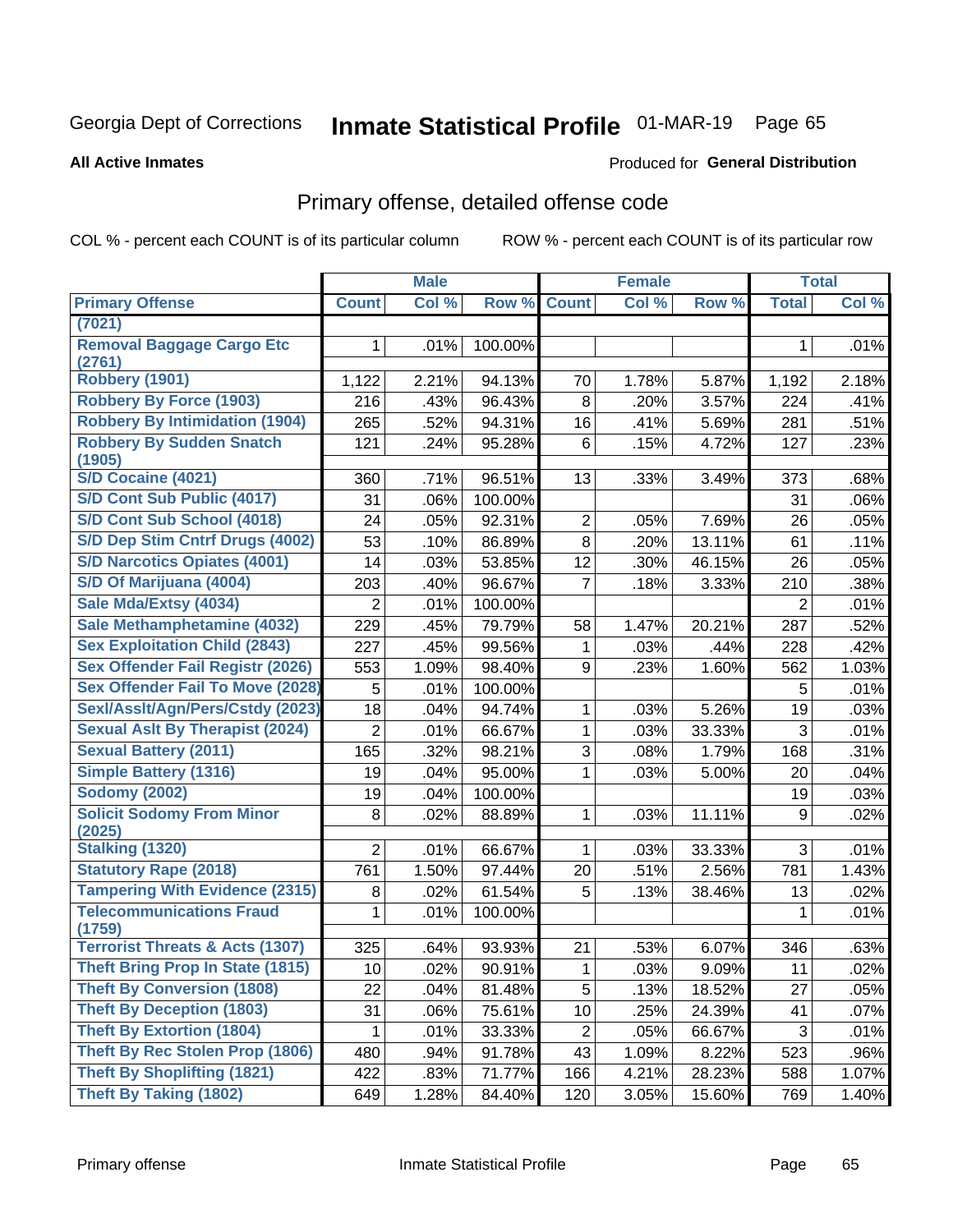# Inmate Statistical Profile 01-MAR-19 Page 66

#### **All Active Inmates**

#### **Produced for General Distribution**

### Primary offense, detailed offense code

COL % - percent each COUNT is of its particular column

|                                            |                | <b>Male</b> |         |                | <b>Female</b> |         |                  | <b>Total</b> |
|--------------------------------------------|----------------|-------------|---------|----------------|---------------|---------|------------------|--------------|
| <b>Primary Offense</b>                     | <b>Count</b>   | Col %       | Row %   | <b>Count</b>   | Col %         | Row %   | <b>Total</b>     | Col %        |
| <b>Theft Credit Card (1751)</b>            | 19             | .04%        | 76.00%  | 6              | .15%          | 24.00%  | 25               | .05%         |
| <b>Theft Motorveh Or Part (1813)</b>       | 30             | .06%        | 96.77%  | 1              | .03%          | 3.23%   | 31               | .06%         |
| <b>Theft Of Lost Property (1805)</b>       | 1              | .01%        | 50.00%  | 1              | .03%          | 50.00%  | $\overline{2}$   | .01%         |
| <b>Theft Of Services (1807)</b>            |                |             |         | 1              | .03%          | 100.00% | $\mathbf{1}$     | .01%         |
| <b>Theft Recv Prop Out State (1816)</b>    | $\overline{2}$ | .01%        | 100.00% |                |               |         | $\overline{2}$   | .01%         |
| <b>Traf Amphtmine 200-399 Gm</b>           | 3              | .01%        | 75.00%  | 1              | .03%          | 25.00%  | $\overline{4}$   | .01%         |
| (4127)                                     |                |             |         |                |               |         |                  |              |
| <b>Traf Amphtmine 28-199 Gm</b>            | 9              | .02%        | 75.00%  | 3              | .08%          | 25.00%  | 12               | .02%         |
| (4126)<br>Traf Amphtmine 400+ Gm (4128)    | 3              | .01%        | 100.00% |                |               |         | 3                | .01%         |
| <b>Traf Cocaine 201-400 Gm (4102)</b>      | 92             | .18%        | 97.87%  | $\overline{2}$ | .05%          | 2.13%   | 94               | .17%         |
| <b>Traf Cocaine 401+ Gm (4103)</b>         | 86             | .17%        | 95.56%  | 4              | .10%          | 4.44%   | 90               | .16%         |
| Traf Cocaine Less 200 Gm (4101)            | 198            | .39%        | 98.02%  | 4              | .10%          | 1.98%   | 202              | .37%         |
| <b>Traf Marijna 10-2000 Lb (4121)</b>      | 49             | .10%        | 92.45%  | 4              | .10%          | 7.55%   | 53               | .10%         |
| <b>Traf Marijna 10001+ Lb (4123)</b>       | 1              | .01%        | 100.00% |                |               |         | 1                | .01%         |
| <b>Traf Marijna 2001-10k Lb (4122)</b>     |                |             | 100.00% |                |               |         |                  | .01%         |
| Traf Mda/Extsy 200-399gm                   | 1<br>3         | .01%        |         |                |               |         | $\mathbf 1$<br>3 |              |
| (4151)                                     |                | .01%        | 100.00% |                |               |         |                  | .01%         |
| <b>Traf Mda/Extsy 28-199gm (4150)</b>      | 12             | .02%        | 85.71%  | $\overline{2}$ | .05%          | 14.29%  | 14               | .03%         |
| Traf Mda/Extsy 400+Gm (4152)               | 4              | .01%        | 100.00% |                |               |         | 4                | .01%         |
| Traf Methamph 200-399 Gm                   | 127            | .25%        | 85.81%  | 21             | .53%          | 14.19%  | 148              | .27%         |
| (4141)                                     |                |             |         |                |               |         |                  |              |
| <b>Traf Methamph 28-199 Gm</b>             | 429            | .84%        | 79.01%  | 114            | 2.89%         | 20.99%  | 543              | .99%         |
| (4140)                                     |                |             |         |                |               |         |                  |              |
| Traf Methamph 400+ Gm (4142)               | 87             | .17%        | 83.65%  | 17             | .43%          | 16.35%  | 104              | .19%         |
| <b>Traf Methamph Unspec Amt</b><br>(4146)  | 113            | .22%        | 84.33%  | 21             | .53%          | 15.67%  | 134              | .24%         |
| <b>Traf Methaqualone&lt; 400 Gm</b>        | $\overline{2}$ | .01%        | 100.00% |                |               |         | $\overline{2}$   | .01%         |
| (4124)                                     |                |             |         |                |               |         |                  |              |
| <b>Traf Narcotic 15-28 Gm (4112)</b>       | 37             | .07%        | 88.10%  | 5              | .13%          | 11.90%  | 42               | .08%         |
| Traf Narcotic 29+ Gm (4113)                | 33             | .06%        | 94.29%  | 2              | .05%          | 5.71%   | 35               | .06%         |
| Traf Narcotic Less 14 Gm (4111)            | 38             | .07%        | 80.85%  | 9              | .23%          | 19.15%  | 47               | .09%         |
| <b>Traffick Labor Servitude (1330)</b>     | 1              | .01%        | 100.00% |                |               |         | 1                | .01%         |
| <b>Traffick Sexual Servitude (1331)</b>    | 19             | .04%        | 86.36%  | $\overline{3}$ | .08%          | 13.64%  | $\overline{22}$  | .04%         |
| <b>Transactions Cntrft Drugs (4132)</b>    | 1              | .01%        | 100.00% |                |               |         | 1                | .01%         |
| <b>Unauth Dist Recrd Devices</b>           | 1              | .01%        | 100.00% |                |               |         | $\mathbf{1}$     | .01%         |
| (9907)                                     |                |             |         |                |               |         |                  |              |
| <b>Unknown Offense (9999)</b>              | 14             | .03%        | 82.35%  | 3              | .08%          | 17.65%  | 17               | .03%         |
| Uniwfl Mfg/Del/Dist N-C S (4014)           | 5              | .01%        | 100.00% |                |               |         | 5                | .01%         |
| <b>Use Comm Facity Vio C Sub</b><br>(4133) | 11             | .02%        | 84.62%  | $\overline{2}$ | .05%          | 15.38%  | 13               | .02%         |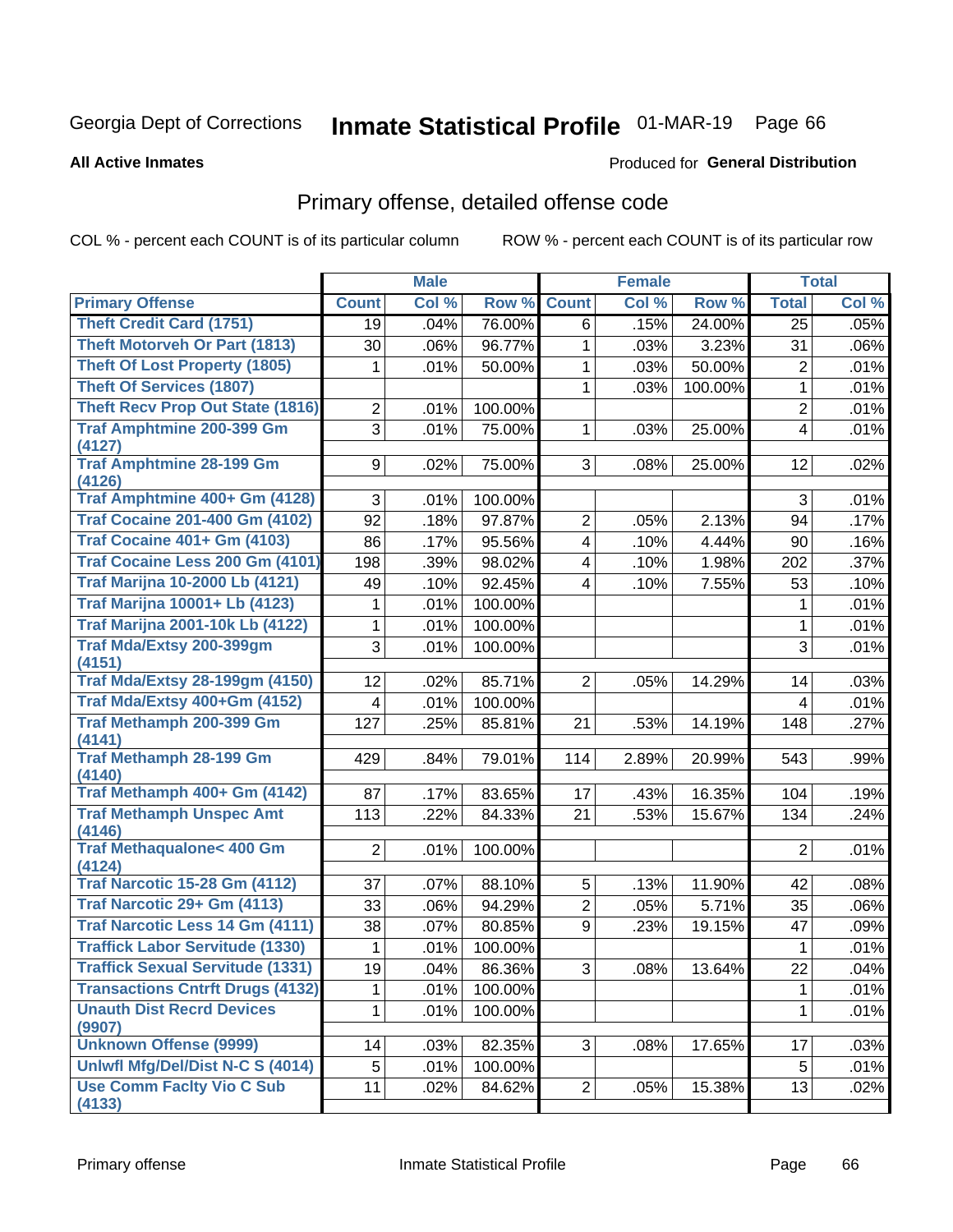# Inmate Statistical Profile 01-MAR-19 Page 67

**All Active Inmates** 

#### **Produced for General Distribution**

## Primary offense, detailed offense code

COL % - percent each COUNT is of its particular column

|                                            |                 | <b>Male</b> |         |                | <b>Female</b> |         |                | <b>Total</b> |
|--------------------------------------------|-----------------|-------------|---------|----------------|---------------|---------|----------------|--------------|
| <b>Primary Offense</b>                     | <b>Count</b>    | Col %       | Row %   | <b>Count</b>   | Col %         | Row %   | <b>Total</b>   | Col %        |
| <b>Vehicular Homicide (1123)</b>           | 310             | .61%        | 77.89%  | 88             | 2.23%         | 22.11%  | 398            | .73%         |
| <b>Viol Dngrous Drgs Act (4013)</b>        | 189             | .37%        | 84.00%  | 36             | .91%          | 16.00%  | 225            | .41%         |
| Viol Ga Cntrl Sbst Act (4012)              | 5               | .01%        | 100.00% |                |               |         | 5              | .01%         |
| <b>Viol Ga Securities Act (1800)</b>       | $\mathbf{1}$    | .01%        | 100.00% |                |               |         | $\mathbf{1}$   | .01%         |
| Viol Motor Vehicle Laws (5001)             | 37              | .07%        | 94.87%  | $\overline{c}$ | .05%          | 5.13%   | 39             | .07%         |
| <b>Viol Oath Public Offcr (2302)</b>       | 3               | .01%        | 75.00%  | $\mathbf{1}$   | .03%          | 25.00%  | 4              | .01%         |
| <b>Violatn Othr States Law (8001)</b>      | 46              | .09%        | 86.79%  | $\overline{7}$ | .18%          | 13.21%  | 53             | .10%         |
| <b>Vol Manslaughter Of Fetus</b><br>(1119) | $\overline{3}$  | .01%        | 100.00% |                |               |         | $\overline{3}$ | .01%         |
| <b>Voluntary Manslaughter (1102)</b>       | 1,123           | 2.21%       | 88.56%  | 145            | 3.68%         | 11.44%  | 1,268          | 2.32%        |
| <b>Abandonment Of Dep Child (11)</b>       | 4               | .01%        | 100.00% |                |               |         | 4              | .01%         |
| <b>Assault &amp; Battery (21)</b>          | 5               | .01%        | 100.00% |                |               |         | 5              | .01%         |
| <b>Bad Checks (52)</b>                     | $\overline{2}$  | .01%        | 66.67%  | $\mathbf{1}$   | .03%          | 33.33%  | 3              | .01%         |
| <b>Burglary (45)</b>                       | $\overline{7}$  | .01%        | 100.00% |                |               |         | $\overline{7}$ | .01%         |
| <b>Cheating &amp; Swindling (51)</b>       | $\overline{2}$  | .01%        | 100.00% |                |               |         | $\overline{2}$ | .01%         |
| <b>Cpwl &amp; Concealed Weapon (93)</b>    | $\overline{5}$  | .01%        | 100.00% |                |               |         | $\overline{5}$ | .01%         |
| <b>Crmnl Attempt (98)</b>                  | $\mathbf{1}$    | .01%        | 100.00% |                |               |         | $\mathbf{1}$   | .01%         |
| <b>Dui</b> (72)                            | 6               | .01%        | 100.00% |                |               |         | 6              | .01%         |
| Escape (92)                                | 3               | .01%        | 100.00% |                |               |         | 3              | .01%         |
| Forgery (55)                               | 3               | .01%        | 100.00% |                |               |         | 3              | .01%         |
| Lottery (54)                               | 1               | .01%        | 100.00% |                |               |         | 1              | .01%         |
| <b>Misc Misdemeanor (500)</b>              | $\overline{2}$  | .01%        | 100.00% |                |               |         | $\overline{2}$ | .01%         |
| <b>Other Misdemeanor (99)</b>              | $\overline{16}$ | .03%        | 94.12%  | $\mathbf 1$    | .03%          | 5.88%   | 17             | .03%         |
| <b>Pointing Gun At Another (96)</b>        | $\mathbf{1}$    | .01%        | 100.00% |                |               |         | $\mathbf{1}$   | .01%         |
| Poss Ntp Whiskey (64)                      | $\overline{2}$  | .01%        | 100.00% |                |               |         | $\overline{2}$ | .01%         |
| <b>Prostitution (81)</b>                   |                 |             |         | $\mathbf{1}$   | .03%          | 100.00% | $\mathbf{1}$   | .01%         |
| <b>Public Drunkenness (61)</b>             | 2               | .01%        | 100.00% |                |               |         | $\overline{2}$ | .01%         |
| <b>Simple Assault (24)</b>                 | $\mathbf 1$     | .01%        | 100.00% |                |               |         | $\mathbf{1}$   | .01%         |
| <b>Simple Battery (25)</b>                 | 1               | .01%        | 100.00% |                |               |         | $\mathbf{1}$   | .01%         |
| <b>Theft By Taking - Larceny (41)</b>      | 25              | .05%        | 100.00% |                |               |         | 25             | .05%         |
| Viol Motor Veh Law (71)                    | 3               | .01%        | 100.00% |                |               |         | $\mathfrak{S}$ | .01%         |
| <b>Wife Beating (28)</b>                   | $\overline{2}$  | .01%        | 100.00% |                |               |         | $\overline{2}$ | .01%         |
| <b>Total Rported</b>                       | 50,811          | 101%        | 92.81%  | 3,939          | 100%          | 7.19%   | 54,750         | 101%         |

| Reported<br><b>NOT</b> | ഹ<br>Ju |       | 90     |
|------------------------|---------|-------|--------|
| otal                   | 50.901  | 3,939 | 54,840 |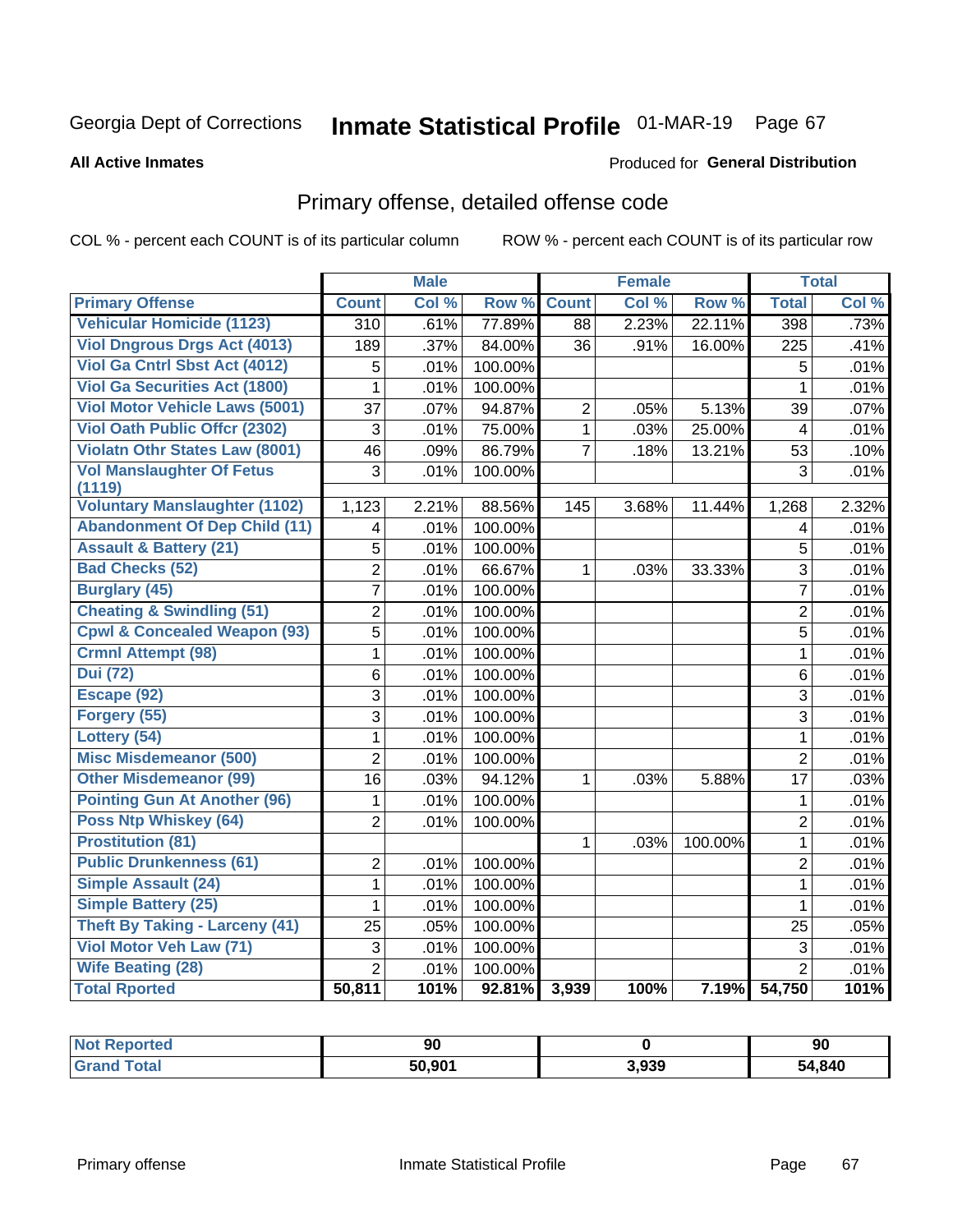# Inmate Statistical Profile 01-MAR-19 Page 68

#### **All Active Inmates**

#### **Produced for General Distribution**

## Primary offense, detailed offense code

COL % - percent each COUNT is of its particular column

|                      | <b>Male</b> | <b>Female</b> | Total       |
|----------------------|-------------|---------------|-------------|
| Mode (most frequent) | 1101 Murder | 1101 Murder   | 1101 Murder |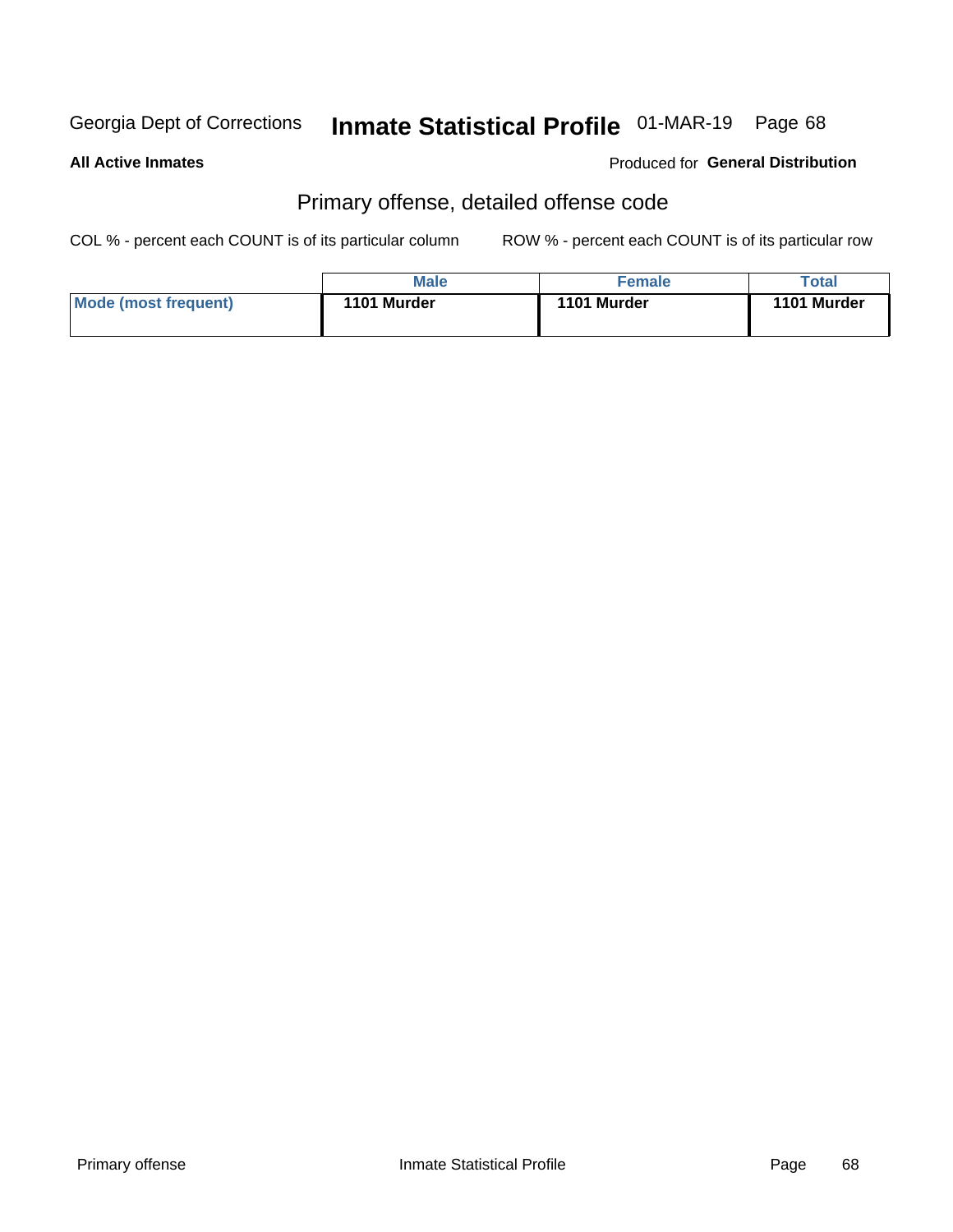## Inmate Statistical Profile 01-MAR-19 Page 68

**All Active Inmates** 

#### Produced for General Distribution

## County of conviction of primary offense

COL % - percent each COUNT is of its particular column

|     |                             |              | <b>Male</b> |         |                         | <b>Female</b> |        |              | <b>Total</b> |
|-----|-----------------------------|--------------|-------------|---------|-------------------------|---------------|--------|--------------|--------------|
|     | <b>County of Conviction</b> | <b>Count</b> | Col %       | Row %   | <b>Count</b>            | Col %         | Row %  | <b>Total</b> | Col %        |
| 000 | <b>Unknown</b>              | 178          | .35%        | 93.19%  | 13                      | .33%          | 6.81%  | 191          | .35%         |
| 001 | <b>Appling County</b>       | 117          | .23%        | 95.12%  | 6                       | .15%          | 4.88%  | 123          | .22%         |
| 002 | <b>Atkinson County</b>      | 58           | .11%        | 86.57%  | $\boldsymbol{9}$        | .23%          | 13.43% | 67           | .12%         |
| 003 | <b>Bacon County</b>         | 78           | .15%        | 91.76%  | $\overline{7}$          | .18%          | 8.24%  | 85           | .15%         |
| 004 | <b>Baker County</b>         | 13           | .03%        | 92.86%  | $\mathbf{1}$            | .03%          | 7.14%  | 14           | .03%         |
| 005 | <b>Baldwin County</b>       | 319          | .63%        | 92.73%  | 25                      | .63%          | 7.27%  | 344          | .63%         |
| 006 | <b>Banks County</b>         | 74           | .15%        | 91.36%  | $\overline{7}$          | .18%          | 8.64%  | 81           | .15%         |
| 007 | <b>Barrow County</b>        | 347          | .68%        | 91.32%  | 33                      | .84%          | 8.68%  | 380          | .69%         |
| 008 | <b>Bartow County</b>        | 623          | 1.22%       | 87.99%  | 85                      | 2.16%         | 12.01% | 708          | 1.29%        |
| 009 | <b>Ben Hill County</b>      | 267          | .52%        | 93.36%  | 19                      | .48%          | 6.64%  | 286          | .52%         |
| 010 | <b>Berrien County</b>       | 88           | .17%        | 97.78%  | $\mathbf 2$             | .05%          | 2.22%  | 90           | .16%         |
| 011 | <b>Bibb County</b>          | 1,138        | 2.24%       | 94.13%  | 71                      | 1.80%         | 5.87%  | 1,209        | 2.20%        |
| 012 | <b>Bleckley County</b>      | 73           | .14%        | 91.25%  | $\overline{7}$          | .18%          | 8.75%  | 80           | .15%         |
| 013 | <b>Brantley County</b>      | 78           | .15%        | 86.67%  | 12                      | .30%          | 13.33% | 90           | .16%         |
| 014 | <b>Brooks County</b>        | 56           | .11%        | 96.55%  | $\mathbf 2$             | .05%          | 3.45%  | 58           | .11%         |
| 015 | <b>Bryan County</b>         | 59           | .12%        | 95.16%  | 3                       | .08%          | 4.84%  | 62           | .11%         |
| 016 | <b>Bulloch County</b>       | 529          | 1.04%       | 92.64%  | 42                      | 1.07%         | 7.36%  | 571          | 1.04%        |
| 017 | <b>Burke County</b>         | 238          | .47%        | 97.54%  | $\,6$                   | .15%          | 2.46%  | 244          | .44%         |
| 018 | <b>Butts County</b>         | 124          | .24%        | 94.66%  | $\overline{7}$          | .18%          | 5.34%  | 131          | .24%         |
| 019 | <b>Calhoun County</b>       | 33           | .06%        | 94.29%  | $\overline{2}$          | .05%          | 5.71%  | 35           | .06%         |
| 020 | <b>Camden County</b>        | 213          | .42%        | 93.01%  | 16                      | .41%          | 6.99%  | 229          | .42%         |
| 021 | <b>Candler County</b>       | 113          | .22%        | 93.39%  | 8                       | .20%          | 6.61%  | 121          | .22%         |
| 022 | <b>Carroll County</b>       | 638          | 1.25%       | 92.20%  | 54                      | 1.37%         | 7.80%  | 692          | 1.26%        |
| 023 | <b>Catoosa County</b>       | 378          | .74%        | 89.57%  | 44                      | 1.12%         | 10.43% | 422          | .77%         |
| 024 | <b>Charlton County</b>      | 57           | .11%        | 90.48%  | 6                       | .15%          | 9.52%  | 63           | .11%         |
| 025 | <b>Chatham County</b>       | 1,870        | 3.67%       | 94.92%  | 100                     | 2.54%         | 5.08%  | 1,970        | 3.59%        |
| 026 | <b>Chattahoochee County</b> | 26           | .05%        | 100.00% |                         |               |        | 26           | .05%         |
| 027 | <b>Chattooga County</b>     | 215          | .42%        | 86.35%  | 34                      | .86%          | 13.65% | 249          | .45%         |
| 028 | <b>Cherokee County</b>      | 558          | 1.10%       | 92.85%  | 43                      | 1.09%         | 7.15%  | 601          | 1.10%        |
| 029 | <b>Clarke County</b>        | 573          | 1.13%       | 92.72%  | 45                      | 1.14%         | 7.28%  | 618          | 1.13%        |
| 030 | <b>Clay County</b>          | 30           | .06%        | 88.24%  | $\overline{\mathbf{4}}$ | .10%          | 11.76% | 34           | .06%         |
| 031 | <b>Clayton County</b>       | 1,363        | 2.68%       | 92.97%  | 103                     | 2.61%         | 7.03%  | 1,466        | 2.67%        |
| 032 | <b>Clinch County</b>        | 46           | .09%        | 86.79%  | $\overline{7}$          | .18%          | 13.21% | 53           | .10%         |
| 033 | <b>Cobb County</b>          | 2,537        | 4.98%       | 91.95%  | 222                     | 5.64%         | 8.05%  | 2,759        | 5.03%        |
| 034 | <b>Coffee County</b>        | 224          | .44%        | 94.12%  | 14                      | .36%          | 5.88%  | 238          | .43%         |
| 035 | <b>Colquitt County</b>      | 209          | .41%        | 95.00%  | 11                      | .28%          | 5.00%  | 220          | .40%         |
| 036 | <b>Columbia County</b>      | 442          | .87%        | 91.51%  | 41                      | 1.04%         | 8.49%  | 483          | .88%         |
| 037 | <b>Cook County</b>          | 118          | .23%        | 92.19%  | 10                      | .25%          | 7.81%  | 128          | .23%         |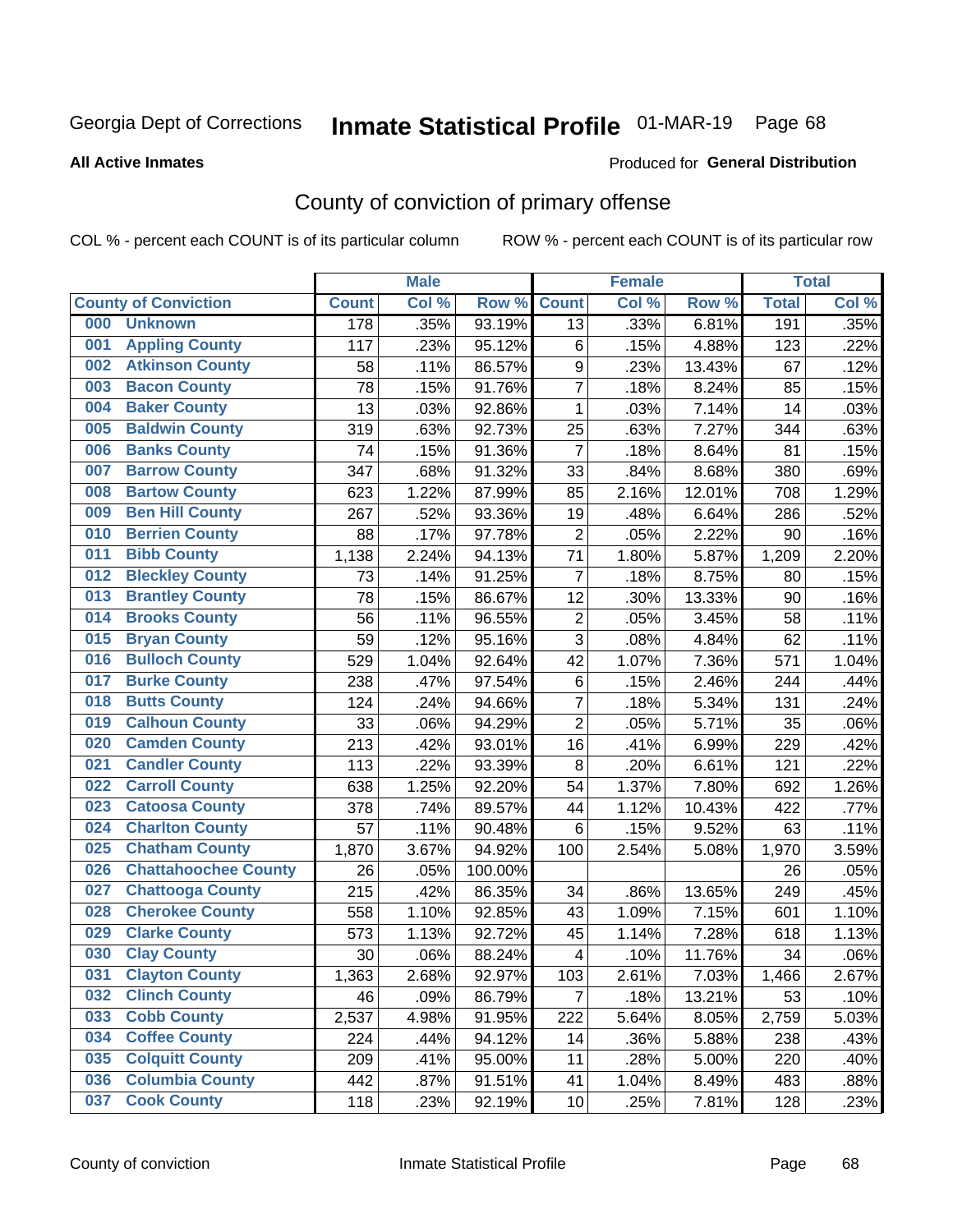## Inmate Statistical Profile 01-MAR-19 Page 69

Produced for General Distribution

#### **All Active Inmates**

### County of conviction of primary offense

COL % - percent each COUNT is of its particular column

|                                |              | <b>Male</b> |         |                  | <b>Female</b> |        |              | <b>Total</b> |
|--------------------------------|--------------|-------------|---------|------------------|---------------|--------|--------------|--------------|
| <b>County of Conviction</b>    | <b>Count</b> | Col %       | Row %   | <b>Count</b>     | Col %         | Row %  | <b>Total</b> | Col %        |
| <b>Coweta County</b><br>038    | 656          | 1.29%       | 92.39%  | 54               | 1.37%         | 7.61%  | 710          | 1.29%        |
| <b>Crawford County</b><br>039  | 24           | .05%        | 96.00%  | 1                | .03%          | 4.00%  | 25           | .05%         |
| <b>Crisp County</b><br>040     | 302          | .59%        | 93.50%  | 21               | .53%          | 6.50%  | 323          | .59%         |
| <b>Dade County</b><br>041      | 105          | .21%        | 92.92%  | 8                | .20%          | 7.08%  | 113          | .21%         |
| 042<br><b>Dawson County</b>    | 89           | .17%        | 87.25%  | 13               | .33%          | 12.75% | 102          | .19%         |
| <b>Decatur County</b><br>043   | 229          | .45%        | 95.02%  | 12               | .30%          | 4.98%  | 241          | .44%         |
| <b>Dekalb County</b><br>044    | 3,001        | 5.90%       | 95.21%  | 151              | 3.83%         | 4.79%  | 3,152        | 5.75%        |
| <b>Dodge County</b><br>045     | 159          | .31%        | 94.64%  | $\boldsymbol{9}$ | .23%          | 5.36%  | 168          | .31%         |
| 046<br><b>Dooly County</b>     | 110          | .22%        | 93.22%  | 8                | .20%          | 6.78%  | 118          | .22%         |
| <b>Dougherty County</b><br>047 | 840          | 1.65%       | 94.59%  | 48               | 1.22%         | 5.41%  | 888          | 1.62%        |
| 048<br><b>Douglas County</b>   | 1,034        | 2.03%       | 90.15%  | 113              | 2.87%         | 9.85%  | 1,147        | 2.09%        |
| <b>Early County</b><br>049     | 85           | .17%        | 95.51%  | 4                | .10%          | 4.49%  | 89           | .16%         |
| <b>Echols County</b><br>050    | 12           | .02%        | 92.31%  | $\mathbf{1}$     | .03%          | 7.69%  | 13           | .02%         |
| <b>Effingham County</b><br>051 | 245          | .48%        | 92.11%  | 21               | .53%          | 7.89%  | 266          | .49%         |
| <b>Elbert County</b><br>052    | 148          | .29%        | 93.67%  | 10               | .25%          | 6.33%  | 158          | .29%         |
| <b>Emanuel County</b><br>053   | 166          | .33%        | 89.25%  | 20               | .51%          | 10.75% | 186          | .34%         |
| 054<br><b>Evans County</b>     | 87           | .17%        | 94.57%  | $\mathbf 5$      | .13%          | 5.43%  | 92           | .17%         |
| 055<br><b>Fannin County</b>    | 107          | .21%        | 85.60%  | 18               | .46%          | 14.40% | 125          | .23%         |
| <b>Fayette County</b><br>056   | 348          | .68%        | 90.39%  | 37               | .94%          | 9.61%  | 385          | .70%         |
| <b>Floyd County</b><br>057     | 867          | 1.70%       | 89.29%  | 104              | 2.64%         | 10.71% | 971          | 1.77%        |
| <b>Forsyth County</b><br>058   | 345          | .68%        | 91.76%  | 31               | .79%          | 8.24%  | 376          | .69%         |
| <b>Franklin County</b><br>059  | 180          | .35%        | 89.55%  | 21               | .53%          | 10.45% | 201          | .37%         |
| <b>Fulton County</b><br>060    | 4,947        | 9.72%       | 95.95%  | 209              | 5.31%         | 4.05%  | 5,156        | 9.40%        |
| <b>Gilmer County</b><br>061    | 97           | .19%        | 91.51%  | 9                | .23%          | 8.49%  | 106          | .19%         |
| <b>Glascock County</b><br>062  | 11           | .02%        | 100.00% |                  |               |        | 11           | .02%         |
| <b>Glynn County</b><br>063     | 569          | 1.12%       | 94.68%  | 32               | .81%          | 5.32%  | 601          | 1.10%        |
| <b>Gordon County</b><br>064    | 387          | .76%        | 89.58%  | 45               | 1.14%         | 10.42% | 432          | .79%         |
| 065<br><b>Grady County</b>     | 142          | .28%        | 97.93%  | $\sqrt{3}$       | .08%          | 2.07%  | 145          | .26%         |
| <b>Greene County</b><br>066    | 122          | .24%        | 94.57%  | $\overline{7}$   | .18%          | 5.43%  | 129          | .24%         |
| <b>Gwinnett County</b><br>067  | 2,701        | 5.31%       | 93.43%  | 190              | 4.82%         | 6.57%  | 2,891        | 5.27%        |
| 068<br><b>Habersham County</b> | 126          | .25%        | 89.36%  | 15               | .38%          | 10.64% | 141          | .26%         |
| 069<br><b>Hall County</b>      | 724          | 1.42%       | 91.30%  | 69               | 1.75%         | 8.70%  | 793          | 1.45%        |
| <b>Hancock County</b><br>070   | 39           | .08%        | 92.86%  | 3                | .08%          | 7.14%  | 42           | .08%         |
| <b>Haralson County</b><br>071  | 103          | .20%        | 89.57%  | 12               | .30%          | 10.43% | 115          | .21%         |
| 072<br><b>Harris County</b>    | 126          | .25%        | 93.33%  | 9                | .23%          | 6.67%  | 135          | .25%         |
| <b>Hart County</b><br>073      | 188          | .37%        | 92.16%  | 16               | .41%          | 7.84%  | 204          | .37%         |
| <b>Heard County</b><br>074     | 46           | .09%        | 90.20%  | 5                | .13%          | 9.80%  | 51           | .09%         |
| <b>Henry County</b><br>075     | 670          | 1.32%       | 90.79%  | 68               | 1.73%         | 9.21%  | 738          | 1.35%        |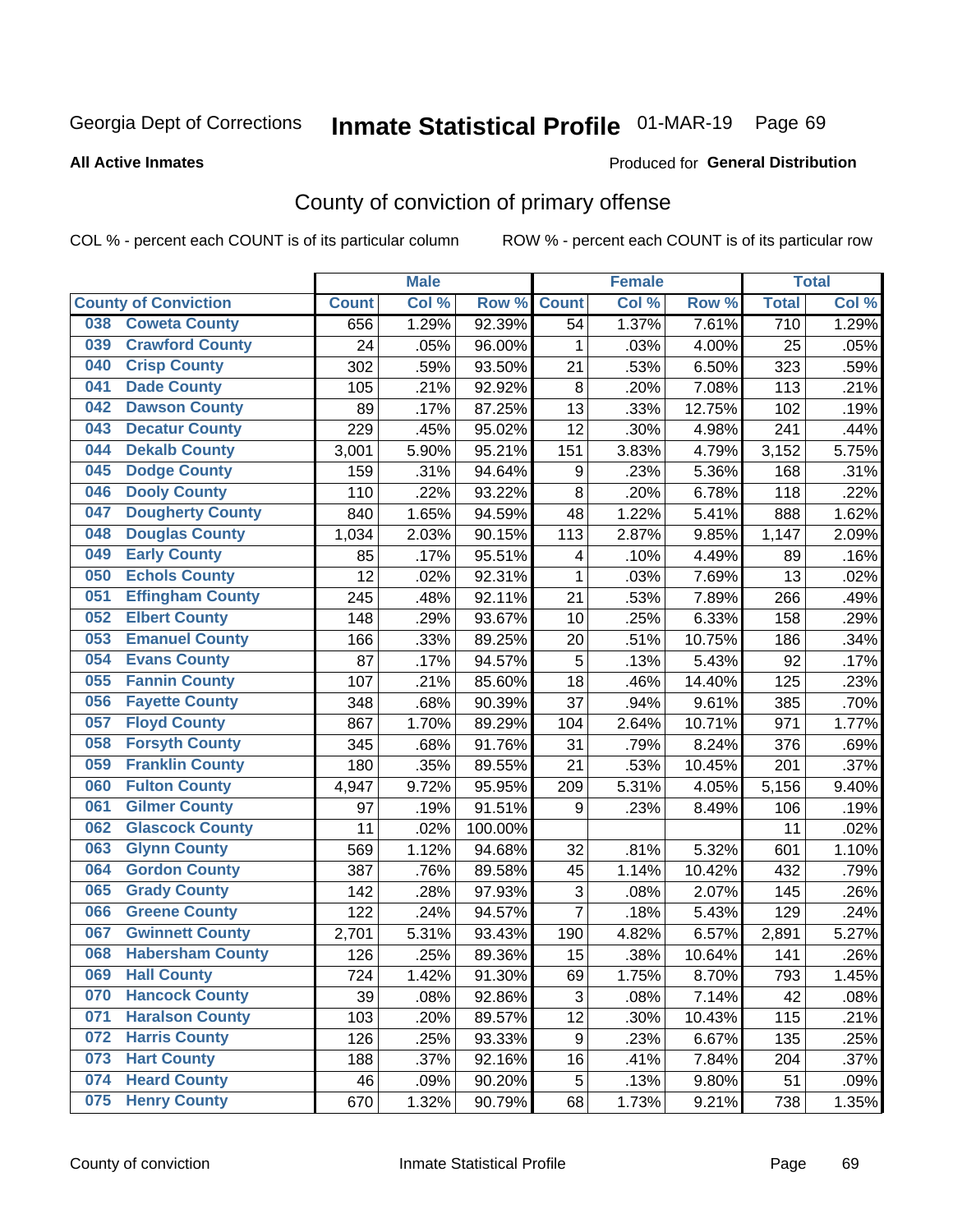# Inmate Statistical Profile 01-MAR-19 Page 70

#### **All Active Inmates**

#### **Produced for General Distribution**

## County of conviction of primary offense

COL % - percent each COUNT is of its particular column

|     |                             |              | <b>Male</b> |         |                           | <b>Female</b> |        |              | <b>Total</b> |
|-----|-----------------------------|--------------|-------------|---------|---------------------------|---------------|--------|--------------|--------------|
|     | <b>County of Conviction</b> | <b>Count</b> | Col %       | Row %   | <b>Count</b>              | Col %         | Row %  | <b>Total</b> | Col %        |
| 076 | <b>Houston County</b>       | 699          | 1.37%       | 92.09%  | 60                        | 1.52%         | 7.91%  | 759          | 1.38%        |
| 077 | <b>Irwin County</b>         | 71           | .14%        | 97.26%  | $\overline{2}$            | .05%          | 2.74%  | 73           | .13%         |
| 078 | <b>Jackson County</b>       | 279          | .55%        | 93.00%  | 21                        | .53%          | 7.00%  | 300          | .55%         |
| 079 | <b>Jasper County</b>        | 61           | .12%        | 89.71%  | $\overline{7}$            | .18%          | 10.29% | 68           | .12%         |
| 080 | <b>Jeff Davis County</b>    | 85           | .17%        | 92.39%  | $\overline{7}$            | .18%          | 7.61%  | 92           | .17%         |
| 081 | <b>Jefferson County</b>     | 163          | .32%        | 93.14%  | 12                        | .30%          | 6.86%  | 175          | .32%         |
| 082 | <b>Jenkins County</b>       | 81           | .16%        | 96.43%  | $\ensuremath{\mathsf{3}}$ | .08%          | 3.57%  | 84           | .15%         |
| 083 | <b>Johnson County</b>       | 39           | .08%        | 92.86%  | 3                         | .08%          | 7.14%  | 42           | .08%         |
| 084 | <b>Jones County</b>         | 206          | .40%        | 88.79%  | 26                        | .66%          | 11.21% | 232          | .42%         |
| 085 | <b>Lamar County</b>         | 78           | .15%        | 89.66%  | 9                         | .23%          | 10.34% | 87           | .16%         |
| 086 | <b>Lanier County</b>        | 46           | .09%        | 95.83%  | $\overline{2}$            | .05%          | 4.17%  | 48           | .09%         |
| 087 | <b>Laurens County</b>       | 290          | .57%        | 92.95%  | 22                        | .56%          | 7.05%  | 312          | .57%         |
| 088 | <b>Lee County</b>           | 74           | .15%        | 88.10%  | 10                        | .25%          | 11.90% | 84           | .15%         |
| 089 | <b>Liberty County</b>       | 225          | .44%        | 93.36%  | 16                        | .41%          | 6.64%  | 241          | .44%         |
| 090 | <b>Lincoln County</b>       | 48           | .09%        | 90.57%  | $\mathbf 5$               | .13%          | 9.43%  | 53           | .10%         |
| 091 | <b>Long County</b>          | 61           | .12%        | 91.04%  | 6                         | .15%          | 8.96%  | 67           | .12%         |
| 092 | <b>Lowndes County</b>       | 455          | .89%        | 95.59%  | 21                        | .53%          | 4.41%  | 476          | .87%         |
| 093 | <b>Lumpkin County</b>       | 87           | .17%        | 91.58%  | 8                         | .20%          | 8.42%  | 95           | .17%         |
| 094 | <b>Macon County</b>         | 46           | .09%        | 93.88%  | $\overline{3}$            | .08%          | 6.12%  | 49           | .09%         |
| 095 | <b>Madison County</b>       | 166          | .33%        | 91.71%  | 15                        | .38%          | 8.29%  | 181          | .33%         |
| 096 | <b>Marion County</b>        | 33           | .06%        | 89.19%  | 4                         | .10%          | 10.81% | 37           | .07%         |
| 097 | <b>Mcduffie County</b>      | 204          | .40%        | 94.88%  | 11                        | .28%          | 5.12%  | 215          | .39%         |
| 098 | <b>Mcintosh County</b>      | 44           | .09%        | 91.67%  | $\overline{\mathbf{4}}$   | .10%          | 8.33%  | 48           | .09%         |
| 099 | <b>Meriwether County</b>    | 219          | .43%        | 91.63%  | 20                        | .51%          | 8.37%  | 239          | .44%         |
| 100 | <b>Miller County</b>        | 32           | .06%        | 94.12%  | $\overline{2}$            | .05%          | 5.88%  | 34           | .06%         |
| 101 | <b>Mitchell County</b>      | 151          | .30%        | 92.64%  | 12                        | .30%          | 7.36%  | 163          | .30%         |
| 102 | <b>Monroe County</b>        | 134          | .26%        | 91.16%  | 13                        | .33%          | 8.84%  | 147          | .27%         |
| 103 | <b>Montgomery County</b>    | 32           | .06%        | 84.21%  | 6                         | .15%          | 15.79% | 38           | .07%         |
| 104 | <b>Morgan County</b>        | 130          | .26%        | 90.28%  | 14                        | .36%          | 9.72%  | 144          | .26%         |
| 105 | <b>Murray County</b>        | 221          | .43%        | 91.70%  | 20                        | .51%          | 8.30%  | 241          | .44%         |
| 106 | <b>Muscogee County</b>      | 1,184        | 2.33%       | 95.10%  | 61                        | 1.55%         | 4.90%  | 1,245        | 2.27%        |
| 107 | <b>Newton County</b>        | 719          | 1.41%       | 90.78%  | 73                        | 1.85%         | 9.22%  | 792          | 1.44%        |
| 108 | <b>Oconee County</b>        | 51           | .10%        | 100.00% |                           |               |        | 51           | .09%         |
| 109 | <b>Oglethorpe County</b>    | 67           | .13%        | 91.78%  | 6                         | .15%          | 8.22%  | 73           | .13%         |
| 110 | <b>Paulding County</b>      | 230          | .45%        | 91.63%  | 21                        | .53%          | 8.37%  | 251          | .46%         |
| 111 | <b>Peach County</b>         | 89           | .17%        | 94.68%  | 5                         | .13%          | 5.32%  | 94           | .17%         |
| 112 | <b>Pickens County</b>       | 102          | .20%        | 85.00%  | 18                        | .46%          | 15.00% | 120          | .22%         |
| 113 | <b>Pierce County</b>        | 103          | .20%        | 91.15%  | 10                        | .25%          | 8.85%  | 113          | .21%         |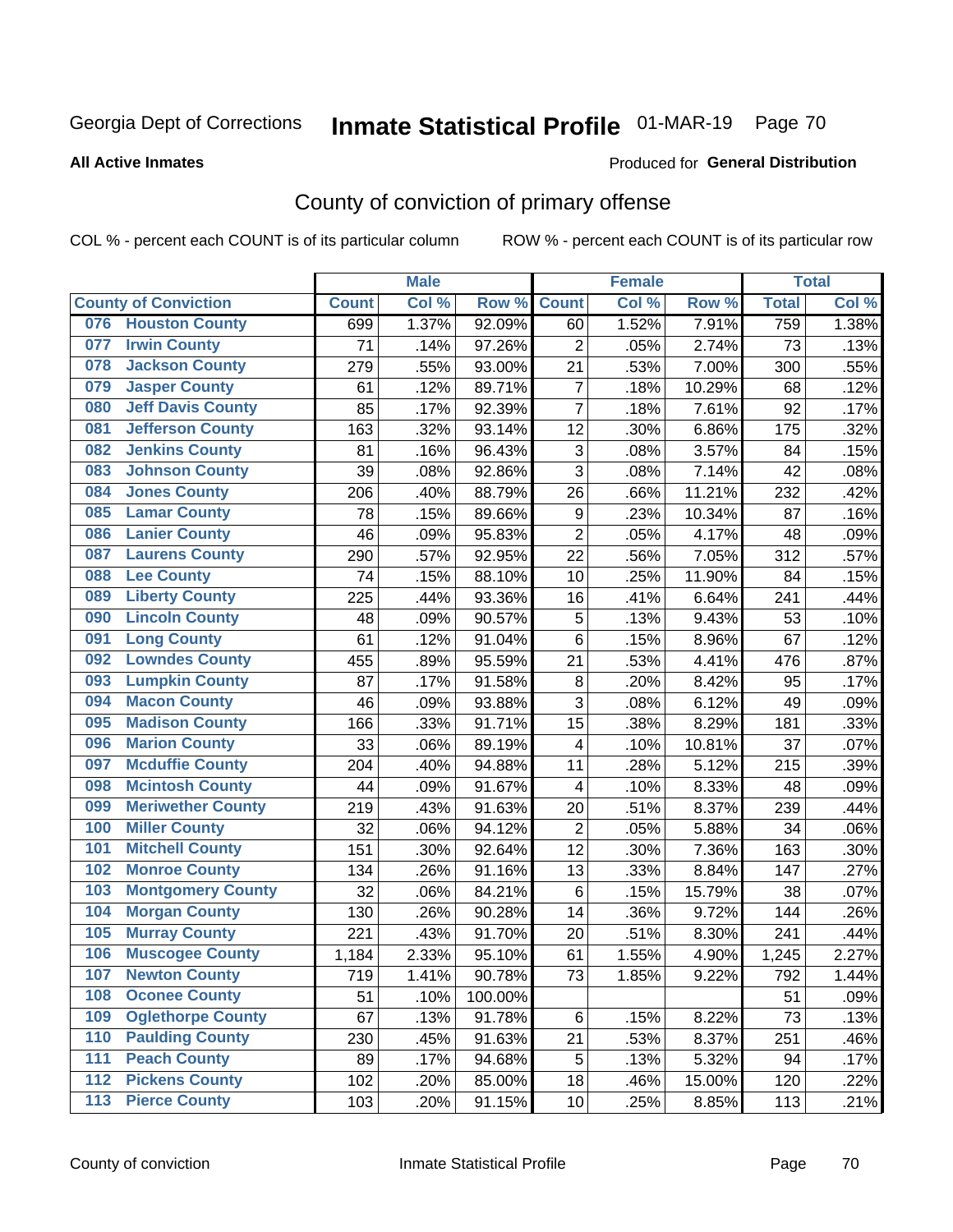# Inmate Statistical Profile 01-MAR-19 Page 71

Produced for General Distribution

#### **All Active Inmates**

### County of conviction of primary offense

COL % - percent each COUNT is of its particular column

|                                          |              | <b>Male</b> |         |                         | <b>Female</b> |        |                 | <b>Total</b> |
|------------------------------------------|--------------|-------------|---------|-------------------------|---------------|--------|-----------------|--------------|
| <b>County of Conviction</b>              | <b>Count</b> | Col %       | Row %   | <b>Count</b>            | Col %         | Row %  | <b>Total</b>    | Col %        |
| <b>Pike County</b><br>114                | 43           | .08%        | 93.48%  | 3                       | .08%          | 6.52%  | $\overline{46}$ | .08%         |
| <b>Polk County</b><br>$\overline{115}$   | 187          | .37%        | 90.34%  | 20                      | .51%          | 9.66%  | 207             | .38%         |
| <b>Pulaski County</b><br>116             | 47           | .09%        | 94.00%  | 3                       | .08%          | 6.00%  | 50              | .09%         |
| <b>Putnam County</b><br>117              | 159          | .31%        | 90.86%  | 16                      | .41%          | 9.14%  | 175             | .32%         |
| <b>Quitman County</b><br>118             | 11           | .02%        | 100.00% |                         |               |        | 11              | .02%         |
| <b>Rabun County</b><br>119               | 61           | .12%        | 88.41%  | 8                       | .20%          | 11.59% | 69              | .13%         |
| <b>Randolph County</b><br>120            | 66           | .13%        | 95.65%  | 3                       | .08%          | 4.35%  | 69              | .13%         |
| <b>Richmond County</b><br>121            | 1,918        | 3.77%       | 93.33%  | 137                     | 3.48%         | 6.67%  | 2,055           | 3.75%        |
| <b>Rockdale County</b><br>122            | 512          | 1.01%       | 92.75%  | 40                      | 1.02%         | 7.25%  | 552             | 1.01%        |
| <b>Schley County</b><br>123              | 12           | .02%        | 92.31%  | 1                       | .03%          | 7.69%  | 13              | .02%         |
| <b>Screven County</b><br>124             | 127          | .25%        | 97.69%  | 3                       | .08%          | 2.31%  | 130             | .24%         |
| <b>Seminole County</b><br>125            | 77           | .15%        | 88.51%  | 10                      | .25%          | 11.49% | 87              | .16%         |
| <b>Spalding County</b><br>126            | 498          | .98%        | 91.38%  | 47                      | 1.19%         | 8.62%  | 545             | .99%         |
| <b>Stephens County</b><br>127            | 170          | .33%        | 85.86%  | 28                      | .71%          | 14.14% | 198             | .36%         |
| <b>Stewart County</b><br>128             | 34           | .07%        | 97.14%  | 1                       | .03%          | 2.86%  | 35              | .06%         |
| <b>Sumter County</b><br>129              | 201          | .39%        | 95.71%  | 9                       | .23%          | 4.29%  | 210             | .38%         |
| <b>Talbot County</b><br>130              | 32           | .06%        | 94.12%  | $\overline{2}$          | .05%          | 5.88%  | 34              | .06%         |
| <b>Taliaferro County</b><br>131          | 18           | .04%        | 94.74%  | 1                       | .03%          | 5.26%  | 19              | .03%         |
| <b>Tattnall County</b><br>132            | 193          | .38%        | 91.47%  | 18                      | .46%          | 8.53%  | 211             | .38%         |
| <b>Taylor County</b><br>133              | 65           | .13%        | 94.20%  | $\overline{\mathbf{4}}$ | .10%          | 5.80%  | 69              | .13%         |
| <b>Telfair County</b><br>134             | 109          | .21%        | 94.78%  | 6                       | .15%          | 5.22%  | 115             | .21%         |
| <b>Terrell County</b><br>135             | 92           | .18%        | 94.85%  | 5                       | .13%          | 5.15%  | 97              | .18%         |
| <b>Thomas County</b><br>136              | 206          | .40%        | 96.71%  | $\overline{7}$          | .18%          | 3.29%  | 213             | .39%         |
| <b>Tift County</b><br>137                | 320          | .63%        | 93.57%  | 22                      | .56%          | 6.43%  | 342             | .62%         |
| <b>Toombs County</b><br>138              | 317          | .62%        | 88.80%  | 40                      | 1.02%         | 11.20% | 357             | .65%         |
| <b>Towns County</b><br>139               | 53           | .10%        | 75.71%  | 17                      | .43%          | 24.29% | 70              | .13%         |
| <b>Treutlen County</b><br>140            | 79           | .16%        | 92.94%  | 6                       | .15%          | 7.06%  | 85              | .15%         |
| <b>Troup County</b><br>141               | 673          | 1.32%       | 92.32%  | 56                      | 1.42%         | 7.68%  | 729             | 1.33%        |
| <b>Turner County</b><br>142              | 65           | .13%        | 98.48%  | 1                       | .03%          | 1.52%  | 66              | .12%         |
| <b>Twiggs County</b><br>$\overline{143}$ | 51           | .10%        | 98.08%  | 1                       | .03%          | 1.92%  | 52              | .09%         |
| <b>Union County</b><br>144               | 104          | .20%        | 83.87%  | 20                      | .51%          | 16.13% | 124             | .23%         |
| 145<br><b>Upson County</b>               | 172          | .34%        | 93.99%  | 11                      | .28%          | 6.01%  | 183             | .33%         |
| <b>Walker County</b><br>146              | 422          | .83%        | 91.14%  | 41                      | 1.04%         | 8.86%  | 463             | .84%         |
| <b>Walton County</b><br>147              | 606          | 1.19%       | 90.72%  | 62                      | 1.57%         | 9.28%  | 668             | 1.22%        |
| <b>Ware County</b><br>148                | 306          | .60%        | 93.29%  | 22                      | .56%          | 6.71%  | 328             | .60%         |
| <b>Warren County</b><br>149              | 41           | .08%        | 95.35%  | $\overline{2}$          | .05%          | 4.65%  | 43              | .08%         |
| <b>Washington County</b><br>150          | 205          | .40%        | 90.71%  | 21                      | .53%          | 9.29%  | 226             | .41%         |
| <b>Wayne County</b><br>151               | 175          | .34%        | 92.59%  | 14                      | .36%          | 7.41%  | 189             | .34%         |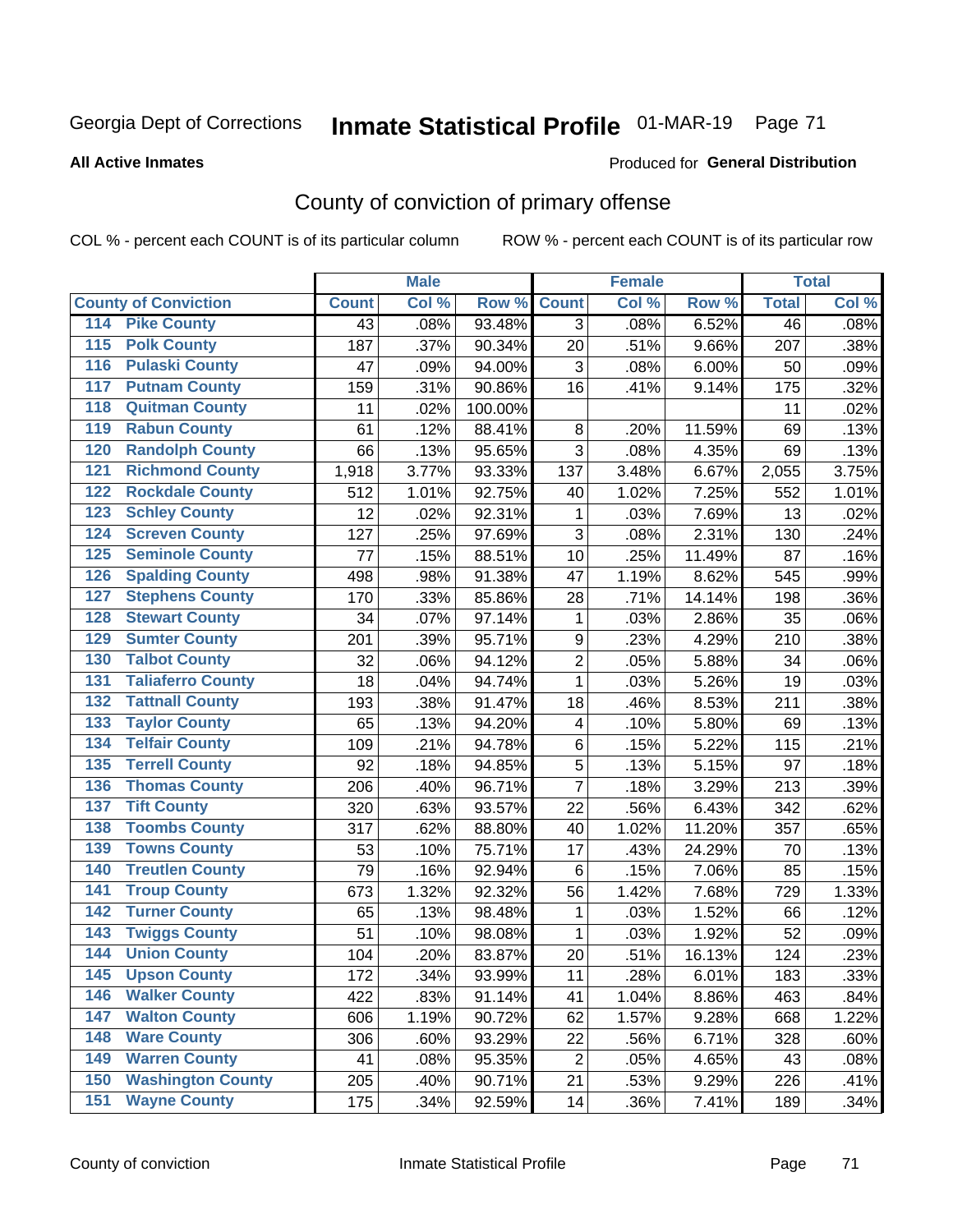# Inmate Statistical Profile 01-MAR-19 Page 72

**All Active Inmates** 

#### **Produced for General Distribution**

## County of conviction of primary offense

COL % - percent each COUNT is of its particular column

|                                | <b>Male</b>  |       |             | <b>Female</b> |       |        | <b>Total</b> |       |
|--------------------------------|--------------|-------|-------------|---------------|-------|--------|--------------|-------|
| <b>County of Conviction</b>    | <b>Count</b> | Col % | Row % Count |               | Col % | Row %  | <b>Total</b> | Col % |
| <b>Webster County</b><br>152   | 4            | .01%  | 80.00%      |               | .03%  | 20.00% | 5            | .01%  |
| <b>Wheeler County</b><br>153   | 22           | .04%  | 95.65%      |               | .03%  | 4.35%  | 23           | .04%  |
| <b>White County</b><br>154     | 104          | .20%  | 89.66%      | 12            | .30%  | 10.34% | 116          | .21%  |
| <b>Whitfield County</b><br>155 | 800          | 1.57% | 87.34%      | 116           | 2.94% | 12.66% | 916          | 1.67% |
| <b>Wilcox County</b><br>156    | 54           | .11%  | 93.10%      | 4             | .10%  | 6.90%  | 58           | .11%  |
| <b>Wilkes County</b><br>157    | 71           | .14%  | 94.67%      | 4             | .10%  | 5.33%  | 75           | .14%  |
| <b>Wilkinson County</b><br>158 | 45           | .09%  | 97.83%      |               | .03%  | 2.17%  | 46           | .08%  |
| <b>Worth County</b><br>159     | 132          | .26%  | 92.31%      | 11            | .28%  | 7.69%  | 143          | .26%  |
| <b>Total Rported</b>           | 50,901       | 100%  | 92.82%      | 3,939         | 100%  | 7.18%  | 54,840       | 100%  |

| <b>Not Reported</b> |        |       |        |
|---------------------|--------|-------|--------|
| <b>Grand Total</b>  | 50,901 | 3,939 | 54,840 |

| <b>Mode (most frequent)</b> | <b>Fulton County</b> | <b>ICobb County</b> | <b>Fulton County</b> |
|-----------------------------|----------------------|---------------------|----------------------|
|                             |                      |                     |                      |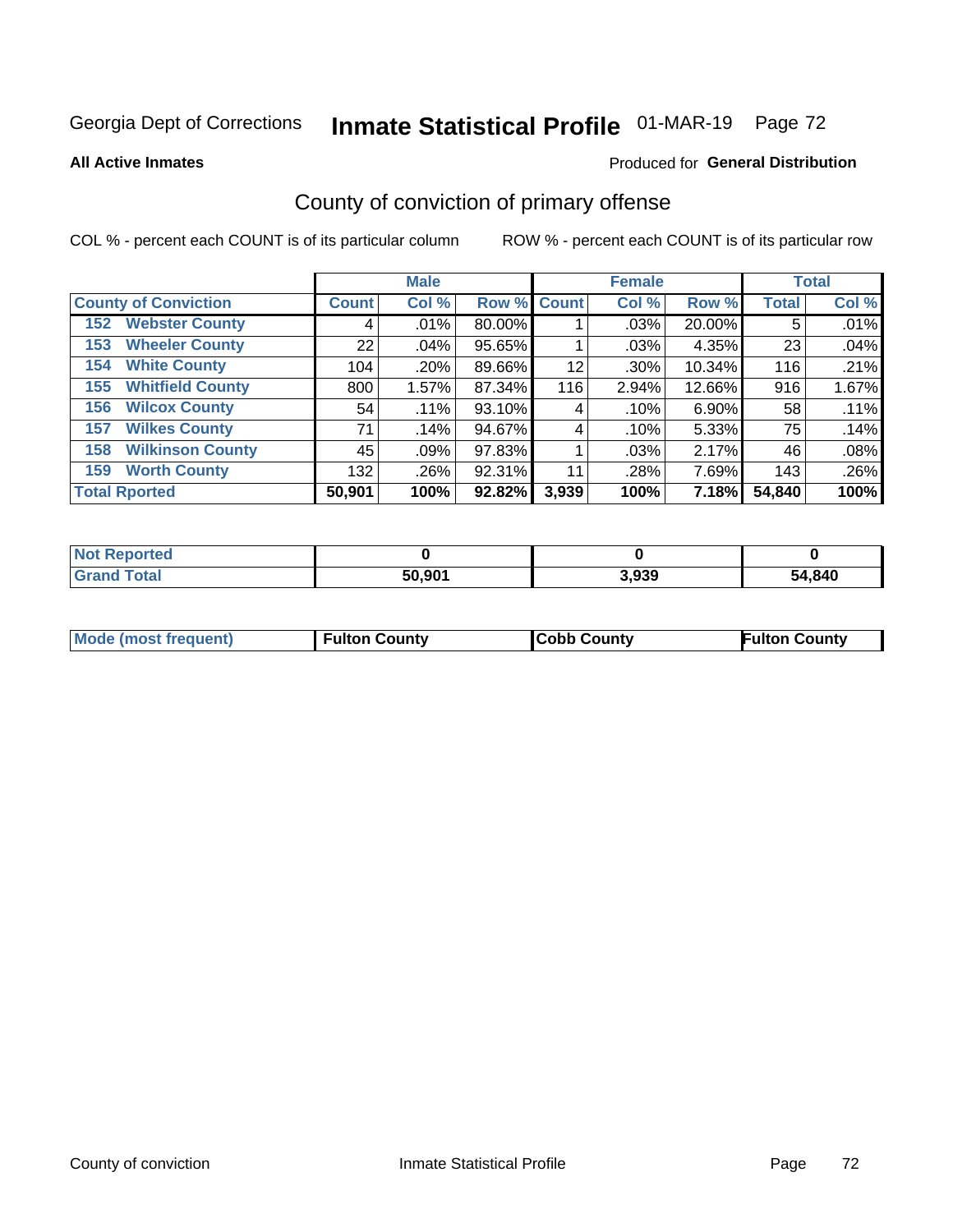### **Georgia Dept of Corrections All Active Inmates**

# Inmate Statistical Profile 01-MAR-19 Page 73

Produced for General Distribution

## Circuit of conviction of primary offense

COL % - percent each COUNT is of its particular column ROW % - percent each COUNT is of its particular row

|                         |                                 |              | <b>Male</b> |        |              | <b>Female</b> |        |              | <b>Total</b> |
|-------------------------|---------------------------------|--------------|-------------|--------|--------------|---------------|--------|--------------|--------------|
|                         | <b>Circuit of Conviction</b>    | <b>Count</b> | Col %       | Row %  | <b>Count</b> | Col %         | Row %  | <b>Total</b> | Col %        |
| 1                       | <b>Alapaha Circuit</b>          | 356          | .70%        | 92.23% | 30           | .76%          | 7.77%  | 386          | .71%         |
| $\overline{2}$          | <b>Alcovy Circuit</b>           | 1,325        | 2.61%       | 90.75% | 135          | 3.44%         | 9.25%  | 1,460        | 2.67%        |
| $\overline{\mathbf{3}}$ | <b>Atlanta Circuit</b>          | 4,947        | 9.75%       | 95.95% | 209          | 5.32%         | 4.05%  | 5,156        | 9.43%        |
| 4                       | <b>Atlantic Circuit</b>         | 669          | 1.32%       | 92.79% | 52           | 1.32%         | 7.21%  | 721          | 1.32%        |
| $\overline{5}$          | <b>Augusta Circuit</b>          | 2,598        | 5.12%       | 93.39% | 184          | 4.69%         | 6.61%  | 2,782        | 5.09%        |
| $\overline{\bf{6}}$     | <b>Blue Ridge Circuit</b>       | 558          | 1.10%       | 92.85% | 43           | 1.10%         | 7.15%  | 601          | 1.10%        |
| 7                       | <b>Brunswick Circuit</b>        | 1,159        | 2.28%       | 93.92% | 75           | 1.91%         | 6.08%  | 1,234        | 2.26%        |
| $\overline{\mathbf{8}}$ | <b>Chattahoochee Circuit</b>    | 1,466        | 2.89%       | 94.83% | 80           | 2.04%         | 5.17%  | 1,546        | 2.83%        |
| $\overline{9}$          | <b>Cherokee Circuit</b>         | 1,010        | 1.99%       | 88.60% | 130          | 3.31%         | 11.40% | 1,140        | 2.09%        |
| 10                      | <b>Clayton Circuit</b>          | 1,363        | 2.69%       | 92.97% | 103          | 2.62%         | 7.03%  | 1,466        | 2.68%        |
| $\overline{11}$         | <b>Cobb Circuit</b>             | 2,537        | 5.00%       | 91.95% | 222          | 5.65%         | 8.05%  | 2,759        | 5.05%        |
| $\overline{12}$         | <b>Conasauga Circuit</b>        | 1,021        | 2.01%       | 88.25% | 136          | 3.46%         | 11.75% | 1,157        | 2.12%        |
| 13                      | <b>Cordele Circuit</b>          | 733          | 1.45%       | 93.38% | 52           | 1.32%         | 6.62%  | 785          | 1.44%        |
| $\overline{14}$         | <b>Coweta Circuit</b>           | 2,232        | 4.40%       | 92.19% | 189          | 4.81%         | 7.81%  | 2,421        | 4.43%        |
| 15                      | <b>Dougherty Circuit</b>        | 840          | 1.66%       | 94.59% | 48           | 1.22%         | 5.41%  | 888          | 1.62%        |
| 16                      | <b>Dublin Circuit</b>           | 459          | .90%        | 93.48% | 32           | .82%          | 6.52%  | 491          | .90%         |
| 17                      | <b>Eastern Circuit</b>          | 1,870        | 3.69%       | 94.92% | 100          | 2.55%         | 5.08%  | 1,970        | 3.60%        |
| $\overline{18}$         | <b>Flint Circuit</b>            | 670          | 1.32%       | 90.79% | 68           | 1.73%         | 9.21%  | 738          | 1.35%        |
| 19                      | <b>Griffin Circuit</b>          | 1,061        | 2.09%       | 91.54% | 98           | 2.50%         | 8.46%  | 1,159        | 2.12%        |
| $\overline{20}$         | <b>Gwinnett Circuit</b>         | 2,701        | 5.33%       | 93.43% | 190          | 4.84%         | 6.57%  | 2,891        | 5.29%        |
| $\overline{21}$         | <b>Houston Circuit</b>          | 699          | 1.38%       | 92.09% | 60           | 1.53%         | 7.91%  | 759          | 1.39%        |
| $\overline{22}$         | <b>Lookout Mountain Circuit</b> | 1,120        | 2.21%       | 89.82% | 127          | 3.23%         | 10.18% | 1,247        | 2.28%        |
| 23                      | <b>Macon Circuit</b>            | 1,251        | 2.47%       | 94.20% | 77           | 1.96%         | 5.80%  | 1,328        | 2.43%        |
| $\overline{24}$         | <b>Middle Circuit</b>           | 964          | 1.90%       | 90.52% | 101          | 2.57%         | 9.48%  | 1,065        | 1.95%        |
| $\overline{25}$         | <b>Mountain Circuit</b>         | 357          | .70%        | 87.50% | 51           | 1.30%         | 12.50% | 408          | .75%         |
| 26                      | <b>Northeastern Circuit</b>     | 813          | 1.60%       | 90.84% | 82           | 2.09%         | 9.16%  | 895          | 1.64%        |
| $\overline{27}$         | <b>Northern Circuit</b>         | 749          | 1.48%       | 91.68% | 68           | 1.73%         | 8.32%  | 817          | 1.49%        |
| 28                      | <b>Ocmulgee Circuit</b>         | 1,081        | 2.13%       | 91.61% | 99           | 2.52%         | 8.39%  | 1,180        | 2.16%        |
| 29                      | <b>Oconee Circuit</b>           | 442          | .87%        | 93.25% | 32           | .82%          | 6.75%  | 474          | .87%         |
| 30                      | <b>Ogeechee Circuit</b>         | 982          | 1.94%       | 93.43% | 69           | 1.76%         | 6.57%  | 1,051        | 1.92%        |
| $\overline{31}$         | <b>Pataula Circuit</b>          | 393          | .77%        | 93.35% | 28           | .71%          | 6.65%  | 421          | .77%         |
| 32                      | <b>Piedmont Circuit</b>         | 700          | 1.38%       | 91.98% | 61           | 1.55%         | 8.02%  | 761          | 1.39%        |
| 33                      | <b>Rome Circuit</b>             | 867          | 1.71%       | 89.29% | 104          | 2.65%         | 10.71% | 971          | 1.78%        |
| 34                      | <b>South Georgia Circuit</b>    | 568          | 1.12%       | 94.98% | 30           | .76%          | 5.02%  | 598          | 1.09%        |
| 35                      | <b>Southern Circuit</b>         | 938          | 1.85%       | 95.71% | 42           | 1.07%         | 4.29%  | 980          | 1.79%        |
| 36                      | <b>Southwestern Circuit</b>     | 371          | .73%        | 93.69% | 25           | .64%          | 6.31%  | 396          | .72%         |
| 37                      | <b>Stone Mountain Circuit</b>   | 3,001        | 5.92%       | 95.21% | 151          | 3.85%         | 4.79%  | 3,152        | 5.77%        |
| 38                      | <b>Tallapoosa Circuit</b>       | 290          | .57%        | 90.06% | 32           | .82%          | 9.94%  | 322          | .59%         |
| 39                      | <b>Tifton Circuit</b>           | 588          | 1.16%       | 94.23% | 36           | .92%          | 5.77%  | 624          | 1.14%        |
| 40                      | <b>Toombs Circuit</b>           | 393          | .77%        | 94.47% | 23           | .59%          | 5.53%  | 416          | .76%         |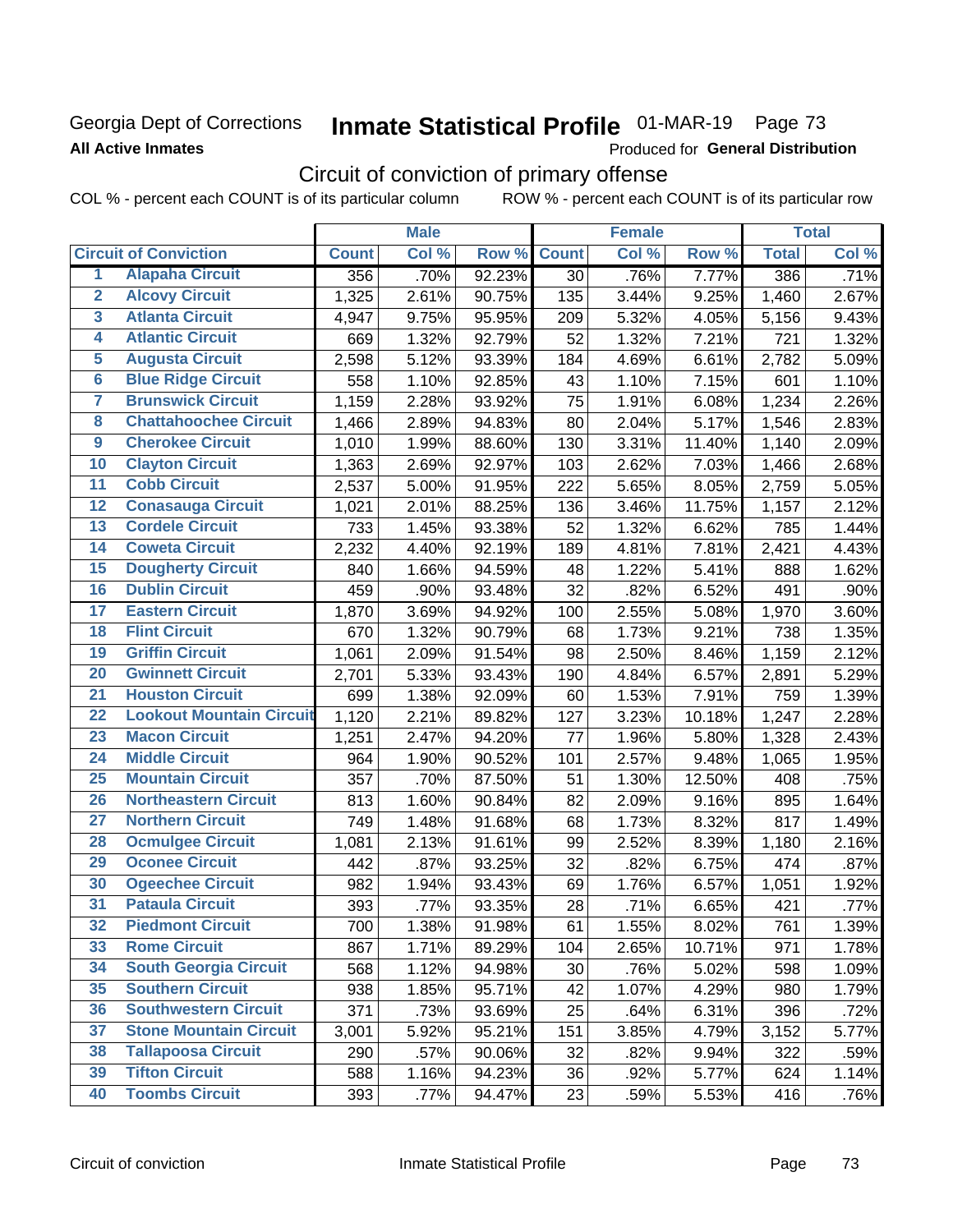### Georgia Dept of Corrections **All Active Inmates**

# Inmate Statistical Profile 01-MAR-19 Page 74

Produced for General Distribution

### Circuit of conviction of primary offense

|    |                                  |              | <b>Male</b> |        |              | <b>Female</b> |        |              | <b>Total</b> |  |
|----|----------------------------------|--------------|-------------|--------|--------------|---------------|--------|--------------|--------------|--|
|    | <b>Circuit of Conviction</b>     | <b>Count</b> | Col %       | Row %  | <b>Count</b> | Col %         | Row %  | <b>Total</b> | Col %        |  |
| 41 | <b>Waycross Circuit</b>          | 846          | 1.67%       | 92.26% | 71           | 1.81%         | 7.74%  | 917          | 1.68%        |  |
| 42 | <b>Western Circuit</b>           | 624          | 1.23%       | 93.27% | 45           | 1.15%         | 6.73%  | 669          | 1.22%        |  |
| 43 | <b>Rockdale Circuit</b>          | 512          | 1.01%       | 92.75% | 40           | 1.02%         | 7.25%  | 552          | 1.01%        |  |
| 44 | <b>Douglas Circuit</b>           | 1,034        | 2.04%       | 90.15% | 113          | 2.88%         | 9.85%  | 1,147        | 2.10%        |  |
| 45 | <b>Appalachian Circuit</b>       | 306          | $.60\%$     | 87.18% | 45           | 1.15%         | 12.82% | 351          | .64%         |  |
| 46 | <b>Enotah Circuit</b>            | 348          | .69%        | 85.93% | 57           | 1.45%         | 14.07% | 405          | .74%         |  |
| 47 | <b>Bell-Forsyth J.C.</b>         | 345          | .68%        | 91.76% | 31           | .79%          | 8.24%  | 376          | .69%         |  |
| 48 | <b>Towaliga Judicial Circuit</b> | 336          | .66%        | 92.05% | 29           | .74%          | 7.95%  | 365          | .67%         |  |
| 49 | <b>Paulding Circuit</b>          | 230          | .45%        | 91.63% | 21           | .53%          | 8.37%  | 251          | .46%         |  |
|    | <b>Total Rported</b>             | 50,723       | 100%        | 92.82% | 3,926        | 100%          | 7.18%  | 54,649       | 100%         |  |
|    | <b>Not Reported</b>              |              | 178         |        |              | 13            |        |              | 191          |  |
|    | <b>Grand Total</b>               |              | 50.901      |        |              | 3.939         |        |              | 54.840       |  |

| otal              | 50.901  | 3.939 | 54.840  |
|-------------------|---------|-------|---------|
| Mode<br>frequent) | Atlanta | Copp  | Atlanta |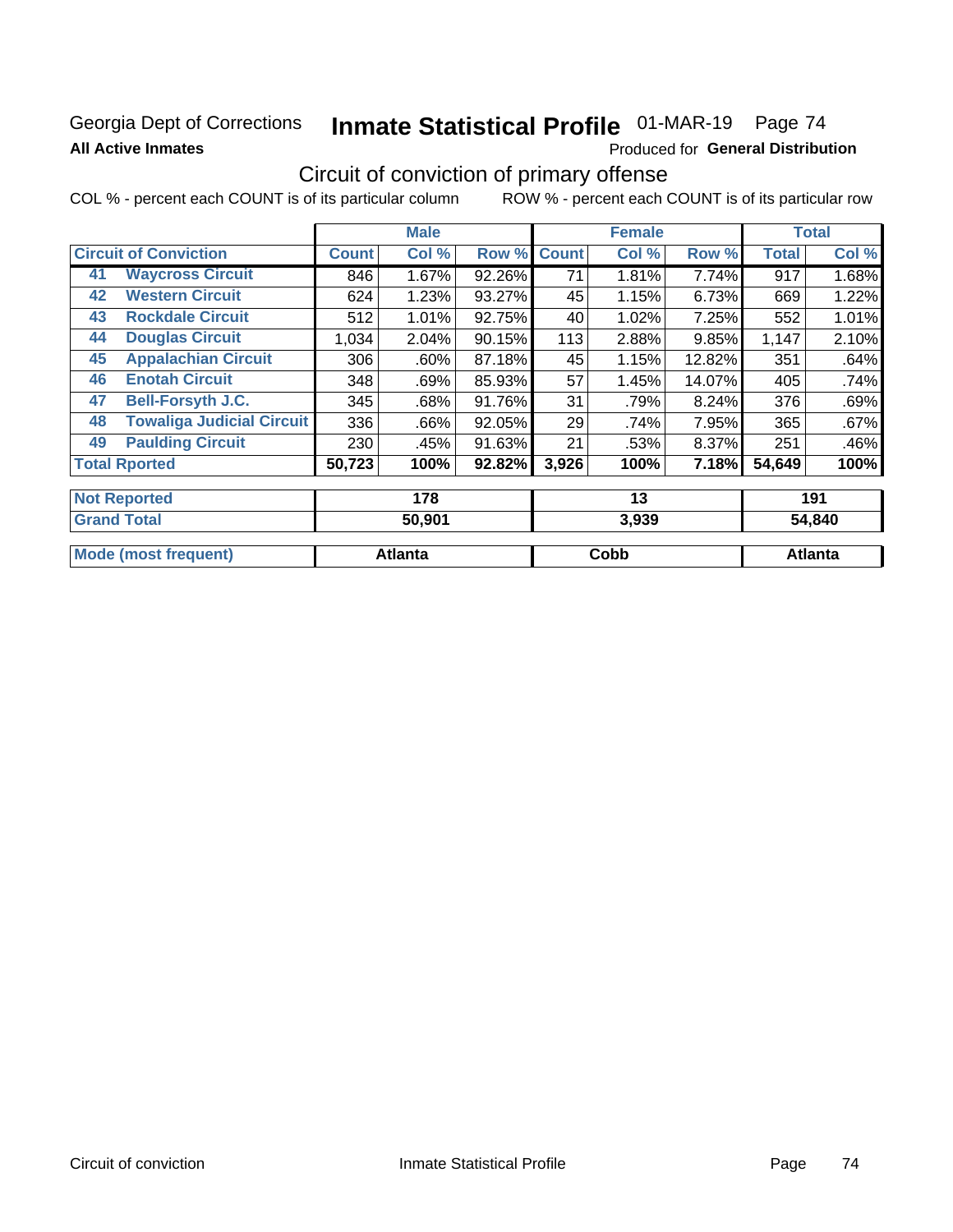#### **All Active Inmates**

#### Produced for **General Distribution**

### Years served (jail + prison) in this incarceration

|                              |              | <b>Male</b> |        |                  | <b>Female</b> |                  |              | <b>Total</b> |
|------------------------------|--------------|-------------|--------|------------------|---------------|------------------|--------------|--------------|
| <b>Years Served</b>          | <b>Count</b> | Col %       | Row %  | <b>Count</b>     | Col %         | Row <sub>%</sub> | <b>Total</b> | Col%         |
| Less than one year           | 10,003       | 19.68%      | 90.08% | 1,101            | 27.97%        | 9.92%            | 11,104       | 20.28%       |
| 1 to 1.99 years              | 7,589        | 14.93%      | 91.56% | 700              | 17.78%        | 8.44%            | 8,289        | 15.14%       |
| 2 to 2.99 years              | 5,227        | 10.29%      | 92.09% | 449              | 11.40%        | 7.91%            | 5,676        | 10.37%       |
| 3 to 3.99 years              | 4,161        | 8.19%       | 91.87% | 368              | 9.35%         | 8.13%            | 4,529        | 8.27%        |
| 4 to 4.99 years              | 3,318        | 6.53%       | 92.47% | 270              | 6.86%         | 7.53%            | 3,588        | 6.55%        |
| $\overline{5}$ to 5.99 years | 2,590        | 5.10%       | 93.13% | 191              | 4.85%         | 6.87%            | 2,781        | 5.08%        |
| 6 to 6.99 years              | 2,241        | 4.41%       | 93.34% | 160              | 4.06%         | 6.66%            | 2,401        | 4.39%        |
| 7 to 7.99 years              | 2,067        | 4.07%       | 94.34% | 124              | 3.15%         | 5.66%            | 2,191        | 4.00%        |
| <b>8 to 8.99 years</b>       | 1,666        | 3.28%       | 94.61% | 95               | 2.41%         | 5.39%            | 1,761        | 3.22%        |
| 9 to 9.99 years              | 1,446        | 2.85%       | 94.76% | 80               | 2.03%         | 5.24%            | 1,526        | 2.79%        |
| 10 to 10.99 years            | 1,070        | 2.11%       | 95.37% | 52               | 1.32%         | 4.63%            | 1,122        | 2.05%        |
| 11 to 11.99 years            | 1,126        | 2.22%       | 96.24% | 44               | 1.12%         | 3.76%            | 1,170        | 2.14%        |
| 12 to 12.99 years            | 850          | 1.67%       | 96.15% | 34               | 0.86%         | 3.85%            | 884          | 1.61%        |
| 13 to 13.99 years            | 724          | 1.42%       | 95.01% | 38               | 0.97%         | 4.99%            | 762          | 1.39%        |
| 14 to 14.99 years            | 612          | 1.20%       | 95.77% | 27               | 0.69%         | 4.23%            | 639          | 1.17%        |
| 15 to 15.99 years            | 551          | 1.08%       | 95.66% | 25               | 0.64%         | 4.34%            | 576          | 1.05%        |
| 16 to 16.99 years            | 502          | 0.99%       | 94.72% | 28               | 0.71%         | 5.28%            | 530          | 0.97%        |
| 17 to 17.99 years            | 488          | 0.96%       | 96.63% | 17               | 0.43%         | 3.37%            | 505          | 0.92%        |
| 18 to 18.99 years            | 453          | 0.89%       | 96.79% | 15               | 0.38%         | 3.21%            | 468          | 0.85%        |
| 19 to 19.99 years            | 432          | 0.85%       | 94.32% | 26               | 0.66%         | 5.68%            | 458          | 0.84%        |
| 20 to 20.99 years            | 341          | 0.67%       | 94.99% | 18               | 0.46%         | 5.01%            | 359          | 0.66%        |
| 21 to 21.99 years            | 382          | 0.75%       | 97.45% | 10               | 0.25%         | 2.55%            | 392          | 0.72%        |
| 22 to 22.99 years            | 357          | 0.70%       | 97.54% | $\boldsymbol{9}$ | 0.23%         | 2.46%            | 366          | 0.67%        |
| 23 to 23.99 years            | 340          | 0.67%       | 96.59% | 12               | 0.30%         | 3.41%            | 352          | 0.64%        |
| 24 to 24.99 years            | 319          | 0.63%       | 98.15% | $\,6$            | 0.15%         | 1.85%            | 325          | 0.59%        |
| 25 to 25.99 years            | 264          | 0.52%       | 96.35% | 10               | 0.25%         | 3.65%            | 274          | 0.50%        |
| 26 to 26.99 years            | 201          | 0.40%       | 98.05% | 4                | 0.10%         | 1.95%            | 205          | 0.37%        |
| 27 to 27.99 years            | 201          | 0.40%       | 96.17% | 8                | 0.20%         | 3.83%            | 209          | 0.38%        |
| 28 to 28.99 years            | 153          | 0.30%       | 96.84% | 5                | 0.13%         | 3.16%            | 158          | 0.29%        |
| 29 to 29.99 years            | 112          | 0.22%       | 99.12% | 1                | 0.03%         | 0.88%            | 113          | 0.21%        |
| Thirty + years               | 1,031        | 2.03%       | 99.04% | 10               | 0.25%         | 0.96%            | 1,041        | 1.90%        |
| <b>Total Reported</b>        | 50,817       | 100%        | 92.81% | 3,937            | 100%          | 7.19%            | 54,754       | 100.0%       |

| <b>Not</b><br><b>' Reported</b> |        |       | 86     |
|---------------------------------|--------|-------|--------|
| <b>Total</b>                    | 50.901 | 3,939 | 54,840 |

| Mean<br>(average)    |                    | 4.17               | 6.51          |
|----------------------|--------------------|--------------------|---------------|
| Median (middle)      | 3.61               | 2.36               | 3.49          |
| Mode (most frequent) | Less than one year | Less than one year | Less than one |
|                      |                    |                    | vear          |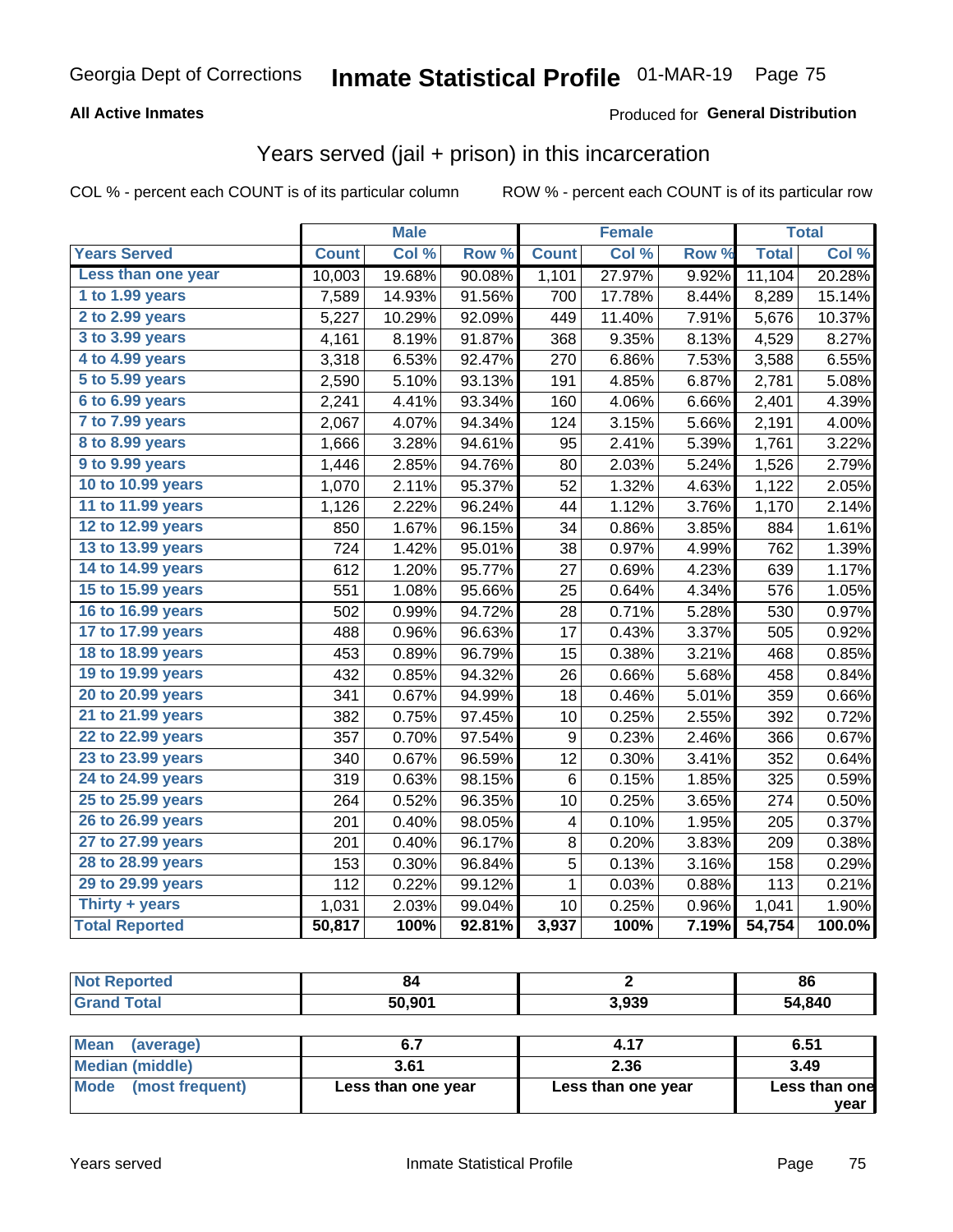#### **All Active Inmates**

Produced for **General Distribution**

### Results of most recent HIV tests

|                         | <b>Male</b>  |        | <b>Female</b> |              |           | Total |        |        |
|-------------------------|--------------|--------|---------------|--------------|-----------|-------|--------|--------|
| <b>HIV Test Results</b> | <b>Count</b> | Col %  | Row %I        | <b>Count</b> | Col %     | Row % | Total  | Col %  |
| <b>Positive</b>         | 665          | 1.45%  | $92.75\%$     | 52           | 1.39%     | 7.25% | 717    | 1.44%  |
| <b>Negative</b>         | 45,211       | 98.54% | 92.45%        | 3,692        | $98.61\%$ | 7.55% | 48,903 | 98.55% |
| Indeterminate           | ◠            | 0.01%  | 100.00%       |              |           |       |        | 0.01%  |
| <b>Total Reported</b>   | 45,879       | 100%   | $92.46\%$     | 3,744        | 100%      | 7.54% | 49,623 | 100%   |

| <b>Not Reported</b>     | 5,022  | 195   | 5,217  |
|-------------------------|--------|-------|--------|
| <b>Total</b><br>' Grand | 50,901 | 3,939 | 54,840 |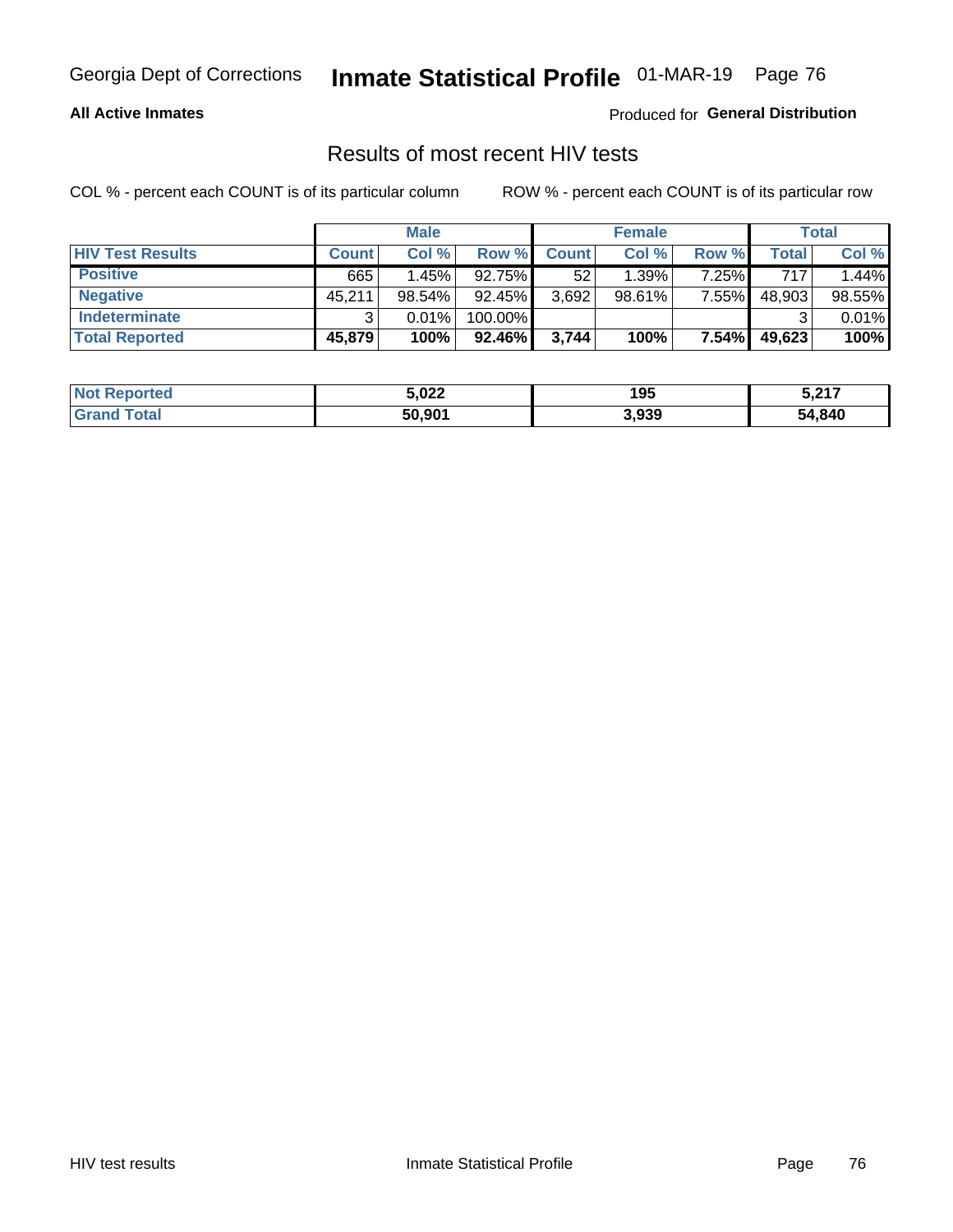#### **All Active Inmates**

#### Produced for **General Distribution**

### Results of most recent tuberculosis test

|                                  | <b>Male</b>  |           | <b>Female</b> |              |           | Total    |        |        |
|----------------------------------|--------------|-----------|---------------|--------------|-----------|----------|--------|--------|
| <b>Tuberculosis Test Results</b> | <b>Count</b> | Col%      | Row %I        | <b>Count</b> | Col %     | Row %    | Total  | Col %  |
| <b>Positive on current test</b>  | 6,289        | $13.31\%$ | 97.84%        | 139          | 3.68%     | 2.16%    | 6,428  | 12.60% |
| <b>Positive on previous test</b> | ົ            | $0.01\%$  | 100.00%       |              |           |          |        | 0.01%  |
| <b>Negative</b>                  | 40.957       | 86.69%    | 91.83%        | 3,642        | $96.32\%$ | $8.17\%$ | 44.599 | 87.40% |
| <b>Total Reported</b>            | 47,248       | 100%      | 92.59%        | 3.781        | 100%      | $7.41\%$ | 51,029 | 100.0% |

| <b>Not Reported</b>     | 3,653  | 158   | 3,811  |
|-------------------------|--------|-------|--------|
| <b>Total</b><br>' Grand | 50,901 | 3,939 | 54,840 |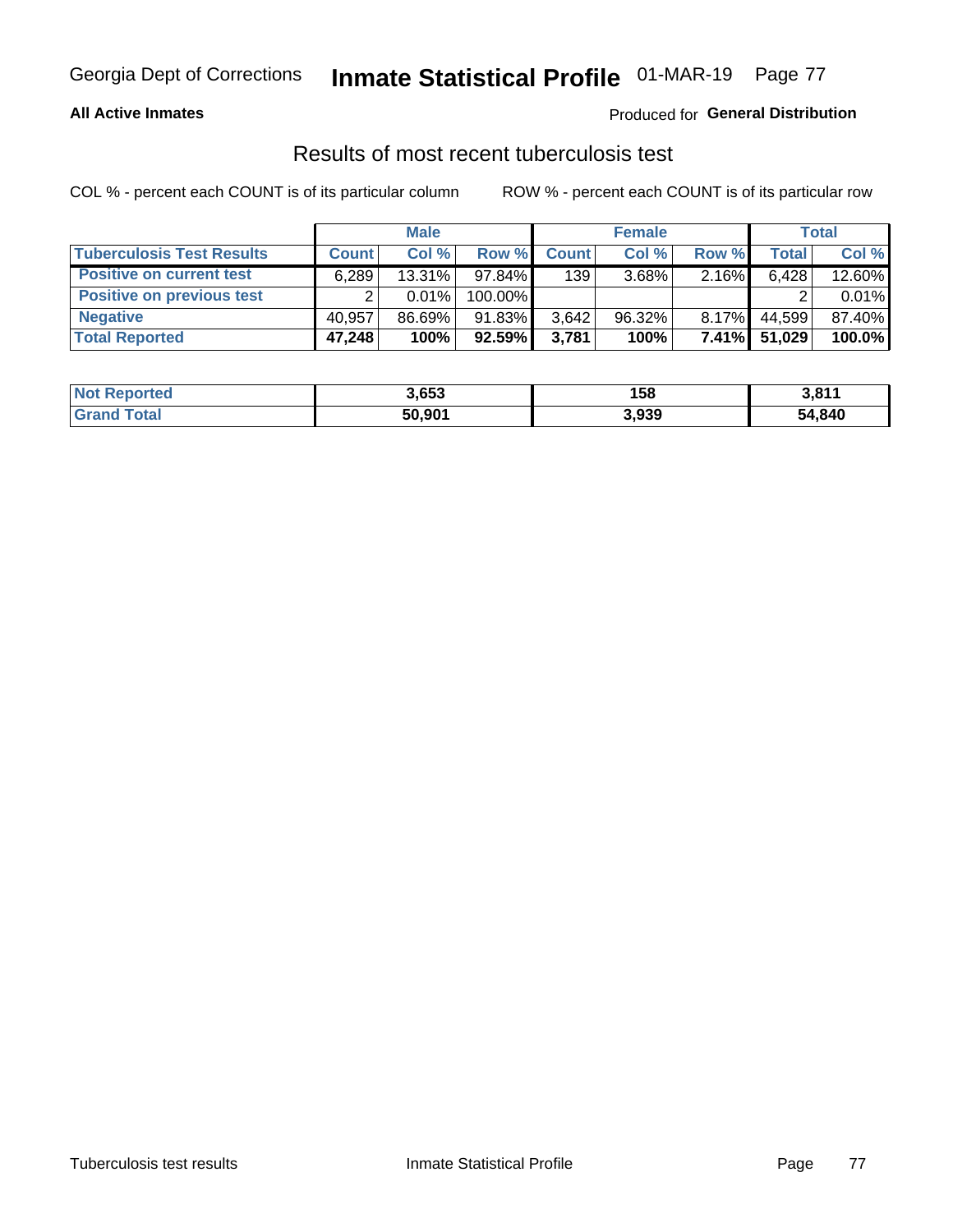#### **All Active Inmates**

Produced for **General Distribution**

### Results of most recent syphilis test

|                                 | <b>Male</b>  |           | <b>Female</b> |              |           | Total    |         |        |
|---------------------------------|--------------|-----------|---------------|--------------|-----------|----------|---------|--------|
| <b>Syphilis Test Results</b>    | <b>Count</b> | Col%      | Row %         | <b>Count</b> | Col %     | Row %    | Total I | Col %  |
| <b>Positive on current test</b> | 162          | $1.36\%$  | $95.29\%$     |              | $1.90\%$  | $4.71\%$ | 170     | 1.38%  |
| <b>Negative</b>                 | 11.751       | $98.64\%$ | 96.60%        | 414          | $98.10\%$ | $3.40\%$ | 12.165  | 98.62% |
| <b>Total Reported</b>           | 11,913       | 100%      | 96.58%        | 422          | 100%      | $3.42\%$ | 12,335  | 100%   |

| <b>Not Reported</b> | 38,988 | 3,517 | 42,505 |
|---------------------|--------|-------|--------|
| <b>Grand Total</b>  | 50,901 | 3,939 | 54,840 |